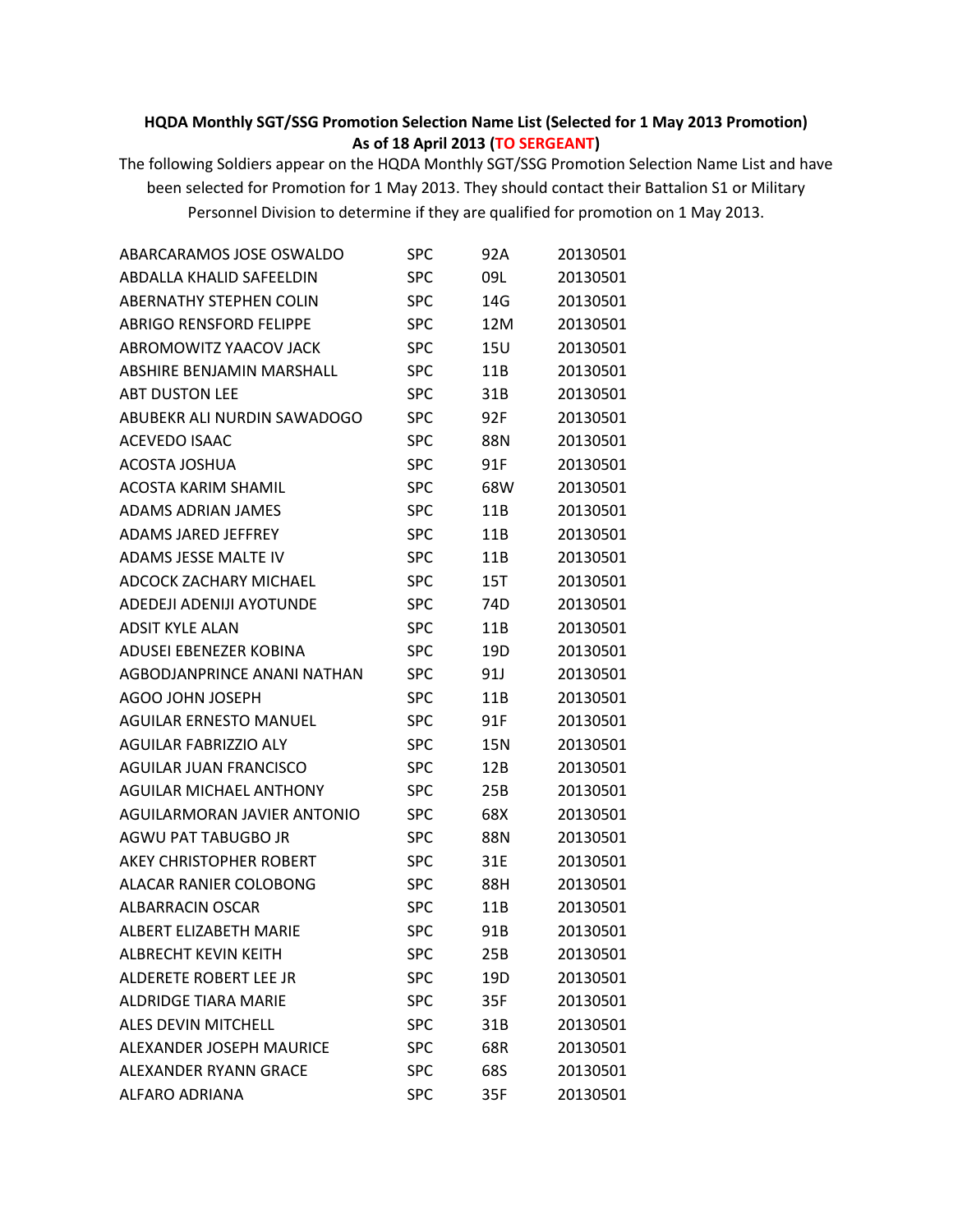| <b>ALFARO MOISES GERSON</b>        | SPC        | 91J | 20130501 |
|------------------------------------|------------|-----|----------|
| <b>ALFT NICHOLAS JAMES</b>         | SPC        | 15U | 20130501 |
| ALI MOHAMED ABDI                   | SPC        | 74D | 20130501 |
| ALI SAYED MASOOD                   | SPC        | 92A | 20130501 |
| ALITA JAMES DELFIN JR              | SPC        | 12W | 20130501 |
| ALKHAZALI OSAMA MOHAMMEDSAN        | SPC        | 91D | 20130501 |
| <b>ALLEN AARON JAMES</b>           | SPC        | 19D | 20130501 |
| <b>ALLEN ANDREW ZANE</b>           | SPC        | 25S | 20130501 |
| ALLEN CHRISTOPHER LEE JR           | SPC        | 11B | 20130501 |
| ALLEN CHRISTOPHER STEVEN           | SPC        | 25B | 20130501 |
| <b>ALLEN GOLDIE JEAN</b>           | SPC        | 68X | 20130501 |
| <b>ALLEN JASON NOGLE</b>           | SPC        | 25U | 20130501 |
| ALLEN JORDAN REED                  | SPC        | 13F | 20130501 |
| <b>ALLENDE ALEJANDRO</b>           | <b>SPC</b> | 25Q | 20130501 |
| ALLWOOD KERESHA C                  | SPC        | 92A | 20130501 |
| <b>ALM JESSE SCOTT</b>             | SPC        | 14G | 20130501 |
| ALMEIDA LUIS ANGEL JR              | SPC        | 25B | 20130501 |
| ALSAAEDE AHMED A                   | <b>SPC</b> | 74D | 20130501 |
| <b>ALSPAUGH JOHNNY LEE</b>         | SPC        | 91B | 20130501 |
| <b>ALSTON CHRISTOPHER KELLY</b>    | SPC        | 12B | 20130501 |
| ALVARADO MARCO ISRAEL              | SPC        | 74D | 20130501 |
| ALVARADOCAMPA JANETTE              | SPC        | 92G | 20130501 |
| <b>ALVAREZ ERICK MARTIN</b>        | SPC        | 19D | 20130501 |
| ALVAREZ LUKAS ROWDY                | SPC        | 68W | 20130501 |
| ALVAREZPADRON MAURO RAFAEL         | SPC        | 92Y | 20130501 |
| <b>ALVIAR CHRISTOPHER LEE</b>      | SPC        | 13M | 20130501 |
| <b>AMBRIZ FMANUFL</b>              | SPC        | 12N | 20130501 |
| <b>AMOR ANTHONY THEODORE</b>       | <b>SPC</b> | 19K | 20130501 |
| ANDERSON ALEXANDRIA ELIZABE        | <b>SPC</b> | 89B | 20130501 |
| <b>ANDERSON CHRISTOPHER DENNIS</b> | <b>SPC</b> | 11B | 20130501 |
| <b>ANDERSON CHRISTOPHER EDWARD</b> | SPC        | 11B | 20130501 |
| <b>ANDERSON DAVID JOSEPH</b>       | <b>SPC</b> | 91B | 20130501 |
| <b>ANDERSON EINAR STORSTEIN</b>    | SPC        | 35T | 20130501 |
| ANDERSON HAL JOSEPH                | <b>SPC</b> | 19D | 20130501 |
| <b>ANDERSON JACOB LEE</b>          | <b>SPC</b> | 11B | 20130501 |
| <b>ANDERSON MICHAEL ALLEN</b>      | <b>SPC</b> | 15F | 20130501 |
| ANDERSON NICHOLAS RODNEY           | <b>SPC</b> | 19D | 20130501 |
| <b>ANDERSON SARAH MARIE</b>        | <b>SPC</b> | 92G | 20130501 |
| <b>ANDERSON SEAN MICHAEL</b>       | <b>SPC</b> | 25B | 20130501 |
| <b>ANDERSON TIMOTHY D</b>          | <b>SPC</b> | 31B | 20130501 |
| ANDERSONMOSER DEVIN DOMINIC        | SPC        | 11B | 20130501 |
| ANDREASEN JUSTIN RYAN              | <b>SPC</b> | 31B | 20130501 |
| <b>ANDREWS STEVEN PHILLIP</b>      | <b>SPC</b> | 15W | 20130501 |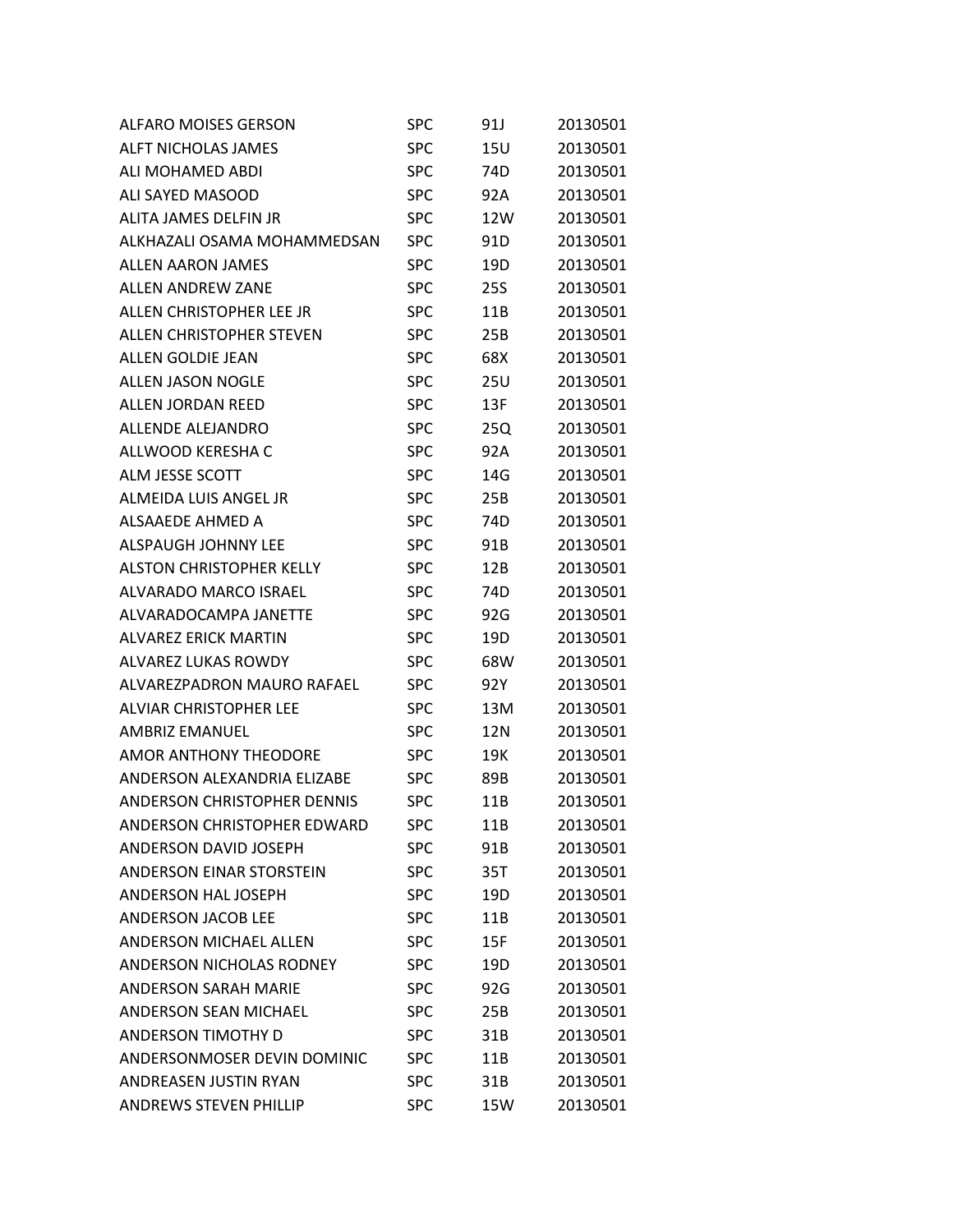| <b>ANGELI BOWDEN JAMES</b>       | SPC        | 11B        | 20130501 |
|----------------------------------|------------|------------|----------|
| ANGULO HUGO ALEXANDER            | <b>SPC</b> | 68R        | 20130501 |
| <b>ANTENORE GIUSEPPE</b>         | <b>SPC</b> | <b>25S</b> | 20130501 |
| <b>ANTHONY JOSEPH GEORGE III</b> | <b>SPC</b> | <b>88N</b> | 20130501 |
| <b>ANTHONY MARIQUE DEMEL</b>     | <b>SPC</b> | 92G        | 20130501 |
| <b>ANTILL GREGORY THOMAS</b>     | <b>SPC</b> | 11B        | 20130501 |
| <b>APPLE BUCK HENRY</b>          | <b>SPC</b> | 91M        | 20130501 |
| APPLEGARTH JOSHUA EDWARD         | <b>SPC</b> | 13D        | 20130501 |
| AQUINO MAURICIO DAGOBERTO        | <b>SPC</b> | 91C        | 20130501 |
| ARCE CARLOS JOEL                 | <b>SPC</b> | 68W        | 20130501 |
| <b>ARCHER BRYAN DAVID</b>        | <b>SPC</b> | 14G        | 20130501 |
| <b>ARCHIBALD FRANKIE VICTOR</b>  | <b>SPC</b> | 11B        | 20130501 |
| ARDON CARLOS EDUARDO             | <b>SPC</b> | 91B        | 20130501 |
| <b>ARENS ELLIOT RYLAND</b>       | <b>SPC</b> | 35F        | 20130501 |
| ARGUELLES RYAN DAVID             | <b>SPC</b> | 11C        | 20130501 |
| <b>ARIZA LUIS ALFREDO</b>        | <b>SPC</b> | 11B        | 20130501 |
| ARMSTRONG CLINTON DAVID          | <b>SPC</b> | 13B        | 20130501 |
| ARNDER WILLIAM WESLEY            | <b>SPC</b> | 91D        | 20130501 |
| ARNEY KRYSTAL BREANNE            | <b>SPC</b> | 68W        | 20130501 |
| ARNOLD MATTHEW EDWARD ANDY       | <b>SPC</b> | 35P        | 20130501 |
| <b>AROUM SINA</b>                | <b>SPC</b> | 42A        | 20130501 |
| <b>ARROYO MAYRA MARIBEL</b>      | <b>SPC</b> | 42A        | 20130501 |
| ARROYOAGUILO FELIX JUAN          | <b>SPC</b> | 92A        | 20130501 |
| ARSALON ISIDRO OQUIAS            | <b>SPC</b> | 12B        | 20130501 |
| <b>ARZATE MATIAS JR</b>          | <b>SPC</b> | 25B        | 20130501 |
| <b>ASARO JOSEPH WILLIAM</b>      | <b>SPC</b> | 19D        | 20130501 |
| <b>ASHBY JOSEPH NELSON</b>       | <b>SPC</b> | 25Q        | 20130501 |
| ASHBY JULIENNE BETTY DESIRE      | <b>SPC</b> | 92Y        | 20130501 |
| <b>ASLAKSON MITCHELL DAVID</b>   | SPC        | 88M        | 20130501 |
| ATWOOD ZACHARY DWIGHT            | <b>SPC</b> | 11B        | 20130501 |
| <b>AURSBY TERRENCE ARMOND</b>    | <b>SPC</b> | 56M        | 20130501 |
| <b>AUSTIN IAN DAVIS</b>          | <b>SPC</b> | 11B        | 20130501 |
| <b>AUSTIN TAMIKA LASHON</b>      | <b>SPC</b> | 74D        | 20130501 |
| <b>AVERA ERIC JOHN</b>           | <b>SPC</b> | 89B        | 20130501 |
| AVILA JOSHUA ADAM                | <b>SPC</b> | 92Y        | 20130501 |
| <b>AXTMAN EMILY ANN</b>          | <b>SPC</b> | 74D        | 20130501 |
| <b>BADILLO ANDREW ROBERT</b>     | <b>SPC</b> | 14T        | 20130501 |
| <b>BADILLO GEORGE ANTHONY</b>    | <b>SPC</b> | 13F        | 20130501 |
| <b>BADR ASHRAF ABDALLAH</b>      | <b>SPC</b> | 92A        | 20130501 |
| <b>BAGLEY ANQUAN DAMON</b>       | <b>SPC</b> | <b>15U</b> | 20130501 |
| <b>BAGLEY JORDAN JOSEPH</b>      | <b>SPC</b> | 91B        | 20130501 |
| <b>BAILEY ALLEN JASON</b>        | <b>SPC</b> | 25B        | 20130501 |
| <b>BAILEY JAMES HOWARD</b>       | <b>SPC</b> | 15T        | 20130501 |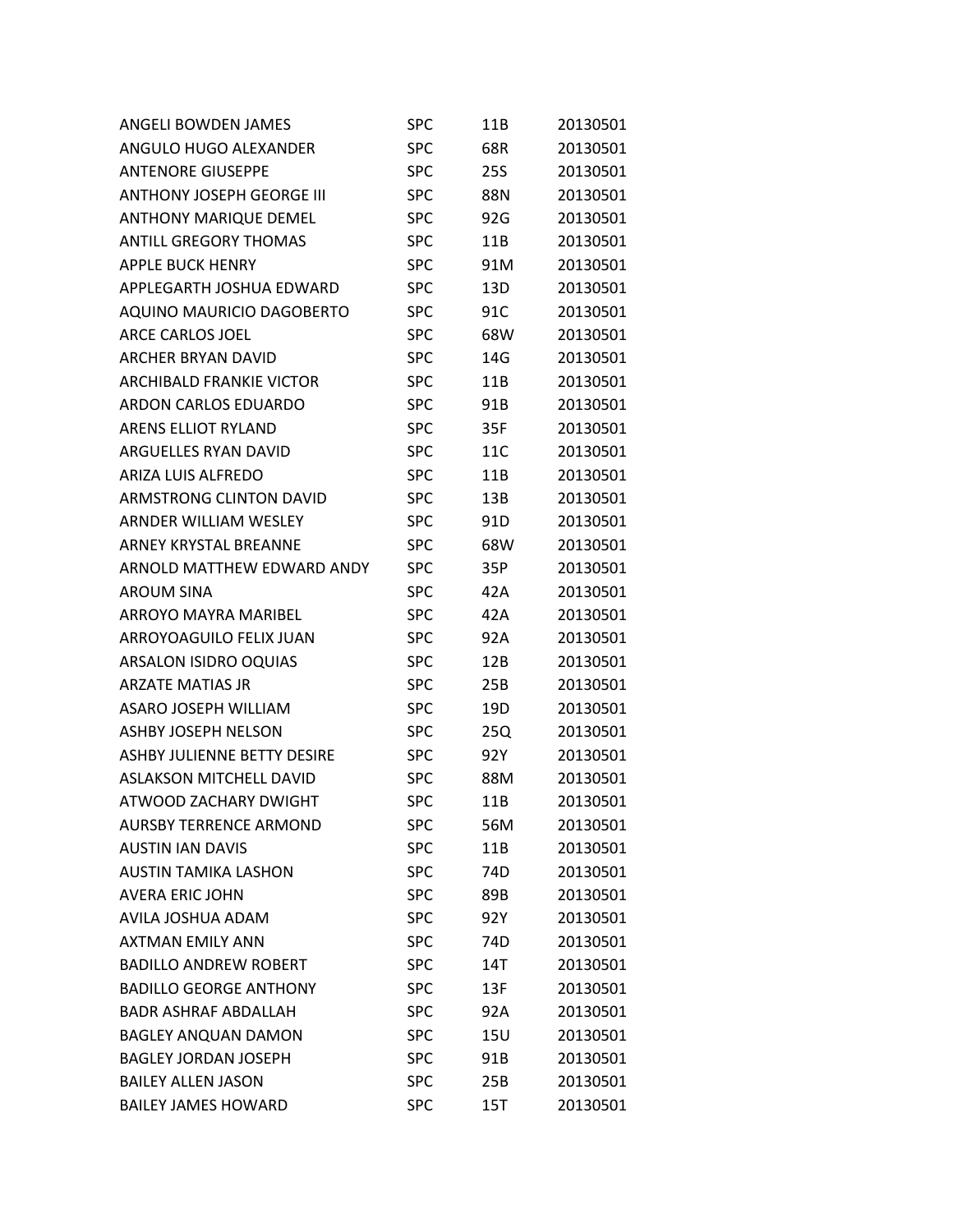| <b>BAILEY JANICE LEE</b>         | <b>SPC</b> | 68W        | 20130501 |
|----------------------------------|------------|------------|----------|
| <b>BAILEY MICHAEL WADE</b>       | <b>SPC</b> | 25U        | 20130501 |
| <b>BAKER ALLANNA PAT AH SIU</b>  | <b>SPC</b> | 12W        | 20130501 |
| <b>BAKER JACOB JEFFREY</b>       | <b>SPC</b> | 13F        | 20130501 |
| BAKER JOHN CALVIN                | <b>SPC</b> | 19D        | 20130501 |
| <b>BAKER JOHNATHON TANNER</b>    | <b>SPC</b> | 13B        | 20130501 |
| <b>BAKER JOSHUA CHRISTOPHER</b>  | <b>SPC</b> | 91M        | 20130501 |
| <b>BAKER ROBERT PAUL</b>         | <b>SPC</b> | 68W        | 20130501 |
| <b>BAKER TODD SCOTT</b>          | <b>SPC</b> | 19D        | 20130501 |
| <b>BAKERSMITH TIFFANY DENISE</b> | <b>SPC</b> | 68W        | 20130501 |
| <b>BAKKE JARROD ROBERT</b>       | <b>SPC</b> | 11B        | 20130501 |
| <b>BALDUFF CALEB LEE</b>         | <b>SPC</b> | 89D        | 20130501 |
| <b>BALDWIN ROBERT ALLEN</b>      | <b>SPC</b> | 19D        | 20130501 |
| <b>BALLARD DONALD TRAVIS</b>     | <b>SPC</b> | 35F        | 20130501 |
| <b>BALLEW KEVIN WAYNE</b>        | <b>SPC</b> | 25S        | 20130501 |
| <b>BALLOW ZACHARY JUSTIN</b>     | <b>SPC</b> | 31B        | 20130501 |
| <b>BALNIS MARTIN HENRY</b>       | <b>SPC</b> | 11B        | 20130501 |
| <b>BANAS JOSEPH ROBERT III</b>   | <b>SPC</b> | 12B        | 20130501 |
| <b>BAQUERA KAGYN ELX</b>         | <b>SPC</b> | 31B        | 20130501 |
| <b>BARBER JARED LEWIS</b>        | <b>SPC</b> | 25U        | 20130501 |
| <b>BARE HEATH SCOTT</b>          | <b>SPC</b> | 35N        | 20130501 |
| <b>BARGO LESLEY BRIAN</b>        | <b>SPC</b> | 11B        | 20130501 |
| <b>BARIA DARRELL WAYNE JR</b>    | <b>SPC</b> | 88H        | 20130501 |
| <b>BARKER MICHAEL DUANE</b>      | <b>SPC</b> | 91A        | 20130501 |
| <b>BARNES JONATHAN ORLANDO</b>   | <b>SPC</b> | 91B        | 20130501 |
| <b>BARNES NELSON E</b>           | <b>SPC</b> | 91B        | 20130501 |
| <b>BARNES ROBERT MATTHEW</b>     | <b>SPC</b> | 14G        | 20130501 |
| <b>BARNESBLANKS CANDACE LEE</b>  | <b>SPC</b> | 74D        | 20130501 |
| <b>BARNHART THOMAS DANE</b>      | <b>SPC</b> | 11B        | 20130501 |
| <b>BARRERA JOSHUA</b>            | <b>SPC</b> | 11B        | 20130501 |
| <b>BARRERO VICTOR HUGO JR</b>    | <b>SPC</b> | 92F        | 20130501 |
| <b>BAST TIMOTHY WILLIAM</b>      | <b>SPC</b> | 25C        | 20130501 |
| <b>BATISTA JASON CHRISTOPHER</b> | <b>SPC</b> | <b>25S</b> | 20130501 |
| <b>BAUGHAN AARON BLADEN</b>      | <b>SPC</b> | 15U        | 20130501 |
| <b>BAX HENRI MARTIN</b>          | <b>SPC</b> | 92Y        | 20130501 |
| <b>BAXTER TYLER RAY</b>          | <b>SPC</b> | 12B        | 20130501 |
| <b>BAYS FLOYD MATTHEW</b>        | <b>SPC</b> | 92F        | 20130501 |
| <b>BAZARNYJ CORINNE R</b>        | <b>SPC</b> | 25V        | 20130501 |
| <b>BEARD DEVIN LFF</b>           | <b>SPC</b> | 15U        | 20130501 |
| <b>BEARDEN ANDREW LEWIS</b>      | <b>SPC</b> | 74D        | 20130501 |
| <b>BEAVIN BRYCE ALEXANDER</b>    | <b>SPC</b> | 11B        | 20130501 |
| <b>BECHTHOLD JOSIAH RANEN</b>    | <b>SPC</b> | 35F        | 20130501 |
| BECHTOLD CARLTON DEWAYNE JR      | <b>SPC</b> | 25B        | 20130501 |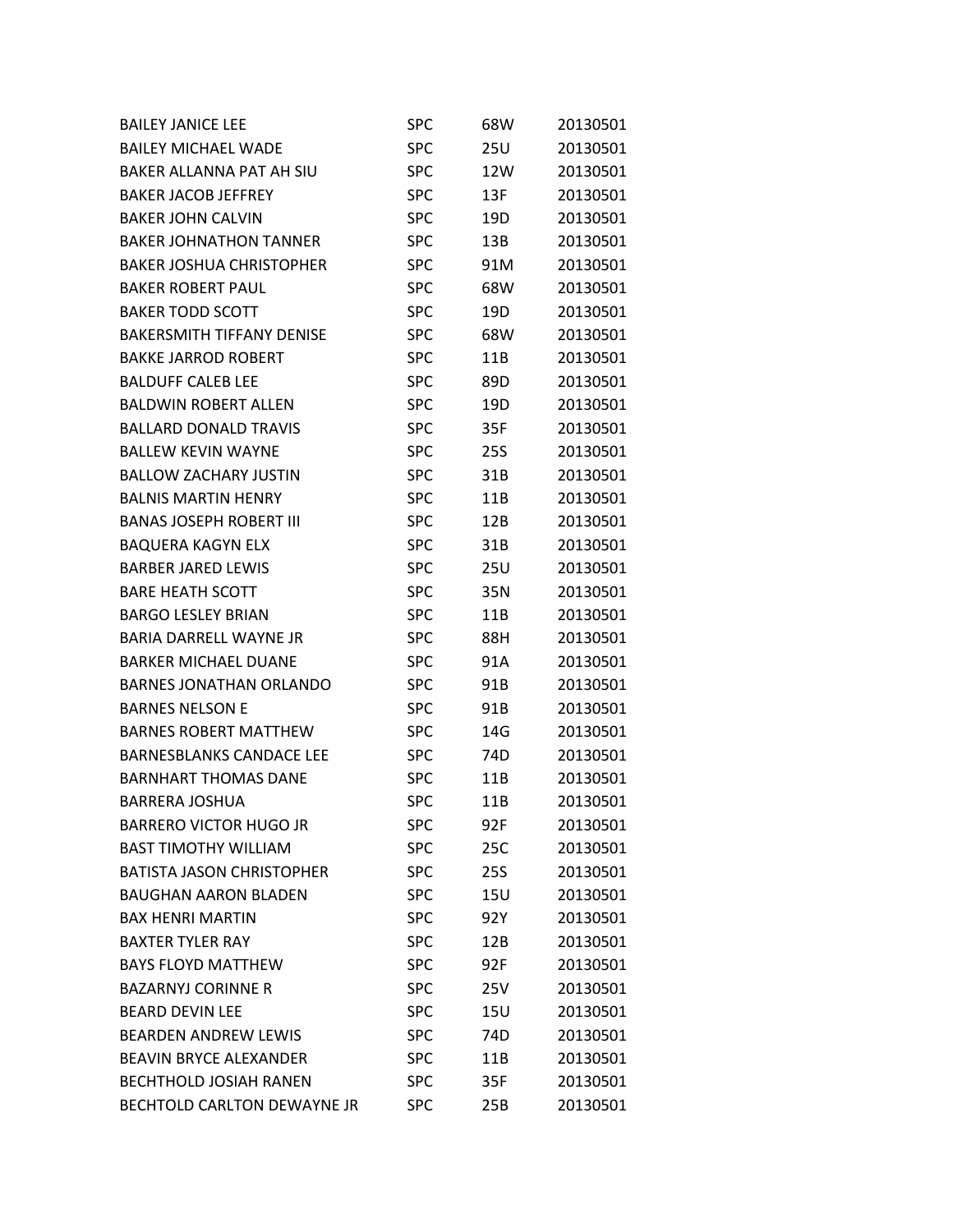| <b>BECHTOLD STEVE WILHELM</b>      | <b>SPC</b> | 11B             | 20130501 |
|------------------------------------|------------|-----------------|----------|
| <b>BECKER ALEX JOSEPH</b>          | <b>SPC</b> | 11B             | 20130501 |
| <b>BECKER JOSEPH MICHAEL</b>       | <b>SPC</b> | 92A             | 20130501 |
| <b>BECKER KEVIN JAMES</b>          | SPC        | 91J             | 20130501 |
| <b>BECKLEHIMER JONATHAN DAVID</b>  | <b>SPC</b> | 91A             | 20130501 |
| <b>BECKMAN JAMES BRIAN</b>         | <b>SPC</b> | 19D             | 20130501 |
| <b>BECKWORTH JOSHUA PRESTON</b>    | <b>SPC</b> | 19K             | 20130501 |
| <b>BEEDY JIMER JOHNPASIGON</b>     | SPC        | 68W             | 20130501 |
| <b>BEIDATSCH JORDAN CHRISTOPHE</b> | <b>SPC</b> | 35N             | 20130501 |
| <b>BEITLER RYAN MICHAEL</b>        | <b>SPC</b> | 31B             | 20130501 |
| <b>BELFIELD ASHLEY CAMILLE</b>     | <b>SPC</b> | 42A             | 20130501 |
| <b>BELL JASON M</b>                | SPC        | 11B             | 20130501 |
| <b>BELLAMY ANTWONEOUS REHEEN</b>   | <b>SPC</b> | 94D             | 20130501 |
| <b>BELLINGER JARED LEE</b>         | <b>SPC</b> | 15U             | 20130501 |
| <b>BELLUM COLLIN REED</b>          | <b>SPC</b> | 31B             | 20130501 |
| <b>BELTZ JEFFERY MICHAEL</b>       | SPC        | 92G             | 20130501 |
| <b>BENALI BRAHIM</b>               | <b>SPC</b> | 19D             | 20130501 |
| BENAVIDEZORDAZ ARLEEN DEEAN        | <b>SPC</b> | 14T             | 20130501 |
| <b>BENBERRY MARCUS DANGELO</b>     | <b>SPC</b> | 35F             | 20130501 |
| <b>BENDALL RYAN ANDREW</b>         | SPC        | 11B             | 20130501 |
| <b>BENNETT ANDREW GUY</b>          | <b>SPC</b> | 25R             | 20130501 |
| <b>BENNETT ANTHONY EARL</b>        | SPC        | 31B             | 20130501 |
| <b>BENNETT CHRISTOPHER DANIEL</b>  | <b>SPC</b> | 11B             | 20130501 |
| <b>BENSON RICHARD CHARLESGRIDL</b> | SPC        | 19D             | 20130501 |
| <b>BENTO CAMREN DOUGLAS</b>        | <b>SPC</b> | 68W             | 20130501 |
| <b>BERAUD CALEB JOHN</b>           | <b>SPC</b> | 68W             | 20130501 |
| <b>BERG POROWSKI ROBIN LYNN</b>    | <b>SPC</b> | 74D             | 20130501 |
| <b>BERGAN BRANDON A</b>            | SPC        | 25B             | 20130501 |
| <b>BERGER STEVEN RALPH</b>         | <b>SPC</b> | 11B             | 20130501 |
| <b>BERMAN MARK ELIOT</b>           | <b>SPC</b> | 31B             | 20130501 |
| BERMUDEZROLDAN PEDRO JUAN          | SPC        | 25U             | 20130501 |
| <b>BERRIER JAYLYNNE KATHLEEN</b>   | <b>SPC</b> | 92Y             | 20130501 |
| <b>BERRY ANTHONY JAMES</b>         | <b>SPC</b> | 88N             | 20130501 |
| <b>BERRY DEREK KYLE</b>            | <b>SPC</b> | 19K             | 20130501 |
| <b>BESMER JOSEPH MICHAEL JR</b>    | <b>SPC</b> | 88L             | 20130501 |
| <b>BETETA BRIAN ARIEL</b>          | <b>SPC</b> | 11 <sub>B</sub> | 20130501 |
| <b>BEUSE BRANDON WILLIAM</b>       | <b>SPC</b> | 91B             | 20130501 |
| <b>BEUTZ JEREMIAH JAMES</b>        | <b>SPC</b> | 11B             | 20130501 |
| <b>BHAGAT SARVESH KUMAR</b>        | <b>SPC</b> | 35P             | 20130501 |
| <b>BIAGINI MATTHEW STEVEN</b>      | <b>SPC</b> | 11B             | 20130501 |
| <b>BIBBO PAUL ANTHONY</b>          | <b>SPC</b> | 12N             | 20130501 |
| <b>BIBBS LAMON JAMAR</b>           | <b>SPC</b> | 68W             | 20130501 |
| BIBERI MARINA ELIZA                | <b>SPC</b> | 68W             | 20130501 |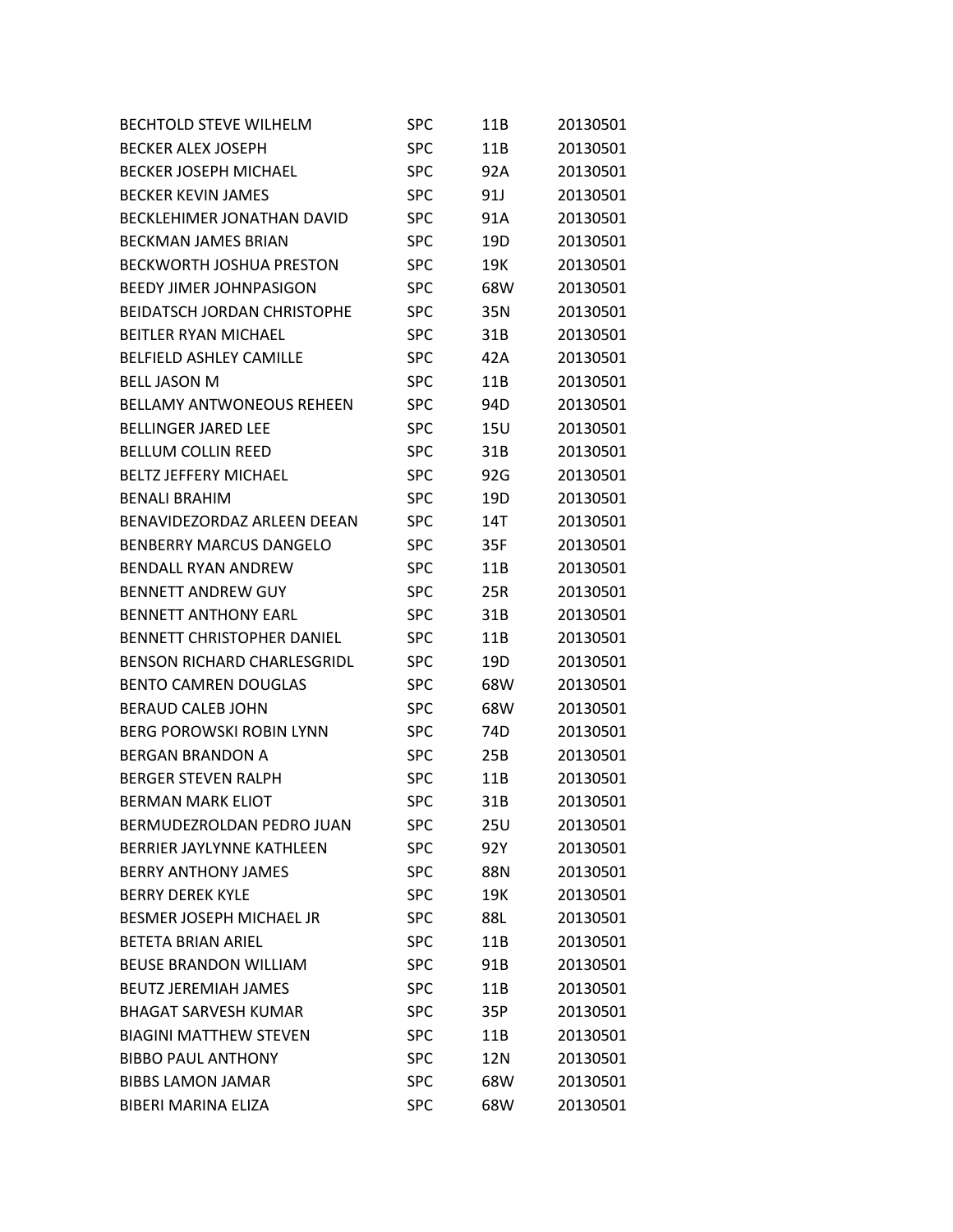| <b>BIDO DARWIN</b>               | SPC        | 35F | 20130501 |
|----------------------------------|------------|-----|----------|
| <b>BIENAIME EMMANUEL</b>         | <b>SPC</b> | 92A | 20130501 |
| <b>BIGGART BRADFORD EARL</b>     | <b>SPC</b> | 25N | 20130501 |
| <b>BIGLEY LAURAJANE BRYAN</b>    | <b>SPC</b> | 25B | 20130501 |
| <b>BILLIZONE COREY</b>           | <b>SPC</b> | 13F | 20130501 |
| <b>BILLOTTE JOSHUA ALAN</b>      | <b>SPC</b> | 31B | 20130501 |
| <b>BILLS KENNETH DALE</b>        | <b>SPC</b> | 31B | 20130501 |
| <b>BIRO ROBIN</b>                | <b>SPC</b> | 27D | 20130501 |
| <b>BITTERLY CURTIS LEE</b>       | <b>SPC</b> | 19D | 20130501 |
| <b>BITTLE JACOB MAXWELL</b>      | <b>SPC</b> | 11B | 20130501 |
| <b>BIZUP NICHOLAS BRADLEY</b>    | <b>SPC</b> | 89D | 20130501 |
| <b>BJORKE BRIAN RICHARD</b>      | <b>SPC</b> | 35G | 20130501 |
| <b>BLACK CHRISTOPHER CHARLES</b> | <b>SPC</b> | 11B | 20130501 |
| <b>BLACK JEFFREY LAWRENCE JR</b> | <b>SPC</b> | 11B | 20130501 |
| <b>BLACK JOSEPH CHARLES</b>      | <b>SPC</b> | 91B | 20130501 |
| <b>BLACK PATRICK MICHAEL</b>     | <b>SPC</b> | 11B | 20130501 |
| <b>BLACKMAN JOHN NIXON V</b>     | <b>SPC</b> | 11B | 20130501 |
| <b>BLACKMON RBANNEY MONAE</b>    | <b>SPC</b> | 92Y | 20130501 |
| <b>BLACKMORE JENIFER NICHOLE</b> | <b>SPC</b> | 68W | 20130501 |
| <b>BLAIR JESSE DIEGO</b>         | <b>SPC</b> | 11B | 20130501 |
| <b>BLANCO ALEX</b>               | <b>SPC</b> | 89B | 20130501 |
| <b>BLANDING COREY MATTHEW</b>    | <b>SPC</b> | 68W | 20130501 |
| <b>BLANK ATHONY CHARLES</b>      | <b>SPC</b> | 91F | 20130501 |
| <b>BLASIER MICHAEL KILLIAN</b>   | <b>SPC</b> | 13F | 20130501 |
| <b>BLIZZARD RASHAD JAMAL</b>     | <b>SPC</b> | 68S | 20130501 |
| <b>BLOSSER BRANDON WILLIAM</b>   | <b>SPC</b> | 19D | 20130501 |
| <b>BLUBAUGH RYAN LOUIS</b>       | <b>SPC</b> | 19D | 20130501 |
| <b>BOARDLEY PATRICK SCOTT</b>    | <b>SPC</b> | 31B | 20130501 |
| <b>BOARDMAN PHILLIP MICHAEL</b>  | SPC        | 31B | 20130501 |
| <b>BOCANEGRA TERESA LYNN</b>     | <b>SPC</b> | 68W | 20130501 |
| <b>BODINE JONATHAN CHARLES</b>   | <b>SPC</b> | 11B | 20130501 |
| <b>BOEHM ADAM CHRISTOPHER</b>    | <b>SPC</b> | 31B | 20130501 |
| <b>BOEMER RODNEY RICHARD</b>     | <b>SPC</b> | 12B | 20130501 |
| <b>BOILEAU BRANDON EUGENE</b>    | <b>SPC</b> | 25U | 20130501 |
| <b>BOLER GERALD JR</b>           | <b>SPC</b> | 13D | 20130501 |
| <b>BOLLINGER JARED CHARLES</b>   | <b>SPC</b> | 15J | 20130501 |
| <b>BOLTON KEVIN LANARD JR</b>    | <b>SPC</b> | 25Q | 20130501 |
| <b>BOMBARGER STEVEN JOSEPH</b>   | <b>SPC</b> | 31E | 20130501 |
| <b>BONILLA DANTE ANTWON</b>      | <b>SPC</b> | 92G | 20130501 |
| <b>BONNER JOSHUA BRYAN</b>       | <b>SPC</b> | 11B | 20130501 |
| <b>BONO PHILLIP ALEXANDER</b>    | <b>SPC</b> | 19K | 20130501 |
| <b>BOOHER CHRISTOPHER LEE</b>    | <b>SPC</b> | 15T | 20130501 |
| <b>BOOKER BRODERICK LEE</b>      | <b>SPC</b> | 11B | 20130501 |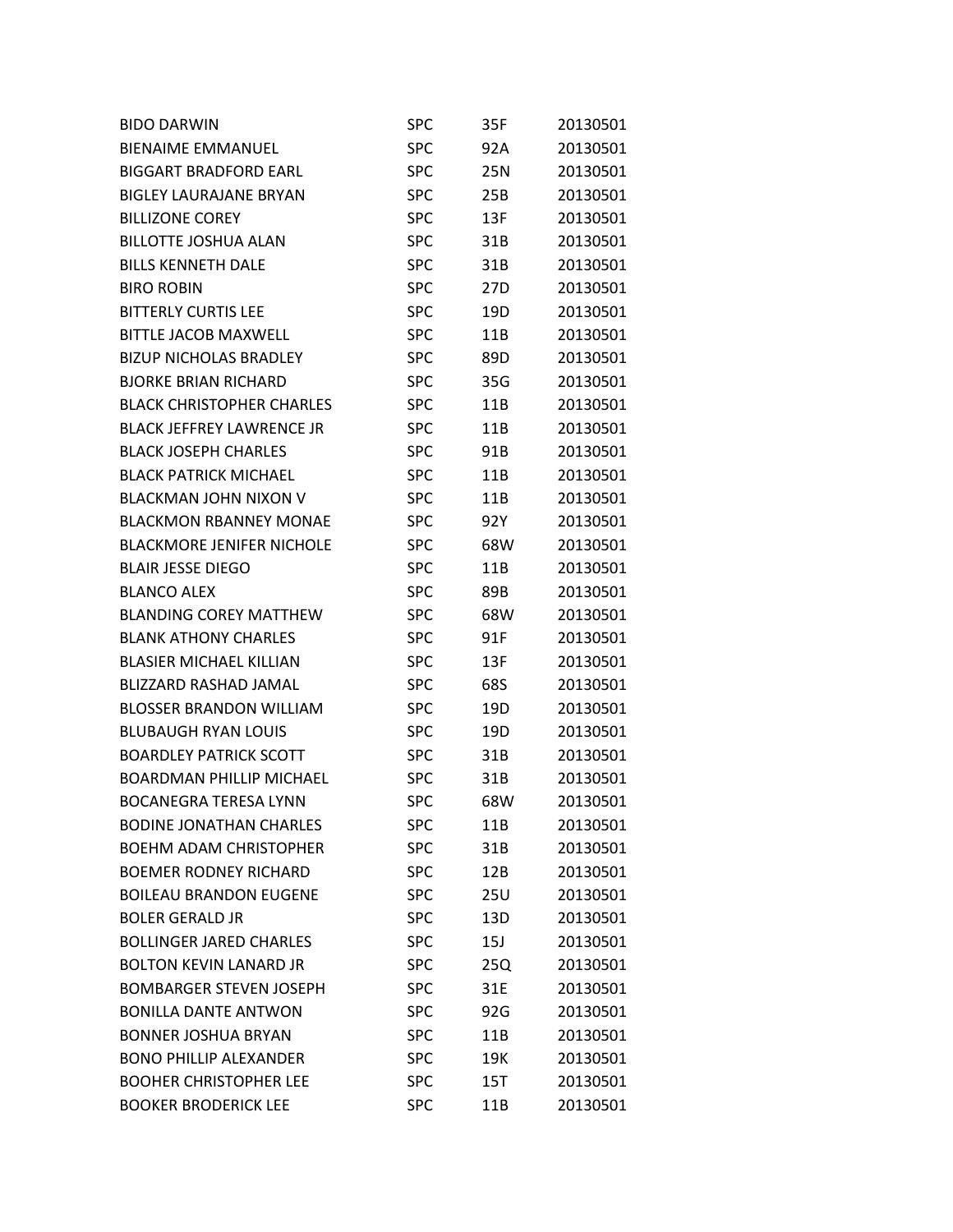| <b>BOOKER NATHANIEL FOY</b>     | SPC        | 91F | 20130501 |
|---------------------------------|------------|-----|----------|
| <b>BOOKER VALERIE ELIMANI</b>   | <b>SPC</b> | 42A | 20130501 |
| <b>BOONE BRANDON CARLYLE</b>    | <b>SPC</b> | 31B | 20130501 |
| <b>BOOTH MYCHEAL ALAN</b>       | <b>SPC</b> | 12B | 20130501 |
| <b>BORD WHITNEY RICHARD</b>     | <b>SPC</b> | 91E | 20130501 |
| <b>BORDEN RYAN THOMAS</b>       | <b>SPC</b> | 68A | 20130501 |
| <b>BORDERS JOHN FRANK</b>       | <b>SPC</b> | 11B | 20130501 |
| <b>BORTLE CHAD WILLIAM</b>      | <b>SPC</b> | 68W | 20130501 |
| <b>BORTONE DANIEL JOHN</b>      | <b>SPC</b> | 25Q | 20130501 |
| <b>BOS HOPE ELIZABETH</b>       | <b>SPC</b> | 35P | 20130501 |
| <b>BOSTIC EDDIE MORGAN</b>      | <b>SPC</b> | 89A | 20130501 |
| <b>BOUDREAUX CALVIN THEO</b>    | <b>SPC</b> | 19D | 20130501 |
| <b>BOWEN TIMOTHY ANDREW</b>     | <b>SPC</b> | 11B | 20130501 |
| <b>BOWER DUANE THOMAS</b>       | <b>SPC</b> | 68A | 20130501 |
| <b>BOWLES JEREMY SCOTT</b>      | <b>SPC</b> | 91B | 20130501 |
| <b>BOWLING SHADDY WILLIAM</b>   | <b>SPC</b> | 13D | 20130501 |
| <b>BOWSER KYLE DAVID</b>        | <b>SPC</b> | 13R | 20130501 |
| <b>BOYER JOSEPH JAMES</b>       | <b>SPC</b> | 25S | 20130501 |
| <b>BOYK TREVOR LEEEDWARD</b>    | <b>SPC</b> | 14G | 20130501 |
| <b>BOYNTON AARON MICHAEL</b>    | <b>SPC</b> | 25S | 20130501 |
| <b>BOZARTH DEVIN SCOTT</b>      | <b>SPC</b> | 11B | 20130501 |
| <b>BRACKETT BRYCE WILLIAM</b>   | <b>SPC</b> | 11B | 20130501 |
| <b>BRAMAN DANIEL JOHN</b>       | <b>SPC</b> | 11C | 20130501 |
| <b>BRANCH STEVEN GLENN</b>      | <b>SPC</b> | 11B | 20130501 |
| <b>BRANDON DINEO</b>            | <b>SPC</b> | 92G | 20130501 |
| <b>BRANDON THOMAS TAYLOR</b>    | <b>SPC</b> | 91B | 20130501 |
| <b>BRANDT SEAN PATRICK</b>      | <b>SPC</b> | 15T | 20130501 |
| <b>BRANDT VICTORIA</b>          | <b>SPC</b> | 91E | 20130501 |
| <b>BRECHEISEN THOMAS RYAN</b>   | <b>SPC</b> | 11B | 20130501 |
| <b>BRECHLER STEVE PAUL</b>      | <b>SPC</b> | 11B | 20130501 |
| <b>BREES RYAN SCOTT</b>         | <b>SPC</b> | 68W | 20130501 |
| <b>BREEZE APRIL ELDEE</b>       | <b>SPC</b> | 91E | 20130501 |
| <b>BREFELD DOUGLAS ROBERT</b>   | <b>SPC</b> | 12W | 20130501 |
| <b>BRESCIANI JORDAN MATTHEW</b> | <b>SPC</b> | 15Q | 20130501 |
| <b>BRETZ KYLE JACOB</b>         | <b>SPC</b> | 25B | 20130501 |
| <b>BREW MATT WAYNE</b>          | <b>SPC</b> | 11B | 20130501 |
| <b>BREWER GARRETT REECE</b>     | <b>SPC</b> | 13B | 20130501 |
| <b>BREWER MATTHEW JACK</b>      | <b>SPC</b> | 11B | 20130501 |
| <b>BREWSTER ANTHONY</b>         | <b>SPC</b> | 11C | 20130501 |
| <b>BRIDGE JOSHUA ETHAN</b>      | <b>SPC</b> | 11B | 20130501 |
| <b>BRIDGES JEFFREY ROBERT</b>   | <b>SPC</b> | 68W | 20130501 |
| <b>BRIEL JASON ALEXANDER</b>    | <b>SPC</b> | 11B | 20130501 |
| <b>BRINJAK SPENCER STEPHEN</b>  | <b>SPC</b> | 19D | 20130501 |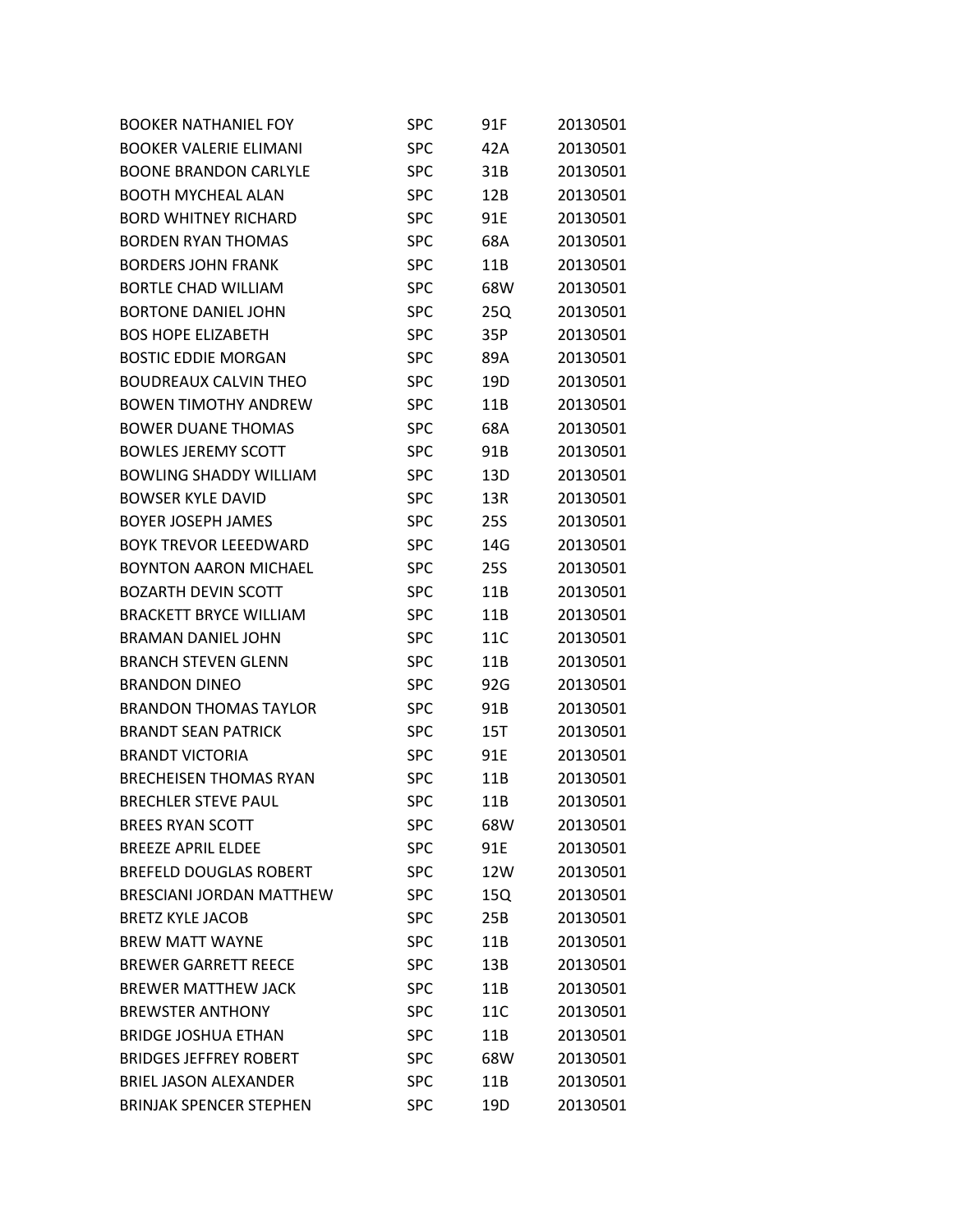| <b>BRINLEE WILLIAM CHASE</b>      | <b>SPC</b> | 27 <sub>D</sub> | 20130501 |
|-----------------------------------|------------|-----------------|----------|
| <b>BRITTAIN ROBERT GILBERT II</b> | <b>SPC</b> | 25Q             | 20130501 |
| <b>BROMWICH JOSEPH ALLEN</b>      | <b>SPC</b> | 11B             | 20130501 |
| <b>BROOKBANK NATHANIEL SCOTT</b>  | SPC        | 25U             | 20130501 |
| <b>BROOKES GREGORY CHASSLEY</b>   | <b>SPC</b> | 14S             | 20130501 |
| <b>BROUSSARD ANTHONY VINCENT</b>  | <b>SPC</b> | 11B             | 20130501 |
| <b>BROUSSARD KYLOR JADE</b>       | <b>SPC</b> | 11C             | 20130501 |
| <b>BROUSSEAU PETER ALLAN II</b>   | SPC        | 91B             | 20130501 |
| BROWN AMANDA LYNN                 | <b>SPC</b> | 35P             | 20130501 |
| <b>BROWN ANDREA TEQULIA</b>       | <b>SPC</b> | 92G             | 20130501 |
| <b>BROWN ARENTEANIS ANTONIO</b>   | <b>SPC</b> | 12N             | 20130501 |
| <b>BROWN DAVID DJUAN</b>          | <b>SPC</b> | 92Y             | 20130501 |
| <b>BROWN DION JAMES</b>           | <b>SPC</b> | 91A             | 20130501 |
| <b>BROWN GEORGE ROBERT</b>        | <b>SPC</b> | 13D             | 20130501 |
| <b>BROWN JACOB ALAN</b>           | <b>SPC</b> | 94M             | 20130501 |
| <b>BROWN JASON RUSSELL</b>        | <b>SPC</b> | 92R             | 20130501 |
| <b>BROWN KYLE TED</b>             | <b>SPC</b> | 12N             | 20130501 |
| <b>BROWN LATISHA SHANTELLE</b>    | <b>SPC</b> | 68W             | 20130501 |
| <b>BROWN MATTHEW WILSON</b>       | <b>SPC</b> | 74D             | 20130501 |
| <b>BROWN MEGAN ALISHA</b>         | <b>SPC</b> | 31B             | 20130501 |
| <b>BROWN MONTE DALE II</b>        | <b>SPC</b> | 13M             | 20130501 |
| <b>BROWN NIELSEN WENDELL</b>      | <b>SPC</b> | 35F             | 20130501 |
| <b>BROWN NIKESHIA NICHOLE</b>     | <b>SPC</b> | 92A             | 20130501 |
| <b>BROWN PETER MICHAEL</b>        | SPC        | 35P             | 20130501 |
| BROWN QUASHAUNDRIA VASHAUN        | <b>SPC</b> | 35F             | 20130501 |
| <b>BROWN RUSSELL WILLIAM JR</b>   | <b>SPC</b> | 25F             | 20130501 |
| <b>BROWN STACIA ARIS EMAN</b>     | <b>SPC</b> | 68S             | 20130501 |
| <b>BROWN THEODORE JAMES</b>       | <b>SPC</b> | 11B             | 20130501 |
| <b>BROWN TIMOTHY JANOAH</b>       | <b>SPC</b> | 25B             | 20130501 |
| <b>BROWN TYRONE DEANDRA</b>       | <b>SPC</b> | 42A             | 20130501 |
| <b>BROWNE DONALD JOSEPH II</b>    | SPC        | 19D             | 20130501 |
| <b>BROWNLEE ALFRED LEANTEAUN</b>  | <b>SPC</b> | 74D             | 20130501 |
| <b>BRUCE SHAWN MICHAEL</b>        | <b>SPC</b> | 19K             | 20130501 |
| <b>BRUNE NATHAN JOSEPH</b>        | <b>SPC</b> | 31B             | 20130501 |
| <b>BRUNMEIER MICHAEL JARED</b>    | <b>SPC</b> | 15E             | 20130501 |
| <b>BRUNNER KEVIN CHRISTOPHER</b>  | <b>SPC</b> | 15T             | 20130501 |
| <b>BRUTON LARRY GORDON</b>        | <b>SPC</b> | 91C             | 20130501 |
| <b>BRYAN SETH ANDREW</b>          | <b>SPC</b> | 13B             | 20130501 |
| <b>BRYANT CHARLES BRANDON</b>     | <b>SPC</b> | 15D             | 20130501 |
| <b>BRYANT TYLER JULIAN</b>        | <b>SPC</b> | 74D             | 20130501 |
| <b>BRYANT WRIGHT THOMAS</b>       | <b>SPC</b> | 92Y             | 20130501 |
| <b>BUCK TYLER LEE</b>             | <b>SPC</b> | 25B             | 20130501 |
| <b>BUCKLEY ALISHEA LATOYA</b>     | <b>SPC</b> | 31B             | 20130501 |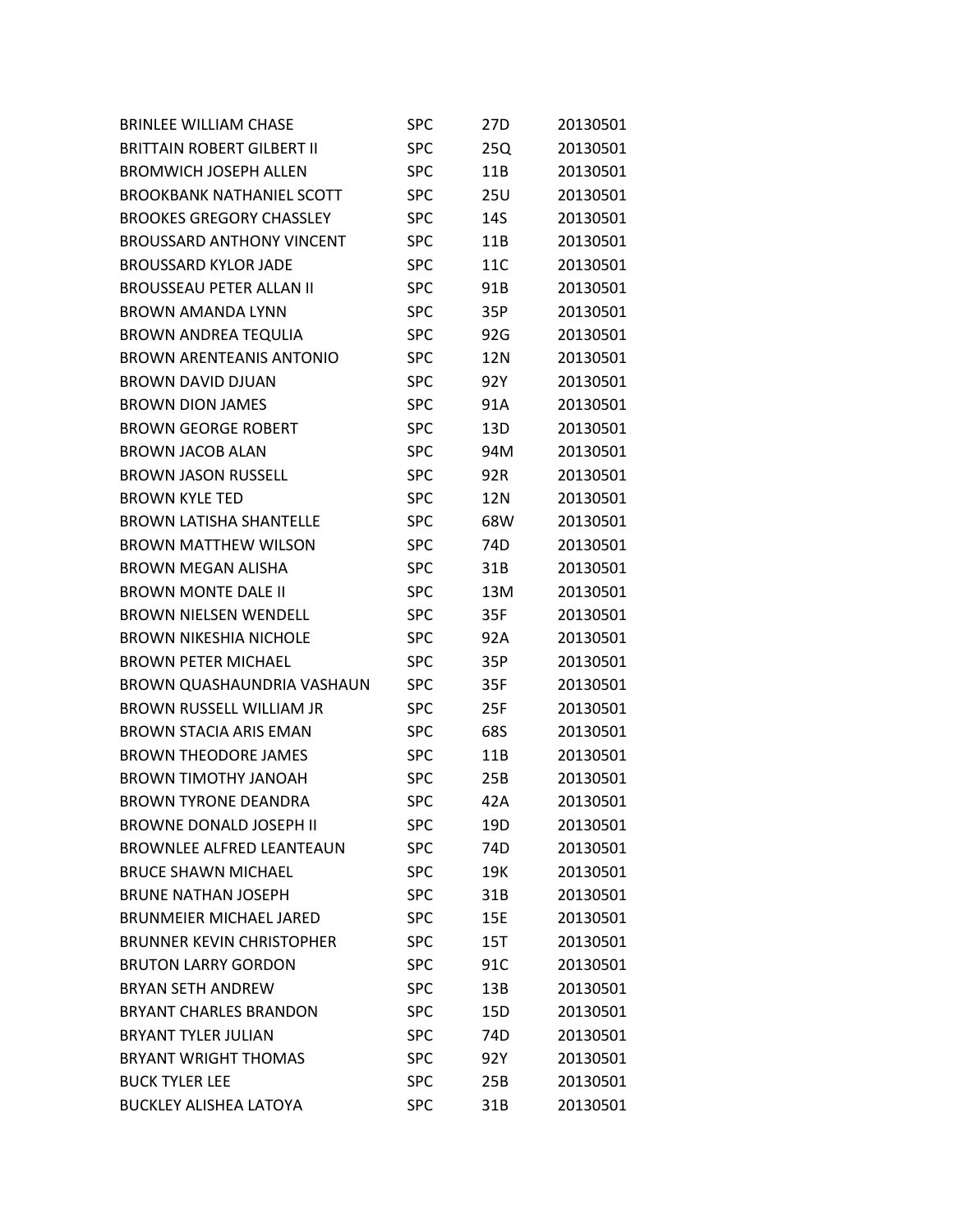| <b>BUDIN BARBARA JEAN</b>          | <b>SPC</b> | 68K             | 20130501 |
|------------------------------------|------------|-----------------|----------|
| <b>BUENAVISTA BOWINS KIMBERLY</b>  | <b>SPC</b> | 91B             | 20130501 |
| <b>BUENOTORRES JUAN MIGUEL MIG</b> | <b>SPC</b> | 35F             | 20130501 |
| <b>BUGARIN MARISOL</b>             | <b>SPC</b> | 91B             | 20130501 |
| <b>BULLOCK JOHN WESLEY</b>         | <b>SPC</b> | 19D             | 20130501 |
| <b>BULLOCK THOMAS OBIDIAH</b>      | <b>SPC</b> | 19K             | 20130501 |
| <b>BULLS STEPHEN ERIC II</b>       | <b>SPC</b> | 15U             | 20130501 |
| <b>BUMPUS ALEC DANIEL</b>          | <b>SPC</b> | 19 <sub>D</sub> | 20130501 |
| <b>BURCH PAIGF LAURFL</b>          | <b>SPC</b> | 92G             | 20130501 |
| <b>BURKHAM TYLER KELLY</b>         | <b>SPC</b> | 11B             | 20130501 |
| <b>BURNETTE MICHAEL THIEL JR</b>   | <b>SPC</b> | 11B             | 20130501 |
| <b>BURNEY TRAVIS NEIL</b>          | <b>SPC</b> | 89B             | 20130501 |
| <b>BURNS JUSTIN LEE</b>            | <b>SPC</b> | 68W             | 20130501 |
| <b>BURNS PATRICK KEVIN</b>         | <b>SPC</b> | 35G             | 20130501 |
| <b>BURROUGHS JOSHUA NATHANAEL</b>  | <b>SPC</b> | 68K             | 20130501 |
| <b>BURROW CHRISTOPHER MORGAN</b>   | <b>SPC</b> | 12B             | 20130501 |
| <b>BURSON JAMES TRAVIS</b>         | <b>SPC</b> | 11B             | 20130501 |
| <b>BURT RYAN STEVEN</b>            | <b>SPC</b> | 89B             | 20130501 |
| <b>BUSBY DANIEL MATHEWKYLE</b>     | SPC        | 15P             | 20130501 |
| <b>BUSTAMANTE CHRISTOPHER PAUL</b> | <b>SPC</b> | 11B             | 20130501 |
| <b>BUSTAMANTE RODOLFO RAMON</b>    | <b>SPC</b> | 11B             | 20130501 |
| <b>BUTCHER JOSEPH CHARLES</b>      | <b>SPC</b> | 11B             | 20130501 |
| <b>BUTLER BRYANT LAMONTA</b>       | <b>SPC</b> | 42A             | 20130501 |
| <b>BUTLER FELIX WAYNE</b>          | <b>SPC</b> | 15T             | 20130501 |
| <b>BUTLER ROBERT DAVID</b>         | <b>SPC</b> | 19D             | 20130501 |
| <b>BUTTS RAEANN LOUISE</b>         | <b>SPC</b> | 92G             | 20130501 |
| <b>BUYS MICHAEL JASON</b>          | <b>SPC</b> | 15U             | 20130501 |
| <b>BYCHURCH ANTOINE STANLEY II</b> | <b>SPC</b> | 94E             | 20130501 |
| <b>BYRNES ROBERT STANFORD</b>      | <b>SPC</b> | 91B             | 20130501 |
| <b>BYRON KYLE STEPHEN</b>          | <b>SPC</b> | 91D             | 20130501 |
| <b>CABANAYAN ERICA SUBIDO</b>      | SPC        | 42A             | 20130501 |
| <b>CABLE DILLON DREW</b>           | <b>SPC</b> | 11C             | 20130501 |
| <b>CABOTBOORAS ARISTOTLE DIONY</b> | <b>SPC</b> | 11B             | 20130501 |
| <b>CABRALES WAYNE</b>              | <b>SPC</b> | 15B             | 20130501 |
| <b>CALAIS TREVOR REJ</b>           | <b>SPC</b> | 11B             | 20130501 |
| <b>CALARA MARIA</b>                | <b>SPC</b> | 42A             | 20130501 |
| <b>CALIXTE CHARLES ANTHONY</b>     | <b>SPC</b> | 19K             | 20130501 |
| <b>CALLOWAY CHRISTI ELIZABETH</b>  | <b>SPC</b> | 35N             | 20130501 |
| <b>CALVIN CHRISTOPHER JAMES</b>    | <b>SPC</b> | 19D             | 20130501 |
| <b>CAMERON RYAN TRAVIS</b>         | <b>SPC</b> | 25F             | 20130501 |
| <b>CAMPAGNA DAVID GARRY</b>        | <b>SPC</b> | 91P             | 20130501 |
| <b>CAMPBELL ANTROD JARVIS</b>      | <b>SPC</b> | 74D             | 20130501 |
| <b>CAMPBELL COREY MATTHEW</b>      | <b>SPC</b> | 19D             | 20130501 |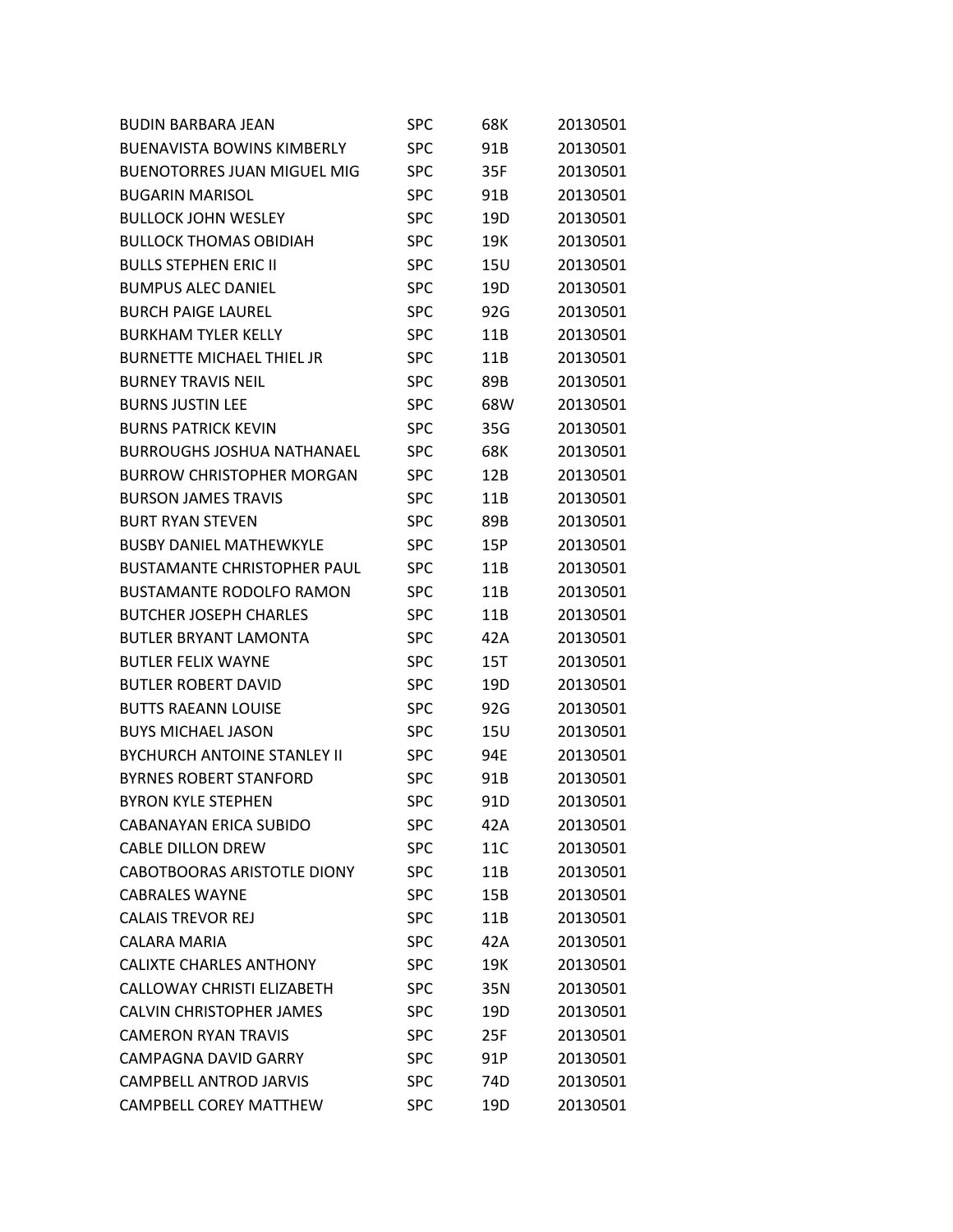| <b>CAMPBELL KELLY ALAN</b>         | <b>SPC</b> | 13B        | 20130501 |
|------------------------------------|------------|------------|----------|
| CAMPBELL KONRAD PETER ALEXA        | <b>SPC</b> | 25U        | 20130501 |
| <b>CAMPBELL KYLE ADDISON</b>       | <b>SPC</b> | <b>15S</b> | 20130501 |
| <b>CANFIELD KYLE DEAN</b>          | SPC        | 11B        | 20130501 |
| <b>CANTRELL CAMERON SHAY</b>       | <b>SPC</b> | 25L        | 20130501 |
| <b>CANTU ERIC JACOB</b>            | <b>SPC</b> | 68W        | 20130501 |
| <b>CANTY ANGELO III</b>            | <b>SPC</b> | 42A        | 20130501 |
| <b>CAPONIGRO CHRISTOPHER DANIE</b> | <b>SPC</b> | 15T        | 20130501 |
| <b>CAPRON LONDRE LYNDON</b>        | <b>SPC</b> | 91D        | 20130501 |
| CARABALLOPONCE ANGELICA            | <b>SPC</b> | 56M        | 20130501 |
| <b>CARBONE MATTHEW STEVEN</b>      | <b>SPC</b> | 25B        | 20130501 |
| <b>CARBONELL RYAN DEXTER LEUTE</b> | <b>SPC</b> | 92A        | 20130501 |
| <b>CARDENAL ANDRES JOSE</b>        | <b>SPC</b> | 12Y        | 20130501 |
| <b>CARDENAS CHAD BRYAN</b>         | <b>SPC</b> | 19D        | 20130501 |
| <b>CARDONA JOSE LUIS</b>           | <b>SPC</b> | 15T        | 20130501 |
| <b>CAREY ARIF NABAWI</b>           | <b>SPC</b> | 91B        | 20130501 |
| CARLOS BRANDON MICHAEL             | <b>SPC</b> | 35F        | 20130501 |
| <b>CARMONA CRUZ SHEENIA MARIE</b>  | <b>SPC</b> | 92Y        | 20130501 |
| <b>CARPENTER JASON LOUIS</b>       | <b>SPC</b> | 11B        | 20130501 |
| <b>CARPENTER LINDA</b>             | <b>SPC</b> | 42A        | 20130501 |
| <b>CARR MICHAEL JAMES</b>          | <b>SPC</b> | 14E        | 20130501 |
| <b>CARROLL DOUGLAS CHARLES JR</b>  | <b>SPC</b> | 11B        | 20130501 |
| <b>CARTAGENA HECTOR LUIS</b>       | <b>SPC</b> | 15E        | 20130501 |
| <b>CARTER DANIEL DANE</b>          | <b>SPC</b> | 15E        | 20130501 |
| <b>CARTER MARCUS WAYNE II</b>      | <b>SPC</b> | 11B        | 20130501 |
| <b>CARTER MIKE PAUL</b>            | <b>SPC</b> | 25B        | 20130501 |
| <b>CARTER SELETA RENEE</b>         | <b>SPC</b> | 92A        | 20130501 |
| <b>CARTER VANESSA</b>              | <b>SPC</b> | 42A        | 20130501 |
| <b>CARUANA ERICA LYNN</b>          | <b>SPC</b> | 74D        | 20130501 |
| <b>CARUFEL WILLIAM DOUGLAS</b>     | <b>SPC</b> | 11B        | 20130501 |
| <b>CARVER KYLE THOMAS</b>          | <b>SPC</b> | 19D        | 20130501 |
| <b>CASANOVA JOSEPH VINCENT</b>     | <b>SPC</b> | 11B        | 20130501 |
| <b>CASE CURTIS ARTHUR</b>          | <b>SPC</b> | 11B        | 20130501 |
| <b>CASE JASON ALAN</b>             | <b>SPC</b> | 92G        | 20130501 |
| <b>CASEY RONALD AARON</b>          | <b>SPC</b> | 13B        | 20130501 |
| CASTANEDA ANDREW SCOTT             | <b>SPC</b> | 92A        | 20130501 |
| CASTANEDA WILLIAM MICHAEL          | <b>SPC</b> | 31E        | 20130501 |
| <b>CASTILLO JORGE</b>              | <b>SPC</b> | 19D        | 20130501 |
| <b>CASTILLO PAUL JR</b>            | <b>SPC</b> | 11B        | 20130501 |
| <b>CASTILLO ULYSSES DEJESUS</b>    | <b>SPC</b> | 42A        | 20130501 |
| <b>CASTLEBERRY GREGORY LAWRENC</b> | <b>SPC</b> | 11B        | 20130501 |
| <b>CASTRO NERY FRANCISCO</b>       | <b>SPC</b> | 19D        | 20130501 |
| CASTROGARCIA DAVID ADALBERT        | <b>SPC</b> | 68D        | 20130501 |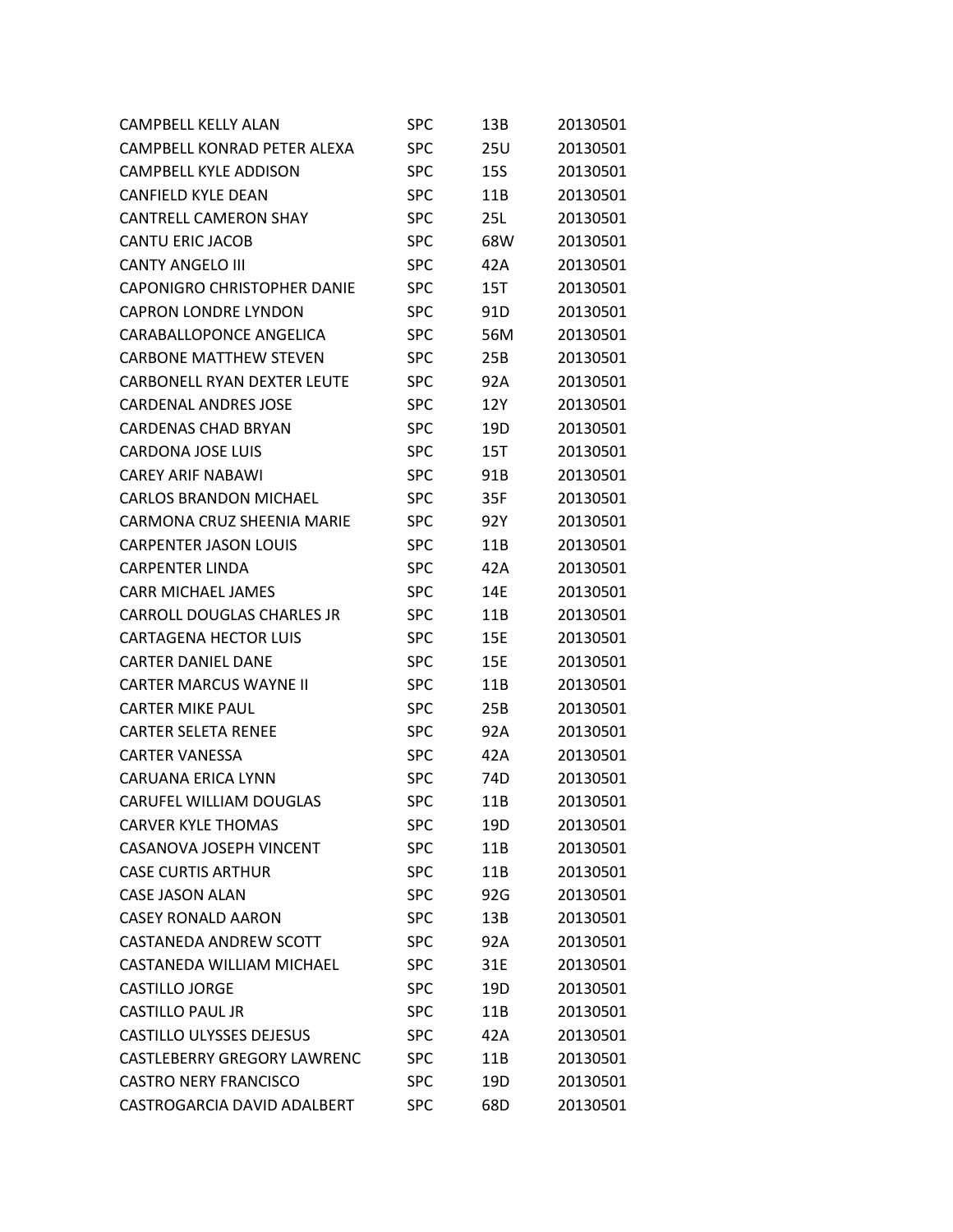| <b>CAUDLE ETHAN MYKEL</b>        | SPC        | 15G | 20130501 |
|----------------------------------|------------|-----|----------|
| <b>CAUDLE TIMOTHY WINFIELD</b>   | <b>SPC</b> | 68W | 20130501 |
| CAVAZOSPADRON CESAR ROBERTO      | <b>SPC</b> | 19D | 20130501 |
| CAVIN DEAN WAYNE                 | <b>SPC</b> | 31B | 20130501 |
| <b>CEBREROS MANUEL</b>           | <b>SPC</b> | 12B | 20130501 |
| <b>CEDENO HECTOR OMAR</b>        | <b>SPC</b> | 12B | 20130501 |
| <b>CEJA GEORGE LOUIS</b>         | <b>SPC</b> | 19D | 20130501 |
| <b>CERVANTES ERNESTO JR</b>      | <b>SPC</b> | 19D | 20130501 |
| CHACONNEVAREZ JUAN CARLOS        | <b>SPC</b> | 42A | 20130501 |
| <b>CHALKLEY ALINA BRIANNE</b>    | <b>SPC</b> | 25Q | 20130501 |
| <b>CHANCE CHASE R</b>            | <b>SPC</b> | 13B | 20130501 |
| <b>CHAPMAN TIMOTHY ANDREW JR</b> | <b>SPC</b> | 15E | 20130501 |
| CHAPPELL SAMANTHA JO RUTH        | <b>SPC</b> | 42A | 20130501 |
| <b>CHAVARIN DENNIS STEVEN</b>    | <b>SPC</b> | 13B | 20130501 |
| <b>CHAVEZ JESSICA LOREE</b>      | <b>SPC</b> | 74D | 20130501 |
| CHAVEZ JIMMY                     | <b>SPC</b> | 11B | 20130501 |
| <b>CHAVIRA ROGER DANIEL</b>      | <b>SPC</b> | 11B | 20130501 |
| CHEATHAM WILLIAM LANDON II       | <b>SPC</b> | 11B | 20130501 |
| CHEMIRMIR RAYMOND KIPKEMOI       | <b>SPC</b> | 68W | 20130501 |
| CHENG DAVID SIU WAI              | <b>SPC</b> | 35S | 20130501 |
| <b>CHESTER RICHARD WILLIAM</b>   | <b>SPC</b> | 13T | 20130501 |
| <b>CHIASSON RYAN JOSEPH</b>      | <b>SPC</b> | 35F | 20130501 |
| <b>CHIKELU CHARLES CHINEKE</b>   | <b>SPC</b> | 68D | 20130501 |
| <b>CHILDERS ANTWON LAVANTE</b>   | <b>SPC</b> | 15P | 20130501 |
| CHILDS JOHN LAGRAND IV           | <b>SPC</b> | 13F | 20130501 |
| <b>CHITTY BRANDON CHARLES</b>    | <b>SPC</b> | 92Y | 20130501 |
| <b>CHITTY PHILIP REID</b>        | <b>SPC</b> | 11B | 20130501 |
| CHO DO HYOUNG                    | <b>SPC</b> | 88N | 20130501 |
| <b>CHOQUETTE ERIK THORIAN</b>    | <b>SPC</b> | 68W | 20130501 |
| <b>CHRIST RICHARD CARL</b>       | <b>SPC</b> | 91B | 20130501 |
| <b>CHRISTIAN JOHN HAROLD</b>     | <b>SPC</b> | 91H | 20130501 |
| <b>CHRISTIANSEN ROBERT LEE</b>   | <b>SPC</b> | 11B | 20130501 |
| <b>CHRISTIE HEIDI LYNN</b>       | <b>SPC</b> | 68A | 20130501 |
| <b>CICHELLI ADAM GIOVANNI</b>    | <b>SPC</b> | 11B | 20130501 |
| <b>CINTRON LUZ E</b>             | <b>SPC</b> | 35M | 20130501 |
| <b>CISNEROS RENE</b>             | <b>SPC</b> | 31B | 20130501 |
| <b>CIVITELLO ANTHONY JOSEPH</b>  | <b>SPC</b> | 88M | 20130501 |
| <b>CLARK CARLTON R</b>           | <b>SPC</b> | 68W | 20130501 |
| <b>CLARK GUY JORDAN</b>          | <b>SPC</b> | 91A | 20130501 |
| <b>CLARK JAMES FREDERICK III</b> | <b>SPC</b> | 92F | 20130501 |
| <b>CLARK JOHN JACOB IV</b>       | <b>SPC</b> | 35N | 20130501 |
| <b>CLARK JON VINCENT</b>         | <b>SPC</b> | 91B | 20130501 |
| <b>CLARK KYLE QUINTON</b>        | <b>SPC</b> | 91B | 20130501 |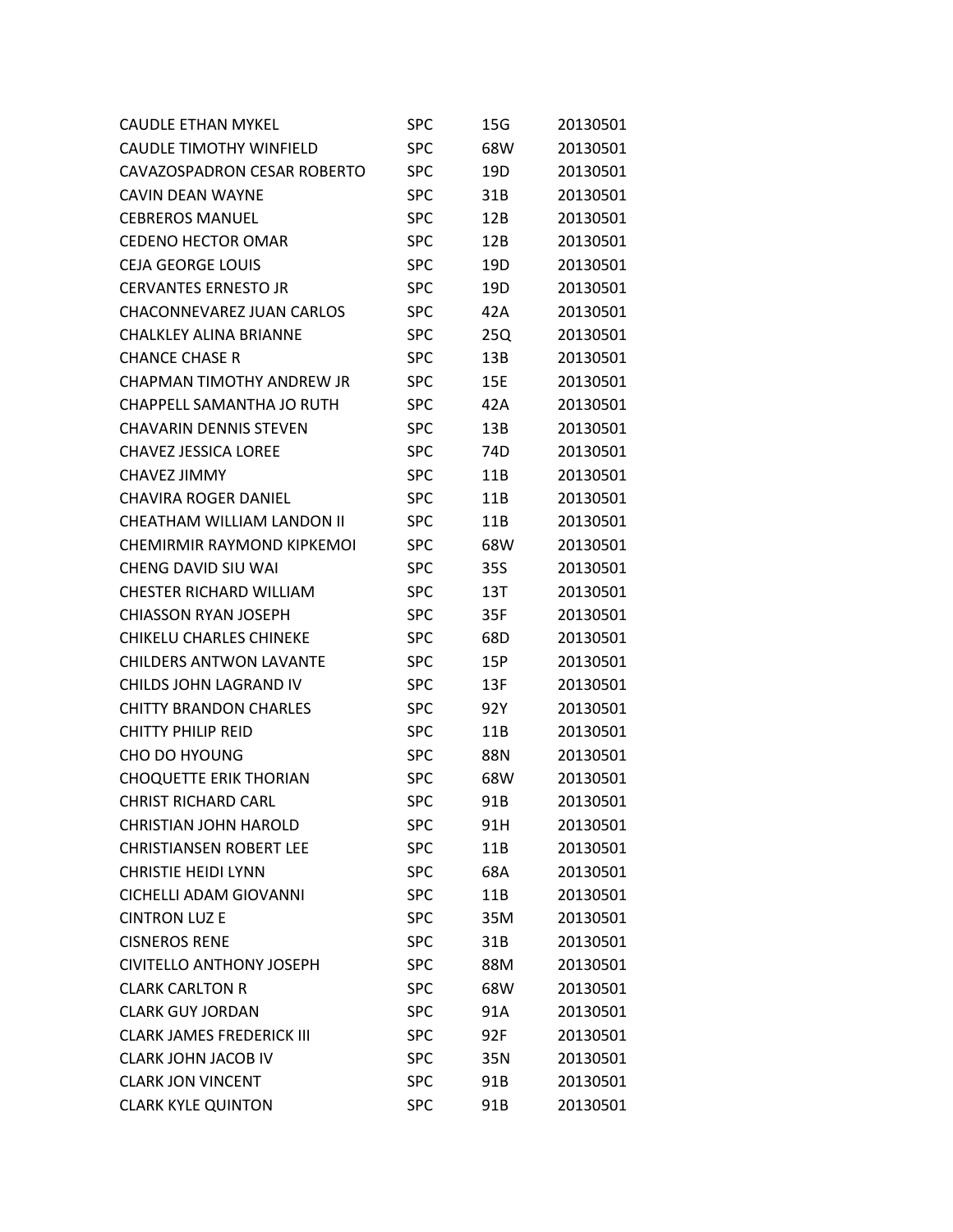| <b>CLARK STEPHEN RAY</b>           | SPC        | 15E | 20130501 |
|------------------------------------|------------|-----|----------|
| <b>CLAY RANDOLPH SCOTT JR</b>      | <b>SPC</b> | 25N | 20130501 |
| <b>CLAYTON DAMON FOSTER</b>        | SPC        | 13F | 20130501 |
| <b>CLAYTON KENYA DJANAVA</b>       | SPC        | 92A | 20130501 |
| <b>CLENDENING JAMES MICHAEL JR</b> | SPC        | 11B | 20130501 |
| <b>CLIFFORD ANDREW PATRICK</b>     | <b>SPC</b> | 11B | 20130501 |
| <b>CLINGENPEEL EDWARD JAMES</b>    | SPC        | 13B | 20130501 |
| <b>CLOONAN JOSHUA RAYMOND</b>      | SPC        | 68M | 20130501 |
| <b>CLOWE NATHAN JOHN</b>           | SPC        | 89D | 20130501 |
| <b>COBIA SIMONE ANDREA</b>         | <b>SPC</b> | 92G | 20130501 |
| <b>COBO PAUL ANTHONY</b>           | SPC        | 35F | 20130501 |
| <b>COBOS CHRISTOPHER GERARD</b>    | SPC        | 15D | 20130501 |
| <b>COBOS LUIS ADRIAN</b>           | SPC        | 92R | 20130501 |
| <b>COCKBURN RALPH</b>              | <b>SPC</b> | 11B | 20130501 |
| <b>COCKRELL JACOB NATHANIELLEE</b> | SPC        | 35S | 20130501 |
| COGSWELL MATTHEW EDWARD            | SPC        | 31B | 20130501 |
| <b>COHEN DAVID JUSTIN</b>          | SPC        | 11B | 20130501 |
| <b>COKER JODI RANDALL</b>          | <b>SPC</b> | 11C | 20130501 |
| <b>COLBY JESSE ALAN</b>            | SPC        | 15Q | 20130501 |
| <b>COLE BRENT EDWARD</b>           | SPC        | 11B | 20130501 |
| <b>COLE HUNTER JACOB STEWART</b>   | SPC        | 11B | 20130501 |
| <b>COLE JUSTIN SHAROD</b>          | <b>SPC</b> | 19D | 20130501 |
| <b>COLLIER MARVA NICOLE</b>        | SPC        | 35F | 20130501 |
| <b>COLLINS DEWILLAS LACHARLES</b>  | <b>SPC</b> | 92W | 20130501 |
| <b>COLLINS DUTHIE ALEXANDER II</b> | SPC        | 25U | 20130501 |
| <b>COLLINS THOMAS CLARK</b>        | <b>SPC</b> | 11C | 20130501 |
| <b>COLON HIRAM</b>                 | SPC        | 25S | 20130501 |
| <b>COLONRIVERA RAUL A</b>          | <b>SPC</b> | 42A | 20130501 |
| <b>COLVIN BRANDON THOMAS</b>       | <b>SPC</b> | 13R | 20130501 |
| <b>COMBS DOUGLAS CHARLES</b>       | <b>SPC</b> | 91F | 20130501 |
| <b>COMBS LUCILYN ANN</b>           | SPC        | 25U | 20130501 |
| <b>COMELLO SETH DANIEL</b>         | <b>SPC</b> | 13B | 20130501 |
| <b>COMPEAU WILLIAM LEE</b>         | <b>SPC</b> | 13B | 20130501 |
| <b>COMPHER KAREN FLIZABETH</b>     | <b>SPC</b> | 31B | 20130501 |
| <b>COMPTON KENNETH LEE JR</b>      | <b>SPC</b> | 11B | 20130501 |
| <b>COMSTOCK ZACHARY CHARLES</b>    | <b>SPC</b> | 31B | 20130501 |
| <b>CONDON ALEXANDER JAMES</b>      | <b>SPC</b> | 25S | 20130501 |
| <b>CONLEY IAN JAMES</b>            | <b>SPC</b> | 11B | 20130501 |
| <b>CONNELL CORINA COLLEEN</b>      | <b>SPC</b> | 12W | 20130501 |
| <b>CONNELLY TRAVIS EDWARD</b>      | <b>SPC</b> | 19K | 20130501 |
| <b>CONRAD ERIC OLEN</b>            | <b>SPC</b> | 11B | 20130501 |
| <b>CONROY LEO MCNULTY</b>          | <b>SPC</b> | 11B | 20130501 |
| <b>CONTEH RICHELLE KATRICE</b>     | <b>SPC</b> | 25B | 20130501 |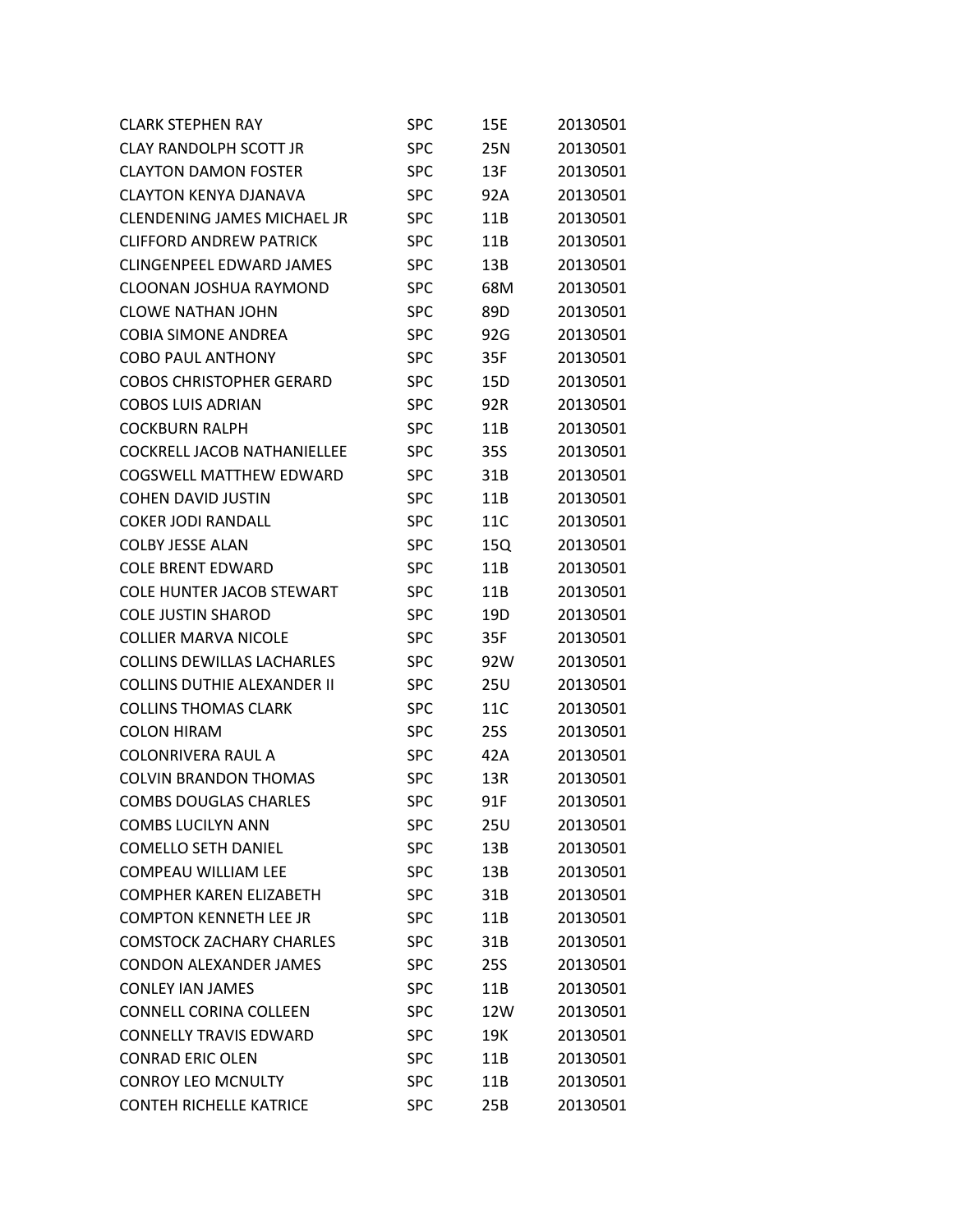| <b>CONYERS KELVIN</b>            | SPC        | 89B | 20130501 |
|----------------------------------|------------|-----|----------|
| <b>COOK ZACHARY WILLIAM</b>      | <b>SPC</b> | 88N | 20130501 |
| <b>COOMES JOSHUA SCOTT</b>       | <b>SPC</b> | 91D | 20130501 |
| <b>COON CHRISTOPHER CHAD</b>     | <b>SPC</b> | 91E | 20130501 |
| <b>COONS STEVEN EDWARD</b>       | <b>SPC</b> | 91B | 20130501 |
| <b>COOPER ANTHONY GUY</b>        | <b>SPC</b> | 88M | 20130501 |
| <b>COOPER KEITH PURCELL JR</b>   | <b>SPC</b> | 92A | 20130501 |
| COOPER MICHAEL OLAYINKA          | <b>SPC</b> | 92F | 20130501 |
| <b>CORBETT PATRICK IAN</b>       | <b>SPC</b> | 25S | 20130501 |
| <b>CORBIN BRANDON KEITH</b>      | <b>SPC</b> | 56M | 20130501 |
| <b>CORDER AUSTIN B</b>           | <b>SPC</b> | 74D | 20130501 |
| <b>CORDES TROY MICHAEL</b>       | <b>SPC</b> | 11B | 20130501 |
| <b>COREY YESENIA</b>             | <b>SPC</b> | 92W | 20130501 |
| <b>CORK DYLLAN BRADLEE</b>       | <b>SPC</b> | 31E | 20130501 |
| <b>CORLEY ROBERT ADAM</b>        | <b>SPC</b> | 88M | 20130501 |
| <b>CORONA VICTORIA LEONE</b>     | <b>SPC</b> | 92G | 20130501 |
| <b>CORONADO VICTORIA FROCKS</b>  | <b>SPC</b> | 27D | 20130501 |
| CORPUZ RUSKIN ALCALA             | <b>SPC</b> | 92Y | 20130501 |
| <b>CORTESLOPEZ CARLOS</b>        | <b>SPC</b> | 25B | 20130501 |
| <b>COSBY JOSHUA RYAN</b>         | <b>SPC</b> | 25S | 20130501 |
| <b>COSGROVE ANDREW SEAN</b>      | <b>SPC</b> | 35P | 20130501 |
| <b>COTTRILL GEOFFREY MICHAEL</b> | <b>SPC</b> | 11B | 20130501 |
| <b>COUNCIL ASHLEY LOUISE</b>     | SPC        | 68W | 20130501 |
| <b>COUTEETYLER BRANDON JOVON</b> | <b>SPC</b> | 92A | 20130501 |
| <b>COUTTS BRENDON MICHAEL</b>    | SPC        | 11B | 20130501 |
| <b>COWIE GARRETT ROBERT</b>      | <b>SPC</b> | 11B | 20130501 |
| <b>COX JUSTIN TYLER</b>          | SPC        | 68W | 20130501 |
| <b>COX NIESHA LASHAE</b>         | <b>SPC</b> | 25B | 20130501 |
| <b>COX SHANNEL CHARLIS</b>       | SPC        | 68W | 20130501 |
| <b>COYLE BRIAN KEITH</b>         | <b>SPC</b> | 12R | 20130501 |
| <b>CRADDOCK KENNETH TERRY</b>    | SPC        | 12N | 20130501 |
| <b>CRAIG ANDREW DAVID</b>        | <b>SPC</b> | 25Q | 20130501 |
| <b>CRAIG JESSE RAY</b>           | <b>SPC</b> | 91J | 20130501 |
| <b>CRAIG MARCUS DOMINIC</b>      | <b>SPC</b> | 68J | 20130501 |
| <b>CRAMER STEPHAN JON</b>        | <b>SPC</b> | 15S | 20130501 |
| <b>CRANDALL ANDREW JEFFREY</b>   | <b>SPC</b> | 14E | 20130501 |
| <b>CRAWFORD KEVIN ANDREW</b>     | <b>SPC</b> | 14T | 20130501 |
| <b>CRAWFORD LANIE M</b>          | <b>SPC</b> | 68J | 20130501 |
| <b>CREEDEN JOSHUA LYNN</b>       | <b>SPC</b> | 91G | 20130501 |
| <b>CRESSEY KURT SUMNER</b>       | <b>SPC</b> | 35P | 20130501 |
| <b>CREVIER ZACHARY JOSEPH</b>    | <b>SPC</b> | 19D | 20130501 |
| <b>CREWS JUSTIN WAYNE</b>        | <b>SPC</b> | 11B | 20130501 |
| <b>CRIBLEY OLIVER FREDERICK</b>  | <b>SPC</b> | 12B | 20130501 |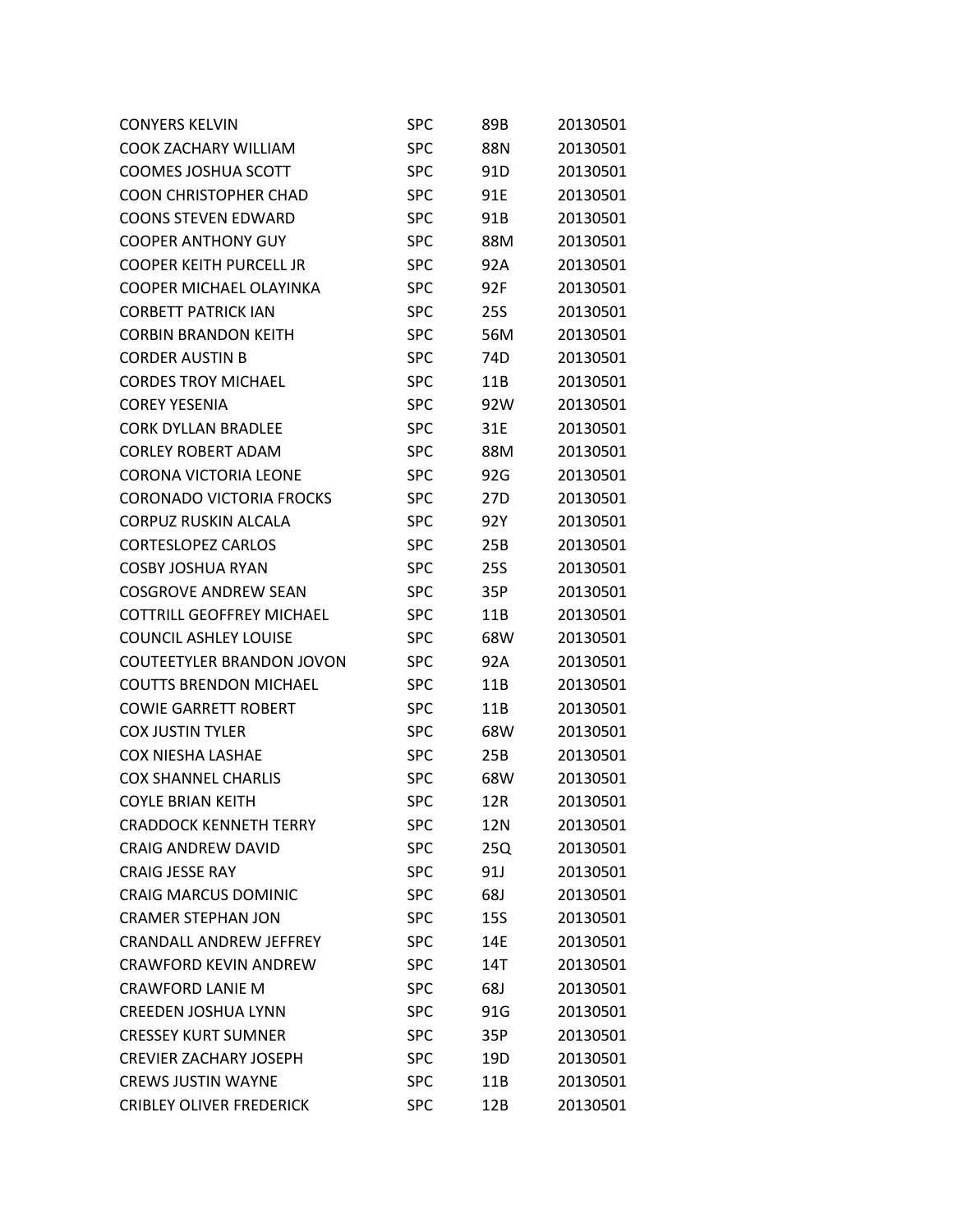| <b>CROKER DAVID JEREMY</b>        | SPC        | 25Q | 20130501 |
|-----------------------------------|------------|-----|----------|
| <b>CROOKS ANTHONY JOSEPH</b>      | <b>SPC</b> | 35N | 20130501 |
| <b>CROSBY THOMAS NATHANIEL</b>    | <b>SPC</b> | 25B | 20130501 |
| <b>CROSS JAMES RICHARD III</b>    | <b>SPC</b> | 11B | 20130501 |
| <b>CROW JUSTIN WAYNE</b>          | <b>SPC</b> | 92Y | 20130501 |
| <b>CROWELL JUSTIN WADE</b>        | <b>SPC</b> | 25Q | 20130501 |
| CROWLEY JUSTIN ISAIAH ARMA        | <b>SPC</b> | 68W | 20130501 |
| <b>CRUMP CHASE JEROME</b>         | <b>SPC</b> | 13D | 20130501 |
| <b>CRUZ FELICIANO III</b>         | <b>SPC</b> | 68G | 20130501 |
| <b>CRUZ NAPOLEON KIHLENG</b>      | <b>SPC</b> | 12B | 20130501 |
| CRUZHERNANDEZ MELVIN XAVIER       | <b>SPC</b> | 14S | 20130501 |
| <b>CUELLO MATTHEW ALAN</b>        | <b>SPC</b> | 14E | 20130501 |
| <b>CUMMINGS CHARLES DAVID</b>     | <b>SPC</b> | 92Y | 20130501 |
| <b>CUMMINGS ERIC CHRISTOPHER</b>  | <b>SPC</b> | 91H | 20130501 |
| <b>CUMMINGS WALTER RENALDO JR</b> | <b>SPC</b> | 25U | 20130501 |
| <b>CURBELO DANIEL</b>             | <b>SPC</b> | 89D | 20130501 |
| <b>CURRAN MATTHEW DAVID</b>       | <b>SPC</b> | 31B | 20130501 |
| <b>CURRENT JAY THOMAS</b>         | <b>SPC</b> | 11B | 20130501 |
| <b>CURRIN MICHAEL ANDREW</b>      | <b>SPC</b> | 42A | 20130501 |
| <b>CURTIS COREY MATTHEW</b>       | <b>SPC</b> | 35S | 20130501 |
| <b>CURTIS MYLES CHRISTOPHER</b>   | <b>SPC</b> | 11C | 20130501 |
| <b>CURTIS SHAVEA ANTONIONETTE</b> | <b>SPC</b> | 74D | 20130501 |
| <b>CUTRELL NATHAN DANIEL</b>      | <b>SPC</b> | 68W | 20130501 |
| <b>DACEY THOMAS MICHAEL III</b>   | <b>SPC</b> | 12B | 20130501 |
| DAILEY ANDREA QUENSHELLA          | <b>SPC</b> | 68W | 20130501 |
| DALE JOSHUA ADAM                  | <b>SPC</b> | 31B | 20130501 |
| DALRYMPLF ASHLFY MARIF            | <b>SPC</b> | 68W | 20130501 |
| DAMM ANDREW EVAN                  | <b>SPC</b> | 35F | 20130501 |
| DANIEL ANNETTE MARIE              | SPC        | 56M | 20130501 |
| <b>DANIELS BRENDAN DION</b>       | <b>SPC</b> | 11B | 20130501 |
| <b>DANIELS ROBERT JAMES</b>       | <b>SPC</b> | 88N | 20130501 |
| DANJOU JOHN MAXEY JR              | <b>SPC</b> | 25Q | 20130501 |
| <b>DANNER JEREMY KEITH</b>        | <b>SPC</b> | 11B | 20130501 |
| DANNER JOSHUA LEE                 | <b>SPC</b> | 92Y | 20130501 |
| DAVE SURAJ VIKRAM                 | <b>SPC</b> | 68W | 20130501 |
| DAVID PRESTON JOHN COLEMAN        | <b>SPC</b> | 89A | 20130501 |
| DAVIES MAXWELL ELLIOT             | <b>SPC</b> | 19K | 20130501 |
| <b>DAVIS ANTHONY</b>              | <b>SPC</b> | 91B | 20130501 |
| DAVIS ASHLEY ELIZABETH ANN        | <b>SPC</b> | 68V | 20130501 |
| DAVIS CHARLES EDWARD II           | <b>SPC</b> | 11B | 20130501 |
| DAVIS JACOB LEE                   | <b>SPC</b> | 13F | 20130501 |
| <b>DAVIS JOHN IVORY</b>           | <b>SPC</b> | 11B | 20130501 |
| DAVIS ROBERT JOSEPH               | <b>SPC</b> | 25F | 20130501 |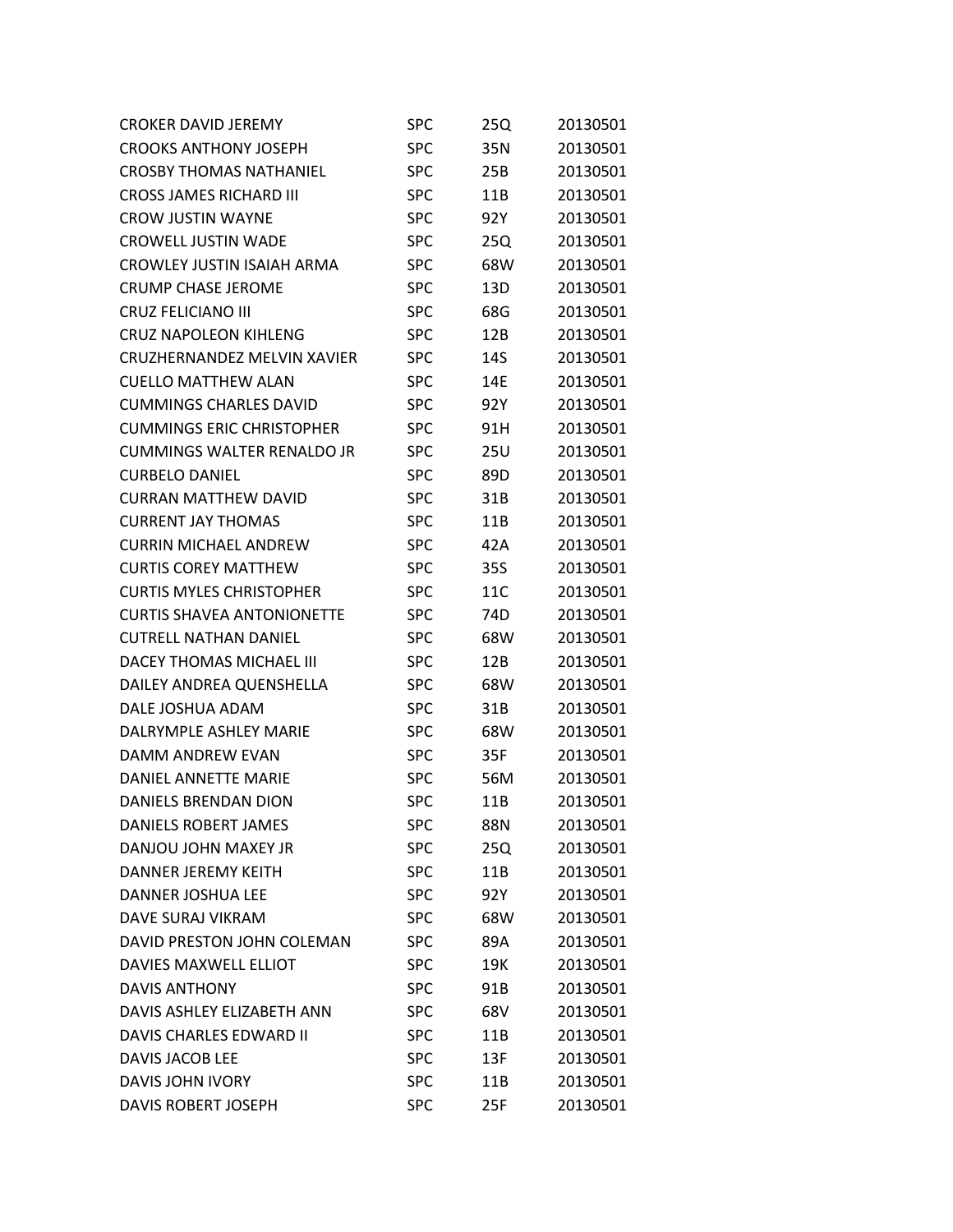| DAVITT ALEXANDER SANDOVAL        | <b>SPC</b> | 92F             | 20130501 |
|----------------------------------|------------|-----------------|----------|
| <b>DAWSON PARIS LYNN</b>         | <b>SPC</b> | 68W             | 20130501 |
| <b>DEAHL BRYCE ALVA</b>          | <b>SPC</b> | 91H             | 20130501 |
| <b>DEAN SHAWN ALAN</b>           | <b>SPC</b> | 68W             | 20130501 |
| <b>DFAR JUSTIN RYAN</b>          | <b>SPC</b> | 25B             | 20130501 |
| <b>DEEM LUKAS JAMES</b>          | <b>SPC</b> | 25P             | 20130501 |
| <b>DEESE DUSTIN WAYNE</b>        | <b>SPC</b> | 11B             | 20130501 |
| DEEVERS MACKENZIE SHELDON        | <b>SPC</b> | 35S             | 20130501 |
| <b>DEITCH KYLE MAURICE</b>       | SPC        | 11B             | 20130501 |
| DELACRUZ LORDALFRED MENDOZA      | <b>SPC</b> | 74 <sub>D</sub> | 20130501 |
| DELADURANTAYE JAMES MICHAEL      | SPC        | 31D             | 20130501 |
| <b>DELALEU SILVEST DELIS</b>     | SPC        | 92Y             | 20130501 |
| DELAROSA JOEL JR                 | <b>SPC</b> | 25S             | 20130501 |
| DELAROSADIAZ BLADE M             | SPC        | 88N             | 20130501 |
| DELEONCONTRERAS JORGE MARLO      | SPC        | 91B             | 20130501 |
| DELFINO CHRISTOPHER ROBERT       | <b>SPC</b> | 12N             | 20130501 |
| <b>DELLINGER STEVEN MICHAEL</b>  | <b>SPC</b> | 11B             | 20130501 |
| DELUCA JEREMY DAVID              | <b>SPC</b> | 25N             | 20130501 |
| DELVALLE EDWIN ANGEL             | <b>SPC</b> | 12B             | 20130501 |
| DENIO ANDREW WILLIAM             | SPC        | 15E             | 20130501 |
| <b>DENNING GLEN ALLENROY</b>     | SPC        | 19D             | 20130501 |
| <b>DENNIS ASHLEY BLAINE</b>      | <b>SPC</b> | 92G             | 20130501 |
| <b>DENNIS ERIK DAVID</b>         | <b>SPC</b> | 25C             | 20130501 |
| <b>DENNIS MICHAEL JOEL</b>       | SPC        | 91 <sub>D</sub> | 20130501 |
| <b>DENNY ANTHONY JOELIER</b>     | SPC        | 15W             | 20130501 |
| <b>DENT AARON DEPREE</b>         | SPC        | 12B             | 20130501 |
| DEOBLER ROBERT CHRISTOPHER       | <b>SPC</b> | 13B             | 20130501 |
| <b>DEON CHARLES WESLEY</b>       | SPC        | 11C             | 20130501 |
| DEPINA ADMIRA MILENE             | SPC        | 88N             | 20130501 |
| <b>DERAS JIMMY</b>               | <b>SPC</b> | 74D             | 20130501 |
| DERMA WILLIAM SHAWN              | SPC        | 36B             | 20130501 |
| DEROSA JOHN MICHAEL JR           | <b>SPC</b> | 35F             | 20130501 |
| <b>DERY JEAN LOUISE</b>          | <b>SPC</b> | 25M             | 20130501 |
| <b>DESCHENES JAMES CHARLES</b>   | <b>SPC</b> | 11B             | 20130501 |
| <b>DEVANEY TYLER JAMES</b>       | <b>SPC</b> | 11B             | 20130501 |
| <b>DEZWAAN COLIN CHARLES</b>     | <b>SPC</b> | 19D             | 20130501 |
| <b>DHANRAJ DEREK</b>             | <b>SPC</b> | 15F             | 20130501 |
| DIAZ EMILIO ADRIAN               | <b>SPC</b> | 91B             | 20130501 |
| DIAZ EMMANUEL ALBERTO            | <b>SPC</b> | 11B             | 20130501 |
| DIAZ MARICELA                    | <b>SPC</b> | 92A             | 20130501 |
| DIAZ RICHARD DONTEZ              | <b>SPC</b> | 88M             | 20130501 |
| <b>DIAZLOPEZ IVAN GODERI</b>     | <b>SPC</b> | 35M             | 20130501 |
| <b>DICKERSON MARKUS MARCELLE</b> | <b>SPC</b> | 92G             | 20130501 |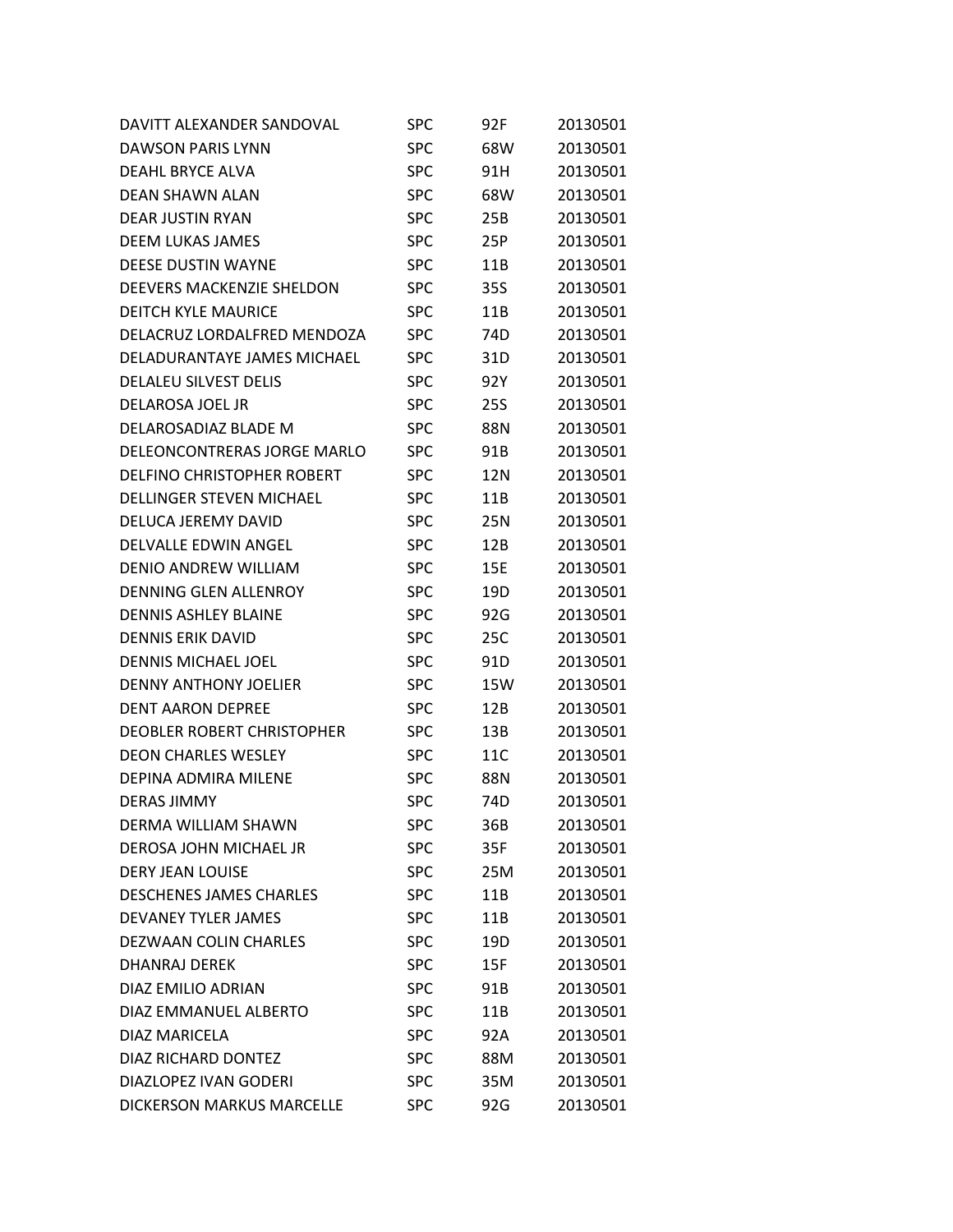| DINDYAL NICHOLAS JACOB         | <b>SPC</b> | 91M        | 20130501 |
|--------------------------------|------------|------------|----------|
| <b>DINH QUOC THANH</b>         | <b>SPC</b> | 74D        | 20130501 |
| DION EDWARD RICHARD II         | <b>SPC</b> | 91B        | 20130501 |
| <b>DITE KYLE ALLEN</b>         | <b>SPC</b> | 19D        | 20130501 |
| <b>DIXON ASHLEY DALE</b>       | <b>SPC</b> | 11B        | 20130501 |
| <b>DIXON ERIC MARSHALL</b>     | <b>SPC</b> | 74D        | 20130501 |
| DIXON JESIAH HENRY BARNES      | <b>SPC</b> | 46R        | 20130501 |
| <b>DO SON THAI</b>             | <b>SPC</b> | <b>25S</b> | 20130501 |
| DOBSON JONATHON DAVID          | <b>SPC</b> | 25B        | 20130501 |
| <b>DOBSON TRAVIS JAMES</b>     | <b>SPC</b> | 91S        | 20130501 |
| <b>DOCKETT KENNETH J</b>       | <b>SPC</b> | 68R        | 20130501 |
| <b>DODSON JOHN NATHANIEL</b>   | <b>SPC</b> | 14T        | 20130501 |
| DOLAN CATHERINE ANNE           | <b>SPC</b> | 68W        | 20130501 |
| DOLAN ERIC LEE JR              | <b>SPC</b> | 15B        | 20130501 |
| <b>DOLD JONATHAN KYLE</b>      | <b>SPC</b> | 68W        | 20130501 |
| DOMINGUEZ JUAN A               | <b>SPC</b> | 91D        | 20130501 |
| <b>DONALDSON DANTE MAURICE</b> | <b>SPC</b> | 25B        | 20130501 |
| DONOVAN JOHN RAFFERTY          | <b>SPC</b> | 11C        | 20130501 |
| <b>DOOLAN THOMAS JAMES</b>     | <b>SPC</b> | 91J        | 20130501 |
| DORROUGH RICHARD YONG          | <b>SPC</b> | 88N        | 20130501 |
| DOUBLE STEVEN RICHARD JR       | <b>SPC</b> | 12B        | 20130501 |
| DOWDELL JOSEPH III             | <b>SPC</b> | 92A        | 20130501 |
| DOWNHOUR JORDAN ALLEN          | <b>SPC</b> | 13B        | 20130501 |
| <b>DOWNING CHRISTIE EILEEN</b> | <b>SPC</b> | 15T        | 20130501 |
| DOZOMORENO PIA MARIA           | <b>SPC</b> | 35N        | 20130501 |
| <b>DRAGHICI MARIUS FLORIN</b>  | <b>SPC</b> | 19D        | 20130501 |
| DRAPALA MICHAEL SHAWN          | <b>SPC</b> | 68W        | 20130501 |
| DRINNEN WAYNE ROBERT           | <b>SPC</b> | 68W        | 20130501 |
| <b>DUARTE SOREN MAURICE</b>    | <b>SPC</b> | 92R        | 20130501 |
| <b>DUBOIS NICHOLIS JULES</b>   | <b>SPC</b> | 11B        | 20130501 |
| DUCHARME MICHAEL JOSEPH        | <b>SPC</b> | 91H        | 20130501 |
| <b>DUCKETT CLAUDE EARL JR</b>  | <b>SPC</b> | 11B        | 20130501 |
| <b>DUCKETT JEREMY W</b>        | <b>SPC</b> | 12B        | 20130501 |
| <b>DUDLEY RYAN</b>             | <b>SPC</b> | 92G        | 20130501 |
| <b>DUENAS GERALINE MARIE</b>   | <b>SPC</b> | 42A        | 20130501 |
| <b>DUFFY JORDAN MICHAEL</b>    | <b>SPC</b> | 13F        | 20130501 |
| <b>DUFOUR ERIC RYAN</b>        | <b>SPC</b> | 68W        | 20130501 |
| DUKES TAMIKA LASHAN            | <b>SPC</b> | 92Y        | 20130501 |
| DUNBAR SCOTT CLIFFORD          | <b>SPC</b> | 35M        | 20130501 |
| <b>DUNCAN ROBERT ERIC</b>      | <b>SPC</b> | 19D        | 20130501 |
| <b>DUNHAM LINDSAY ANN</b>      | <b>SPC</b> | 91B        | 20130501 |
| <b>DUNHAM VALERIE RENEE</b>    | <b>SPC</b> | 27D        | 20130501 |
| <b>DUNN JERRY JOE</b>          | <b>SPC</b> | 19D        | 20130501 |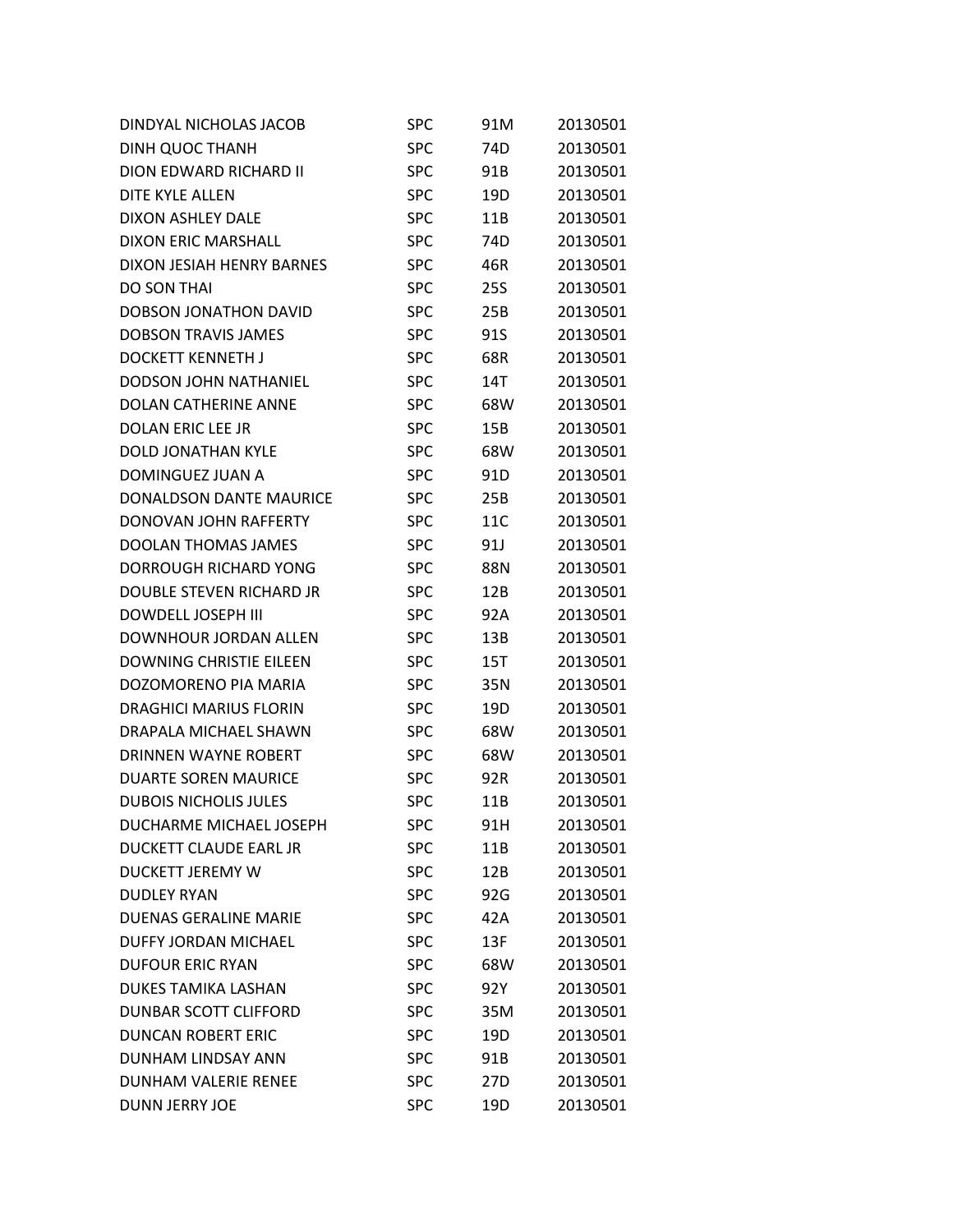| DUNN THOMAS NICHOLAS              | <b>SPC</b> | 68W             | 20130501 |
|-----------------------------------|------------|-----------------|----------|
| DUNWIDDIE KYLE BLAKE JR           | <b>SPC</b> | 92R             | 20130501 |
| <b>DURKEE MARK CHARLES</b>        | <b>SPC</b> | 15Y             | 20130501 |
| <b>DURNELL KEENAN JACOB</b>       | <b>SPC</b> | 88M             | 20130501 |
| <b>DUTY TRAVIS CODY</b>           | <b>SPC</b> | 11B             | 20130501 |
| <b>DUXBURY ANDREW THOMAS</b>      | <b>SPC</b> | 68W             | 20130501 |
| DYER RANDY MICHAEL                | <b>SPC</b> | 19D             | 20130501 |
| <b>DYNES RYDER WAYNE</b>          | <b>SPC</b> | 74D             | 20130501 |
| <b>EAGLETON MARK RYAN</b>         | <b>SPC</b> | 74 <sub>D</sub> | 20130501 |
| EALY ALEXANDER LOUIS              | <b>SPC</b> | 91B             | 20130501 |
| <b>EASON ANTHONY CHASE</b>        | <b>SPC</b> | 12N             | 20130501 |
| EASTBURN RICHARD WILLIAM II       | <b>SPC</b> | 13P             | 20130501 |
| <b>EATON BRIAN JOSEPH</b>         | <b>SPC</b> | 15Q             | 20130501 |
| <b>EATON JAROD HOWIE</b>          | <b>SPC</b> | 19K             | 20130501 |
| EBERHART JOSHUA NATHAN            | <b>SPC</b> | 92R             | 20130501 |
| ECHEGOYEN CHRISTIAN A             | <b>SPC</b> | 92F             | 20130501 |
| <b>ECKER JOHN PRESTON</b>         | <b>SPC</b> | 11B             | 20130501 |
| <b>EDGE BRANDON C</b>             | <b>SPC</b> | 11B             | 20130501 |
| <b>EDGETT TYLER ALEXANDER</b>     | <b>SPC</b> | 25B             | 20130501 |
| <b>EDMONDS MAURICE BRENT JR</b>   | <b>SPC</b> | 25B             | 20130501 |
| EDWARDS DAMON BERNARD SR          | <b>SPC</b> | 25S             | 20130501 |
| ELDER BENNETT VICTOR              | <b>SPC</b> | 25S             | 20130501 |
| <b>ELKIN BRIAN JAMES</b>          | <b>SPC</b> | 13F             | 20130501 |
| <b>ELLCESSOR ANDREW LEON</b>      | <b>SPC</b> | 11B             | 20130501 |
| ELLIOTT ADAM JOHN                 | <b>SPC</b> | 14T             | 20130501 |
| <b>ELLIOTT CORY EUGENE</b>        | <b>SPC</b> | 68P             | 20130501 |
| <b>ELMORE KEYON DARRNELL</b>      | <b>SPC</b> | 25P             | 20130501 |
| <b>EMBRY CHARLES ANDREW ASHT</b>  | <b>SPC</b> | 92A             | 20130501 |
| <b>EMMONS ROBERT PAUL II</b>      | <b>SPC</b> | 11B             | 20130501 |
| <b>ENGRAM ERVIN EUGENE JR</b>     | <b>SPC</b> | 25B             | 20130501 |
| ENYAME ROYSFORD KWABINA           | <b>SPC</b> | 91D             | 20130501 |
| <b>EPP DYLAN FRANCIS</b>          | <b>SPC</b> | 25B             | 20130501 |
| <b>ERBSCHLOE JUSTIN WAYNE</b>     | <b>SPC</b> | 68A             | 20130501 |
| <b>ERRETT JOSHUA SCOTT</b>        | <b>SPC</b> | 68W             | 20130501 |
| ERVIN DAVID RAY JR                | <b>SPC</b> | 89D             | 20130501 |
| <b>ESAKSON ROBERT ALAN</b>        | <b>SPC</b> | 19D             | 20130501 |
| <b>ESCALANTE LAWRENCE RICHARD</b> | <b>SPC</b> | 11C             | 20130501 |
| <b>ESPINOSA JUAN PABLO</b>        | <b>SPC</b> | 91D             | 20130501 |
| <b>ESQUEDA JUAN JESUS</b>         | <b>SPC</b> | 92Y             | 20130501 |
| <b>ESTES IRINA</b>                | <b>SPC</b> | 68W             | 20130501 |
| <b>ESTES SEAN MICHAEL</b>         | <b>SPC</b> | 25Q             | 20130501 |
| <b>ESTEVEZ HERIBERTO MAISONET</b> | <b>SPC</b> | 19D             | 20130501 |
| <b>EVANS EMILY JEAN</b>           | <b>SPC</b> | 92Y             | 20130501 |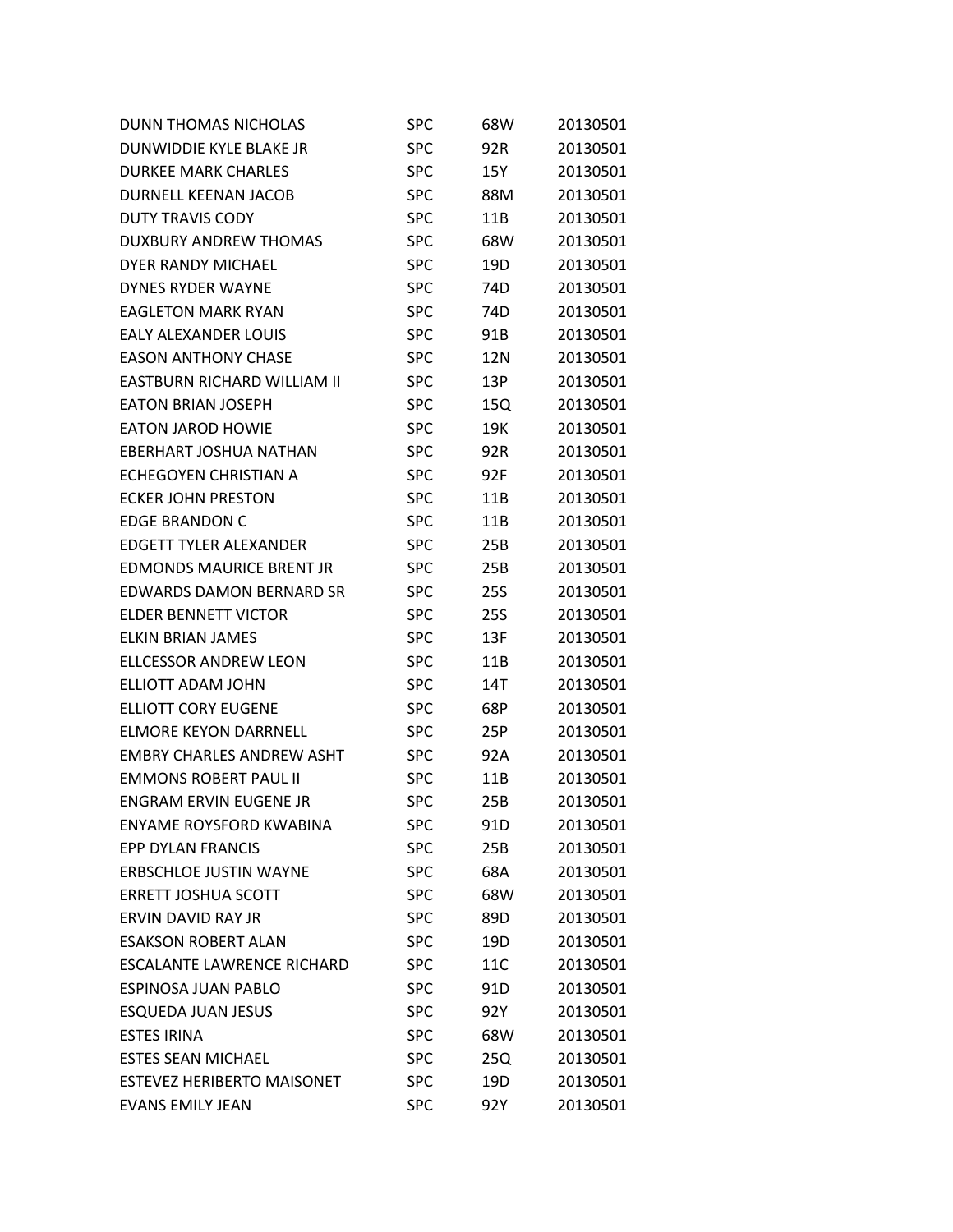| <b>EVANS ISAAC NATHANIEL</b>      | <b>SPC</b> | 68W | 20130501 |
|-----------------------------------|------------|-----|----------|
| EVANS JOHN WESLEY JR              | <b>SPC</b> | 68X | 20130501 |
| <b>EVANS JUSTIN THOMAS</b>        | <b>SPC</b> | 25B | 20130501 |
| <b>EVANS TIMOTHY BERNARD</b>      | <b>SPC</b> | 92W | 20130501 |
| EVENSON KJELL KARTFJORD           | <b>SPC</b> | 11C | 20130501 |
| <b>EVERETT JOHN PAUL</b>          | <b>SPC</b> | 91A | 20130501 |
| <b>EVRARD ROCKFELLER</b>          | <b>SPC</b> | 19D | 20130501 |
| <b>EWERT HANNAH RUTH</b>          | <b>SPC</b> | 31E | 20130501 |
| <b>EZRO JONATHON PHILIP</b>       | <b>SPC</b> | 11B | 20130501 |
| <b>FAEHR CHRISTOPHER MICHAEL</b>  | <b>SPC</b> | 25Q | 20130501 |
| FAIRLEY XIANADIA DIANA            | <b>SPC</b> | 68H | 20130501 |
| <b>FARLER BRANDON SCOTT</b>       | <b>SPC</b> | 13F | 20130501 |
| <b>FARLOW JIMMY RAY</b>           | <b>SPC</b> | 35F | 20130501 |
| <b>FAULKENBERRY MICHAEL WAYNE</b> | <b>SPC</b> | 19D | 20130501 |
| <b>FAVAZZO BRANDON JOSEPH</b>     | <b>SPC</b> | 11B | 20130501 |
| <b>FEDORKO BRIAN THOMAS</b>       | <b>SPC</b> | 12B | 20130501 |
| <b>FEENSTRA JEFFREY MICHAEL</b>   | <b>SPC</b> | 11B | 20130501 |
| <b>FEESE SAMUEL LLOYD</b>         | <b>SPC</b> | 11B | 20130501 |
| <b>FELBER MATTHEW EARL</b>        | <b>SPC</b> | 12N | 20130501 |
| <b>FELLER BRETT KURTIS</b>        | <b>SPC</b> | 92Y | 20130501 |
| <b>FELLER JONATHAN MICHEAL</b>    | <b>SPC</b> | 14T | 20130501 |
| <b>FENDER BRANDON TYLER</b>       | <b>SPC</b> | 11B | 20130501 |
| <b>FENG HUA HUI</b>               | <b>SPC</b> | 11B | 20130501 |
| <b>FERGUSON NYDA ARIE</b>         | <b>SPC</b> | 92G | 20130501 |
| <b>FERNANDEZ MAIKER</b>           | <b>SPC</b> | 11B | 20130501 |
| <b>FERREIRA ERIC MICHAEL</b>      | <b>SPC</b> | 25S | 20130501 |
| <b>FETHERSTON THOMAS BRADFORD</b> | <b>SPC</b> | 68W | 20130501 |
| FIELD SCOTT MICHAEL               | <b>SPC</b> | 35M | 20130501 |
| <b>FIELDS MICHAEL EUGENE</b>      | <b>SPC</b> | 91B | 20130501 |
| <b>FIERRO PHILLIP ZACHARY</b>     | <b>SPC</b> | 91B | 20130501 |
| <b>FIGUEROA CARLOS ELLIOT</b>     | <b>SPC</b> | 88M | 20130501 |
| FIGUEROA REINALDO JOSEPH II       | <b>SPC</b> | 12N | 20130501 |
| <b>FISHER BRIGETTA GLORIA</b>     | <b>SPC</b> | 68R | 20130501 |
| <b>FISHER JAMIE SCOTT</b>         | <b>SPC</b> | 42A | 20130501 |
| <b>FISHER JERRELL TYSHAWN</b>     | <b>SPC</b> | 11B | 20130501 |
| <b>FISHER KURT GORDON</b>         | <b>SPC</b> | 11B | 20130501 |
| FITE CHRISTOPHER LEON             | <b>SPC</b> | 92G | 20130501 |
| <b>FITZGERALD ERIC LEE</b>        | <b>SPC</b> | 89D | 20130501 |
| <b>FITZPATRICK NATHAN SCOTT</b>   | <b>SPC</b> | 15G | 20130501 |
| <b>FLACK BENJAMIN PIERCE</b>      | <b>SPC</b> | 91D | 20130501 |
| <b>FLAKE PHILIP DAVID</b>         | <b>SPC</b> | 15B | 20130501 |
| <b>FLANAGAN AARON TYLER</b>       | <b>SPC</b> | 11B | 20130501 |
| <b>FLANAGAN DANIEL JOSEPH</b>     | <b>SPC</b> | 14T | 20130501 |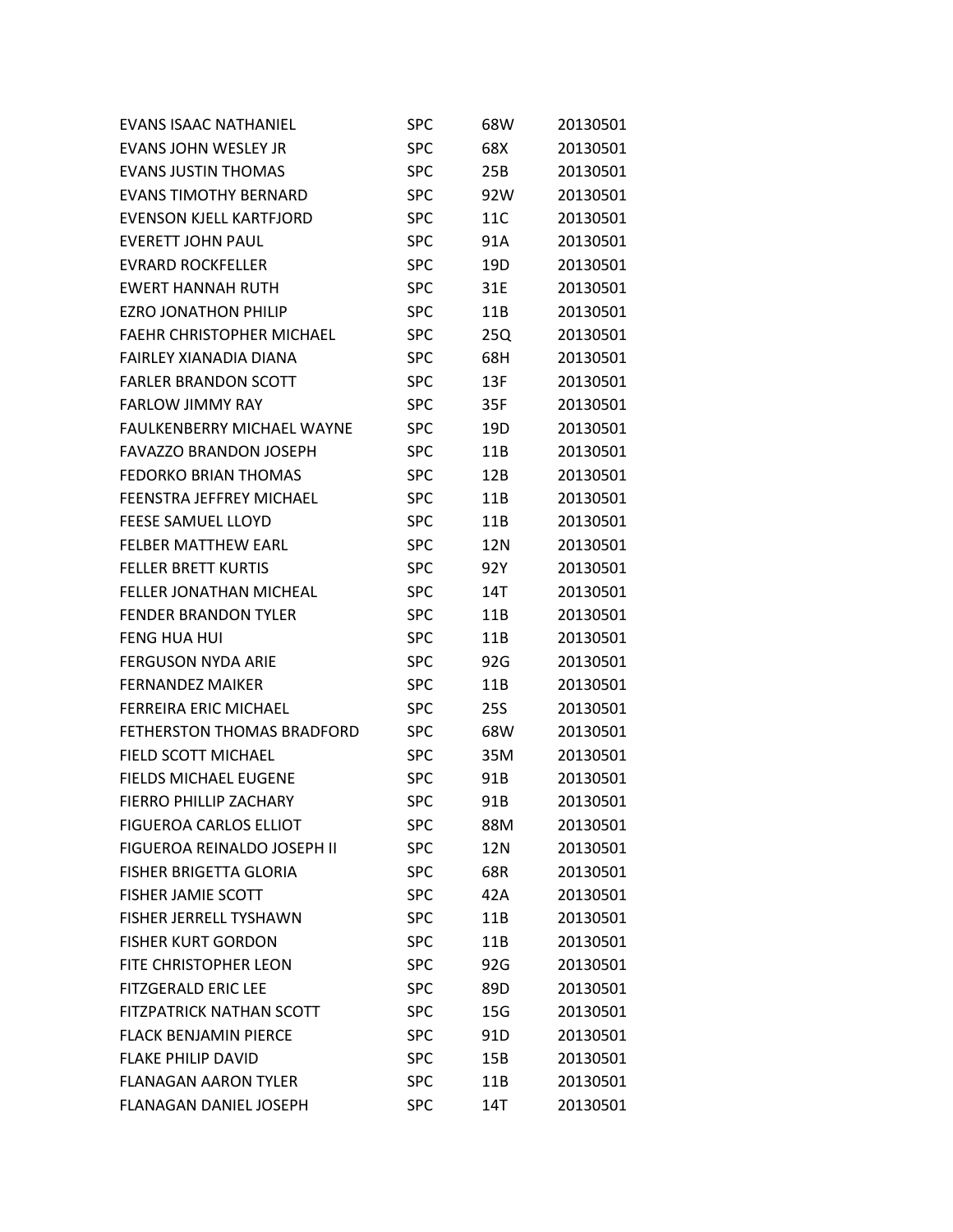| FLECHASROMERO JORGE RAUL           | <b>SPC</b> | 91L | 20130501 |
|------------------------------------|------------|-----|----------|
| <b>FLEMMINGS PARIS TRINAE</b>      | <b>SPC</b> | 31B | 20130501 |
| <b>FLETCHER GENRI THOMAS</b>       | <b>SPC</b> | 13F | 20130501 |
| <b>FLETCHER MARK FRANCIS</b>       | <b>SPC</b> | 19D | 20130501 |
| FLETCHER SPENCER WESTLEYADD        | <b>SPC</b> | 25F | 20130501 |
| <b>FLORA JESSIE LYNNE</b>          | <b>SPC</b> | 25Q | 20130501 |
| <b>FLORANCE JAMES ARTHUR</b>       | <b>SPC</b> | 91D | 20130501 |
| <b>FLORES ALBERTO</b>              | <b>SPC</b> | 11B | 20130501 |
| <b>FLORES ANDREW BLANCARTE</b>     | <b>SPC</b> | 31B | 20130501 |
| <b>FLORES DANIEL</b>               | <b>SPC</b> | 68A | 20130501 |
| <b>FLORES DAVID</b>                | <b>SPC</b> | 91B | 20130501 |
| <b>FLORES MICHAEL ANTHONY</b>      | <b>SPC</b> | 13F | 20130501 |
| FLORESBERRIER LARRYPABLO AN        | <b>SPC</b> | 11B | 20130501 |
| <b>FLOYD SHENTILL MARIE</b>        | <b>SPC</b> | 91J | 20130501 |
| <b>FLYNN JOSHUA DANIEL</b>         | <b>SPC</b> | 15W | 20130501 |
| <b>FOERSCHLER ANDREW RYAN</b>      | <b>SPC</b> | 35N | 20130501 |
| FOLIVIA AGBESSI AMETEFEKODZ        | <b>SPC</b> | 91B | 20130501 |
| <b>FOLSOM ADAM CHRISTOPHER</b>     | <b>SPC</b> | 14S | 20130501 |
| <b>FOLSOM ANDREW CHARLES</b>       | <b>SPC</b> | 15T | 20130501 |
| <b>FONG JEFFREY SHAOKIN</b>        | <b>SPC</b> | 12B | 20130501 |
| <b>FONTANA NATHANIEL RAY</b>       | <b>SPC</b> | 92W | 20130501 |
| <b>FORBES DANIEL KEITH</b>         | <b>SPC</b> | 35P | 20130501 |
| <b>FORD CHRISTOPHER SEAN</b>       | <b>SPC</b> | 91M | 20130501 |
| <b>FORD JOSEPH EDWARD</b>          | <b>SPC</b> | 31B | 20130501 |
| <b>FORD LESEAN MICHELLE</b>        | <b>SPC</b> | 92G | 20130501 |
| <b>FORTHUN NICKOLAUS WAYNE</b>     | <b>SPC</b> | 12N | 20130501 |
| <b>FORTIN KAREN MARIE</b>          | <b>SPC</b> | 68W | 20130501 |
| <b>FOSTER GREGORY THOMAS II</b>    | <b>SPC</b> | 14G | 20130501 |
| <b>FOSTER JENEANE ELISE</b>        | <b>SPC</b> | 92Y | 20130501 |
| <b>FOSTER TRAVIS JAMES</b>         | <b>SPC</b> | 12N | 20130501 |
| <b>FOUNTAIN CRAIG WILLIAMHENRY</b> | <b>SPC</b> | 11B | 20130501 |
| <b>FOWLER ROBERT DAVIS</b>         | <b>SPC</b> | 11B | 20130501 |
| <b>FOWLER RYAN ALEX</b>            | <b>SPC</b> | 74D | 20130501 |
| <b>FOY KEVIN GREGORY</b>           | <b>SPC</b> | 11C | 20130501 |
| <b>FRANCE CRYSTAL MARIE</b>        | <b>SPC</b> | 68W | 20130501 |
| <b>FRANCE KYLE ROBERT</b>          | <b>SPC</b> | 13B | 20130501 |
| <b>FRANCISCO TAWANNA ANTOINEIC</b> | <b>SPC</b> | 92G | 20130501 |
| <b>FRANCO DANIEL</b>               | <b>SPC</b> | 91M | 20130501 |
| <b>FRANKLIN BRANDY MITCHUM</b>     | <b>SPC</b> | 68W | 20130501 |
| FRANKLIN JEREMY ALLEN              | <b>SPC</b> | 12Y | 20130501 |
| <b>FRANKLIN JOHN ANTHONY</b>       | <b>SPC</b> | 68W | 20130501 |
| <b>FRANKLIN TIMMOTHY JOSEPH</b>    | <b>SPC</b> | 11B | 20130501 |
| <b>FRAYNE ANTHONY EDWARD</b>       | <b>SPC</b> | 14E | 20130501 |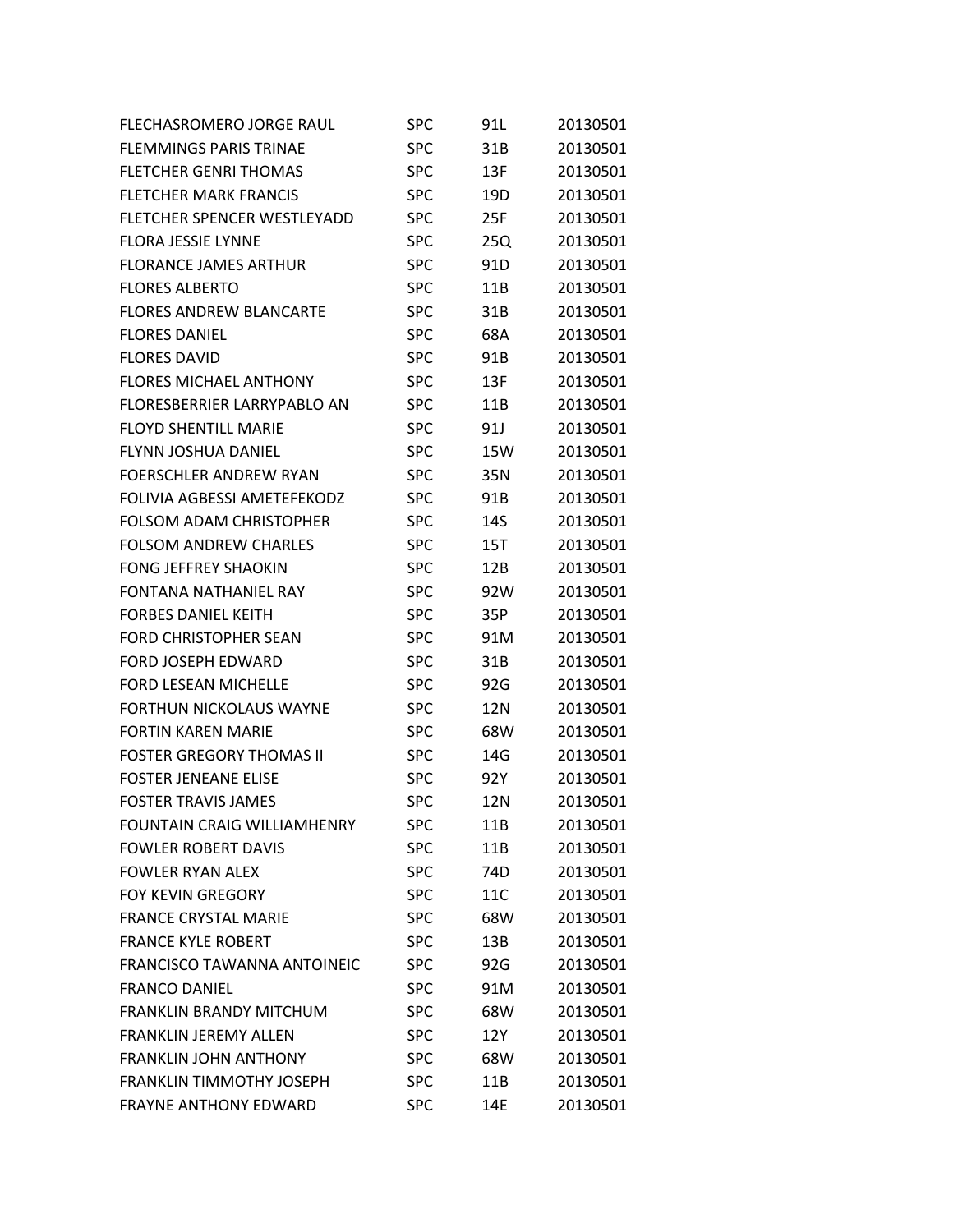| <b>FRAZIER ROBERT ANTHONY</b>     | <b>SPC</b> | 25B             | 20130501 |
|-----------------------------------|------------|-----------------|----------|
| <b>FREDERICK DANIEL JOSEPH</b>    | <b>SPC</b> | 14T             | 20130501 |
| <b>FREES NATHAN DAVID</b>         | <b>SPC</b> | 11B             | 20130501 |
| <b>FRENCH EDWARD FRANCIS IV</b>   | <b>SPC</b> | 25V             | 20130501 |
| <b>FRIAS CHRISTOPHER JOSEPH</b>   | <b>SPC</b> | 11B             | 20130501 |
| <b>FRITZ SIDNEY RYAN</b>          | <b>SPC</b> | 31B             | 20130501 |
| <b>FROST DAVID SCOTT</b>          | <b>SPC</b> | 25B             | 20130501 |
| FRYE MATTHEW SCOTT                | <b>SPC</b> | 91A             | 20130501 |
| <b>FUGE AARON JAMES</b>           | <b>SPC</b> | 15T             | 20130501 |
| <b>FULGHUM JONATHAN CHASE</b>     | <b>SPC</b> | 92A             | 20130501 |
| <b>FULLER MOSES FRANKLIN III</b>  | <b>SPC</b> | 91C             | 20130501 |
| <b>FULLER STEPHANIE NICOLE</b>    | <b>SPC</b> | 68E             | 20130501 |
| <b>FULTON ARIC BLAINE</b>         | <b>SPC</b> | 19D             | 20130501 |
| <b>GAFA ROPETI</b>                | <b>SPC</b> | 11B             | 20130501 |
| <b>GAINES DREW ANTHONYMICHAEL</b> | <b>SPC</b> | 19K             | 20130501 |
| <b>GAINES JESSICA BRANDIE</b>     | <b>SPC</b> | 27 <sub>D</sub> | 20130501 |
| <b>GAINOUS MILLIE LEEONNAH</b>    | <b>SPC</b> | 91D             | 20130501 |
| <b>GALAN CHRISTOPHER JOHN</b>     | <b>SPC</b> | 11B             | 20130501 |
| <b>GALARZA JOVANY</b>             | <b>SPC</b> | 12Y             | 20130501 |
| <b>GALDE ABIGAIL ESTHER</b>       | <b>SPC</b> | 35Q             | 20130501 |
| <b>GALE JUSTIN DOUGLAS</b>        | <b>SPC</b> | 91B             | 20130501 |
| <b>GALLEGOS OMAR II</b>           | <b>SPC</b> | 14E             | 20130501 |
| <b>GALLOWAY CODY NATHANIEL</b>    | <b>SPC</b> | <b>25S</b>      | 20130501 |
| <b>GALLOWAY JESSICA MARIE</b>     | <b>SPC</b> | 88L             | 20130501 |
| <b>GALVAN COULTER R</b>           | <b>SPC</b> | 19D             | 20130501 |
| <b>GALVIN RYAN PATRICK</b>        | <b>SPC</b> | 14E             | 20130501 |
| <b>GAMMONS MATTHEW ALAN</b>       | <b>SPC</b> | 68W             | 20130501 |
| <b>GANT AARON DARRELL</b>         | <b>SPC</b> | 68W             | 20130501 |
| <b>GARCIA ALBERT DANNY</b>        | <b>SPC</b> | 15N             | 20130501 |
| <b>GARCIA ANIBAL A</b>            | <b>SPC</b> | 12N             | 20130501 |
| <b>GARCIA CHRISTINA</b>           | <b>SPC</b> | 68D             | 20130501 |
| <b>GARCIA DANIELL ELOIS</b>       | <b>SPC</b> | 89A             | 20130501 |
| <b>GARCIA EDDER JORGE</b>         | <b>SPC</b> | 13B             | 20130501 |
| <b>GARCIA EDUARDO JR</b>          | <b>SPC</b> | 68W             | 20130501 |
| <b>GARCIA JESSICA SIMONE</b>      | <b>SPC</b> | 25L             | 20130501 |
| <b>GARCIA JUSTIN MICHAEL</b>      | <b>SPC</b> | 12B             | 20130501 |
| <b>GARCIA KELLY AGAR</b>          | <b>SPC</b> | 15T             | 20130501 |
| <b>GARCIA RICARDO II</b>          | <b>SPC</b> | 19D             | 20130501 |
| <b>GARCIAPINA YAMIL AMID</b>      | <b>SPC</b> | 92Y             | 20130501 |
| <b>GARLAND JUSTIN JAY</b>         | <b>SPC</b> | 15U             | 20130501 |
| <b>GARRARD MAURICE C JR</b>       | <b>SPC</b> | 92G             | 20130501 |
| <b>GARRICK BRITTANY ANN</b>       | <b>SPC</b> | 35M             | 20130501 |
| <b>GARRISON CRYSTAL RENEE</b>     | <b>SPC</b> | 88N             | 20130501 |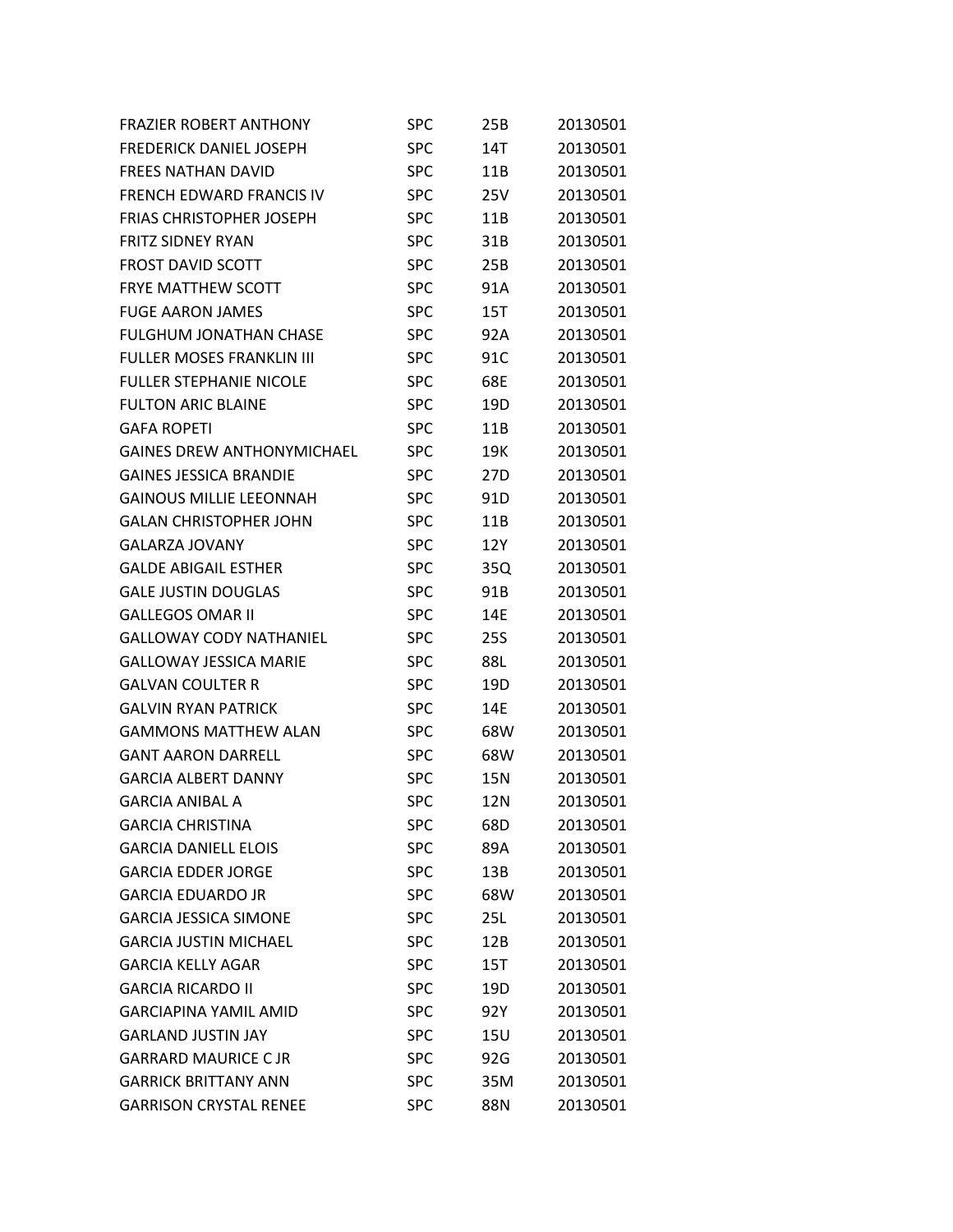| <b>GARRY NICHOLAS JAMES</b>        | SPC        | 11B | 20130501 |
|------------------------------------|------------|-----|----------|
| <b>GASKINS JOSEPH RYAN</b>         | <b>SPC</b> | 19D | 20130501 |
| <b>GASSER TERRY ROLAND</b>         | <b>SPC</b> | 31B | 20130501 |
| <b>GATRELL DEREK SPENCER</b>       | SPC        | 13F | 20130501 |
| <b>GAUDET BRANDON MARK</b>         | SPC        | 35F | 20130501 |
| <b>GAUDET MICAH JOHN</b>           | <b>SPC</b> | 35F | 20130501 |
| <b>GAUTHIER PAUL GERARD</b>        | <b>SPC</b> | 19D | 20130501 |
| <b>GAXIOLA ADAM FILLIP</b>         | SPC        | 25F | 20130501 |
| GAYTON DUSTY KENNETH               | SPC        | 11B | 20130501 |
| <b>GEBHART VANESSA MAE</b>         | <b>SPC</b> | 91B | 20130501 |
| <b>GENTILE JOSETTE FAYLOUISE</b>   | <b>SPC</b> | 35M | 20130501 |
| <b>GENTILE VINCENZO JR</b>         | SPC        | 25P | 20130501 |
| <b>GENTRY DEREK LEVI</b>           | <b>SPC</b> | 27D | 20130501 |
| <b>GEORGE BRANDON KOLT</b>         | <b>SPC</b> | 11B | 20130501 |
| <b>GERACI DUSTIN PAUL</b>          | <b>SPC</b> | 11B | 20130501 |
| <b>GERHARDT ANDREW LEE</b>         | SPC        | 89B | 20130501 |
| <b>GETCHE BILLIE JOMCELWEE</b>     | SPC        | 11B | 20130501 |
| <b>GHALE SUDHAKAR</b>              | <b>SPC</b> | 27D | 20130501 |
| <b>GIBBS CHARLES EARL</b>          | <b>SPC</b> | 11B | 20130501 |
| <b>GIBSON STEVEN PAUL</b>          | SPC        | 19D | 20130501 |
| <b>GILBERT ADAM MICHEAL</b>        | SPC        | 11B | 20130501 |
| <b>GILBERT CHRISTOPHER KAREEM</b>  | <b>SPC</b> | 92Y | 20130501 |
| <b>GILL DUSTIN LORAYNE</b>         | <b>SPC</b> | 88M | 20130501 |
| <b>GILLANI ASLAM</b>               | <b>SPC</b> | 92G | 20130501 |
| <b>GILLESPIE KATHERINE RODRIGU</b> | <b>SPC</b> | 92F | 20130501 |
| <b>GILLETTE NATHAN ANDREW</b>      | <b>SPC</b> | 11B | 20130501 |
| <b>GILLIAM SHAWN STEPHEN</b>       | <b>SPC</b> | 88N | 20130501 |
| <b>GILMAN JAMES RALPH III</b>      | <b>SPC</b> | 31B | 20130501 |
| <b>GILPIN JACOB CHRISTIAN</b>      | SPC        | 11B | 20130501 |
| <b>GINNANE PHILIP ANTHONY</b>      | <b>SPC</b> | 12B | 20130501 |
| <b>GIPULAN KEITH MCGYVER ARENS</b> | <b>SPC</b> | 13B | 20130501 |
| <b>GITWIKI GLADYS GATHONI</b>      | <b>SPC</b> | 92G | 20130501 |
| <b>GIZYNSKI DAVID RAFAL</b>        | <b>SPC</b> | 88M | 20130501 |
| <b>GIZZI DREW CHANDLER</b>         | <b>SPC</b> | 11B | 20130501 |
| <b>GLAD MARCY NICHOL</b>           | <b>SPC</b> | 92G | 20130501 |
| <b>GLASCO JENNIFER</b>             | <b>SPC</b> | 92Y | 20130501 |
| <b>GLINES DAVID RANDAL</b>         | <b>SPC</b> | 25B | 20130501 |
| <b>GLOVER FOREST NATHANIEL</b>     | <b>SPC</b> | 25B | 20130501 |
| <b>GLOVER JEFFREY LANCE</b>        | <b>SPC</b> | 15T | 20130501 |
| <b>GLOVER JEREMIAH LEE</b>         | <b>SPC</b> | 35G | 20130501 |
| <b>GOAZIOU PHILIP VILLARIN</b>     | <b>SPC</b> | 74D | 20130501 |
| <b>GOGERTY ZACHARY AMMON</b>       | <b>SPC</b> | 19D | 20130501 |
| <b>GOGGANS MICHELLE LATRICIA</b>   | <b>SPC</b> | 68K | 20130501 |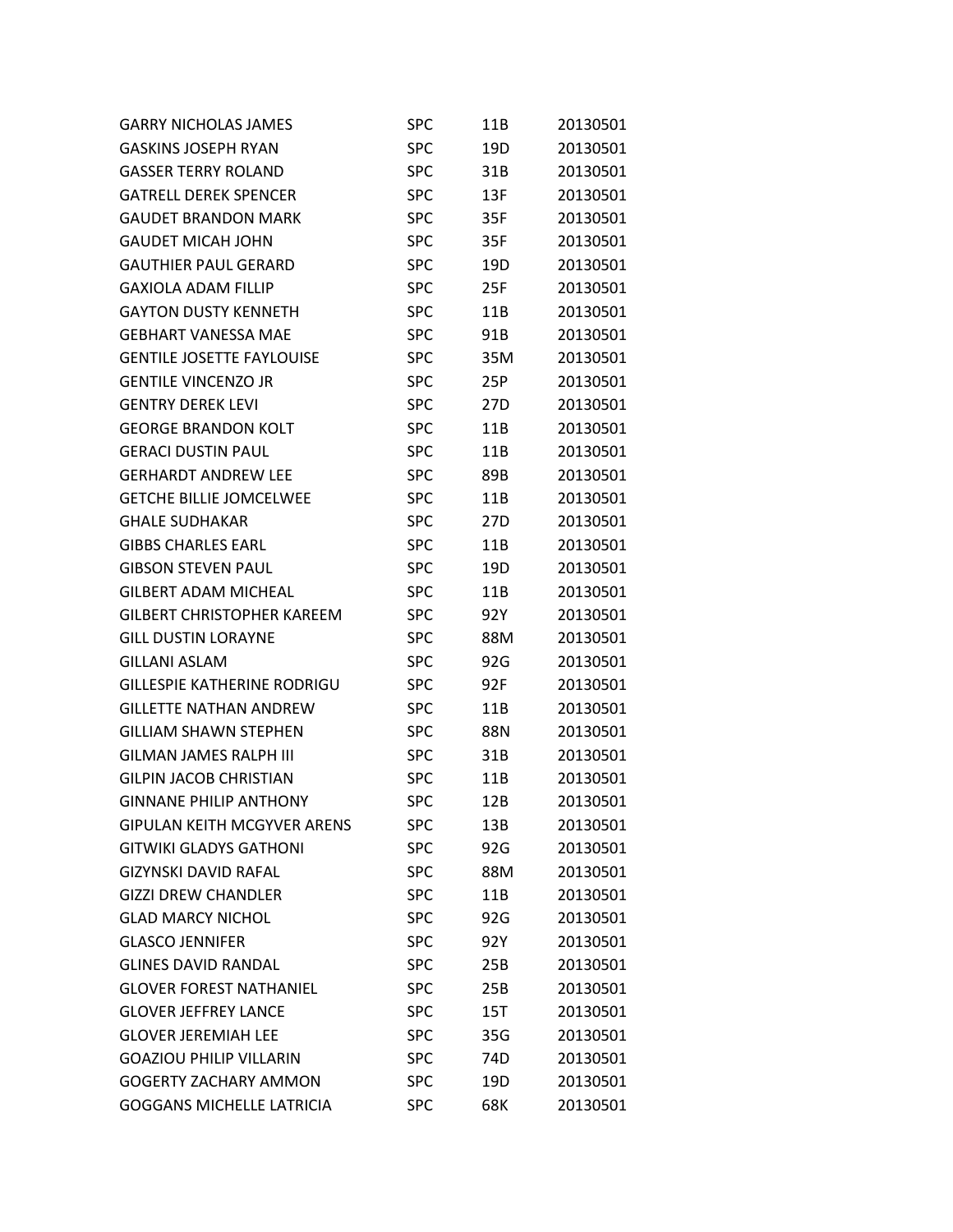| <b>GOINGS ASHLEY MARIE</b>         | SPC        | 91J        | 20130501 |
|------------------------------------|------------|------------|----------|
| <b>GOMES JOHN LUCKY</b>            | <b>SPC</b> | 88N        | 20130501 |
| <b>GOMEZ ISMAEL</b>                | <b>SPC</b> | 25B        | 20130501 |
| <b>GOMEZ KRISTOPHER ANDREW</b>     | SPC        | 11B        | 20130501 |
| <b>GOMEZ LARRY DIAPOLET JR</b>     | <b>SPC</b> | 11C        | 20130501 |
| <b>GOMEZ MAURICIO</b>              | <b>SPC</b> | 91F        | 20130501 |
| <b>GOMEZ RICHARD HENRY JR</b>      | <b>SPC</b> | 19D        | 20130501 |
| <b>GOMEZ RUBEN JOSE</b>            | SPC        | 11B        | 20130501 |
| <b>GOMEZSAUCEDO MICHEL</b>         | <b>SPC</b> | 11B        | 20130501 |
| <b>GONG MATTHEW DAVID</b>          | <b>SPC</b> | 68W        | 20130501 |
| GONZALESSOUQUON RENZO LUCIA        | <b>SPC</b> | 92Y        | 20130501 |
| <b>GONZALEZ ADRIAN</b>             | <b>SPC</b> | 14T        | 20130501 |
| <b>GONZALEZ DAVID ALONSO JR</b>    | <b>SPC</b> | 68K        | 20130501 |
| <b>GONZALEZ HERIBERTO</b>          | <b>SPC</b> | 11B        | 20130501 |
| <b>GONZALEZ JESSIE JESUS</b>       | <b>SPC</b> | 35M        | 20130501 |
| <b>GONZALEZ JESUS MARTIN</b>       | SPC        | 19D        | 20130501 |
| <b>GONZALEZ SALVADOR JR</b>        | <b>SPC</b> | 31B        | 20130501 |
| <b>GONZALEZ TOMAS</b>              | <b>SPC</b> | 13B        | 20130501 |
| <b>GONZALEZCARRADERO EDWIN YAM</b> | SPC        | 15D        | 20130501 |
| <b>GONZALEZPEREZ VLADIMIR ELIU</b> | SPC        | 42A        | 20130501 |
| GONZALEZVALLADARES REYNALDO        | <b>SPC</b> | 12B        | 20130501 |
| <b>GOODMAN BENJAMIN DAVID</b>      | <b>SPC</b> | <b>15S</b> | 20130501 |
| <b>GOODWIN CODY RAY OCTAVIO</b>    | <b>SPC</b> | 91B        | 20130501 |
| <b>GORDON BRADLEY KEITH</b>        | SPC        | 92F        | 20130501 |
| <b>GORDON ESTHER IOKAPETA</b>      | <b>SPC</b> | 25U        | 20130501 |
| <b>GORDON KENNETH CORNELIUS</b>    | <b>SPC</b> | 25U        | 20130501 |
| <b>GOSEY JOHN THOMAS JR</b>        | <b>SPC</b> | 11B        | 20130501 |
| <b>GOSSELIN NICHOLAS KYLE</b>      | SPC        | 13F        | 20130501 |
| <b>GOTT DONALD GLENEDWARD</b>      | <b>SPC</b> | 42A        | 20130501 |
| <b>GOUGE KEVIN TYLER</b>           | <b>SPC</b> | 74D        | 20130501 |
| <b>GOUR BRANDON MICHAEL</b>        | SPC        | 25S        | 20130501 |
| <b>GOVERNALE SARAH DANIELLE</b>    | <b>SPC</b> | 35P        | 20130501 |
| <b>GRACE ALICIA MARINA</b>         | <b>SPC</b> | 15N        | 20130501 |
| <b>GRAHAM ANTHONY MICHAEL</b>      | <b>SPC</b> | 88M        | 20130501 |
| <b>GRANGER CHARLES GEORGE JR</b>   | <b>SPC</b> | 11C        | 20130501 |
| <b>GRANSKY STEVEN JAMES</b>        | <b>SPC</b> | 14G        | 20130501 |
| <b>GRANT LINDSAY NICOLE</b>        | <b>SPC</b> | 68W        | 20130501 |
| <b>GRANT MATTHEW JOHN</b>          | <b>SPC</b> | 11B        | 20130501 |
| <b>GRANT TERRENCE EGGA</b>         | <b>SPC</b> | 92A        | 20130501 |
| <b>GRASMICK JEFFERSON PEARCE</b>   | <b>SPC</b> | 11B        | 20130501 |
| <b>GRASSO KATHLEEN ANN</b>         | <b>SPC</b> | 14T        | 20130501 |
| <b>GRATES JONATHAN MICHAEL</b>     | <b>SPC</b> | 31B        | 20130501 |
| <b>GRAVATT DARYL LEE II</b>        | <b>SPC</b> | 19D        | 20130501 |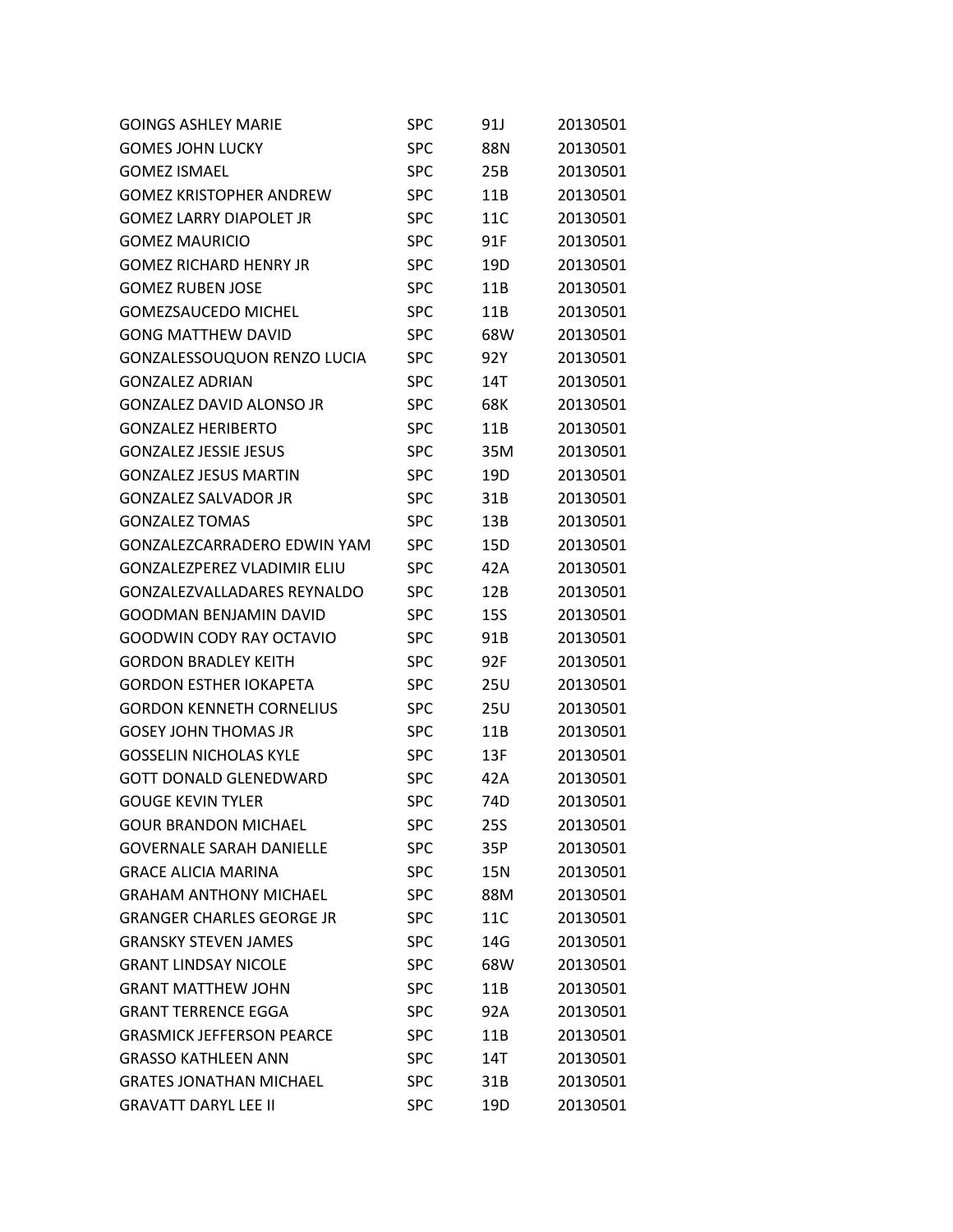| <b>GRAVES MONICA ROSE</b>         | SPC        | 88N | 20130501 |
|-----------------------------------|------------|-----|----------|
| <b>GRAVES NICHOLAS EARL</b>       | <b>SPC</b> | 91D | 20130501 |
| <b>GRAY ANDREW MICHAEL</b>        | <b>SPC</b> | 11B | 20130501 |
| <b>GRAY CHRISTOPHER OBYRON</b>    | <b>SPC</b> | 35F | 20130501 |
| <b>GRAY COURTNEY CHENELLE MAR</b> | <b>SPC</b> | 92A | 20130501 |
| <b>GRAY ISAAC PATRICK</b>         | <b>SPC</b> | 31B | 20130501 |
| <b>GRAY TAHAHNI ARNI</b>          | <b>SPC</b> | 25B | 20130501 |
| <b>GRECO MATTHEW JOSEPH</b>       | <b>SPC</b> | 35M | 20130501 |
| <b>GREEN KAYLA RENEE</b>          | <b>SPC</b> | 35M | 20130501 |
| <b>GREEN MICHAEL BRANDON</b>      | <b>SPC</b> | 92Y | 20130501 |
| <b>GREEN MICHAEL DALTON</b>       | <b>SPC</b> | 13R | 20130501 |
| <b>GREGORIO BENJAMIN JOHN</b>     | <b>SPC</b> | 35N | 20130501 |
| <b>GREGORIO BRADLEY SCOTT</b>     | <b>SPC</b> | 11B | 20130501 |
| <b>GRENIER ANTHONY JOHN</b>       | <b>SPC</b> | 25Q | 20130501 |
| <b>GRESHAM JAKEEM DANIEL</b>      | <b>SPC</b> | 74D | 20130501 |
| <b>GRIEGO CRISTOPHER CEASAR</b>   | <b>SPC</b> | 31B | 20130501 |
| <b>GRIFFIN DARRYL SAMAR</b>       | <b>SPC</b> | 68E | 20130501 |
| <b>GRIFFIN JAMES MICHAEL</b>      | <b>SPC</b> | 19D | 20130501 |
| <b>GRIFFITH RONALD JAMES</b>      | <b>SPC</b> | 88N | 20130501 |
| <b>GRIMALDO WILLIAM CHESTER</b>   | <b>SPC</b> | 91G | 20130501 |
| <b>GRIMM KYLE THOMAS</b>          | <b>SPC</b> | 11B | 20130501 |
| <b>GRIMMETT TIMOTHY LEE</b>       | <b>SPC</b> | 11B | 20130501 |
| <b>GRISWOLD DYLAN NOAH</b>        | <b>SPC</b> | 11B | 20130501 |
| <b>GRONDIN DANIEL JOSEPH</b>      | <b>SPC</b> | 68W | 20130501 |
| <b>GROSS JUSTIN PHILLIP</b>       | <b>SPC</b> | 88M | 20130501 |
| <b>GROUND NICHOLAS CHARLES</b>    | <b>SPC</b> | 19D | 20130501 |
| <b>GRUBB SPENCER ONIEL NEIL</b>   | <b>SPC</b> | 91B | 20130501 |
| <b>GRUNERT JORDAN BRYCE</b>       | <b>SPC</b> | 15Q | 20130501 |
| <b>GUADARRAMA RICARDO JR</b>      | <b>SPC</b> | 89B | 20130501 |
| <b>GUERRA JOSEPH LORENZO</b>      | <b>SPC</b> | 68W | 20130501 |
| <b>GUEVARA GIOVANNI</b>           | SPC        | 91B | 20130501 |
| <b>GUICHET BROOKE ASHLEIGH</b>    | <b>SPC</b> | 14S | 20130501 |
| <b>GUIDRY COLIN WILSON</b>        | <b>SPC</b> | 11B | 20130501 |
| <b>GULLETT MICHAEL JAMES</b>      | <b>SPC</b> | 11B | 20130501 |
| <b>GULLOTTI WILLIAM P</b>         | <b>SPC</b> | 89B | 20130501 |
| <b>GUSTAFSON CHAD EUGENE</b>      | <b>SPC</b> | 25Q | 20130501 |
| <b>GUSTAFSON DION JAYE</b>        | <b>SPC</b> | 11B | 20130501 |
| <b>GUTHRIE PHILIP ROBERT</b>      | <b>SPC</b> | 13F | 20130501 |
| <b>GUTIERREZ KRISTIN RENEE</b>    | <b>SPC</b> | 68W | 20130501 |
| <b>GWIN TYLER SCOTT</b>           | <b>SPC</b> | 11B | 20130501 |
| <b>GYEKYE LAWRENCIA</b>           | <b>SPC</b> | 88N | 20130501 |
| <b>HA HUY</b>                     | <b>SPC</b> | 68W | 20130501 |
| HAGEN BRANDON EDWARD              | <b>SPC</b> | 12B | 20130501 |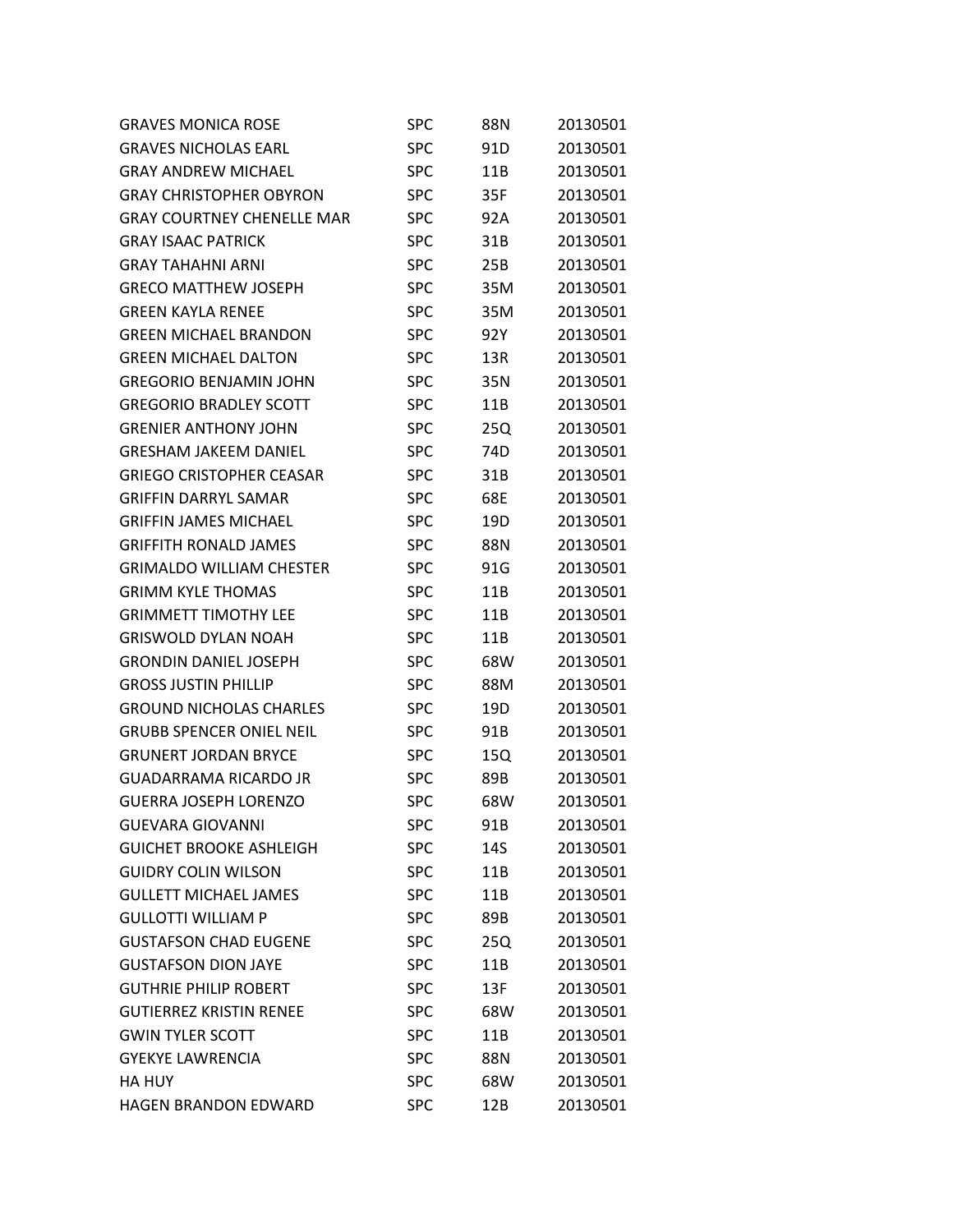| <b>HAGEN JACOB KENNETH</b>         | <b>SPC</b> | 31B             | 20130501 |
|------------------------------------|------------|-----------------|----------|
| <b>HAGEN JON CURTIS</b>            | <b>SPC</b> | 89D             | 20130501 |
| <b>HAGER CHARLES ANTHONY JR</b>    | <b>SPC</b> | 35N             | 20130501 |
| HAGGARD ALEXANDER MATTHEW          | <b>SPC</b> | 27D             | 20130501 |
| HAIDER HUSSEIN ABDULELAH           | <b>SPC</b> | 09L             | 20130501 |
| <b>HAIGHT DAVID BAKER JR</b>       | <b>SPC</b> | 11B             | 20130501 |
| <b>HAILS JOHNATHON PATRICK</b>     | <b>SPC</b> | 11B             | 20130501 |
| <b>HAJWORONSKY MICHAEL ENCINAS</b> | <b>SPC</b> | 68W             | 20130501 |
| <b>HALES RICHARD CHARLES</b>       | <b>SPC</b> | 15B             | 20130501 |
| <b>HALLS JASON ROBERT</b>          | <b>SPC</b> | 89D             | 20130501 |
| <b>HALWEG DANIEL ANTHONY</b>       | <b>SPC</b> | 15U             | 20130501 |
| <b>HAMILTON MICHAEL THOMAS</b>     | <b>SPC</b> | 92W             | 20130501 |
| <b>HAMILTON TRACY LAVELL JR</b>    | <b>SPC</b> | 11B             | 20130501 |
| <b>HAMMER STEVIE AMBER</b>         | <b>SPC</b> | 14T             | 20130501 |
| <b>HANEY BLAINE MICHAEL</b>        | <b>SPC</b> | 19D             | 20130501 |
| <b>HANSEN CHARLES ALEXANDER</b>    | <b>SPC</b> | 88M             | 20130501 |
| <b>HANSEN CODY DEAN</b>            | <b>SPC</b> | 25Q             | 20130501 |
| <b>HANSEN JORDAN REICE</b>         | <b>SPC</b> | 11B             | 20130501 |
| HANSEN MICHEAL ANDREW              | <b>SPC</b> | 11C             | 20130501 |
| <b>HARBIN DEVON JELON</b>          | <b>SPC</b> | 11B             | 20130501 |
| <b>HARBISON AREAN JUSTIN</b>       | <b>SPC</b> | 19D             | 20130501 |
| <b>HARDEE ARTHUR LEE</b>           | <b>SPC</b> | 68W             | 20130501 |
| <b>HARDEN LEDEIDRA</b>             | <b>SPC</b> | 14T             | 20130501 |
| <b>HARDING LAURA CHRISTINE</b>     | <b>SPC</b> | 35F             | 20130501 |
| <b>HARDING TYLER JAMES</b>         | <b>SPC</b> | 19D             | 20130501 |
| HARDNETT JAMILLE ANTWOIN           | <b>SPC</b> | 25U             | 20130501 |
| <b>HARDY BRIAN KEITH</b>           | <b>SPC</b> | 15W             | 20130501 |
| <b>HARDY ETIENNE JOHNNY</b>        | <b>SPC</b> | 25U             | 20130501 |
| <b>HARGRAVES GREGORY SCOTT</b>     | <b>SPC</b> | 25R             | 20130501 |
| <b>HARLOW BRYAN ABOTT</b>          | <b>SPC</b> | 11C             | 20130501 |
| <b>HARPER JEREMY RUSSELL</b>       | SPC        | 89B             | 20130501 |
| <b>HARRIS ANDREW PATRICK</b>       | <b>SPC</b> | 35F             | 20130501 |
| <b>HARRIS CHARLES DOUGLAS</b>      | <b>SPC</b> | 11B             | 20130501 |
| <b>HARRIS ERROLL JOHNCARLOS</b>    | <b>SPC</b> | 11C             | 20130501 |
| <b>HARRIS JASON PAUL</b>           | <b>SPC</b> | 19D             | 20130501 |
| <b>HARRIS RHIANNON JAMIE</b>       | <b>SPC</b> | 35F             | 20130501 |
| <b>HARRIS VANAL RONALD JR</b>      | <b>SPC</b> | 68D             | 20130501 |
| <b>HARRIS WILLIE JAMES</b>         | <b>SPC</b> | 74 <sub>D</sub> | 20130501 |
| <b>HARRISON DANIEL WADE</b>        | <b>SPC</b> | 11B             | 20130501 |
| <b>HARRISON DANIEL WARREN</b>      | <b>SPC</b> | 15T             | 20130501 |
| <b>HART RYAN MICHAEL</b>           | <b>SPC</b> | 25S             | 20130501 |
| <b>HARTSELL WILLIAM ROGER</b>      | <b>SPC</b> | 68W             | 20130501 |
| HARVELL ROBERT EDWARD              | <b>SPC</b> | 35F             | 20130501 |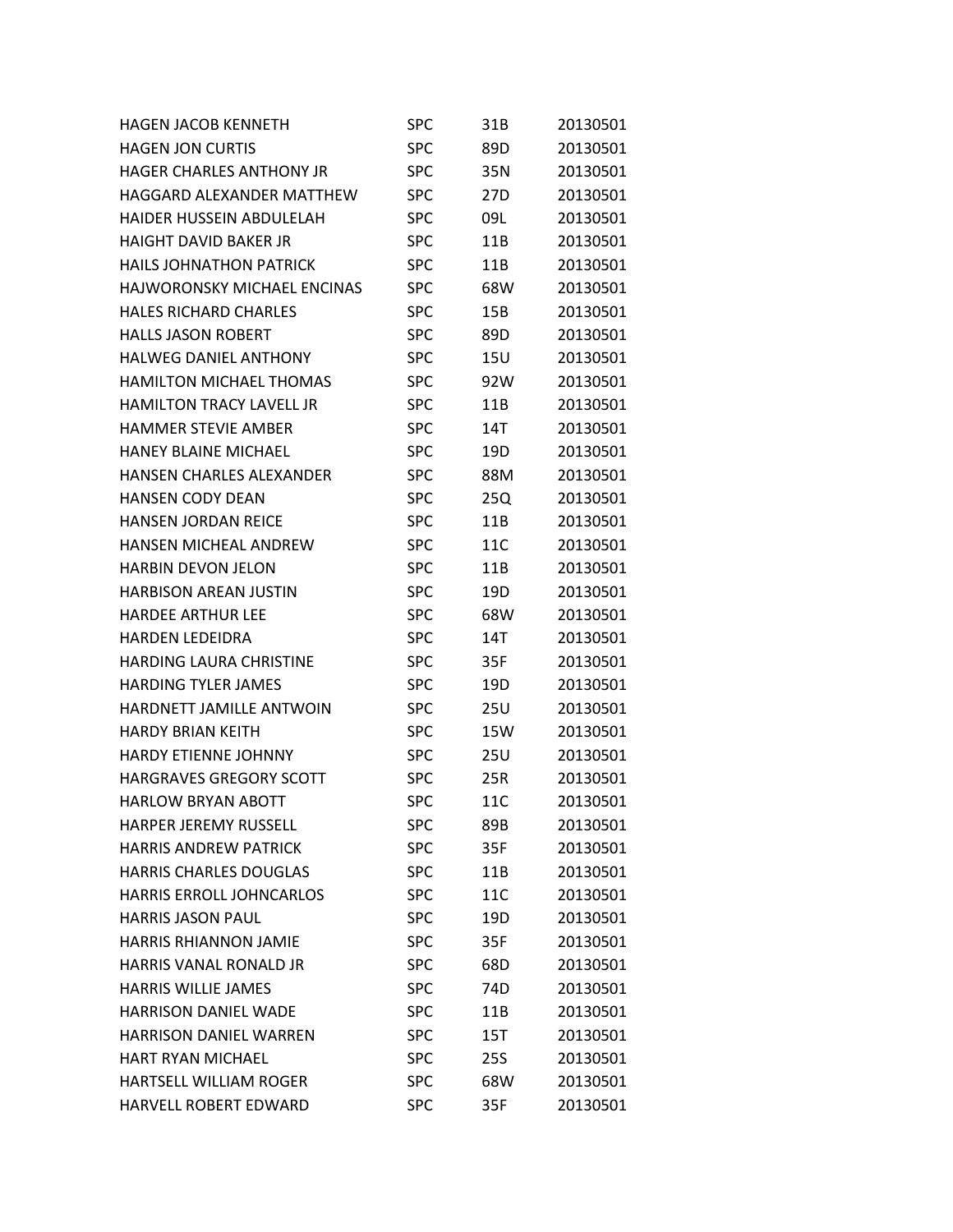| <b>HARVEY RODERICK ANTHONY</b> | SPC        | 92W | 20130501 |
|--------------------------------|------------|-----|----------|
| <b>HARVEY RODERICK MAURICE</b> | <b>SPC</b> | 25U | 20130501 |
| <b>HARVILL SAMUEL TYLER</b>    | <b>SPC</b> | 11B | 20130501 |
| <b>HAWKES MATTHEW MARK</b>     | <b>SPC</b> | 11C | 20130501 |
| HAWLFY ADAM STFPHFN            | <b>SPC</b> | 15U | 20130501 |
| <b>HAYDEN NATHAN MICHAEL</b>   | <b>SPC</b> | 68W | 20130501 |
| <b>HAYES CARLOS DESHUN</b>     | <b>SPC</b> | 91M | 20130501 |
| <b>HAYES JOHNATHON WILLIAM</b> | <b>SPC</b> | 31B | 20130501 |
| <b>HAYES MATTHEW WAYNE</b>     | <b>SPC</b> | 25U | 20130501 |
| <b>HAYES ROGER DALE JR</b>     | <b>SPC</b> | 91B | 20130501 |
| <b>HAYES SEAN PHILIP</b>       | <b>SPC</b> | 31B | 20130501 |
| <b>HAYNES DEXTER LEON JR</b>   | <b>SPC</b> | 92A | 20130501 |
| <b>HAYNES VERUSCHKA</b>        | <b>SPC</b> | 68E | 20130501 |
| <b>HAYS ADAM PAUL</b>          | <b>SPC</b> | 92Y | 20130501 |
| <b>HAZLETT ALEX TAYLOR</b>     | <b>SPC</b> | 12B | 20130501 |
| <b>HAZZARD SKIP RICHARD</b>    | <b>SPC</b> | 11B | 20130501 |
| <b>HEAD ROBERT MARION JR</b>   | <b>SPC</b> | 11B | 20130501 |
| <b>HEATH CLAYTON FORREST</b>   | <b>SPC</b> | 11B | 20130501 |
| <b>HECKENDORN DAVID JAMES</b>  | <b>SPC</b> | 11C | 20130501 |
| <b>HEILMAN EVAN MATTHEW</b>    | <b>SPC</b> | 11B | 20130501 |
| HEINEY JASON LENARD            | <b>SPC</b> | 12B | 20130501 |
| <b>HEISER SHAWN MICHAEL</b>    | <b>SPC</b> | 11C | 20130501 |
| <b>HELMAN DANIEL RAY JR</b>    | <b>SPC</b> | 19K | 20130501 |
| <b>HEMME DAVID DEAN</b>        | <b>SPC</b> | 13B | 20130501 |
| HEMPHILL ASHLEY JAVONNE        | <b>SPC</b> | 92Y | 20130501 |
| <b>HENDERSON DAVID ALLEN</b>   | <b>SPC</b> | 14G | 20130501 |
| <b>HENDERSON MARTINA</b>       | <b>SPC</b> | 92A | 20130501 |
| <b>HENDRIX CHANCE ANTHONY</b>  | <b>SPC</b> | 11B | 20130501 |
| <b>HENNEMAN EVAN NICHOLAS</b>  | <b>SPC</b> | 19K | 20130501 |
| <b>HENRY JAMIE ALYSSA</b>      | <b>SPC</b> | 68W | 20130501 |
| <b>HENSAL JACOB RYAN</b>       | <b>SPC</b> | 31B | 20130501 |
| HEPTNER MATTHEW RYAN WILLIA    | <b>SPC</b> | 14T | 20130501 |
| <b>HERBST JESSICA ROSEMARY</b> | <b>SPC</b> | 31B | 20130501 |
| <b>HERITAGE NATHAN EVEY</b>    | <b>SPC</b> | 94E | 20130501 |
| <b>HERNANDEZ AMERICO</b>       | <b>SPC</b> | 13F | 20130501 |
| <b>HERNANDEZ ASHLEY RENEE</b>  | <b>SPC</b> | 68W | 20130501 |
| <b>HERNANDEZ JESSE</b>         | <b>SPC</b> | 42A | 20130501 |
| <b>HERNANDEZ JOSE MANUEL</b>   | <b>SPC</b> | 91E | 20130501 |
| <b>HERNANDEZ JUAN CARLOS</b>   | <b>SPC</b> | 25Q | 20130501 |
| <b>HERNANDEZ MELISSA</b>       | <b>SPC</b> | 25B | 20130501 |
| HERNANDEZ MICHAEL JONATHAN     | <b>SPC</b> | 11B | 20130501 |
| <b>HERNANDEZ MIGUEL JOSE</b>   | <b>SPC</b> | 68K | 20130501 |
| HERNANDEZ OSCAR ARMANDO        | <b>SPC</b> | 68H | 20130501 |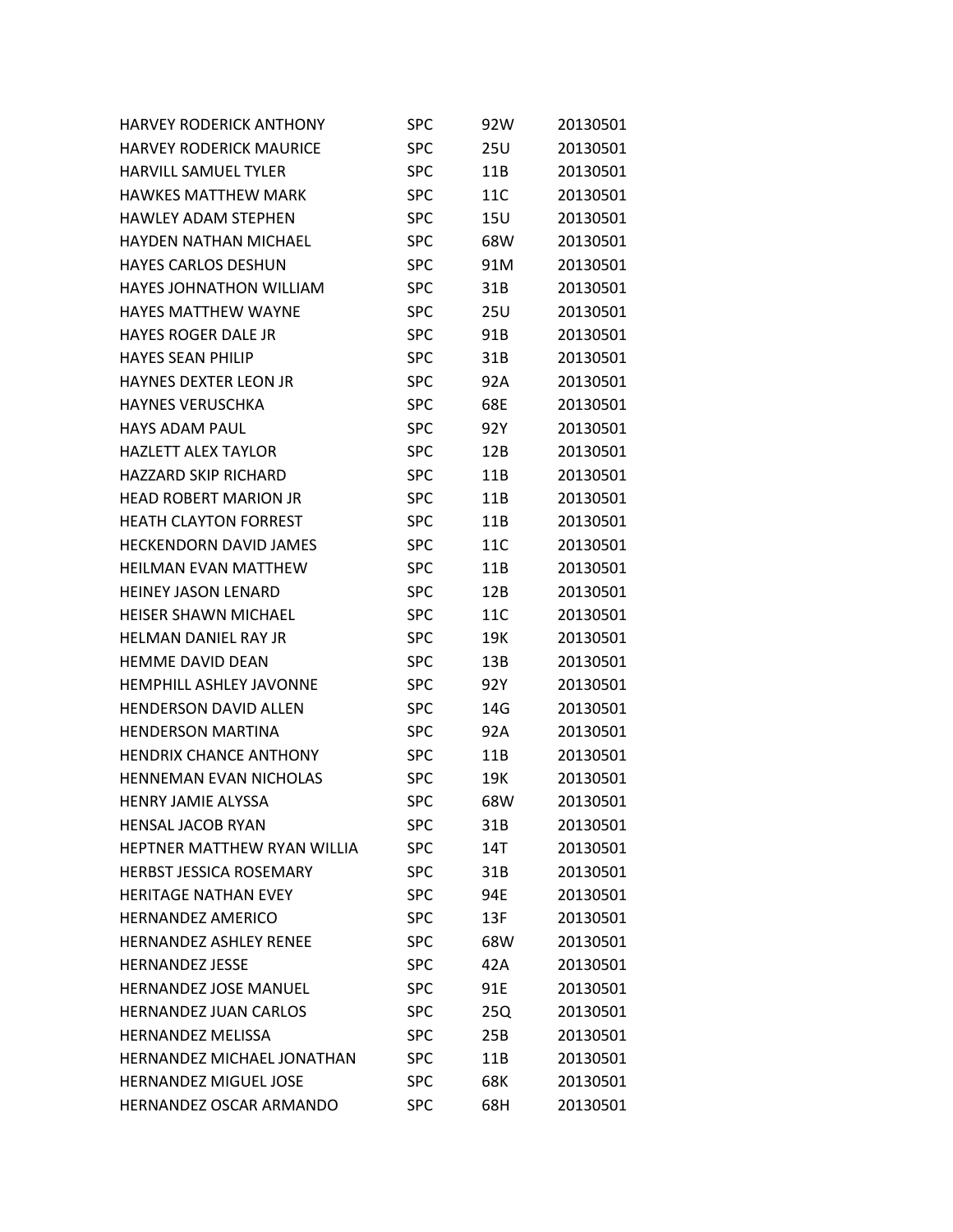| <b>HERNANDEZARAUJO JEFFREY FEL</b> | <b>SPC</b> | 25V        | 20130501 |
|------------------------------------|------------|------------|----------|
| <b>HERNANDEZRODRIGUEZ EDDIESER</b> | SPC        | 25N        | 20130501 |
| HERNANDEZRODRIGUEZ OMAR JOH        | <b>SPC</b> | 14S        | 20130501 |
| HERNANDEZROSADO KENNETTE           | SPC        | 35N        | 20130501 |
| <b>HEROTH MATTHEW JAMES</b>        | SPC        | 19D        | 20130501 |
| <b>HERREL NICHOLAS KEITH</b>       | <b>SPC</b> | 11B        | 20130501 |
| HERRERA CHRISTIAN ARNALDO          | <b>SPC</b> | 13M        | 20130501 |
| <b>HERRERA ISAIAH GEORGE</b>       | <b>SPC</b> | 14S        | 20130501 |
| <b>HESTERMATHES CODY LANE</b>      | <b>SPC</b> | 31B        | 20130501 |
| <b>HETU DAVID CANNON</b>           | <b>SPC</b> | 89D        | 20130501 |
| <b>HEWITT ANTHONY JUSTIN</b>       | <b>SPC</b> | 11B        | 20130501 |
| <b>HEYES JUSTIN L</b>              | <b>SPC</b> | 15J        | 20130501 |
| <b>HIGGINBOTHAM CHRISTOPHER RI</b> | <b>SPC</b> | 19D        | 20130501 |
| <b>HILBERT MARK ANDREW</b>         | <b>SPC</b> | 29E        | 20130501 |
| HILL JEREMIAH JOHNSON CHRIS        | <b>SPC</b> | 35S        | 20130501 |
| HILL JOHN CODY                     | <b>SPC</b> | 11C        | 20130501 |
| HILL LATASHA NICOLE                | <b>SPC</b> | 92A        | 20130501 |
| <b>HILL TAVARIUS LAPRINCE</b>      | <b>SPC</b> | 92F        | 20130501 |
| HILLBERG BRANDON PRESCOTT          | <b>SPC</b> | 91B        | 20130501 |
| <b>HIMBRICK WESLEY</b>             | <b>SPC</b> | 25B        | 20130501 |
| <b>HINKLEY DUSTIN LEE</b>          | <b>SPC</b> | 91H        | 20130501 |
| <b>HINTON PHILLIP CHRISTOPHER</b>  | <b>SPC</b> | 15U        | 20130501 |
| <b>HIRACHETA JASON ROBERT</b>      | <b>SPC</b> | <b>15T</b> | 20130501 |
| <b>HIRST DAMIEN MICHAEL</b>        | <b>SPC</b> | 11B        | 20130501 |
| HITCHMAN MATTHEW WAYNE             | <b>SPC</b> | 15D        | 20130501 |
| <b>HOAPILI JANEL PASSION</b>       | <b>SPC</b> | 92M        | 20130501 |
| <b>HOBSON DEVIN LEE</b>            | <b>SPC</b> | 11B        | 20130501 |
| <b>HODELL JAMES CLARK</b>          | <b>SPC</b> | 19D        | 20130501 |
| <b>HODGE KEVIN ALLEN</b>           | SPC        | 11B        | 20130501 |
| <b>HOFFER ZACKERY AVERY</b>        | <b>SPC</b> | 94D        | 20130501 |
| <b>HOGGATT DANA TESS</b>           | SPC        | 68R        | 20130501 |
| <b>HOLBROOK TRAVIS JOSHUA</b>      | <b>SPC</b> | <b>15S</b> | 20130501 |
| <b>HOLCOMB CHRISTOPHER JAMES</b>   | <b>SPC</b> | 11B        | 20130501 |
| <b>HOLLAND JENNIFER MARIE</b>      | <b>SPC</b> | 74D        | 20130501 |
| <b>HOLLAND RICHARD AUSTIN II</b>   | <b>SPC</b> | 13M        | 20130501 |
| <b>HOLLENBECK NICOLE LOUISE</b>    | <b>SPC</b> | 88M        | 20130501 |
| HOLLEY CHRISTOPHER LEMARCUS        | <b>SPC</b> | 92A        | 20130501 |
| <b>HOLLINS IVAN LEWREN</b>         | <b>SPC</b> | 91B        | 20130501 |
| <b>HOLLIS LARRY CLAYTON</b>        | <b>SPC</b> | 91B        | 20130501 |
| HOLMAN DONALD RAY JR               | <b>SPC</b> | <b>15U</b> | 20130501 |
| <b>HOLSTON BRADLEY MICHAEL</b>     | <b>SPC</b> | 25B        | 20130501 |
| <b>HOMALON ZACHARY WENDELL REP</b> | <b>SPC</b> | 25U        | 20130501 |
| HOMBLETTE PETER CHRISTOPHER        | <b>SPC</b> | 88M        | 20130501 |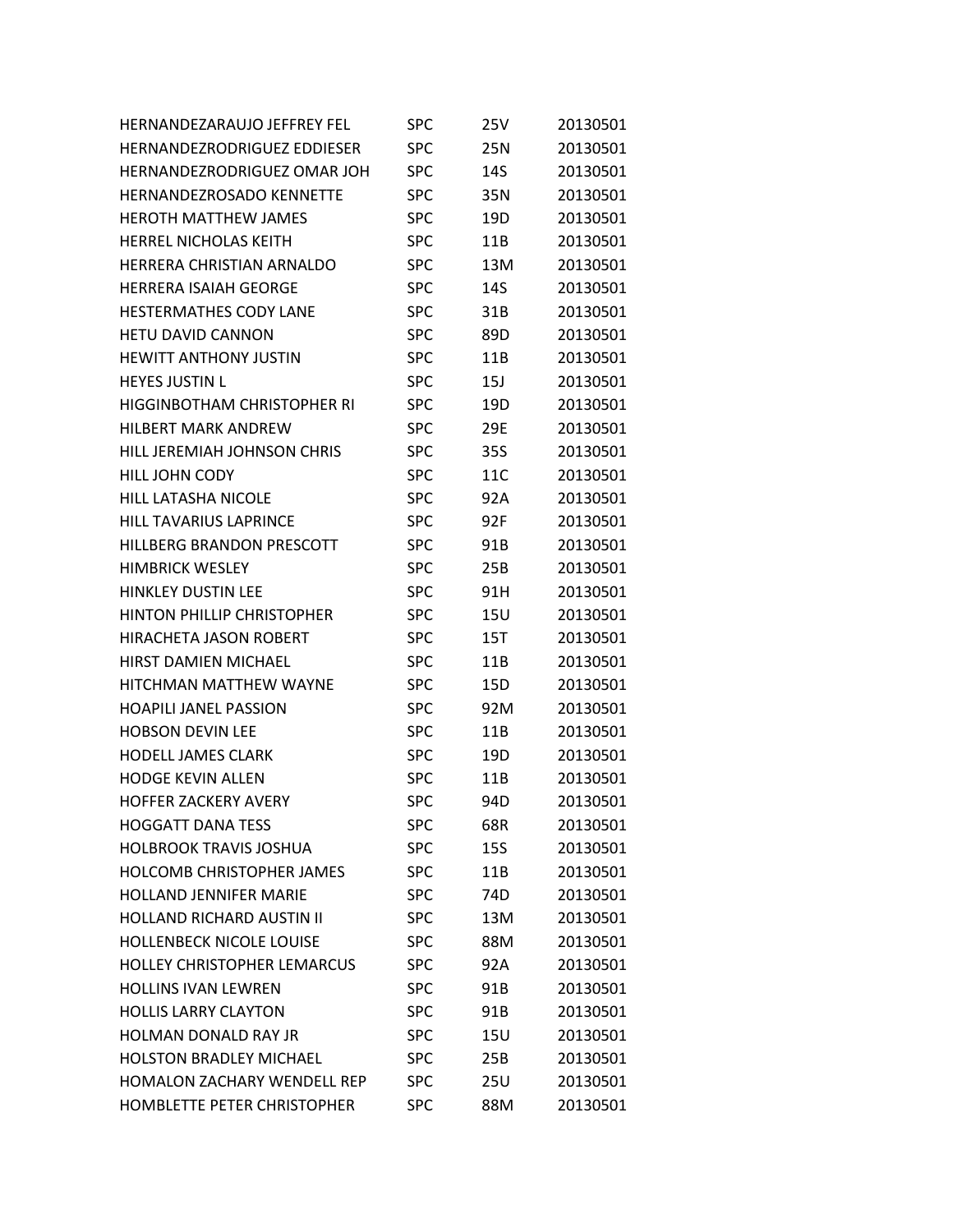| <b>HOOD KYLE MATHEW</b>            | SPC        | 68W        | 20130501 |
|------------------------------------|------------|------------|----------|
| <b>HOOKS MICHAEL LAIRD</b>         | <b>SPC</b> | 12N        | 20130501 |
| <b>HORNE BRAD T</b>                | SPC        | 11C        | 20130501 |
| <b>HOTTEL JEREMIE DANIEL</b>       | <b>SPC</b> | 25B        | 20130501 |
| <b>HOTTEL REUBEN HUNTER</b>        | SPC        | 19D        | 20130501 |
| <b>HOUK JOHN EDGAR</b>             | <b>SPC</b> | 68W        | 20130501 |
| <b>HOUNSIHOUE EMMANUEL DIEUDON</b> | <b>SPC</b> | 92Y        | 20130501 |
| <b>HOWARD AUBREY TAKESHI</b>       | <b>SPC</b> | 68W        | 20130501 |
| <b>HOWARD MARK FDWARD</b>          | <b>SPC</b> | 68W        | 20130501 |
| HOWARD OCEANA KALANDA              | <b>SPC</b> | 42A        | 20130501 |
| <b>HOWARD TRENISE SADA</b>         | <b>SPC</b> | 13T        | 20130501 |
| <b>HOWELL ANDREW JACOB</b>         | <b>SPC</b> | 92F        | 20130501 |
| HOYT BRYAN CODY JR                 | <b>SPC</b> | 31B        | 20130501 |
| <b>HOYT MICHAEL ROBERT</b>         | <b>SPC</b> | 13M        | 20130501 |
| <b>HUBBARD BRANDON CODY</b>        | <b>SPC</b> | 35F        | 20130501 |
| <b>HUDSON CURTIS ALFONZO JR</b>    | <b>SPC</b> | 12W        | 20130501 |
| <b>HUFF JASON ANDREW</b>           | <b>SPC</b> | 19K        | 20130501 |
| <b>HUFFMAN CHRISTOPHER SHANE</b>   | <b>SPC</b> | 35F        | 20130501 |
| <b>HUGHES CLAYTON CHRISTOPHER</b>  | <b>SPC</b> | 15U        | 20130501 |
| <b>HUGHEY MICHAEL JOE</b>          | <b>SPC</b> | 11B        | 20130501 |
| <b>HULL SHAWN ALLEN</b>            | <b>SPC</b> | 31B        | 20130501 |
| <b>HUNSLEY CARL JOSEPH</b>         | <b>SPC</b> | 14H        | 20130501 |
| <b>HUNT SEAN PHILLIP</b>           | <b>SPC</b> | 35P        | 20130501 |
| HUNTER LUTRISHIA ALEXANDR          | <b>SPC</b> | 92F        | 20130501 |
| <b>HUNTINGTON RICHARD WALTER</b>   | <b>SPC</b> | 35M        | 20130501 |
| <b>HURLEY KEVIN THIL</b>           | <b>SPC</b> | 11B        | 20130501 |
| <b>HURST JUSTIN LEE</b>            | SPC        | 88M        | 20130501 |
| <b>HURT AARON MICHAEL</b>          | <b>SPC</b> | 13F        | 20130501 |
| <b>HUTCHINGS JUSTINE MARIE</b>     | <b>SPC</b> | 25U        | 20130501 |
| <b>HUTTON TYLER ANDREW</b>         | SPC        | 31B        | 20130501 |
| <b>HYDER BRIAN JOSEPH</b>          | <b>SPC</b> | 68W        | 20130501 |
| <b>IACOBELLIS JASON MICHAEL</b>    | <b>SPC</b> | 68P        | 20130501 |
| <b>IBARRA JAIME</b>                | <b>SPC</b> | 31E        | 20130501 |
| <b>IBARRAFIERRO LUIS ADRIAN</b>    | <b>SPC</b> | 91B        | 20130501 |
| <b>IM JASON SANGSOO</b>            | <b>SPC</b> | 91B        | 20130501 |
| <b>IMAMURA ERIC ANTHONY TOSHIO</b> | <b>SPC</b> | 91B        | 20130501 |
| <b>IMMEL JAMES ALLEN</b>           | <b>SPC</b> | 91M        | 20130501 |
| <b>INFANZONMONTANEZ JORGE JAVI</b> | <b>SPC</b> | 92Y        | 20130501 |
| <b>INIGUEZ ERIC EMMANUEL</b>       | <b>SPC</b> | 12Y        | 20130501 |
| <b>INMAN ANTONIO CRISTAN</b>       | <b>SPC</b> | 11B        | 20130501 |
| <b>IRBY ARIC EMANULE</b>           | <b>SPC</b> | 19D        | 20130501 |
| <b>IRVING JASMINE NOEL</b>         | <b>SPC</b> | 92Y        | 20130501 |
| <b>ITOH JERRY HIROAKI</b>          | <b>SPC</b> | <b>25U</b> | 20130501 |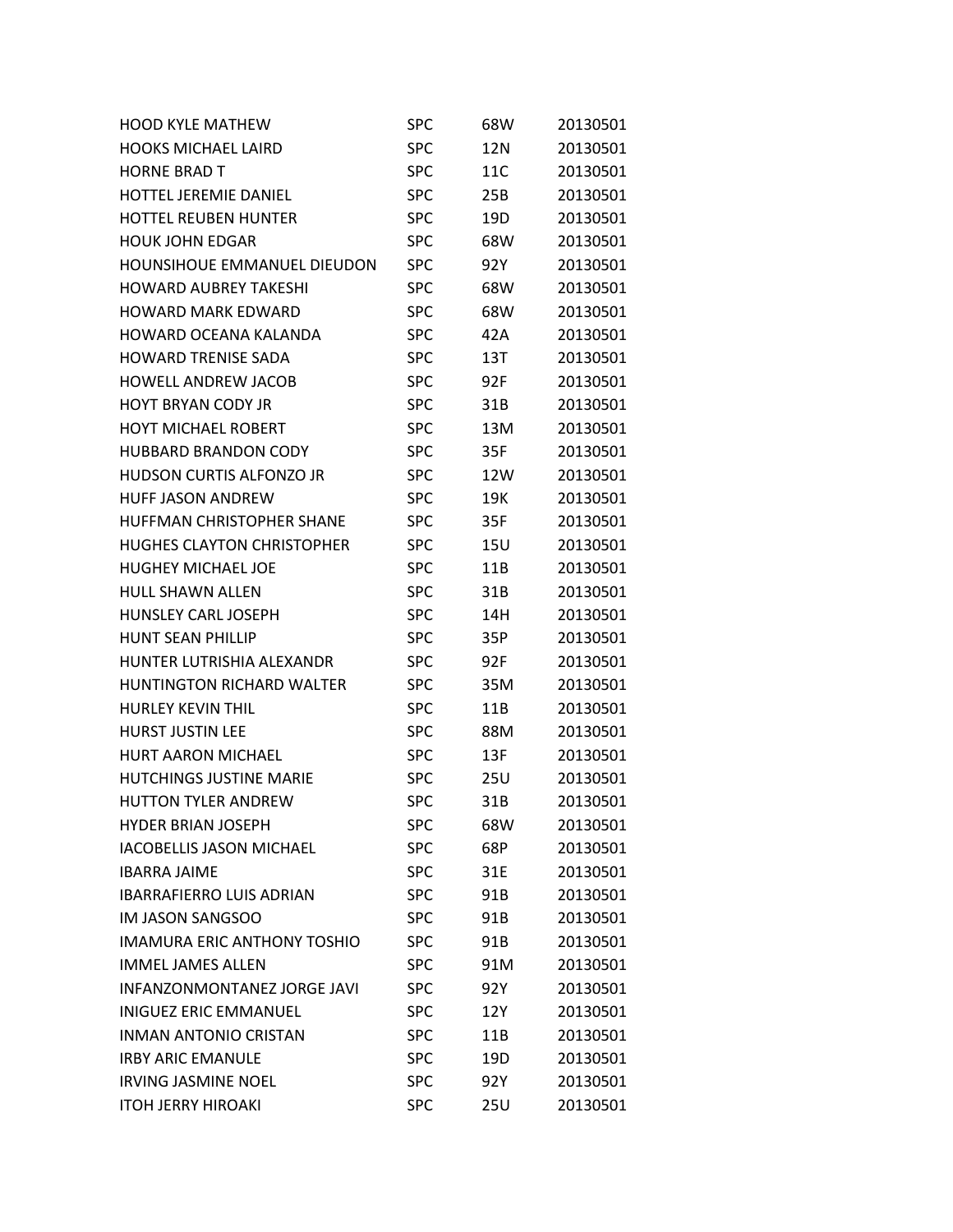| <b>IVAN STEVEN TYLER</b>           | SPC        | 11B | 20130501 |
|------------------------------------|------------|-----|----------|
| <b>JACKSON CEDRICK LANEAL</b>      | <b>SPC</b> | 89B | 20130501 |
| <b>JACKSON CHARLES WREATHAM</b>    | SPC        | 15Q | 20130501 |
| JACKSON CRYSTAL YVONNE             | <b>SPC</b> | 92Y | 20130501 |
| JACKSON DIMITRI LAVON              | <b>SPC</b> | 19D | 20130501 |
| <b>JACKSON DONALD ANTHONY JR</b>   | <b>SPC</b> | 42A | 20130501 |
| <b>JACKSON ERICA MICHELLE</b>      | <b>SPC</b> | 25B | 20130501 |
| <b>JACKSON JEREMIAH JAMES</b>      | <b>SPC</b> | 14E | 20130501 |
| JACKSON MIRANDA LEE                | <b>SPC</b> | 15P | 20130501 |
| JACKSON RANDALL CORY               | <b>SPC</b> | 12B | 20130501 |
| <b>JACKSON SHARAE DOMONIQUE</b>    | <b>SPC</b> | 31E | 20130501 |
| JACKSON STEPHEN LEVERN JR          | <b>SPC</b> | 68G | 20130501 |
| JACKSON TEVON CHANDELER            | <b>SPC</b> | 19K | 20130501 |
| JACOBS JOSHUA N                    | <b>SPC</b> | 31E | 20130501 |
| <b>JACOBSEN THOMAS RICHARD</b>     | <b>SPC</b> | 13B | 20130501 |
| <b>JAEGER SHAWNA ROSE</b>          | <b>SPC</b> | 35F | 20130501 |
| <b>JAIME GRACIE ANN</b>            | <b>SPC</b> | 25B | 20130501 |
| JAMAIL CHANTEL DAWN                | <b>SPC</b> | 31B | 20130501 |
| <b>JAMES ANTHONY LEN JR</b>        | <b>SPC</b> | 11B | 20130501 |
| <b>JAMES CHRISTOPHER DEAN</b>      | <b>SPC</b> | 88M | 20130501 |
| <b>JAMES JEREMY LEE</b>            | <b>SPC</b> | 92A | 20130501 |
| <b>JAMISON CHRISTOPHER ALLEN J</b> | <b>SPC</b> | 92Y | 20130501 |
| <b>JAMPOL MATTHEW JACK</b>         | <b>SPC</b> | 11B | 20130501 |
| <b>JARAMILLO JEREMIAH LIM</b>      | <b>SPC</b> | 19K | 20130501 |
| JAROSZEWSKI THOMAS JAMES           | <b>SPC</b> | 13P | 20130501 |
| <b>JARRETT TRACIE LYNN</b>         | <b>SPC</b> | 35F | 20130501 |
| <b>JARVIS CARISSA NICHOLE</b>      | <b>SPC</b> | 31B | 20130501 |
| <b>JASPER CHARISSE DELORIA</b>     | <b>SPC</b> | 92G | 20130501 |
| <b>JAYNE KEITH AARON</b>           | <b>SPC</b> | 92Y | 20130501 |
| <b>JEANES ZACHARY SMITH</b>        | <b>SPC</b> | 13B | 20130501 |
| <b>JENKINS JENNIFER ALICE</b>      | <b>SPC</b> | 35F | 20130501 |
| <b>JENKINS JOSHUA JOHN</b>         | <b>SPC</b> | 35F | 20130501 |
| <b>JENKINS SHAWN DARRYLCARLTON</b> | <b>SPC</b> | 31E | 20130501 |
| <b>JENKINS SHAWN LAVERNE JR</b>    | <b>SPC</b> | 92A | 20130501 |
| <b>JENKINS TYLER GRANT</b>         | <b>SPC</b> | 11B | 20130501 |
| <b>JENNESS BENJAMIN JOSEPH</b>     | <b>SPC</b> | 11B | 20130501 |
| <b>JENSEN CURTIS SCOTT</b>         | <b>SPC</b> | 11B | 20130501 |
| <b>JEPSEN CODY EARL</b>            | <b>SPC</b> | 19D | 20130501 |
| <b>JEWELL ROBERT MICHAEL</b>       | <b>SPC</b> | 68W | 20130501 |
| <b>JEZUSKO TRACY ALLYN</b>         | <b>SPC</b> | 68S | 20130501 |
| <b>JIMENEZ MICHEAL ANGELO</b>      | <b>SPC</b> | 13B | 20130501 |
| <b>JIMENEZ OSCAR ALEXIS</b>        | <b>SPC</b> | 11B | 20130501 |
| <b>JOAQUIN JEREMY RICHARD</b>      | <b>SPC</b> | 19D | 20130501 |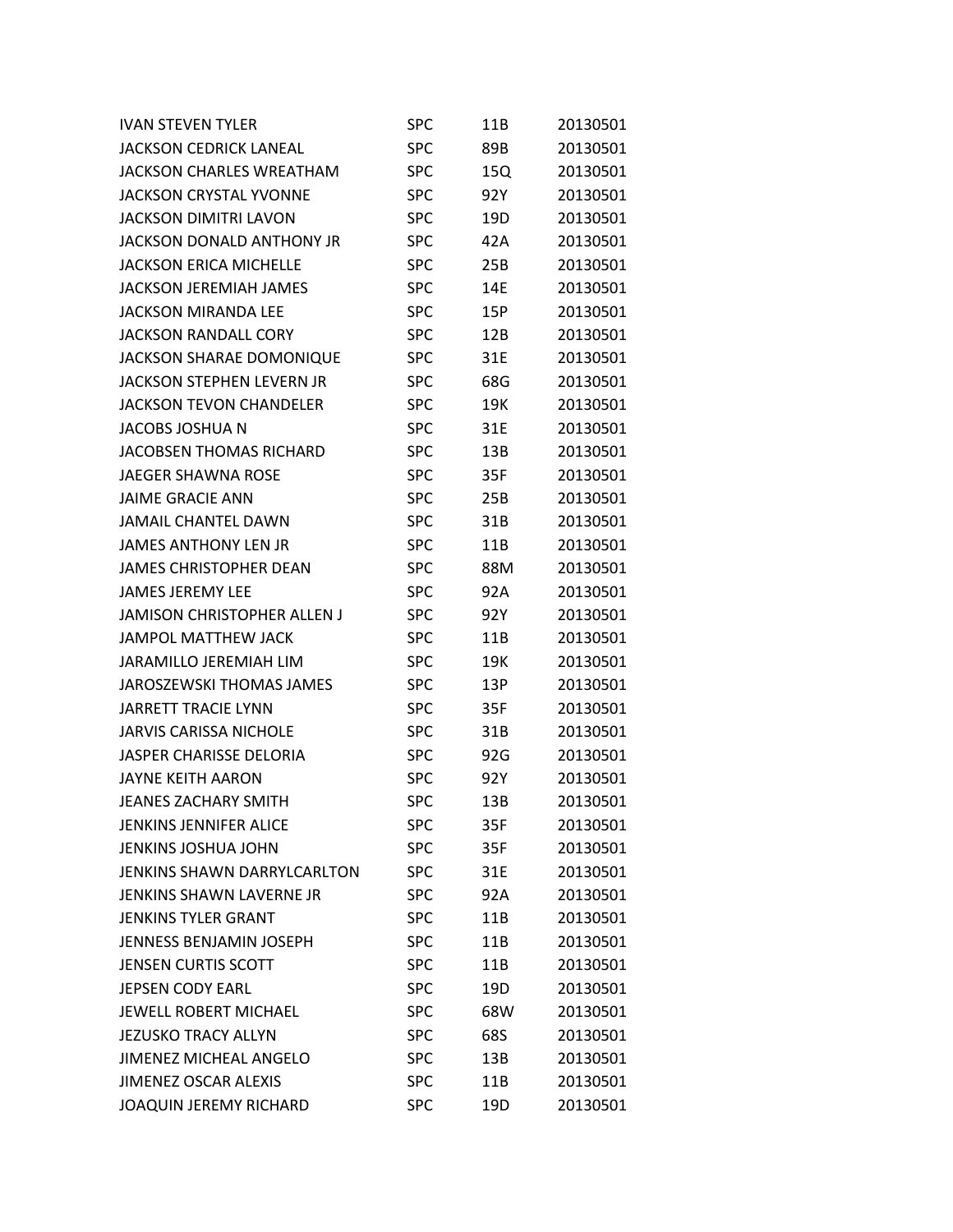| JOHN EMILY CATHERIN               | SPC        | 92Y        | 20130501 |
|-----------------------------------|------------|------------|----------|
| JOHNSON ADAM JOSEPH               | <b>SPC</b> | 25S        | 20130501 |
| <b>JOHNSON BRITTANY SHANTELLE</b> | <b>SPC</b> | 92A        | 20130501 |
| JOHNSON CALEB KADEEM JAMAAL       | <b>SPC</b> | 25L        | 20130501 |
| JOHNSON CHRISTOPHER PATRICK       | <b>SPC</b> | 11B        | 20130501 |
| JOHNSON DANIEL PAUL               | <b>SPC</b> | 94E        | 20130501 |
| JOHNSON DAVID AHMED               | <b>SPC</b> | 13M        | 20130501 |
| JOHNSON DAVID TERENCE             | <b>SPC</b> | 19K        | 20130501 |
| JOHNSON DAWN LESLIE JR            | <b>SPC</b> | 11B        | 20130501 |
| JOHNSON DREW SPENCER              | <b>SPC</b> | 31B        | 20130501 |
| <b>JOHNSON ERIC LAMAR</b>         | <b>SPC</b> | 42A        | 20130501 |
| JOHNSON HAROLD DERRICK IV         | <b>SPC</b> | 92F        | 20130501 |
| JOHNSON HARRISON SCOTT            | <b>SPC</b> | 11B        | 20130501 |
| <b>JOHNSON JACK DANIEL</b>        | <b>SPC</b> | 74D        | 20130501 |
| JOHNSON JEANNA MARIE              | <b>SPC</b> | 91B        | 20130501 |
| JOHNSON JEREMIAH GLEN             | <b>SPC</b> | 88M        | 20130501 |
| JOHNSON JOSHUA JAMES              | <b>SPC</b> | 92Y        | 20130501 |
| JOHNSON LATERRIA HOPE             | <b>SPC</b> | 15P        | 20130501 |
| <b>JOHNSON LEAH MAE</b>           | <b>SPC</b> | 35F        | 20130501 |
| JOHNSON MCKINLEY IV               | <b>SPC</b> | 25B        | 20130501 |
| JOHNSON RANDALL SCOTT             | <b>SPC</b> | 11B        | 20130501 |
| <b>JOHNSON RYAN</b>               | <b>SPC</b> | 68G        | 20130501 |
| <b>JOHNSON SARAH MARIA</b>        | <b>SPC</b> | 35S        | 20130501 |
| JOHNSON STEVEN JOSEPH             | <b>SPC</b> | 35F        | 20130501 |
| JOHNSON TERRENCE DEWAYNE          | <b>SPC</b> | 13M        | 20130501 |
| JOHNSON TITUS JERMAINE            | <b>SPC</b> | 11B        | 20130501 |
| <b>JOHNSON TORRIN MONTREL</b>     | <b>SPC</b> | 92Y        | 20130501 |
| JOINER AMANDA LAZETTE             | <b>SPC</b> | 92A        | 20130501 |
| JONAS TAYLOR ADAM                 | <b>SPC</b> | 11B        | 20130501 |
| <b>JONES ALIES LADELL</b>         | <b>SPC</b> | 42A        | 20130501 |
| <b>JONES ANTHONY OTIS</b>         | <b>SPC</b> | 25B        | 20130501 |
| <b>JONES DEREK STEVEN</b>         | <b>SPC</b> | 15T        | 20130501 |
| <b>JONES DEREK WADE</b>           | <b>SPC</b> | 35F        | 20130501 |
| <b>JONES DEVIN LACAM</b>          | <b>SPC</b> | 92Y        | 20130501 |
| <b>JONES DONOVAN ERIC</b>         | <b>SPC</b> | 88N        | 20130501 |
| <b>JONES EBONY SHANTEL</b>        | <b>SPC</b> | 92A        | 20130501 |
| JONES GERALD NATHANIEL JR         | <b>SPC</b> | 25B        | 20130501 |
| <b>JONES JOSHUA THAD</b>          | <b>SPC</b> | <b>15S</b> | 20130501 |
| <b>JONES MARK JASON</b>           | <b>SPC</b> | 35F        | 20130501 |
| <b>JONES MAURICE DARNELL</b>      | <b>SPC</b> | 25L        | 20130501 |
| <b>JONES SHEILAH ROSE</b>         | <b>SPC</b> | 35N        | 20130501 |
| <b>JORDAN AARON MICHAEL</b>       | <b>SPC</b> | 31B        | 20130501 |
| <b>JORDAN BRYAN LAMAR</b>         | <b>SPC</b> | 92F        | 20130501 |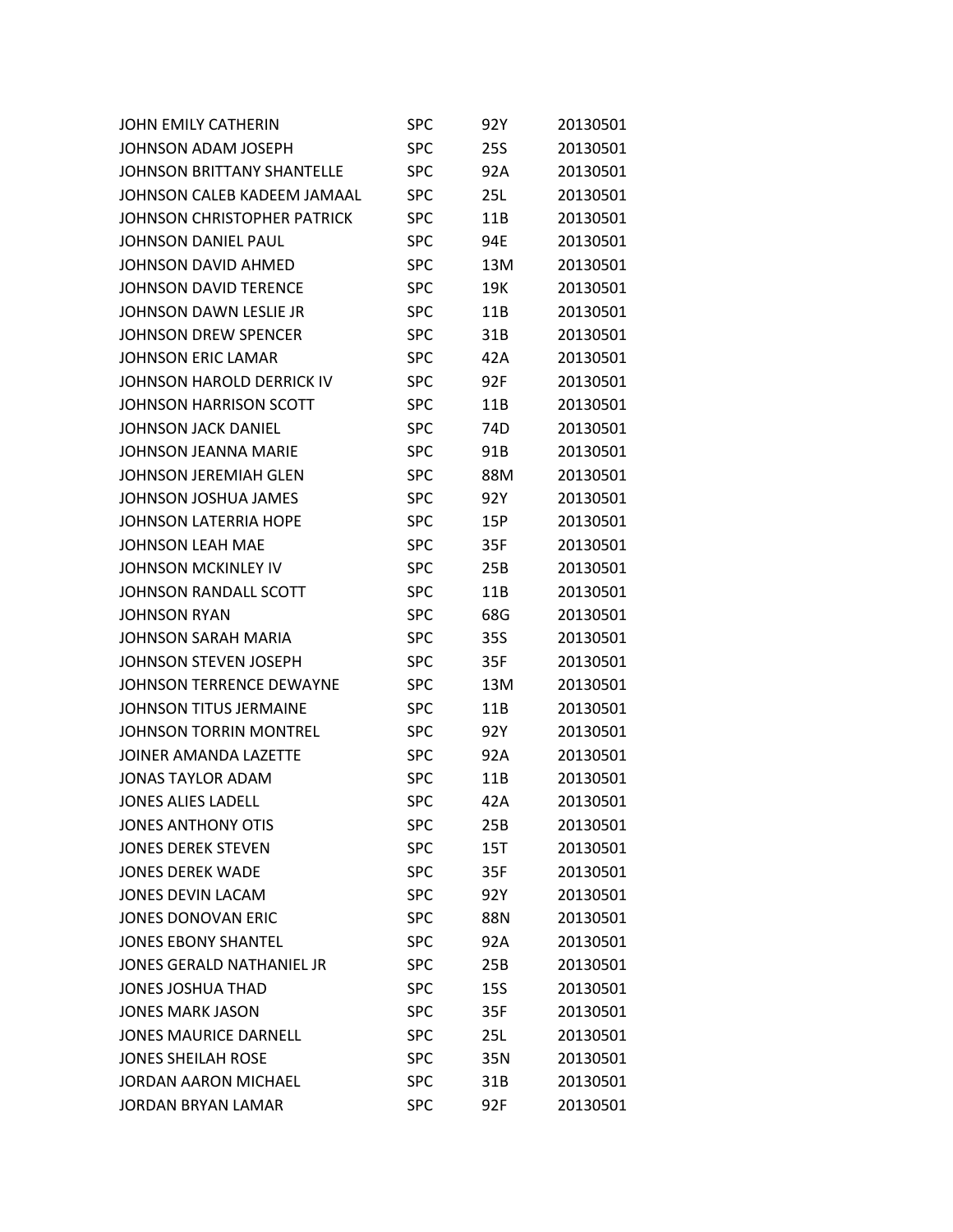| JOSEPH DANIELLE DONEKIA            | <b>SPC</b> | 92Y        | 20130501 |
|------------------------------------|------------|------------|----------|
| <b>JOYNER JEVON TYRESE</b>         | <b>SPC</b> | 92F        | 20130501 |
| JOYNER ZACHARY DWIGHT JR           | <b>SPC</b> | 92A        | 20130501 |
| <b>JUDD MORRIES GORDON III</b>     | <b>SPC</b> | <b>25S</b> | 20130501 |
| <b>JUDE JOSHUA RAY</b>             | <b>SPC</b> | 35F        | 20130501 |
| <b>JULEFF NATHAN JAMES</b>         | <b>SPC</b> | 15T        | 20130501 |
| <b>JUNGERS NATHAN JOHN</b>         | <b>SPC</b> | 11C        | 20130501 |
| <b>JUNGNICK CHRISTOPHER JOSEPH</b> | <b>SPC</b> | 19D        | 20130501 |
| <b>KABERLINE RORY DANIEL</b>       | <b>SPC</b> | 11C        | 20130501 |
| <b>KADERABEK TYLER ALAN</b>        | <b>SPC</b> | 13B        | 20130501 |
| KADUGYED LEVI MANGTHINOG           | <b>SPC</b> | 92M        | 20130501 |
| <b>KAHN KELLEN JB</b>              | <b>SPC</b> | 19D        | 20130501 |
| KALETA DAVID NATHAN                | <b>SPC</b> | 25Q        | 20130501 |
| <b>KALK NATHANIEL PATRICK</b>      | <b>SPC</b> | 11B        | 20130501 |
| <b>KALTHOFF NIKOLAUS WILLIAM</b>   | <b>SPC</b> | 11B        | 20130501 |
| KAMCHAMNAN JUSTIN CODI             | <b>SPC</b> | 92Y        | 20130501 |
| KAMELLA ROSALIND MELVETA           | <b>SPC</b> | 89B        | 20130501 |
| <b>KANALEY TODD MATTHEW</b>        | <b>SPC</b> | 35M        | 20130501 |
| <b>KAPUCHUCK CARMEN REGINA</b>     | <b>SPC</b> | 35F        | 20130501 |
| <b>KAREEM KAWAN MOHIALDEEN</b>     | <b>SPC</b> | 09L        | 20130501 |
| <b>KASEMAN MATTHEW JASON</b>       | <b>SPC</b> | 19K        | 20130501 |
| KAUFMAN NICHOLAS TODD              | <b>SPC</b> | 15Y        | 20130501 |
| <b>KAUFMAN SETH MATTHEW</b>        | <b>SPC</b> | 15J        | 20130501 |
| <b>KAY ASHLEIGH RAE</b>            | <b>SPC</b> | 91B        | 20130501 |
| <b>KAY RAKEBA DIONE</b>            | <b>SPC</b> | 25B        | 20130501 |
| <b>KAYE BRITTNEY DANIELLE</b>      | <b>SPC</b> | 91B        | 20130501 |
| <b>KEEL JOSEPH WALKER</b>          | <b>SPC</b> | 91B        | 20130501 |
| <b>KEEL KYLER DALEN</b>            | <b>SPC</b> | 91H        | 20130501 |
| <b>KEENE JASON EDWIN</b>           | <b>SPC</b> | 89B        | 20130501 |
| <b>KEEZER JEREMY ALBERT</b>        | <b>SPC</b> | 92F        | 20130501 |
| <b>KEIHL SHAWN LEE</b>             | <b>SPC</b> | 25L        | 20130501 |
| <b>KELLEY BRIAN RICHARD</b>        | <b>SPC</b> | 11B        | 20130501 |
| <b>KELLEY DAVID LEE</b>            | <b>SPC</b> | 25L        | 20130501 |
| <b>KELLEY DONALD STEVE III</b>     | <b>SPC</b> | 92Y        | 20130501 |
| <b>KELLEY KRISTOPHER THOMAS</b>    | <b>SPC</b> | 13F        | 20130501 |
| <b>KELLEY KYLE JAMES</b>           | <b>SPC</b> | 13B        | 20130501 |
| <b>KELLY DAVID EDWARD</b>          | <b>SPC</b> | 25B        | 20130501 |
| <b>KELLY GARRETT JOHN</b>          | <b>SPC</b> | 68K        | 20130501 |
| <b>KENNEDY ROBERTRICE EARLENIE</b> | <b>SPC</b> | 68W        | 20130501 |
| <b>KENT NATHAN CLIFFORD</b>        | <b>SPC</b> | 14T        | 20130501 |
| <b>KEOMANIVONG SILAMPHONE</b>      | <b>SPC</b> | 92F        | 20130501 |
| <b>KEOWN JEREMY LEE</b>            | <b>SPC</b> | 12B        | 20130501 |
| <b>KERN JOHN PAUL</b>              | <b>SPC</b> | 68W        | 20130501 |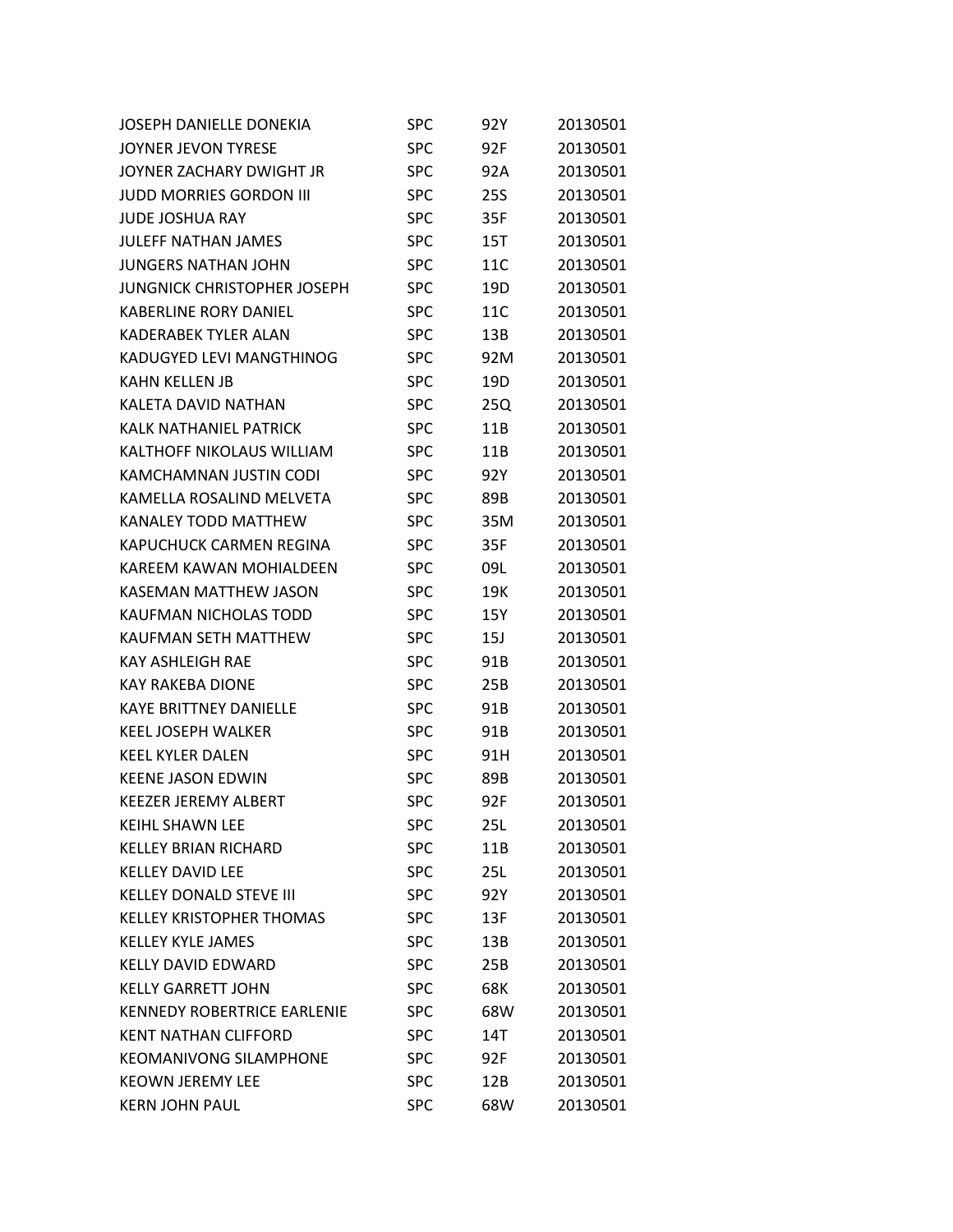| KERN NATHANIAL ALAN            | SPC        | 92Y             | 20130501 |
|--------------------------------|------------|-----------------|----------|
| <b>KESSINGER SHAWN KYLE</b>    | <b>SPC</b> | 92W             | 20130501 |
| <b>KEY JOHN ELIJAH</b>         | <b>SPC</b> | 25B             | 20130501 |
| <b>KEYS LAVAR ANDRAUS</b>      | <b>SPC</b> | 12N             | 20130501 |
| <b>KHALIL HICHAM</b>           | <b>SPC</b> | 09L             | 20130501 |
| KILGARIFF JOEL MARTIN          | <b>SPC</b> | 91M             | 20130501 |
| KILLINGSWORTH ADAM ROBERT      | <b>SPC</b> | 35F             | 20130501 |
| KILMER CAYLEN J EDWARD         | <b>SPC</b> | 91M             | 20130501 |
| KIM JAMIE JAKYUN               | <b>SPC</b> | 35G             | 20130501 |
| KIM KIM NORMAN                 | <b>SPC</b> | 88M             | 20130501 |
| <b>KIM ROY CHIN</b>            | <b>SPC</b> | <b>25S</b>      | 20130501 |
| KIM TAE Y                      | <b>SPC</b> | 68X             | 20130501 |
| KIMBER LORENZO JARELL          | <b>SPC</b> | 25U             | 20130501 |
| KINBERG JOHAN WILHELM ROLAN    | <b>SPC</b> | 19D             | 20130501 |
| KINCH BRADLEY CHRISTIAN        | <b>SPC</b> | 11B             | 20130501 |
| <b>KING ANTONIO MAURICE</b>    | <b>SPC</b> | 25B             | 20130501 |
| KING MARQUESE AYSHAUN          | <b>SPC</b> | 92Y             | 20130501 |
| KING PHILIP JAMES              | <b>SPC</b> | 13F             | 20130501 |
| KING TIMOTHY LAYNE             | <b>SPC</b> | 12B             | 20130501 |
| KING TVONE JAMES               | <b>SPC</b> | 19D             | 20130501 |
| KINGSFORD SCOTT DONAVON        | <b>SPC</b> | 11B             | 20130501 |
| KINSER COLTEN PAUL             | <b>SPC</b> | 11B             | 20130501 |
| KIREN NICHOLAS JOSEPH          | <b>SPC</b> | 11B             | 20130501 |
| <b>KIRK HOUSTON RAY</b>        | <b>SPC</b> | 31B             | 20130501 |
| <b>KLEIN JONATHAN EDWIN</b>    | <b>SPC</b> | 68W             | 20130501 |
| <b>KLEMKE ZEPHREY MICHAEL</b>  | <b>SPC</b> | <b>25S</b>      | 20130501 |
| <b>KLEMM TYSON JOHN</b>        | <b>SPC</b> | 12W             | 20130501 |
| <b>KLINE JUSTIN PAUL</b>       | <b>SPC</b> | 25B             | 20130501 |
| <b>KNAPP RYAN JAMES</b>        | SPC        | 11B             | 20130501 |
| <b>KNOBEL KURTIS ARTHUR II</b> | <b>SPC</b> | 11B             | 20130501 |
| <b>KNOBLE JOHN ANTHONY</b>     | SPC        | 11B             | 20130501 |
| <b>KNOX ANGELIA JOSEPHINE</b>  | <b>SPC</b> | 35F             | 20130501 |
| <b>KOFFLER RANDY MILES</b>     | <b>SPC</b> | 91A             | 20130501 |
| <b>KOLLIE EMEKA SHANTA</b>     | <b>SPC</b> | 88N             | 20130501 |
| <b>KOONE CHARLES FRANKLIN</b>  | <b>SPC</b> | 19 <sub>D</sub> | 20130501 |
| KOONS REBECCA REYNOLDS         | <b>SPC</b> | 68E             | 20130501 |
| <b>KOONTZLOPEZ ANTONY DALE</b> | <b>SPC</b> | 35F             | 20130501 |
| KORNELAKIS ALEXANDER JAMES     | <b>SPC</b> | 12B             | 20130501 |
| <b>KOSTUCK JACOB ALAN</b>      | <b>SPC</b> | 25F             | 20130501 |
| KOWALSKI TRIXIA VISITACION     | <b>SPC</b> | 92A             | 20130501 |
| <b>KRAMER DARREN MATTHEW</b>   | <b>SPC</b> | 92F             | 20130501 |
| <b>KRATT JIMMY ALLAN</b>       | <b>SPC</b> | <b>25S</b>      | 20130501 |
| <b>KROLL JONATHAN DAVID</b>    | <b>SPC</b> | 31B             | 20130501 |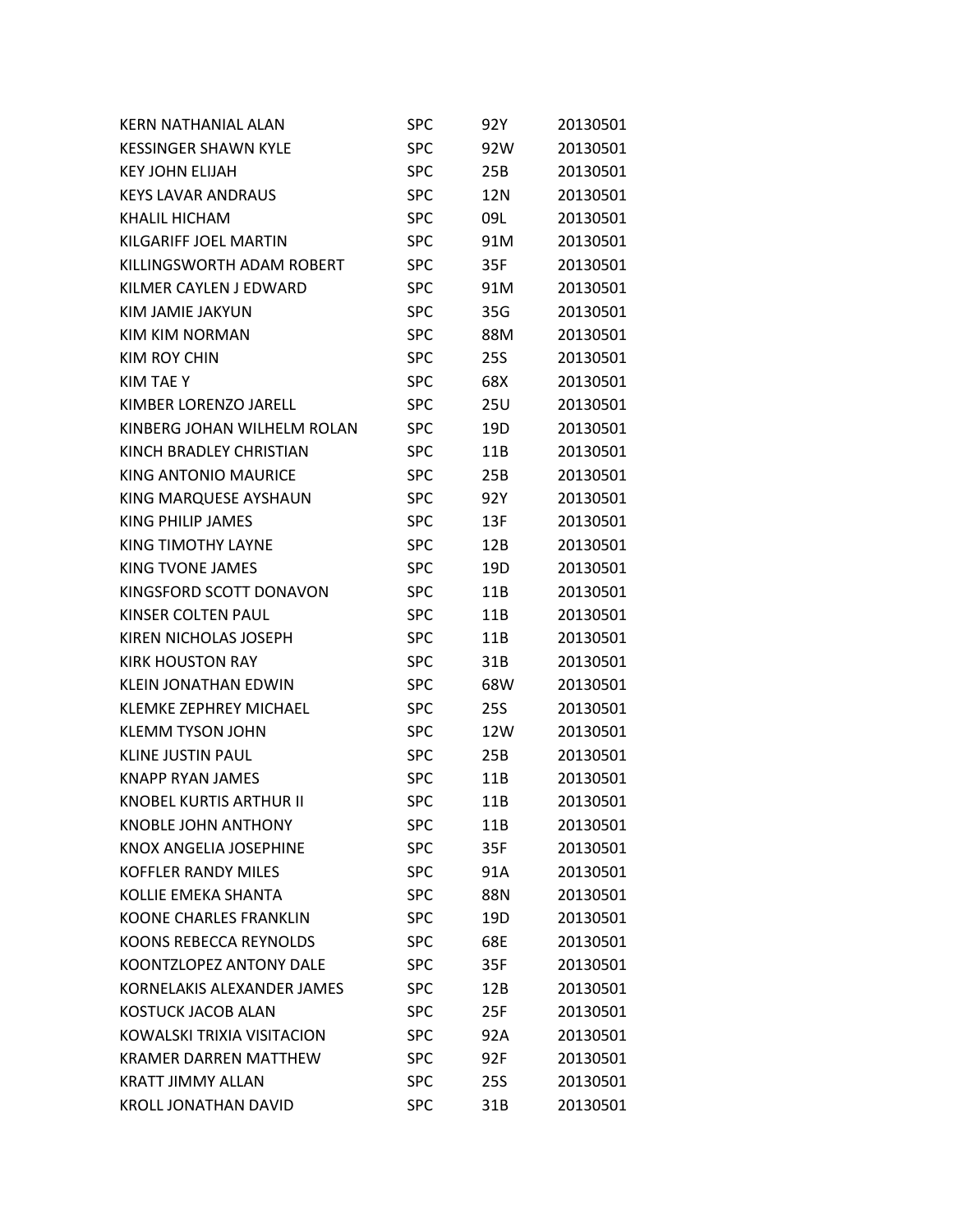| <b>KRUMWIEDE MARK JOHN</b>    | <b>SPC</b> | 11B             | 20130501 |
|-------------------------------|------------|-----------------|----------|
| <b>KUCHTA ERIC JAMES</b>      | <b>SPC</b> | 11B             | 20130501 |
| <b>KUHL KEVIN</b>             | <b>SPC</b> | 92F             | 20130501 |
| <b>KUNKLE EBONY GRACE</b>     | <b>SPC</b> | 74D             | 20130501 |
| <b>KUNSAITIS LANCE PAUL</b>   | <b>SPC</b> | 11B             | 20130501 |
| <b>KURDY AMIR A</b>           | <b>SPC</b> | 13B             | 20130501 |
| <b>KUSH CHRISTA JOY</b>       | <b>SPC</b> | 35F             | 20130501 |
| <b>LABARGE AARON MICHAEL</b>  | <b>SPC</b> | 56M             | 20130501 |
| <b>LABEET CARL PIERRE</b>     | <b>SPC</b> | 92G             | 20130501 |
| LABRADO RICHARD JR            | <b>SPC</b> | 89B             | 20130501 |
| LAC PHILLIP MINH              | <b>SPC</b> | 25B             | 20130501 |
| <b>LACHER GLENN TAKAMI</b>    | <b>SPC</b> | 31B             | 20130501 |
| LACOMBE NICHOLAS SAMUEL       | <b>SPC</b> | 89B             | 20130501 |
| LAEMOA KIMO MALANI            | <b>SPC</b> | 14T             | 20130501 |
| LAFEVER DEREK RAYMOND         | <b>SPC</b> | 11B             | 20130501 |
| <b>LAFFIN AARON JAMES</b>     | <b>SPC</b> | 94M             | 20130501 |
| LAFRANCE JEFFREY MATTHEW      | <b>SPC</b> | 11B             | 20130501 |
| LAIR MICHAEL CARL             | <b>SPC</b> | 91B             | 20130501 |
| LALONDE JEREMY RICHARD        | <b>SPC</b> | 91B             | 20130501 |
| <b>LAM TUAN MINH</b>          | <b>SPC</b> | 11B             | 20130501 |
| LAMB MICHAEL THOMAS           | <b>SPC</b> | 13F             | 20130501 |
| LAMEZEC ERIC LEONARD          | <b>SPC</b> | 15J             | 20130501 |
| <b>LAMKINS CORY DON</b>       | <b>SPC</b> | 11B             | 20130501 |
| LAMM JUSTIN NATHANIAL         | <b>SPC</b> | 25P             | 20130501 |
| LAMPA JOCELYN ORAK            | <b>SPC</b> | 42A             | 20130501 |
| LANDERS MICHAEL WILLIAM       | <b>SPC</b> | 13B             | 20130501 |
| <b>LANE DARIUS COREY</b>      | <b>SPC</b> | 11B             | 20130501 |
| LANGE JORDAN JOHN             | <b>SPC</b> | 11B             | 20130501 |
| LANGEGUARDIOLA ALFONSO        | <b>SPC</b> | 25L             | 20130501 |
| LANGHAMMER DANYELL BRANDY L   | <b>SPC</b> | 68S             | 20130501 |
| <b>LAPHAM RHYSE ANDREW</b>    | <b>SPC</b> | 15Y             | 20130501 |
| LAPLANTE COREY THOMAS         | <b>SPC</b> | 11B             | 20130501 |
| LARA ROJELIO JR               | <b>SPC</b> | 11B             | 20130501 |
| LAREW DAVID EDWARD III        | <b>SPC</b> | 94M             | 20130501 |
| <b>LARGEN JENNIFER NICOLE</b> | <b>SPC</b> | 88M             | 20130501 |
| <b>LARSON MATTHEW AARON</b>   | <b>SPC</b> | 31B             | 20130501 |
| LASSITER DALE RANDOLPH JR     | <b>SPC</b> | 92A             | 20130501 |
| LAU MANUEL ALEJANDRO          | <b>SPC</b> | 91M             | 20130501 |
| LAWRENCE CASHAAD JERRELL      | <b>SPC</b> | 74 <sub>D</sub> | 20130501 |
| LAWRENCE COURTON NAKIEFA      | <b>SPC</b> | 91B             | 20130501 |
| LAWRENCE JACOB ALLEN          | <b>SPC</b> | 68W             | 20130501 |
| LAWRENTZ JENNIFER ANN         | <b>SPC</b> | 25U             | 20130501 |
| LAWSON ANGELICA MARIE         | <b>SPC</b> | 88M             | 20130501 |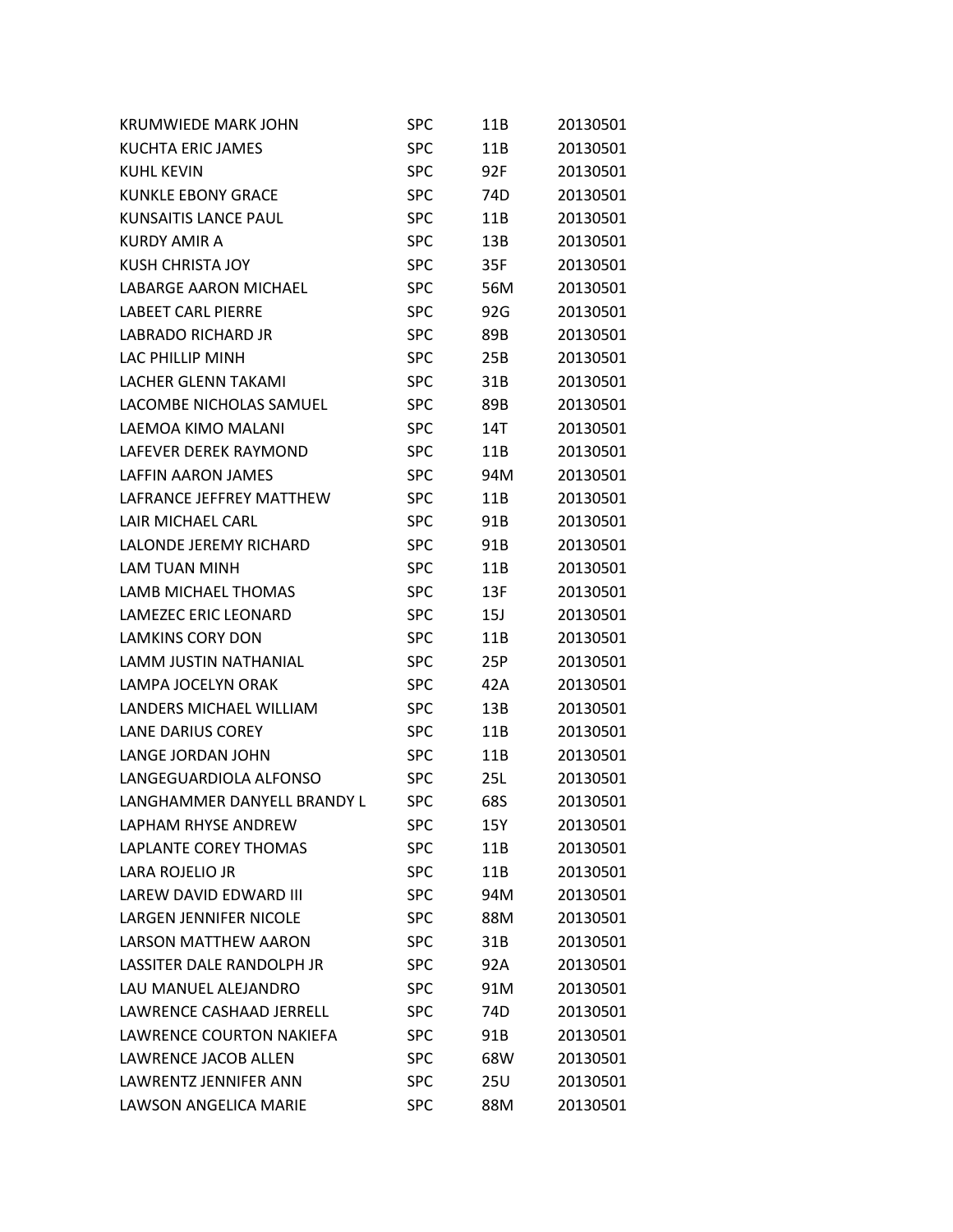| LAWSON REGINALD DONELL JR       | SPC        | 88M | 20130501 |
|---------------------------------|------------|-----|----------|
| LAX KELLY TAMIL                 | <b>SPC</b> | 92Y | 20130501 |
| LAZUSKY JOSHUA GEORGE           | <b>SPC</b> | 19D | 20130501 |
| <b>LEACH AMBER RUTH</b>         | <b>SPC</b> | 25M | 20130501 |
| <b>LEBARON CHRISTOPHER MARK</b> | <b>SPC</b> | 68P | 20130501 |
| LEBLANC JAMES RAYMOND II        | <b>SPC</b> | 35T | 20130501 |
| LEBLANC JOHN FRANCIS            | <b>SPC</b> | 25F | 20130501 |
| LEE CORY JAREL                  | <b>SPC</b> | 92G | 20130501 |
| LEE JEHOON                      | <b>SPC</b> | 68W | 20130501 |
| LEE JULIAN HAMAMURA             | <b>SPC</b> | 11B | 20130501 |
| LEE KALEB MICHAEL               | <b>SPC</b> | 31B | 20130501 |
| <b>LEE KEVIN ERIC</b>           | <b>SPC</b> | 25N | 20130501 |
| LEE MYUNG SOO                   | <b>SPC</b> | 92Y | 20130501 |
| LEE RICHARD DOUGLAS             | <b>SPC</b> | 12D | 20130501 |
| LEE RYAN COLLINS                | <b>SPC</b> | 68W | 20130501 |
| LEFLORE STEVEN ROBERT           | <b>SPC</b> | 12B | 20130501 |
| LEHOTAY EDWARD JORDAN           | <b>SPC</b> | 12N | 20130501 |
| <b>LEMONDS JAMES GUY</b>        | <b>SPC</b> | 25C | 20130501 |
| LEMUS SERGIO JAVIER             | <b>SPC</b> | 13R | 20130501 |
| LENGELE CHARLES MITCHELL        | <b>SPC</b> | 92Y | 20130501 |
| LENNEMAN SARAH MARIE            | <b>SPC</b> | 88M | 20130501 |
| <b>LEON KERNICK XAVIER</b>      | <b>SPC</b> | 25B | 20130501 |
| <b>LEON ROBERT JR</b>           | <b>SPC</b> | 11B | 20130501 |
| LEONGUERRERO NICOLE LISA        | <b>SPC</b> | 92A | 20130501 |
| LESLIE JOHN P                   | <b>SPC</b> | 35N | 20130501 |
| LESTER JUSTIN DASHAUN           | <b>SPC</b> | 13P | 20130501 |
| <b>LESTER MICHAEL</b>           | <b>SPC</b> | 15B | 20130501 |
| <b>LESUI JOHN JEFFREY DALE</b>  | <b>SPC</b> | 94E | 20130501 |
| <b>LETRIZSOTO TONI LEE</b>      | <b>SPC</b> | 68W | 20130501 |
| <b>LEVANG MARTIN ROYCE</b>      | <b>SPC</b> | 12N | 20130501 |
| LEVISEE JUSTINE INEZ            | <b>SPC</b> | 74D | 20130501 |
| <b>LEWIS FITZ ANDRE</b>         | <b>SPC</b> | 92F | 20130501 |
| <b>LEWIS JOSEPH RAY</b>         | <b>SPC</b> | 12N | 20130501 |
| LEWIS MATTHEW EVAN              | <b>SPC</b> | 91B | 20130501 |
| <b>LEWIS THOMAS HENRY</b>       | <b>SPC</b> | 19D | 20130501 |
| <b>LEWIS TIMI LAMAR</b>         | <b>SPC</b> | 89A | 20130501 |
| <b>LEWIS TODD HILTON</b>        | <b>SPC</b> | 35G | 20130501 |
| <b>LEWIS TOREY TERRELL</b>      | <b>SPC</b> | 19D | 20130501 |
| <b>LEWIS WILL</b>               | <b>SPC</b> | 74D | 20130501 |
| <b>LIBBY JOHNATHON DAVID</b>    | <b>SPC</b> | 31B | 20130501 |
| LIBROJO ALBERT MALIT JR         | <b>SPC</b> | 74D | 20130501 |
| <b>LIEN GAGE RYAN</b>           | <b>SPC</b> | 11B | 20130501 |
| <b>LIGGETT COREY ALDEN</b>      | <b>SPC</b> | 12B | 20130501 |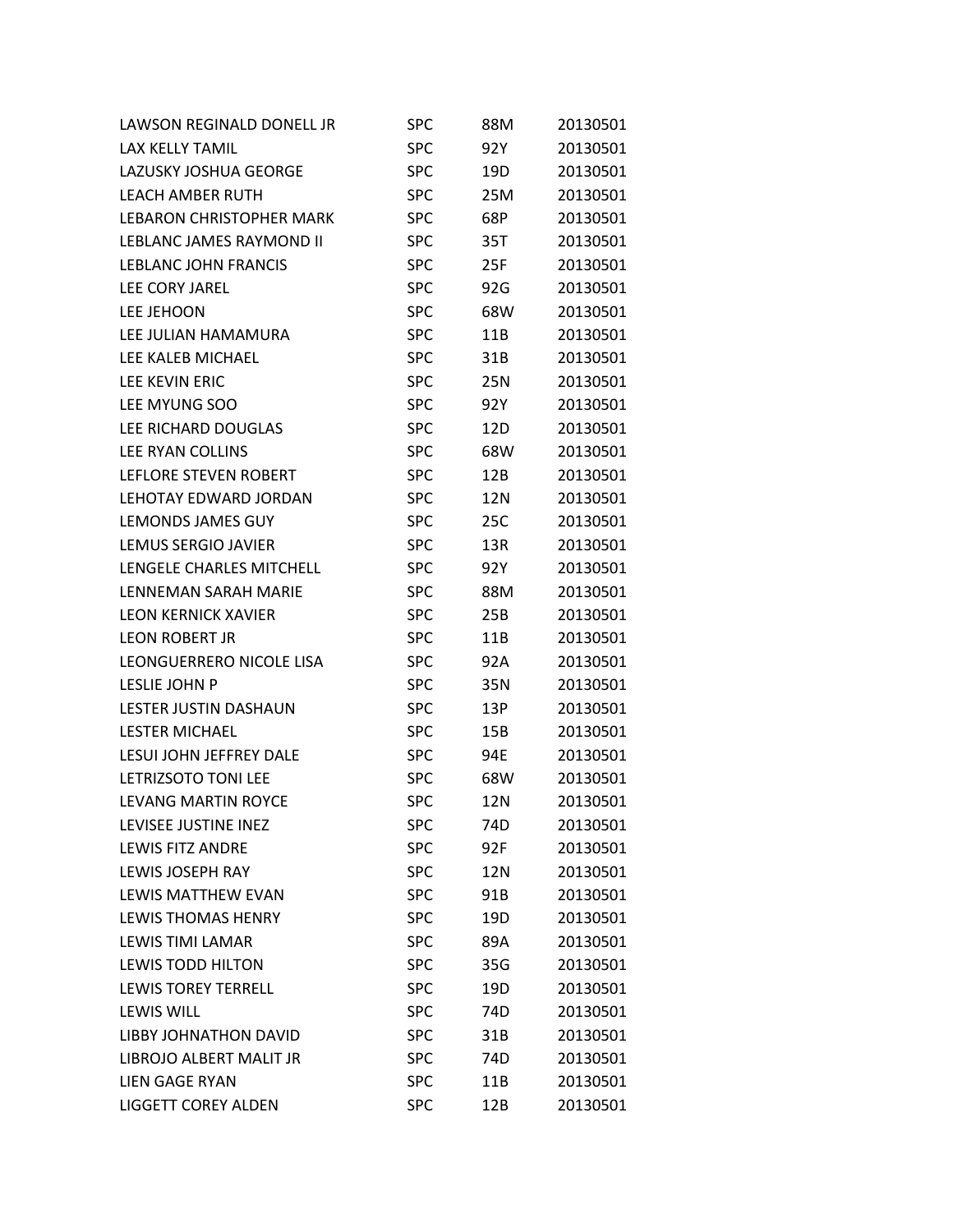| <b>LIGGINS AKELIUS DEMETRIUS</b> | <b>SPC</b> | 25P             | 20130501 |
|----------------------------------|------------|-----------------|----------|
| LIM BENJAMIN MICHAEL             | <b>SPC</b> | 19K             | 20130501 |
| LIN YI ZHONG                     | <b>SPC</b> | 91B             | 20130501 |
| LINNANE SARAH JOANNA             | <b>SPC</b> | 35F             | 20130501 |
| LIU HAIBIN                       | <b>SPC</b> | 35P             | 20130501 |
| LIU YUELAI                       | <b>SPC</b> | 35P             | 20130501 |
| LIVAS DOMINIQUE JAMALL           | <b>SPC</b> | 25U             | 20130501 |
| LIVERS WALTER EUGENE JR          | <b>SPC</b> | 11B             | 20130501 |
| LIVINGSTON SERRELL JEROMAIN      | <b>SPC</b> | 92F             | 20130501 |
| LIVISAY ANTWAUN DEANTHONY        | <b>SPC</b> | 91E             | 20130501 |
| LLEWELLYN ROBERT NOAH III        | <b>SPC</b> | 68A             | 20130501 |
| <b>LOBOS BYRON</b>               | <b>SPC</b> | 12N             | 20130501 |
| <b>LOCKE CAITLIN NICOLE</b>      | <b>SPC</b> | 35Q             | 20130501 |
| <b>LOCKEY MICHAEL EUGENE JR</b>  | <b>SPC</b> | 92G             | 20130501 |
| <b>LODICO STEVEN ANTHONY</b>     | <b>SPC</b> | 88L             | 20130501 |
| <b>LONEY KELLY ANDREW</b>        | <b>SPC</b> | 11B             | 20130501 |
| LONG ETHAN THOMAS WILLIAM        | <b>SPC</b> | 14E             | 20130501 |
| <b>LONG SCOTT MICHAEL</b>        | <b>SPC</b> | 68W             | 20130501 |
| <b>LOOMIS JOHN MORE</b>          | <b>SPC</b> | 35P             | 20130501 |
| <b>LOONEY JAMES ROBERT</b>       | <b>SPC</b> | 13B             | 20130501 |
| <b>LOOR WALTER LEONARDO</b>      | <b>SPC</b> | 13M             | 20130501 |
| LOPEZ CARLOS ANTONIO TORRES      | <b>SPC</b> | 74D             | 20130501 |
| LOPEZ EDWIN ALFONZO              | <b>SPC</b> | 11B             | 20130501 |
| LOPEZ JEFFERY LINN JR            | <b>SPC</b> | 25R             | 20130501 |
| <b>LOPEZ JENNIFER JUNE</b>       | <b>SPC</b> | 68W             | 20130501 |
| LOPEZ JOHN JAIRO                 | <b>SPC</b> | 92F             | 20130501 |
| LOPEZ JORGE A                    | <b>SPC</b> | 91J             | 20130501 |
| LOPEZ JOSE DELEON                | <b>SPC</b> | 92G             | 20130501 |
| <b>LORENZ JONATHAN GERALD</b>    | <b>SPC</b> | 31B             | 20130501 |
| <b>LORENZO MOISES D</b>          | <b>SPC</b> | 92A             | 20130501 |
| LORIACALVO ANDREY ALFREDO        | <b>SPC</b> | 15U             | 20130501 |
| <b>LOUIS EDENS</b>               | <b>SPC</b> | 42A             | 20130501 |
| LOUNBANDITH THEPHAPHONH          | <b>SPC</b> | 35G             | 20130501 |
| LOVE CHRISTOPHER ALLEN           | <b>SPC</b> | 13M             | 20130501 |
| <b>LOVE MADISON HAYS</b>         | <b>SPC</b> | 27D             | 20130501 |
| LOWDER ALLEN PAUL                | <b>SPC</b> | 56M             | 20130501 |
| <b>LOWF NOLAN DARRYL II</b>      | <b>SPC</b> | 92A             | 20130501 |
| LOWMAN AMANDA LYNN               | <b>SPC</b> | <b>25S</b>      | 20130501 |
| <b>LUCAS ARLEEN</b>              | <b>SPC</b> | 27 <sub>D</sub> | 20130501 |
| LUCAS DARIN EDWARD II            | <b>SPC</b> | 25S             | 20130501 |
| <b>LUCE JASON ANTHONY</b>        | <b>SPC</b> | 15J             | 20130501 |
| LUCERO AQUILINO SERGIOARMAN      | <b>SPC</b> | 19D             | 20130501 |
| <b>LUCIN CARLOS RAUL</b>         | <b>SPC</b> | 25B             | 20130501 |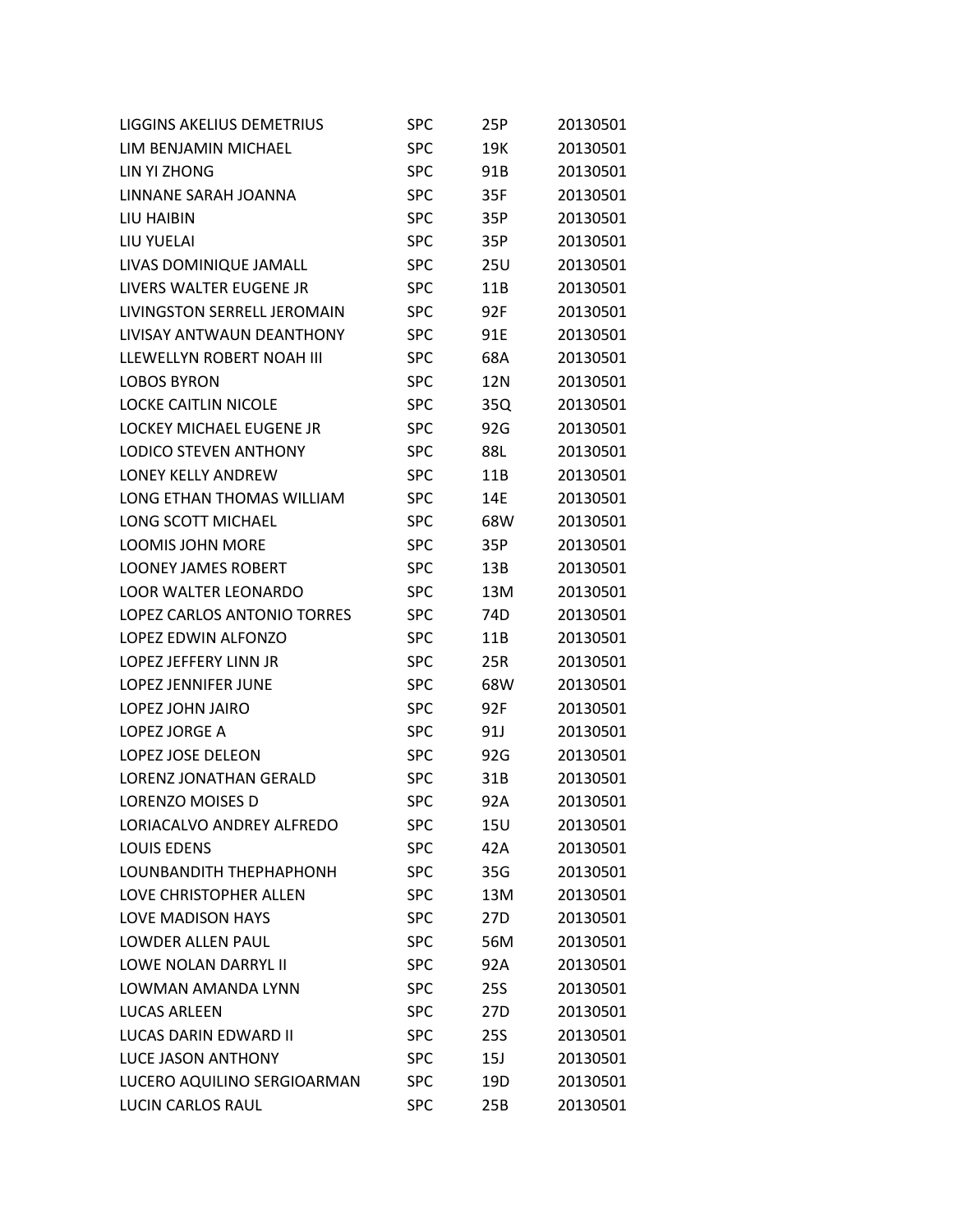| LUECHT AARON PAUL                 | <b>SPC</b> | 12N        | 20130501 |
|-----------------------------------|------------|------------|----------|
| LUKE RICHARD ALAN                 | <b>SPC</b> | 11B        | 20130501 |
| <b>LUSSIER DEREK ROBERT</b>       | <b>SPC</b> | <b>25S</b> | 20130501 |
| LUTTERLOH STEPHEN DANIEL          | <b>SPC</b> | 25F        | 20130501 |
| LYDEN STEVEN MICHAEL              | SPC        | 11B        | 20130501 |
| LYON GEOFFREY DAVID               | <b>SPC</b> | 68S        | 20130501 |
| LYONS CHRISTOPHER MICHAEL         | <b>SPC</b> | 68W        | 20130501 |
| MACDONALD AMANDA CAULENE          | <b>SPC</b> | 31B        | 20130501 |
| MACDONALD BENJAMIN THOMAS         | <b>SPC</b> | 35P        | 20130501 |
| <b>MACLEAN TIMOTHY RYAN</b>       | <b>SPC</b> | 11B        | 20130501 |
| <b>MADDEN PATRICK EDWARD</b>      | <b>SPC</b> | 11B        | 20130501 |
| <b>MADDOX JOSHUA KYLE</b>         | <b>SPC</b> | 13B        | 20130501 |
| <b>MADDOX MICHAEL WADE</b>        | SPC        | 13B        | 20130501 |
| <b>MADERA SERGIO JR</b>           | <b>SPC</b> | 42A        | 20130501 |
| <b>MADORE MATTHEW JOSEPH</b>      | <b>SPC</b> | 74D        | 20130501 |
| <b>MADRIGAL JORGE L</b>           | <b>SPC</b> | 92F        | 20130501 |
| <b>MADURO JONATHAN ROBERT</b>     | SPC        | 11B        | 20130501 |
| <b>MADUT AKECH AHER</b>           | <b>SPC</b> | 09L        | 20130501 |
| <b>MAFURIRANO TAPIWA LOVEMORE</b> | SPC        | <b>15S</b> | 20130501 |
| <b>MAGALLON YATES SARA ANGELA</b> | SPC        | 88N        | 20130501 |
| MAGER JUSTIN JAMES                | <b>SPC</b> | 19K        | 20130501 |
| <b>MAHAFFEY ROBERT PHILIP</b>     | <b>SPC</b> | 88M        | 20130501 |
| MAHAFFEY ZACHARY EDWARD           | <b>SPC</b> | 13R        | 20130501 |
| <b>MAHONEY DYLAN THOMAS</b>       | SPC        | 35F        | 20130501 |
| <b>MAILO LIONEL</b>               | <b>SPC</b> | 91S        | 20130501 |
| <b>MAJOR JOSHUA WADE</b>          | <b>SPC</b> | 11C        | 20130501 |
| <b>MALDONADO EDWIN RUBEN</b>      | <b>SPC</b> | 13B        | 20130501 |
| <b>MALIGRANDA DOMINIK</b>         | SPC        | 15E        | 20130501 |
| <b>MALKOWICZ EVAN TYLER</b>       | SPC        | 68W        | 20130501 |
| <b>MALLERY MARK STEVEN</b>        | <b>SPC</b> | 31E        | 20130501 |
| <b>MALSAM AARON CHRISTOPHER</b>   | SPC        | 35F        | 20130501 |
| <b>MANANI CLIFFORD NDUBI</b>      | <b>SPC</b> | 88N        | 20130501 |
| <b>MANCINI ANDREW T</b>           | <b>SPC</b> | 89D        | 20130501 |
| <b>MANDER SHARANBIR SINGH</b>     | <b>SPC</b> | 15F        | 20130501 |
| <b>MANG CHOM RONG</b>             | <b>SPC</b> | 92F        | 20130501 |
| <b>MANLY EVAN ALFRED</b>          | <b>SPC</b> | 94S        | 20130501 |
| <b>MANN JAMES MARVIN</b>          | <b>SPC</b> | 35M        | 20130501 |
| <b>MANNING KENDRICK BERNARD</b>   | <b>SPC</b> | 92W        | 20130501 |
| <b>MANNIS JOSEPH DYLAN</b>        | <b>SPC</b> | 88N        | 20130501 |
| <b>MANSFIELD TERRANCE TRENT</b>   | <b>SPC</b> | 88M        | 20130501 |
| <b>MANWILLER MICHAEL ALAN</b>     | <b>SPC</b> | 11B        | 20130501 |
| <b>MARCHAND CHRISTIAN</b>         | <b>SPC</b> | 13B        | 20130501 |
| <b>MARCHBANKS ERIC JOSEPH</b>     | <b>SPC</b> | 11B        | 20130501 |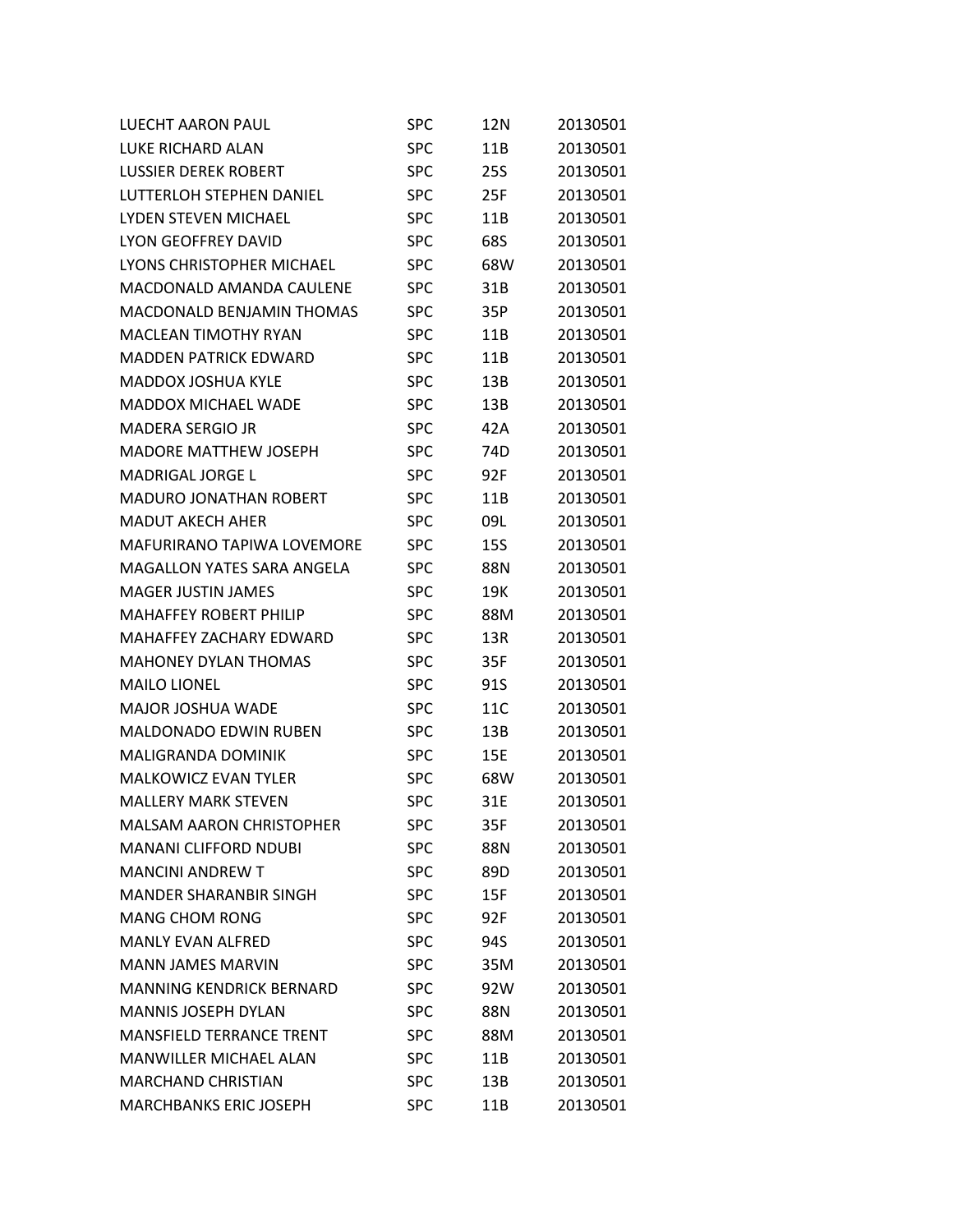| <b>MAREK WILLIAM DAVIS</b>         | SPC        | 11B             | 20130501 |
|------------------------------------|------------|-----------------|----------|
| <b>MARIN ANDRES EDUARDO</b>        | <b>SPC</b> | 92F             | 20130501 |
| MARKFTONSNOWDFN AMANDA LYNN        | <b>SPC</b> | 35M             | 20130501 |
| <b>MARKLEY MICKEY RYAN</b>         | SPC        | 15N             | 20130501 |
| <b>MARSHALL JACF URBAN</b>         | <b>SPC</b> | 11B             | 20130501 |
| <b>MARSHALL TREVOR SEELY</b>       | <b>SPC</b> | 11B             | 20130501 |
| <b>MARTIN COLLIN RYAN</b>          | <b>SPC</b> | 11B             | 20130501 |
| <b>MARTIN DONALD JAMES III</b>     | <b>SPC</b> | 31B             | 20130501 |
| <b>MARTIN GLENROY FRANKIE</b>      | <b>SPC</b> | 13B             | 20130501 |
| <b>MARTIN IAN ALFXANDER</b>        | <b>SPC</b> | 25B             | 20130501 |
| <b>MARTIN JARRELL TAI</b>          | <b>SPC</b> | 91C             | 20130501 |
| <b>MARTIN JASSON BRANDON</b>       | <b>SPC</b> | 68W             | 20130501 |
| <b>MARTIN MIRIAM</b>               | <b>SPC</b> | 88N             | 20130501 |
| <b>MARTIN ROBERTMYCHAL</b>         | <b>SPC</b> | 92Y             | 20130501 |
| <b>MARTIN TIMOTHY DAVID</b>        | <b>SPC</b> | 92G             | 20130501 |
| <b>MARTINDALE ALAN JAMES III</b>   | <b>SPC</b> | 19D             | 20130501 |
| <b>MARTINEZ EDWARD GIRON JR</b>    | <b>SPC</b> | 11B             | 20130501 |
| <b>MARTINFZ HENRY</b>              | <b>SPC</b> | 13B             | 20130501 |
| <b>MARTINEZ SONIA M</b>            | <b>SPC</b> | 74D             | 20130501 |
| <b>MARTINEZ STEVEN DANIEL</b>      | SPC        | 19D             | 20130501 |
| <b>MARTINEZMORALES JOSE ELIGIO</b> | <b>SPC</b> | 12B             | 20130501 |
| <b>MARTINEZRODRIGUEZ MICHEL</b>    | <b>SPC</b> | 91B             | 20130501 |
| <b>MARTINI AMANDA JOY</b>          | <b>SPC</b> | 91B             | 20130501 |
| MARTY JAY PAUL JR                  | SPC        | 35G             | 20130501 |
| MASHBURN JOSHUA DANIEL ISSA        | <b>SPC</b> | 25Q             | 20130501 |
| <b>MASON EDDIE JR</b>              | <b>SPC</b> | 56M             | 20130501 |
| <b>MASSEY KEISHA MARIE</b>         | <b>SPC</b> | 27D             | 20130501 |
| <b>MAST BRADLEY ALLEN</b>          | <b>SPC</b> | 68W             | 20130501 |
| <b>MATHENY JASON ALAN</b>          | <b>SPC</b> | 12B             | 20130501 |
| MATHIAS RONNILYNNE DOMINIQU        | <b>SPC</b> | 35F             | 20130501 |
| <b>MATOS DAVID LASZLO</b>          | SPC        | 35N             | 20130501 |
| <b>MATTHEWS PATRICK YOUNG</b>      | <b>SPC</b> | 11B             | 20130501 |
| MATUTEALMENDAREZ MAYLIN CAR        | <b>SPC</b> | 92G             | 20130501 |
| <b>MATZES BRETT JOSEPH</b>         | <b>SPC</b> | 11C             | 20130501 |
| <b>MAUTZ STEPHEN GLEN</b>          | <b>SPC</b> | 14E             | 20130501 |
| <b>MAXWELL SETH CONNOR</b>         | <b>SPC</b> | 42A             | 20130501 |
| <b>MAY HENRY THOMAS</b>            | <b>SPC</b> | 74 <sub>D</sub> | 20130501 |
| <b>MAYBERRY STORMY JASE</b>        | <b>SPC</b> | 15W             | 20130501 |
| <b>MAYERS JONATHAN FREDERICK</b>   | <b>SPC</b> | 88N             | 20130501 |
| <b>MAYNES DERIAN LAVERN CARTY</b>  | <b>SPC</b> | 27D             | 20130501 |
| <b>MAYO JAVARES DURELL</b>         | <b>SPC</b> | 74D             | 20130501 |
| <b>MAZZELLA CHRISTOPHER JAMES</b>  | <b>SPC</b> | 25N             | 20130501 |
| MCAPHEE CLAUDIA MARICELA           | <b>SPC</b> | 92A             | 20130501 |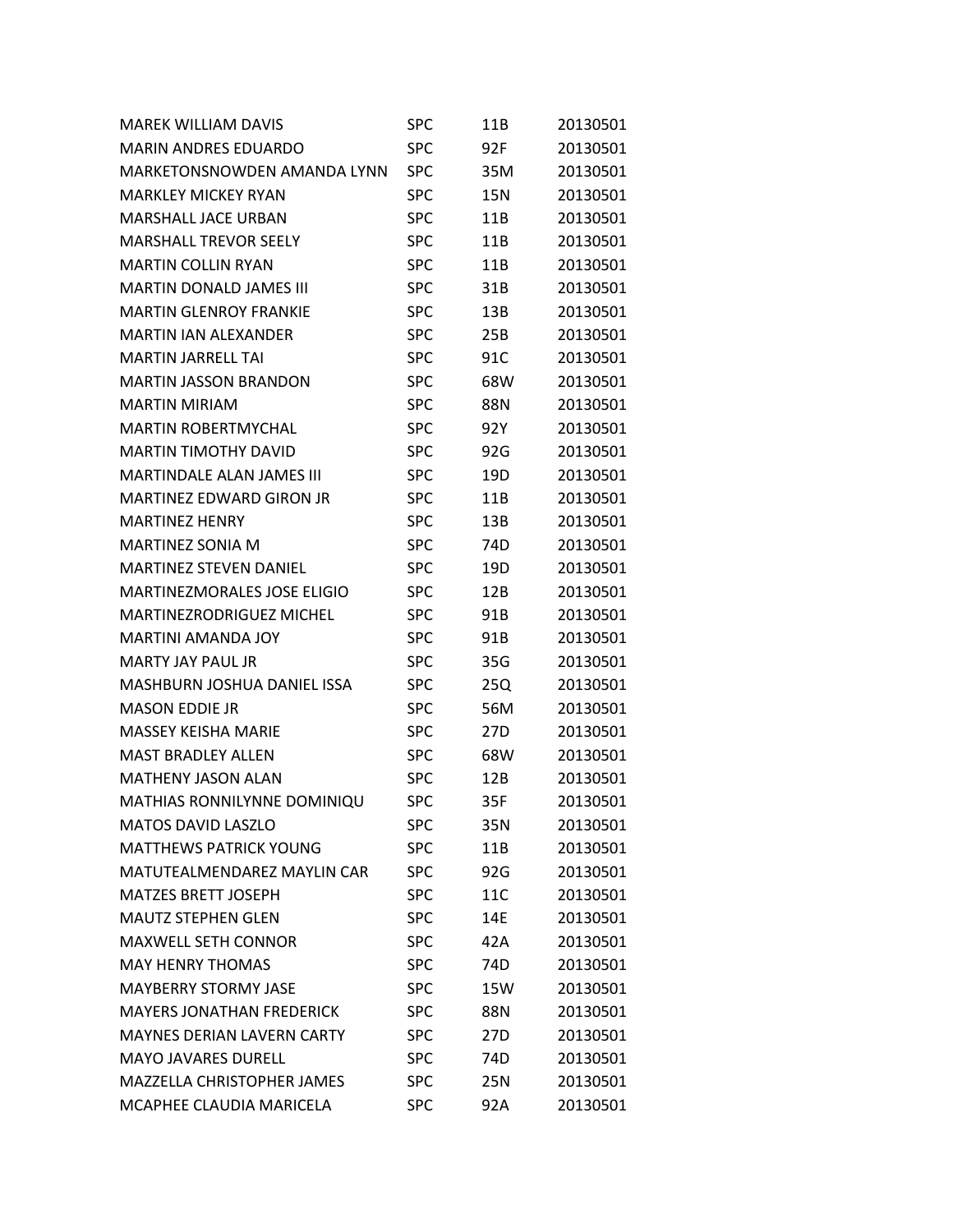| <b>MCAVIN PHILICIA MARIE</b>     | <b>SPC</b> | 74D             | 20130501 |
|----------------------------------|------------|-----------------|----------|
| MCCAFFERTY RYAN PATRICK          | <b>SPC</b> | 35G             | 20130501 |
| MCCARTY WAYLAND DALE II          | SPC        | 92Y             | 20130501 |
| MCCASKILL LONNICE BARBARA        | <b>SPC</b> | 35F             | 20130501 |
| MCCASLAND CODY FREDERICKLAR      | <b>SPC</b> | 11B             | 20130501 |
| MCCASTLE EDWARD ANTHONY          | <b>SPC</b> | 74D             | 20130501 |
| <b>MCCLAIN CHRISTOPHER ALLEN</b> | SPC        | 25B             | 20130501 |
| <b>MCCLURE CLINTON DANIEL</b>    | SPC        | 25B             | 20130501 |
| MCCONNELL STEPHEN ANTHONY        | SPC        | 88M             | 20130501 |
| MCCOY CHARLES TREMALLE           | <b>SPC</b> | 14S             | 20130501 |
| <b>MCCOY MAKEDA TYNETTE</b>      | <b>SPC</b> | 42A             | 20130501 |
| <b>MCCOY SPENCER NATHAN</b>      | SPC        | <b>25S</b>      | 20130501 |
| <b>MCCOY TRACI LEIGH</b>         | <b>SPC</b> | 92A             | 20130501 |
| MCCRAY SHUNA LAWANDRA            | <b>SPC</b> | 27 <sub>D</sub> | 20130501 |
| <b>MCCRORY JUSTIN LEE</b>        | <b>SPC</b> | 91B             | 20130501 |
| <b>MCCROSKEY MARK ALAN</b>       | SPC        | 15U             | 20130501 |
| <b>MCCULLEY JOHNNY DEE</b>       | <b>SPC</b> | 35F             | 20130501 |
| MCCURRY ALEX NATHANIEL           | <b>SPC</b> | 13B             | 20130501 |
| <b>MCCUTCHEON BRYAN WAYNE</b>    | <b>SPC</b> | 13D             | 20130501 |
| <b>MCDONALD MICHAEL ERIC</b>     | SPC        | 25Q             | 20130501 |
| <b>MCEACHERN THOMAS ANDREW</b>   | SPC        | 11C             | 20130501 |
| <b>MCELFRESH JOSEPH ALLEN</b>    | <b>SPC</b> | 13F             | 20130501 |
| MCFADDEN GARRY LEE JR            | <b>SPC</b> | 25V             | 20130501 |
| <b>MCFAUL MEGAN ANNE</b>         | SPC        | 92A             | 20130501 |
| MCGAHAN JOSHUA M                 | <b>SPC</b> | 68W             | 20130501 |
| MCGARRAH TRYNESA KAWANA          | <b>SPC</b> | 88N             | 20130501 |
| <b>MCGILL ANDREW CHARLES</b>     | SPC        | 15W             | 20130501 |
| MCGOWAN DWAYNE DOMINIC           | SPC        | 13F             | 20130501 |
| <b>MCGOWAN MILLER LAWRENCE</b>   | <b>SPC</b> | 11B             | 20130501 |
| MCGRANE CHRISTOPHER LANDON       | <b>SPC</b> | 11B             | 20130501 |
| <b>MCGREEHAN MILES RAYMOND</b>   | SPC        | 31B             | 20130501 |
| <b>MCGUIRE GARRETT JOSEPH</b>    | <b>SPC</b> | 89D             | 20130501 |
| <b>MCGUIRE RYAN PIERCE</b>       | <b>SPC</b> | 68W             | 20130501 |
| <b>MCINNES CRAIG SCOTT</b>       | SPC        | 35G             | 20130501 |
| <b>MCINTIRE BLAKE ALLEN</b>      | <b>SPC</b> | 31B             | 20130501 |
| MCKINNEY THOMAS WALTON           | <b>SPC</b> | 19D             | 20130501 |
| <b>MCKINNEY WENDELL A III</b>    | <b>SPC</b> | 88N             | 20130501 |
| MCKINNONWILLIAMS STEVEN TYR      | <b>SPC</b> | 25N             | 20130501 |
| <b>MCMILLER TIMOTHY JR</b>       | <b>SPC</b> | 92G             | 20130501 |
| <b>MCMILLIAN DWAYNE</b>          | <b>SPC</b> | 92F             | 20130501 |
| <b>MCMILLIAN LINARO MARCEL</b>   | <b>SPC</b> | 92Y             | 20130501 |
| <b>MCMORRAN KEITH RICHARD</b>    | <b>SPC</b> | 11B             | 20130501 |
| MCPHERSON AKEEM LAMAR            | <b>SPC</b> | 25B             | 20130501 |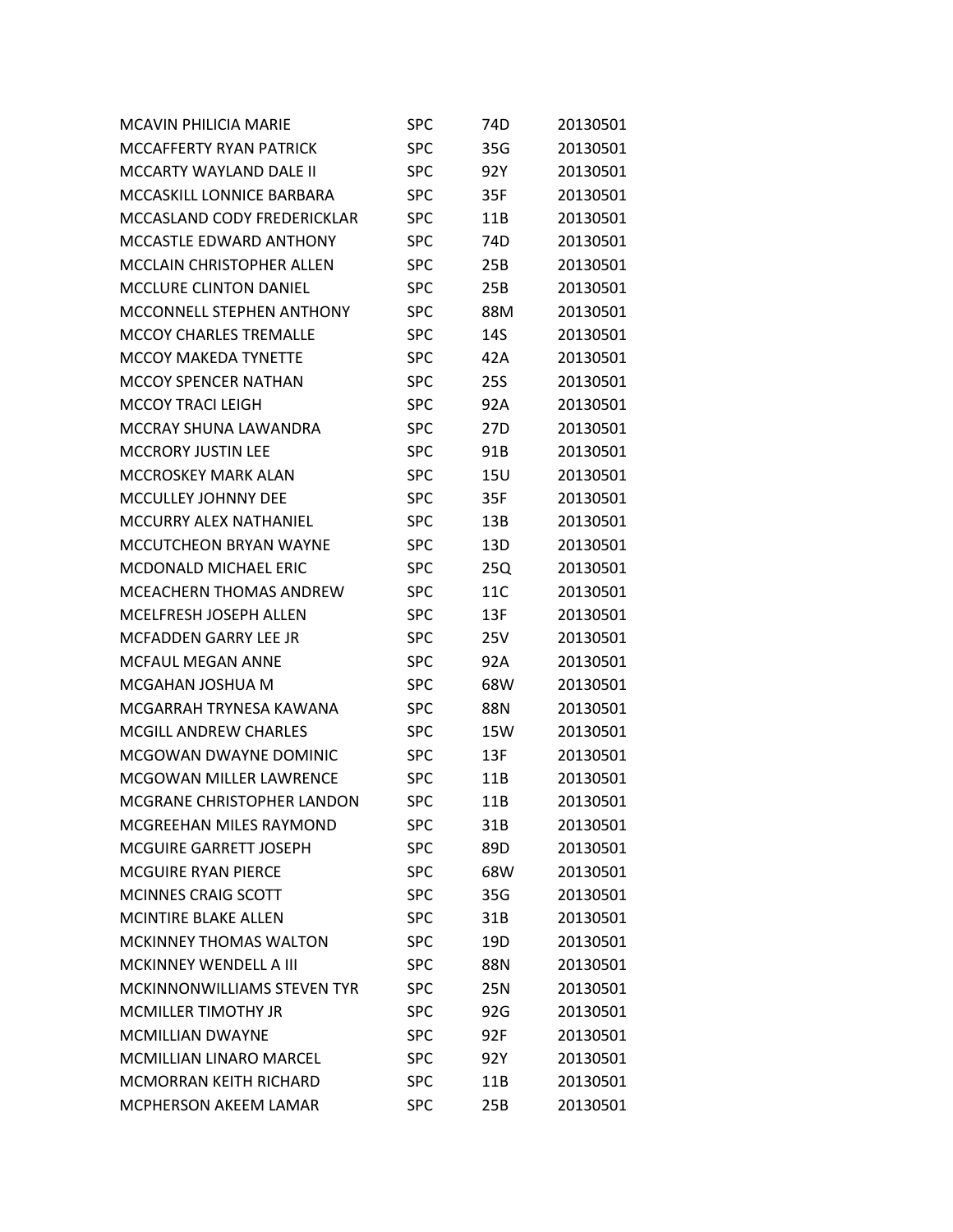| <b>MCPHERSON JOHN MICHAEL</b>      | <b>SPC</b> | 11B | 20130501 |
|------------------------------------|------------|-----|----------|
| <b>MCPHERSON TRAVIS LEE</b>        | <b>SPC</b> | 13M | 20130501 |
| MCQUADE SCOTT ALAN                 | <b>SPC</b> | 25S | 20130501 |
| MCQUEEN AMANDA LOUISE              | <b>SPC</b> | 92Y | 20130501 |
| <b>MEARES DESHONTA FONTRINA</b>    | <b>SPC</b> | 92G | 20130501 |
| <b>MECHTEL ZACHARY TYLER</b>       | <b>SPC</b> | 11B | 20130501 |
| MEDARAPU KIRAN KUMAR               | <b>SPC</b> | 74D | 20130501 |
| <b>MEDEIROS COREY WILLIAM</b>      | <b>SPC</b> | 35G | 20130501 |
| <b>MEDINA JOSE LUIS</b>            | <b>SPC</b> | 92W | 20130501 |
| <b>MEGIBBEN NATHAN ALAN</b>        | <b>SPC</b> | 68W | 20130501 |
| <b>MEIER CHRISTOPHER HENRY</b>     | <b>SPC</b> | 13B | 20130501 |
| <b>MEJIA JUAN CARLOS</b>           | <b>SPC</b> | 19K | 20130501 |
| <b>MEJIA ROGELIO</b>               | <b>SPC</b> | 19D | 20130501 |
| MEJIAVASQUEZ PAOLA GUADALUP        | <b>SPC</b> | 88N | 20130501 |
| <b>MELETICH JOCELYN</b>            | <b>SPC</b> | 92Y | 20130501 |
| MELLAND OHARA DAVID LAUREL         | <b>SPC</b> | 31E | 20130501 |
| <b>MELLINGER STEVEN THOMAS</b>     | <b>SPC</b> | 13M | 20130501 |
| <b>MELO KELVIS ROBIN CARMINE</b>   | <b>SPC</b> | 92F | 20130501 |
| <b>MENDEZ SERGIO YADIN</b>         | <b>SPC</b> | 42A | 20130501 |
| MENDOZA CLAUDIA                    | <b>SPC</b> | 35M | 20130501 |
| <b>MENDOZA RUDOLPH JULIUS</b>      | <b>SPC</b> | 92Y | 20130501 |
| <b>MENO CHARLES OSCAR JESUS CR</b> | <b>SPC</b> | 25B | 20130501 |
| <b>MERAY RACHEL ELIZABETH</b>      | <b>SPC</b> | 31B | 20130501 |
| <b>MERCER BRANTLEE JUSTIN</b>      | <b>SPC</b> | 31B | 20130501 |
| <b>MERIDA JUSTIN NASBY</b>         | <b>SPC</b> | 11B | 20130501 |
| <b>MERRITT DAVID LEROY</b>         | <b>SPC</b> | 15U | 20130501 |
| <b>MERRITT TYLER MCKINLEY</b>      | <b>SPC</b> | 15W | 20130501 |
| MESSAM ALEX D                      | <b>SPC</b> | 92F | 20130501 |
| <b>METTE SETH IAN</b>              | <b>SPC</b> | 25U | 20130501 |
| <b>MEYER AARON MATTHEW</b>         | <b>SPC</b> | 11C | 20130501 |
| MICA JOSHUA KENYON                 | <b>SPC</b> | 91B | 20130501 |
| <b>MICK PAUL THOMAS</b>            | <b>SPC</b> | 35F | 20130501 |
| MILES CARRIE MICHELLE              | <b>SPC</b> | 15T | 20130501 |
| MILES JONATHAN LAWRENCE            | <b>SPC</b> | 88M | 20130501 |
| MILLER ANDREW ROBERT               | <b>SPC</b> | 35P | 20130501 |
| <b>MILLER CARLY LYNN</b>           | <b>SPC</b> | 35F | 20130501 |
| MILLER CHRISTOPHER SEAN            | <b>SPC</b> | 35G | 20130501 |
| <b>MILLER COREY FELTON</b>         | <b>SPC</b> | 31E | 20130501 |
| <b>MILLER DON AARON</b>            | <b>SPC</b> | 11B | 20130501 |
| MILLER EDWIN ALBERT II             | <b>SPC</b> | 11B | 20130501 |
| <b>MILLER ERNEST SCOTT</b>         | <b>SPC</b> | 94R | 20130501 |
| MILLER JARRED ADAM                 | <b>SPC</b> | 25B | 20130501 |
| MILLER JASON JOSEPH                | <b>SPC</b> | 25S | 20130501 |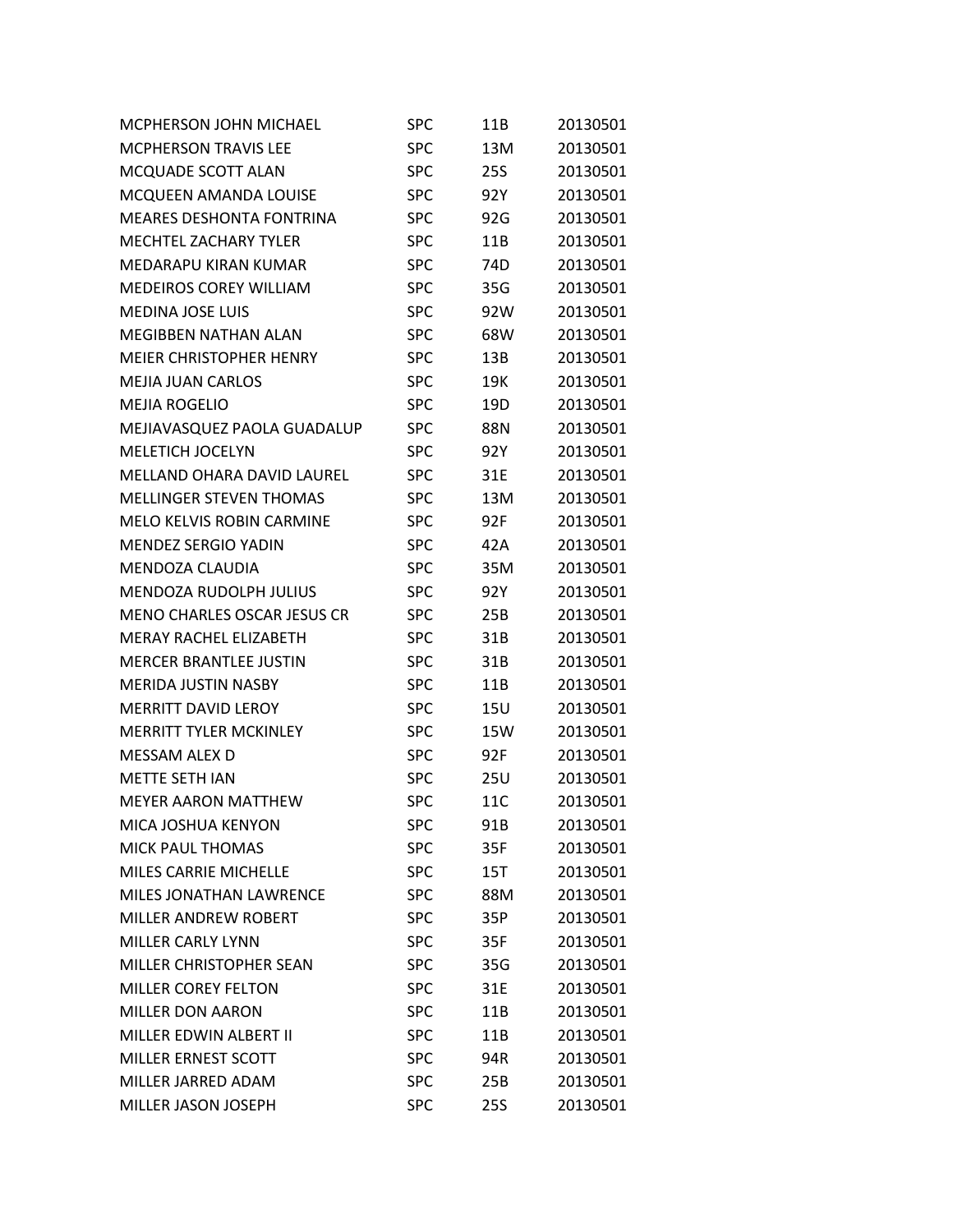| MILLER JOSEPH TERRENCE JR       | <b>SPC</b> | 15W        | 20130501 |
|---------------------------------|------------|------------|----------|
| <b>MILLER KYLE LOUISE</b>       | <b>SPC</b> | 68W        | 20130501 |
| <b>MILLER SEAN MICHAEL</b>      | <b>SPC</b> | 12B        | 20130501 |
| <b>MILLS DAVID ELLIOTT</b>      | <b>SPC</b> | 25P        | 20130501 |
| <b>MILLS DEREK ANTHONY</b>      | <b>SPC</b> | 11C        | 20130501 |
| <b>MILLS JACOB THOMAS</b>       | <b>SPC</b> | 91B        | 20130501 |
| <b>MILLS NICHOLAS JOSEPH</b>    | <b>SPC</b> | 19K        | 20130501 |
| <b>MILLS ROBERT EZEKIEL</b>     | <b>SPC</b> | 31E        | 20130501 |
| <b>MILTON WILLIAM DAVID</b>     | <b>SPC</b> | 25U        | 20130501 |
| <b>MINDER KYLE AUSTIN</b>       | <b>SPC</b> | 13F        | 20130501 |
| MINIARD CORBIN WAYNE            | <b>SPC</b> | 11C        | 20130501 |
| MINKEMA MATTHEW HAYDEN          | <b>SPC</b> | 25V        | 20130501 |
| MIRANDA ALEJANDRO               | <b>SPC</b> | 11C        | 20130501 |
| <b>MISSEY MICHAEL AUSTIN</b>    | <b>SPC</b> | 91C        | 20130501 |
| MITCHELL ALEXANDER PHILIPPE     | <b>SPC</b> | 35P        | 20130501 |
| <b>MITCHELL CLYDE NICKEL</b>    | <b>SPC</b> | 13B        | 20130501 |
| <b>MITCHELL EMILY MITCHELLE</b> | <b>SPC</b> | 25B        | 20130501 |
| MITCHELL JENNIPHER LEAH         | <b>SPC</b> | 35M        | 20130501 |
| MITCHELL MARCHAL DYWON          | <b>SPC</b> | 12W        | 20130501 |
| MITCHELL SHAVIANCE MELLANEE     | <b>SPC</b> | 68X        | 20130501 |
| MIYAHIRA TOM AKIO               | <b>SPC</b> | 25B        | 20130501 |
| MIZE AARON ALLANADRIEL          | <b>SPC</b> | 15W        | 20130501 |
| <b>MODLIN SYLUS ALBERTO</b>     | <b>SPC</b> | 42A        | 20130501 |
| <b>MOELLER JUSTIN ALGER</b>     | <b>SPC</b> | 46Q        | 20130501 |
| <b>MOELLER RYAN MATHEW</b>      | <b>SPC</b> | 35Q        | 20130501 |
| <b>MOEN TRENT LUCAS</b>         | <b>SPC</b> | 31B        | 20130501 |
| <b>MOLINA IGNACIO JESUS</b>     | <b>SPC</b> | 11B        | 20130501 |
| MOLOCHNIKOVA OLGA               | <b>SPC</b> | 31B        | 20130501 |
| <b>MONAHAN BRYAN JACOB</b>      | <b>SPC</b> | 91B        | 20130501 |
| MONETTE RICHARD JOSEPH          | <b>SPC</b> | <b>25N</b> | 20130501 |
| <b>MONEY TANNER NICHOLAS</b>    | <b>SPC</b> | 11B        | 20130501 |
| MONGE JENNIFER PRECIADO         | <b>SPC</b> | 25B        | 20130501 |
| <b>MONROY MITCHELL</b>          | <b>SPC</b> | 12B        | 20130501 |
| <b>MONTERO DYLAN JACQUES</b>    | <b>SPC</b> | 11B        | 20130501 |
| MONTESVOLTZ JAIME NOE           | <b>SPC</b> | 88H        | 20130501 |
| <b>MONTOYA BRIAN ANTHONY</b>    | <b>SPC</b> | 11B        | 20130501 |
| <b>MOORE ALEXANDER JOSEPH</b>   | <b>SPC</b> | 13B        | 20130501 |
| <b>MOORE BRIAN BERNELL</b>      | <b>SPC</b> | 11B        | 20130501 |
| <b>MOORE DEIDRE SADE</b>        | <b>SPC</b> | 91F        | 20130501 |
| MOORE EZRA ELBERT GRAY          | <b>SPC</b> | 11C        | 20130501 |
| <b>MOORE JAMES LOUIS</b>        | <b>SPC</b> | <b>25U</b> | 20130501 |
| MOORE JEFFREY SCOTT             | <b>SPC</b> | 46Q        | 20130501 |
| <b>MOORE KENNETH JR</b>         | <b>SPC</b> | 13D        | 20130501 |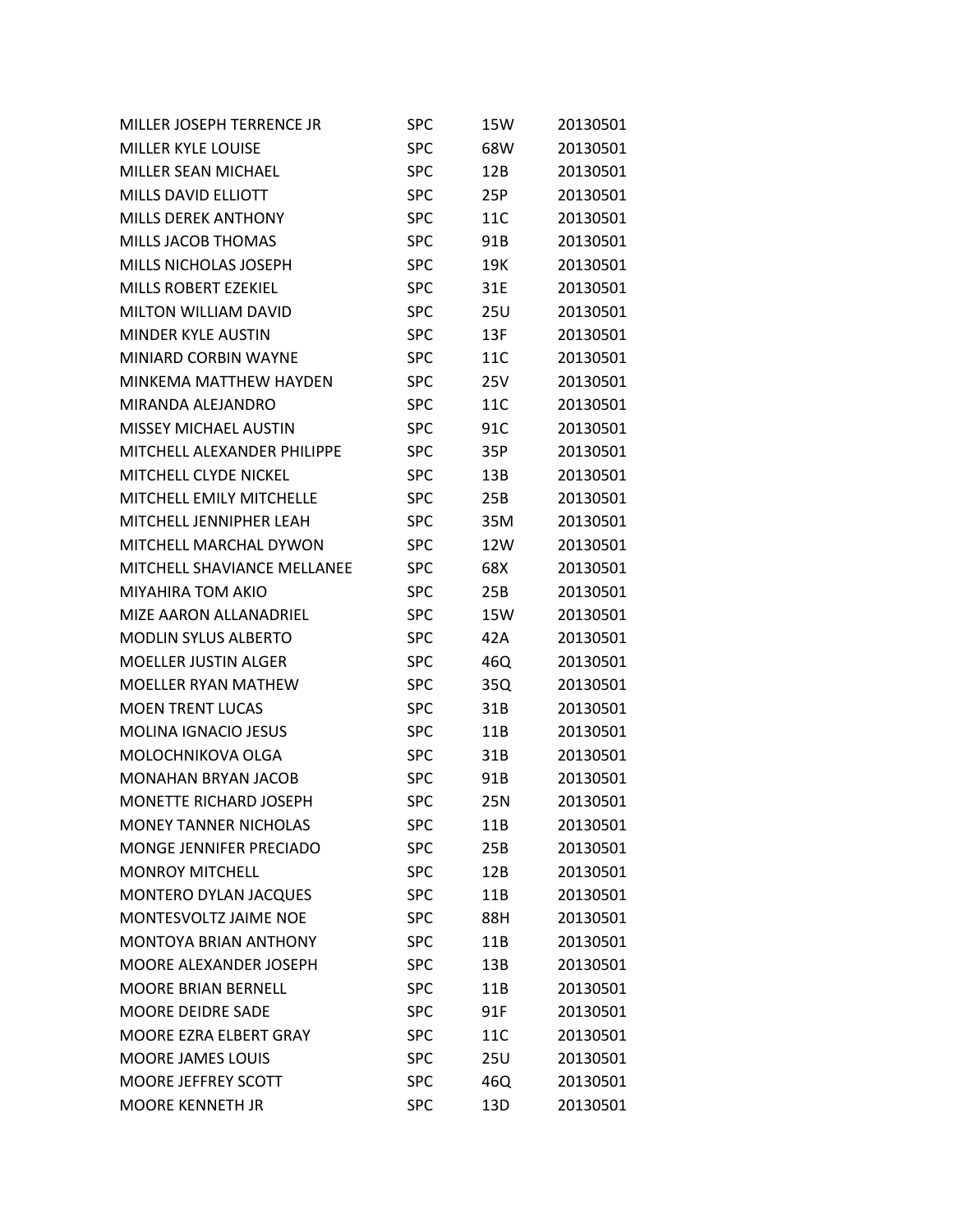| <b>MOORE MICHAEL PERRY</b>       | <b>SPC</b> | 68W             | 20130501 |
|----------------------------------|------------|-----------------|----------|
| <b>MOORE RICHARD JOHN</b>        | <b>SPC</b> | 19D             | 20130501 |
| <b>MOORE SHANDREA PATRICE</b>    | <b>SPC</b> | 68W             | 20130501 |
| <b>MOOS ROBERT WARREN</b>        | <b>SPC</b> | 91B             | 20130501 |
| <b>MOOSMAN STEVEN FORRESTER</b>  | SPC        | 19 <sub>D</sub> | 20130501 |
| <b>MORA JOSE MIGUEL</b>          | <b>SPC</b> | 35P             | 20130501 |
| <b>MORALES ERIC</b>              | <b>SPC</b> | 12C             | 20130501 |
| <b>MORALES FELIPE A</b>          | <b>SPC</b> | 19D             | 20130501 |
| <b>MORALES GEORGE EDWARD</b>     | <b>SPC</b> | 92A             | 20130501 |
| <b>MORALES RICARDO ISAIAS</b>    | <b>SPC</b> | 35F             | 20130501 |
| <b>MORALES ROBERTO JR</b>        | <b>SPC</b> | 35F             | 20130501 |
| <b>MORALES ROSALIO</b>           | <b>SPC</b> | 91B             | 20130501 |
| <b>MORALES STEVEN RAYMOND</b>    | <b>SPC</b> | 89B             | 20130501 |
| <b>MORAN JARED MICHAEL</b>       | <b>SPC</b> | 27D             | 20130501 |
| <b>MORANT SEAN WILLIAM</b>       | <b>SPC</b> | 25Q             | 20130501 |
| <b>MORELAND TERRY MICHAEL JR</b> | <b>SPC</b> | 19K             | 20130501 |
| <b>MORENO CARLOS JR</b>          | <b>SPC</b> | 11B             | 20130501 |
| <b>MORENO ROBYN LOUISE</b>       | <b>SPC</b> | 92Y             | 20130501 |
| <b>MORGAN JONATHAN LUKE</b>      | <b>SPC</b> | 91L             | 20130501 |
| <b>MORGAN MINDY LYNN</b>         | SPC        | 31B             | 20130501 |
| <b>MORGAN SKYLER THOMAS</b>      | <b>SPC</b> | 92Y             | 20130501 |
| <b>MORPHEW JOSHUA LEE</b>        | <b>SPC</b> | 88M             | 20130501 |
| <b>MORRILL SKYLAR CRANSTON</b>   | <b>SPC</b> | 42A             | 20130501 |
| <b>MORRIS AUSTIN CHESSER</b>     | SPC        | 11B             | 20130501 |
| <b>MORRIS SEAN JOSEPH</b>        | <b>SPC</b> | 31B             | 20130501 |
| <b>MORRISON TIMOTHY DAVID</b>    | <b>SPC</b> | 31B             | 20130501 |
| <b>MORROW JONATHAN ANDREW</b>    | <b>SPC</b> | 35F             | 20130501 |
| <b>MOSES KAREN DENISE</b>        | SPC        | 92A             | 20130501 |
| MOSKALENKO MAKSYM NIKOLAEVI      | SPC        | 88N             | 20130501 |
| <b>MOSLEY MICHAEL WAYNE</b>      | <b>SPC</b> | 92F             | 20130501 |
| MOSQUERAGUERRERO DIEGO A         | SPC        | 92R             | 20130501 |
| MOSS DONOVAN LEIF                | <b>SPC</b> | 14G             | 20130501 |
| <b>MOSS RANDALL LOUIS JR</b>     | <b>SPC</b> | 11B             | 20130501 |
| <b>MOSSI LEVI PAUL</b>           | <b>SPC</b> | 13B             | 20130501 |
| MOUA SUVANNA                     | <b>SPC</b> | 91M             | 20130501 |
| <b>MOYER GREGORY MICHAEL</b>     | <b>SPC</b> | 88M             | 20130501 |
| MOZINGO JASON MICHAEL            | <b>SPC</b> | 35F             | 20130501 |
| MUIR TIMOTHY ARMSTRONG           | <b>SPC</b> | 15J             | 20130501 |
| MUMBULO NATHANIEL SCOTT          | <b>SPC</b> | 92R             | 20130501 |
| MUMUI MALAKAI TUIHAALAUFULI      | <b>SPC</b> | 68W             | 20130501 |
| <b>MUNIZ EUSTORGIO JR</b>        | <b>SPC</b> | 11B             | 20130501 |
| MUNOZ JOHNATHAN DANIEL           | <b>SPC</b> | 11B             | 20130501 |
| MUNOZ JORGE ANTONIO              | <b>SPC</b> | 92G             | 20130501 |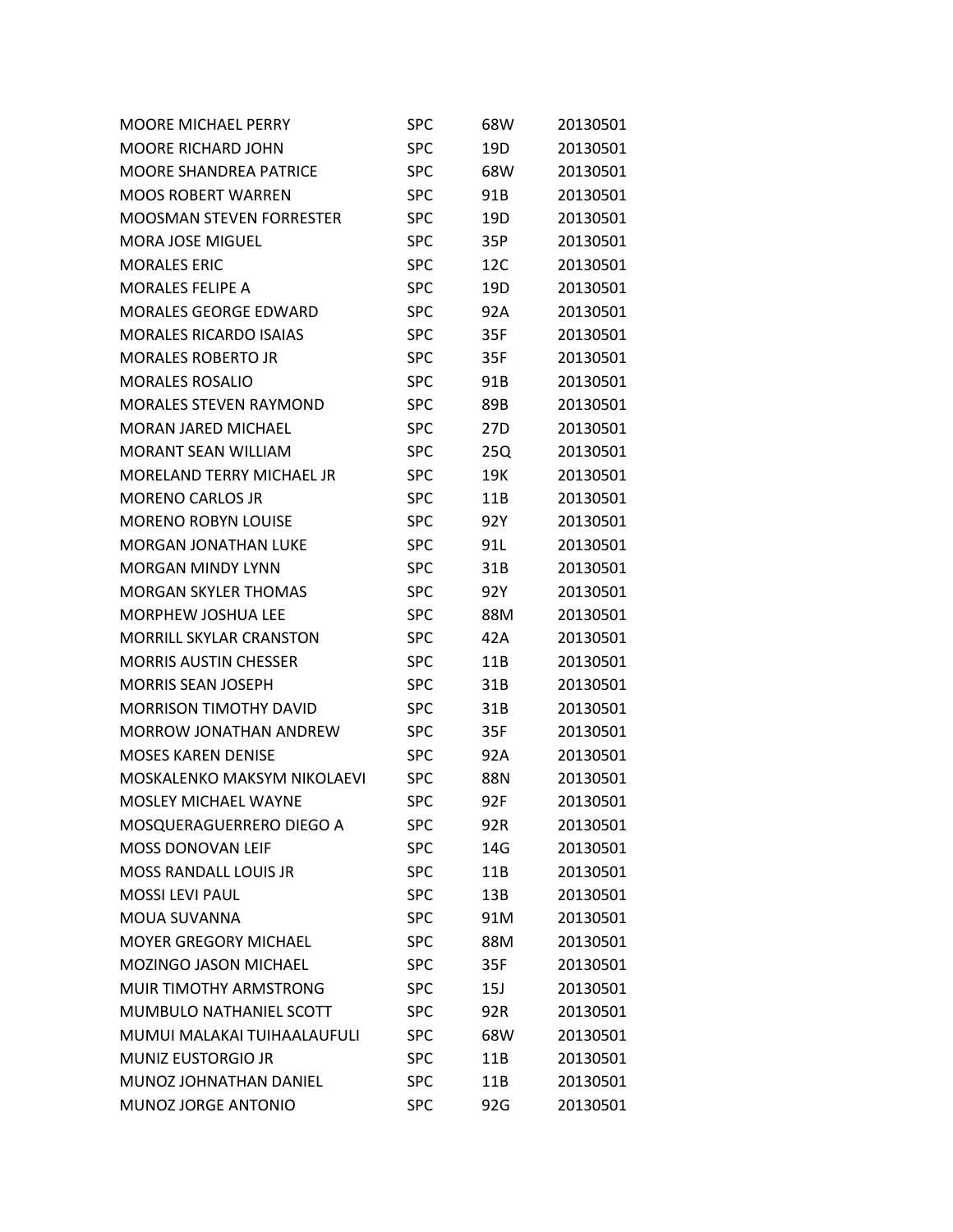| <b>MUNSELL TRAVIS DALE</b>       | <b>SPC</b> | 11B | 20130501 |
|----------------------------------|------------|-----|----------|
| <b>MURATALLA SAMUEL BRICE</b>    | <b>SPC</b> | 94F | 20130501 |
| MURPHY MARSHALL BRADLEY          | <b>SPC</b> | 25P | 20130501 |
| MURRAY RASHEED NAEEM             | <b>SPC</b> | 12B | 20130501 |
| <b>MUSSEAU MARK SCOTT</b>        | <b>SPC</b> | 25Q | 20130501 |
| NAGEOTTE MICHAEL DAVID           | <b>SPC</b> | 25B | 20130501 |
| NAILOR MALIKAH RASHEEDAH HE      | <b>SPC</b> | 92W | 20130501 |
| <b>NAING KHANT KO</b>            | <b>SPC</b> | 11C | 20130501 |
| <b>NALLS JOSHUA DAWAYNE</b>      | <b>SPC</b> | 11B | 20130501 |
| <b>NAPIER CLIFTON BRUCE JR</b>   | <b>SPC</b> | 92A | 20130501 |
| <b>NAPOLITANO PIETRO</b>         | <b>SPC</b> | 11B | 20130501 |
| NARVAEZMORALES WILLIAM J         | <b>SPC</b> | 91F | 20130501 |
| NATUR MATTHEW KEVIN              | <b>SPC</b> | 12B | 20130501 |
| <b>NAU MICHAEL WILLIAM</b>       | <b>SPC</b> | 25F | 20130501 |
| <b>NAUMOFF SOTIR DAVID</b>       | <b>SPC</b> | 12B | 20130501 |
| <b>NAVARRO ARCESIO</b>           | <b>SPC</b> | 92A | 20130501 |
| NAVARRO RAY CHARLES              | <b>SPC</b> | 12B | 20130501 |
| NAZARIO MONTARIO XAVIER          | <b>SPC</b> | 19K | 20130501 |
| <b>NEAL ARTIS NATHANIEL</b>      | <b>SPC</b> | 91J | 20130501 |
| <b>NELSON ALEXANDER TAYLOR</b>   | <b>SPC</b> | 11C | 20130501 |
| <b>NELSON COURTNEY JAMES</b>     | <b>SPC</b> | 92G | 20130501 |
| <b>NELSON KEVIN ANDREW</b>       | <b>SPC</b> | 91B | 20130501 |
| NELSON SHANTRAVIA LATRICIA       | <b>SPC</b> | 92G | 20130501 |
| <b>NELSON WILLIAM RICHARD</b>    | <b>SPC</b> | 13D | 20130501 |
| NEWBLE TERRELL MONTRESE          | <b>SPC</b> | 92F | 20130501 |
| <b>NEWGENT HADLEY DALE III</b>   | <b>SPC</b> | 14E | 20130501 |
| <b>NEWMAN RYAN JOSEPH</b>        | <b>SPC</b> | 11C | 20130501 |
| <b>NEWSOME LEROY III</b>         | <b>SPC</b> | 89B | 20130501 |
| NGUYEN DINH KIM                  | <b>SPC</b> | 31E | 20130501 |
| <b>NGUYEN JACKY</b>              | <b>SPC</b> | 19D | 20130501 |
| <b>NGUYEN LOC MINH</b>           | <b>SPC</b> | 11B | 20130501 |
| NICHOLS ROBERT ORIE JERO         | <b>SPC</b> | 31B | 20130501 |
| <b>NICOL FRANK ELIAS</b>         | <b>SPC</b> | 25B | 20130501 |
| <b>NIECE TROY THOMAS</b>         | <b>SPC</b> | 25S | 20130501 |
| NIGHTINGALE TIMOTHY HAAWK        | <b>SPC</b> | 68A | 20130501 |
| NIPPER BRITTNEY ANN NICOLE       | <b>SPC</b> | 68J | 20130501 |
| NIXON ROBERT SCOTT               | <b>SPC</b> | 31B | 20130501 |
| <b>NOAKES ALYSYA JEANETTE</b>    | <b>SPC</b> | 42A | 20130501 |
| <b>NOBUO AARON LAMOUR</b>        | <b>SPC</b> | 92A | 20130501 |
| <b>NOLAN EVA MARIA</b>           | <b>SPC</b> | 68M | 20130501 |
| NOMANNGRIFFIN ELIJAH KEITH       | <b>SPC</b> | 11B | 20130501 |
| <b>NORDBROCK SCOT DELBERT</b>    | <b>SPC</b> | 35P | 20130501 |
| <b>NORTHERN DAMION RODRIQUES</b> | <b>SPC</b> | 35N | 20130501 |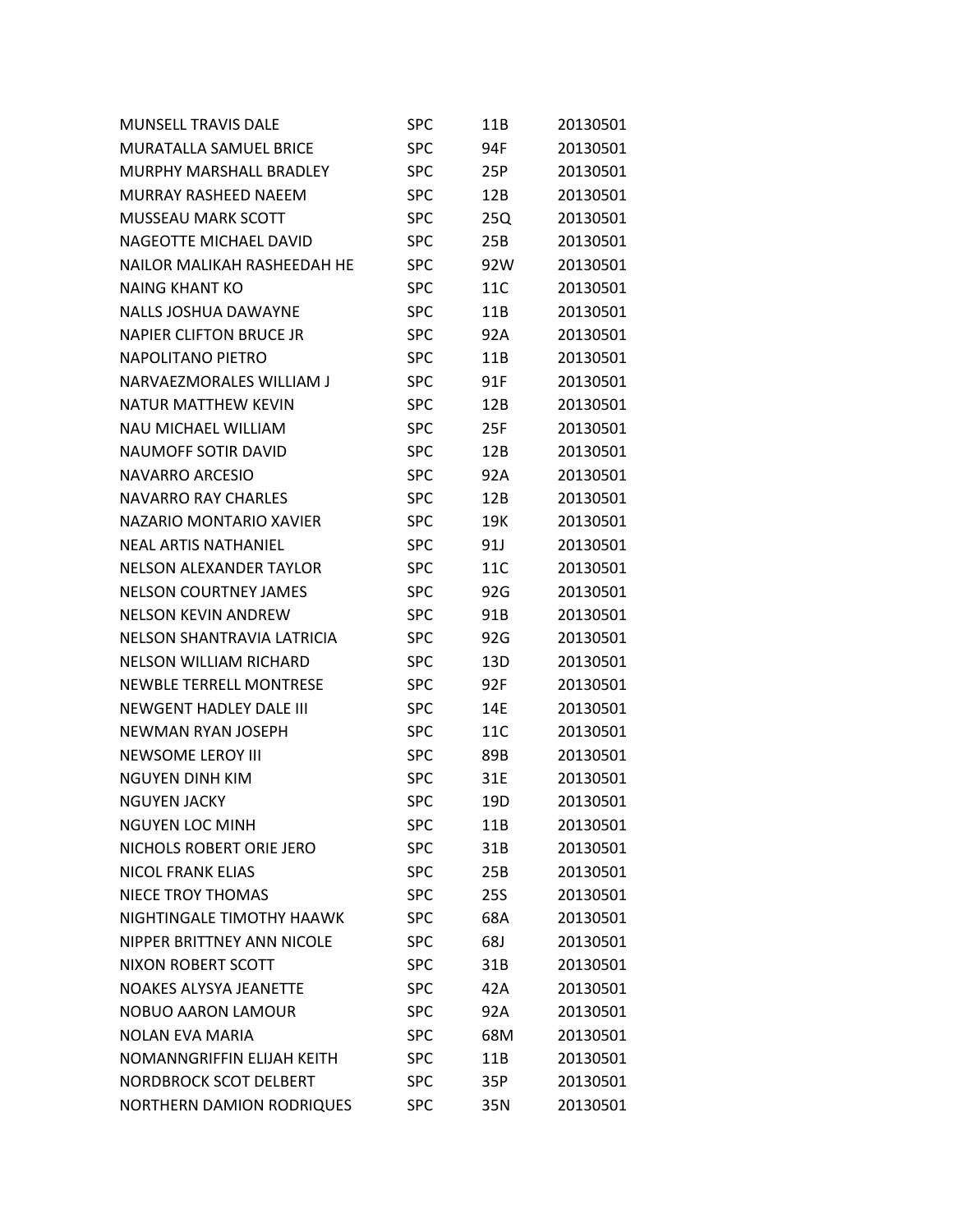| <b>NORTHRUP SAMUEL DAVID</b>      | SPC        | 46Q             | 20130501 |
|-----------------------------------|------------|-----------------|----------|
| <b>NORTON MICHAEL BRIAN</b>       | <b>SPC</b> | 11B             | 20130501 |
| NOTARO ANTHONY DONALD             | <b>SPC</b> | 11C             | 20130501 |
| <b>NOYES MICHAEL DOUGLAS</b>      | <b>SPC</b> | 35F             | 20130501 |
| <b>NUMBERS KERRI</b>              | <b>SPC</b> | 31B             | 20130501 |
| <b>NUTT ERIC JASON</b>            | <b>SPC</b> | 19D             | 20130501 |
| <b>NYGREN JOHN THOMAS</b>         | <b>SPC</b> | 27 <sub>D</sub> | 20130501 |
| <b>OBRIEN JOSEPH PAUL</b>         | <b>SPC</b> | 19K             | 20130501 |
| <b>OBRIEN MICHAEL RANDAL</b>      | <b>SPC</b> | 35G             | 20130501 |
| <b>OCASIO ISMAEL MANUEL III</b>   | <b>SPC</b> | 92W             | 20130501 |
| OCONNER ROBERT ALLENKALANI        | <b>SPC</b> | 31B             | 20130501 |
| ODUM ROBIN CHIQUITA SHADAE        | <b>SPC</b> | 68J             | 20130501 |
| OEDINGPALAFOX GUILLERMO F         | <b>SPC</b> | 92Y             | 20130501 |
| <b>OGLE GARY ELLIS</b>            | <b>SPC</b> | 25Q             | 20130501 |
| <b>OGLESBY GRANT SCOTT</b>        | <b>SPC</b> | 74 <sub>D</sub> | 20130501 |
| <b>OGLESBY MAXWELL DEVON</b>      | <b>SPC</b> | 35N             | 20130501 |
| OKENWA MICHAEL EMEKA              | <b>SPC</b> | 31B             | 20130501 |
| <b>OLAMIJU TOLA TOSIN</b>         | <b>SPC</b> | 92A             | 20130501 |
| <b>OLAR RYAN BOYD</b>             | <b>SPC</b> | 68W             | 20130501 |
| <b>OLIVAREZ CHRISTIAN VALOR</b>   | <b>SPC</b> | 68W             | 20130501 |
| <b>OLIVER ANRICO KISWAIN</b>      | <b>SPC</b> | 42A             | 20130501 |
| <b>OLIVER BLAKE DAVID</b>         | <b>SPC</b> | 12B             | 20130501 |
| <b>OLIVER CRISTINA LARAE</b>      | <b>SPC</b> | 35G             | 20130501 |
| <b>OLIVER KEITH LAVARIS</b>       | <b>SPC</b> | 92A             | 20130501 |
| <b>OLIVIER JASON LEE</b>          | <b>SPC</b> | 35G             | 20130501 |
| <b>OLMEDA TRAVIS ENRIQUE</b>      | <b>SPC</b> | 31E             | 20130501 |
| <b>OLSON ALEX JUSTIN</b>          | <b>SPC</b> | <b>25S</b>      | 20130501 |
| <b>ONEILL KEVIN EUGENE</b>        | SPC        | 35F             | 20130501 |
| <b>ONLEY STEPHEN FREDERICK</b>    | <b>SPC</b> | 35M             | 20130501 |
| ORDUNA RICARDO RAFAEL             | <b>SPC</b> | 11B             | 20130501 |
| ORNDORF KEVIN WILLIAM             | SPC        | 11B             | 20130501 |
| ORT ROBERT JAMES                  | <b>SPC</b> | 11B             | 20130501 |
| <b>ORTEGA ENRIQUE</b>             | <b>SPC</b> | 13D             | 20130501 |
| <b>ORTEGA TIMOTHY ISMAEL</b>      | <b>SPC</b> | 89D             | 20130501 |
| ORTIZ ANTONIO RICARDO             | <b>SPC</b> | 74D             | 20130501 |
| ORTIZ DORIAN ALEJANDRO            | <b>SPC</b> | 11B             | 20130501 |
| ORTIZ MICHAEL ANTHONY             | <b>SPC</b> | 19D             | 20130501 |
| <b>ORTIZCALDERON TAYLOR MARIE</b> | <b>SPC</b> | 13T             | 20130501 |
| <b>ORTIZCOLON JESICA</b>          | <b>SPC</b> | 68D             | 20130501 |
| ORTIZMARTINEZ MIGUEL ANGEL        | <b>SPC</b> | 15E             | 20130501 |
| <b>ORTIZZAYAS HECTOR L</b>        | <b>SPC</b> | 92F             | 20130501 |
| <b>OSENGA SAMUEL THOMAS</b>       | <b>SPC</b> | 68W             | 20130501 |
| <b>OSER STEVEN EDWARD</b>         | <b>SPC</b> | 11C             | 20130501 |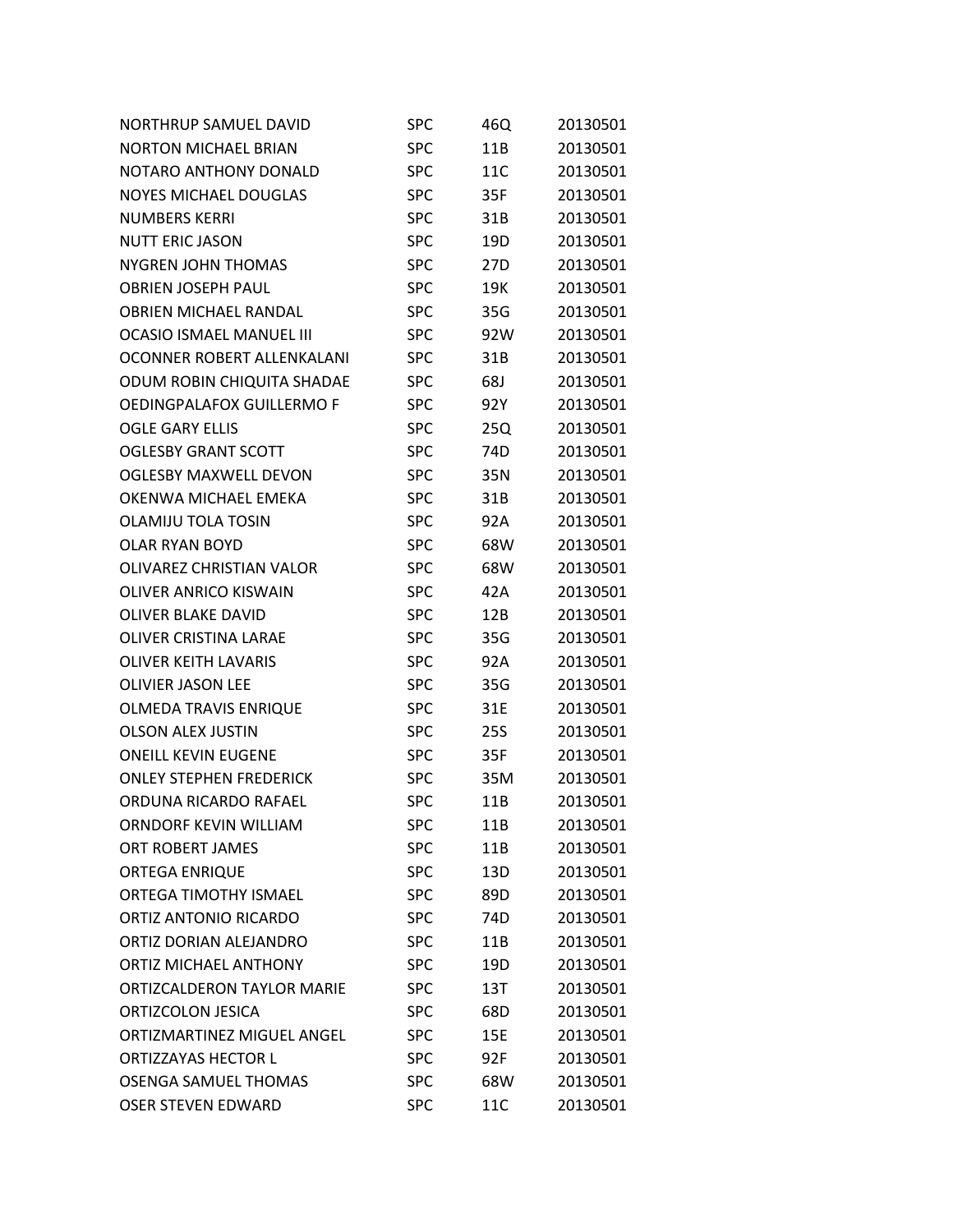| <b>OSIFO ALEX</b>                 | SPC        | 92A             | 20130501 |
|-----------------------------------|------------|-----------------|----------|
| OSUCH JENNIFER ANN                | SPC        | 89B             | 20130501 |
| OTERO BROCHA DEVORAH              | SPC        | 35F             | 20130501 |
| OTTE JONATHAN WILLIAM             | SPC        | 35M             | 20130501 |
| <b>OUELLETTE KYLE RAYMOND</b>     | SPC        | 11C             | 20130501 |
| <b>OUTLEY DAMARRION ANTIONE</b>   | SPC        | 92G             | 20130501 |
| <b>OWEN NEENAH MARIE</b>          | <b>SPC</b> | 25U             | 20130501 |
| <b>OWENS JACOB ELI</b>            | SPC        | 12B             | 20130501 |
| <b>OWENS JOSHUA ALAN</b>          | SPC        | 11B             | 20130501 |
| <b>OWENS MATTHEW RAYMOND</b>      | SPC        | 19D             | 20130501 |
| <b>OWENS MELVIN WAYNE</b>         | SPC        | 92Y             | 20130501 |
| <b>OWENS RYAN THOMAS</b>          | SPC        | 11B             | 20130501 |
| <b>OWSINSKI JAMELYNN DIANELL</b>  | SPC        | 68W             | 20130501 |
| <b>OXENDINE MARCUS KARON</b>      | SPC        | 25Q             | 20130501 |
| PACHECO JULIAN RAMIREZ            | SPC        | 31B             | 20130501 |
| PACHECO JULIO RICARDO             | SPC        | 91J             | 20130501 |
| <b>PADILLA JOSE MANUEL</b>        | SPC        | 27D             | 20130501 |
| <b>PAGE BRANDON KYLE</b>          | SPC        | 19D             | 20130501 |
| PAIGE BRETT ALAN                  | SPC        | 11B             | 20130501 |
| <b>PAK BRIAN YOONSUK</b>          | SPC        | 12B             | 20130501 |
| PALLONE FRANCIS ADAM              | SPC        | 25B             | 20130501 |
| <b>PALM ERIK GUST</b>             | SPC        | 11B             | 20130501 |
| <b>PALMER AARON BLAKE</b>         | SPC        | 15J             | 20130501 |
| PALMER CHRISTOPHER MICHAEL        | SPC        | 92Y             | 20130501 |
| <b>PALMER DENNIS WAYNE</b>        | SPC        | 13M             | 20130501 |
| PALMER ROZELL DARREN              | SPC        | 91F             | 20130501 |
| PALMER STEPHEN MICHAEL JR         | SPC        | 68W             | 20130501 |
| PANAWAY DONALD ADAM               | <b>SPC</b> | 11C             | 20130501 |
| <b>PANELLA TREY ALLEN</b>         | <b>SPC</b> | 11B             | 20130501 |
| <b>PANTOJATORRES ERIC GREGORY</b> | <b>SPC</b> | 15W             | 20130501 |
| PANYARD JOHN PATRICK              | SPC        | 25U             | 20130501 |
| PAPANDREW NICHOLAS GEORGE         | <b>SPC</b> | 11B             | 20130501 |
| <b>PARADISE VINCENT ARTHUR</b>    | <b>SPC</b> | 29E             | 20130501 |
| PARADOWSKI BRIAN WILLIAM          | <b>SPC</b> | 15U             | 20130501 |
| PARISH KEVIN JOSEPH MATTHEW       | <b>SPC</b> | 19D             | 20130501 |
| <b>PARK SUN MYUNG</b>             | <b>SPC</b> | 68W             | 20130501 |
| PARKER MISTIE DAWN                | <b>SPC</b> | 14T             | 20130501 |
| <b>PARKER NATHANIEL JR</b>        | <b>SPC</b> | 88M             | 20130501 |
| PARKER SHAWN MICHAEL              | <b>SPC</b> | 19 <sub>D</sub> | 20130501 |
| <b>PARKS BRANDON HENRY</b>        | <b>SPC</b> | 11B             | 20130501 |
| PARKS MICHAEL JAMES               | <b>SPC</b> | 19D             | 20130501 |
| PARKS RYAN THOMAS                 | <b>SPC</b> | 13M             | 20130501 |
| PARRETT ANGELA FAYE               | <b>SPC</b> | 91G             | 20130501 |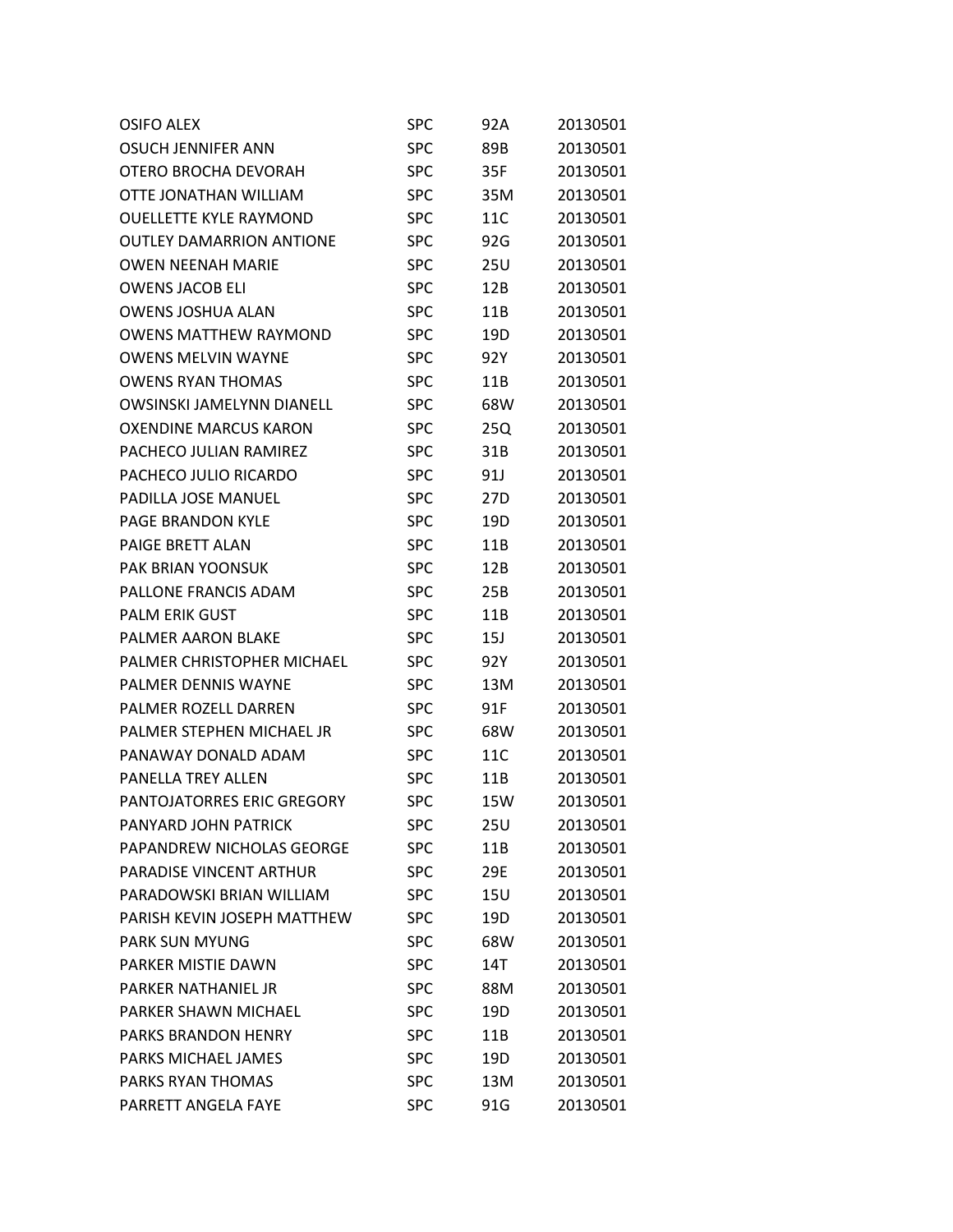| PARRISH MELISSA CAROL         | <b>SPC</b> | 46Q        | 20130501 |
|-------------------------------|------------|------------|----------|
| PATE JOSHUA SCOTT             | <b>SPC</b> | 91B        | 20130501 |
| PATE MICHAEL HAYDEN           | <b>SPC</b> | 13B        | 20130501 |
| PATEL ALPESH ARVIND           | <b>SPC</b> | 11C        | 20130501 |
| PATINO KRISTIAN LLAJAIRA      | <b>SPC</b> | 68X        | 20130501 |
| PATRICK CHRISTOPHER MICHAEL   | <b>SPC</b> | 88M        | 20130501 |
| PATRICK JAMAL DANIEL          | <b>SPC</b> | 91J        | 20130501 |
| PATTON JONATHAN DAVID         | <b>SPC</b> | 25U        | 20130501 |
| PAULHAMUS MICHAEL ALAN        | <b>SPC</b> | 35F        | 20130501 |
| PAVLICH NICOLE MICHELLE       | <b>SPC</b> | 35F        | 20130501 |
| PAVLOVIC MARK ALAN            | <b>SPC</b> | 91B        | 20130501 |
| PAYNE KERIN AARON             | <b>SPC</b> | 31B        | 20130501 |
| <b>PAYNE TYLER EUGENE</b>     | <b>SPC</b> | 11B        | 20130501 |
| PEAKE JON DAVID               | <b>SPC</b> | 92A        | 20130501 |
| PEARCE ADAM RODNEY            | <b>SPC</b> | 25U        | 20130501 |
| PEARCE ROBERT JASON           | <b>SPC</b> | 14T        | 20130501 |
| PEARSON RODRICK LAMAR         | <b>SPC</b> | 92Y        | 20130501 |
| PECK KEVIN ALLEN              | <b>SPC</b> | 11B        | 20130501 |
| PECK SAMUEL LAWRENCE          | <b>SPC</b> | 35P        | 20130501 |
| PEEBLES MONQUELLE             | <b>SPC</b> | 15J        | 20130501 |
| PEKAR JEFFREY PAUL            | <b>SPC</b> | 91B        | 20130501 |
| PELKEY WILLIAM BRAD           | <b>SPC</b> | 92G        | 20130501 |
| PENA GREGORY LUIS             | <b>SPC</b> | 11B        | 20130501 |
| PENA RAFAEL ANTONIO           | <b>SPC</b> | 31E        | 20130501 |
| PENDERMAN JEREMY RONDELL      | <b>SPC</b> | 25Q        | 20130501 |
| PENE AIR JORDAN ALAI          | <b>SPC</b> | 92W        | 20130501 |
| PENNINGTON JESSE HOWARD OWE   | <b>SPC</b> | 13R        | 20130501 |
| <b>PENNINGTON PHILLIP LEE</b> | <b>SPC</b> | 88N        | 20130501 |
| PEOPLES AARON DWIGHT JR       | <b>SPC</b> | 94E        | 20130501 |
| PERESGUTIERREZ IVAN           | <b>SPC</b> | 13F        | 20130501 |
| PEREZ ANGEL ANDRES            | <b>SPC</b> | 68W        | 20130501 |
| PEREZ BENJAMIN                | <b>SPC</b> | 25B        | 20130501 |
| PEREZ MARCOS ANTONIO          | <b>SPC</b> | 19D        | 20130501 |
| PEREZ RAMON ANTONIO JR        | <b>SPC</b> | <b>15N</b> | 20130501 |
| PEREZ RAYMOND                 | <b>SPC</b> | 35G        | 20130501 |
| PEREZ RAYMOND PATRICK ESTA    | <b>SPC</b> | 94E        | 20130501 |
| PEREZ VINCENT BENJAMIN        | <b>SPC</b> | 29E        | 20130501 |
| PEREZMORALES RUBEN ANTONIO    | <b>SPC</b> | 88H        | 20130501 |
| PERKINS AUSTIN KYLF           | <b>SPC</b> | 13B        | 20130501 |
| PERKINS BENJAMIN MICHAEL      | <b>SPC</b> | 11B        | 20130501 |
| PERRY JENNIFER NICOLE         | <b>SPC</b> | 92Y        | 20130501 |
| PERRYMAN TRAVIS WILLIAM       | <b>SPC</b> | 12B        | 20130501 |
| PERSON KENNETH DEWAYNE        | <b>SPC</b> | 92G        | 20130501 |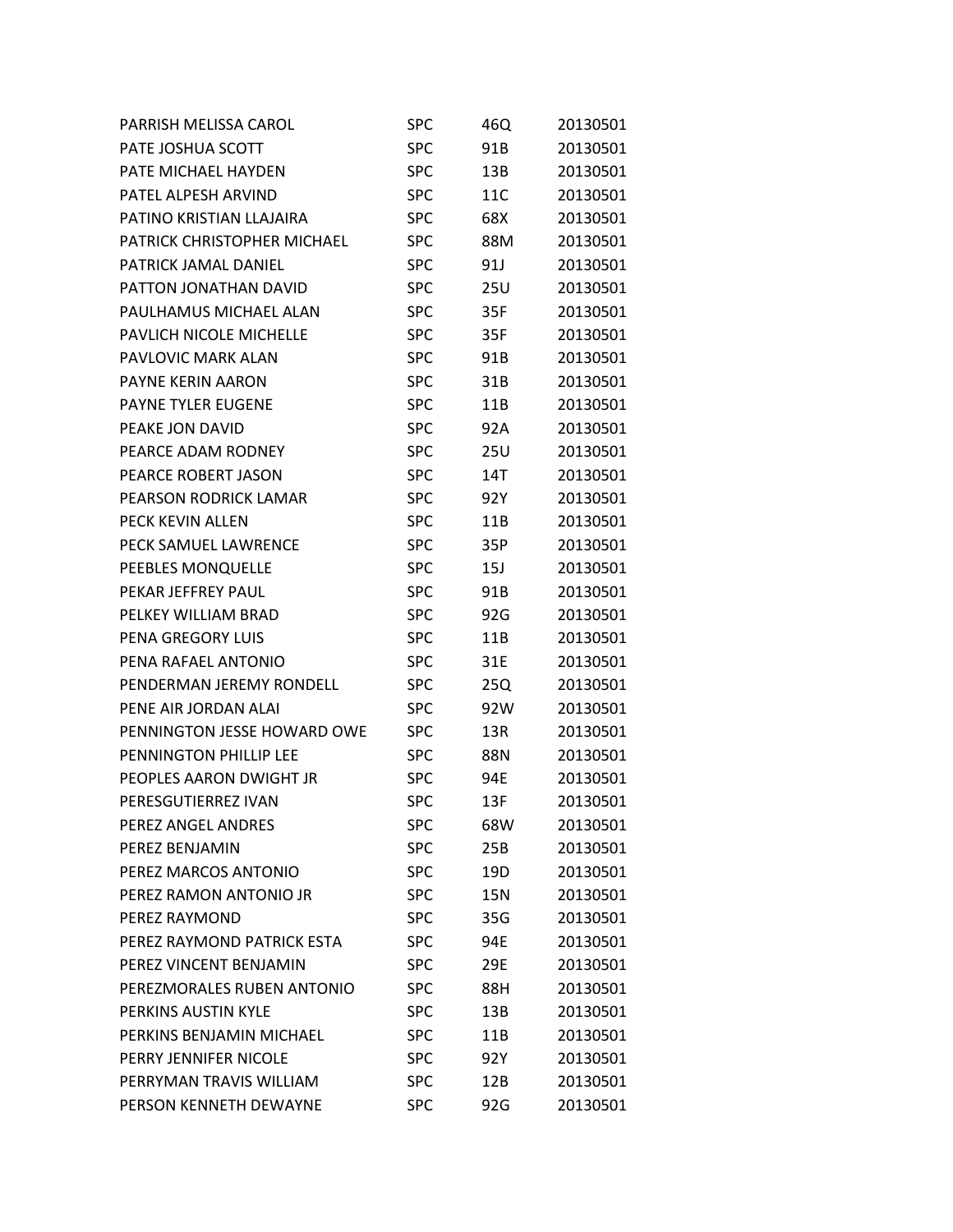| PETERS ROY THOMAS           | SPC        | 88N             | 20130501 |
|-----------------------------|------------|-----------------|----------|
| PETERSON JUSTIN ALLEN       | <b>SPC</b> | 25C             | 20130501 |
| PETERSON NORMA IRENE        | <b>SPC</b> | 92G             | 20130501 |
| PETERSON TIFFANY SHINIK     | <b>SPC</b> | 92A             | 20130501 |
| PETROSKI FELIX JOHN STEWART | <b>SPC</b> | 11B             | 20130501 |
| PETRY TYLER KAMERON         | <b>SPC</b> | 91B             | 20130501 |
| PETTAWAY DAVID KEITH        | <b>SPC</b> | <b>15T</b>      | 20130501 |
| PETTIES KYEON NIGEL         | <b>SPC</b> | 14E             | 20130501 |
| PHELPS SEAN MICHAEL         | <b>SPC</b> | 15S             | 20130501 |
| PHILIBERT FRANCISCO JAVIER  | <b>SPC</b> | 68W             | 20130501 |
| PHILIPS NICHOLAS MATTHEW    | <b>SPC</b> | 91B             | 20130501 |
| PHILLIPS JONATHAN F         | <b>SPC</b> | 89B             | 20130501 |
| PICCIRILLO RYAN SCOTT       | <b>SPC</b> | 31B             | 20130501 |
| PICKERING CHRISTOPHER JAMES | <b>SPC</b> | 12M             | 20130501 |
| PICKERSGILL JOHN WILLIAM    | <b>SPC</b> | 88L             | 20130501 |
| PICKETT DENNIS MICHAEL JR   | <b>SPC</b> | 25B             | 20130501 |
| PICOTTE DALE JAMES          | <b>SPC</b> | 91G             | 20130501 |
| PIERCE JOHN WESLEY          | <b>SPC</b> | 11B             | 20130501 |
| PIETILA ROBERT ALBERT JR    | <b>SPC</b> | 91J             | 20130501 |
| PIETRI ADAM MICHAEL         | <b>SPC</b> | 19K             | 20130501 |
| PILKINGTON LUKE JACOB       | <b>SPC</b> | 25S             | 20130501 |
| PIMENTEL GILBERTO           | <b>SPC</b> | 92A             | 20130501 |
| PIMENTEL ROBERTO MIGUEL     | <b>SPC</b> | 35S             | 20130501 |
| PIPER DEREK JOSEPH          | <b>SPC</b> | 91B             | 20130501 |
| PIPERIS NICOLAS BENJAMIN    | <b>SPC</b> | 91E             | 20130501 |
| PIZZO ANTHONY CURTIS JR     | <b>SPC</b> | 11B             | 20130501 |
| <b>PLEDGE NICHOLAS RYAN</b> | <b>SPC</b> | 11B             | 20130501 |
| PLOURDE JASON BRIAN         | <b>SPC</b> | 19D             | 20130501 |
| PLOWMAN SCOTT CLAYTON       | SPC        | 12N             | 20130501 |
| POFF ANDREW KYLE            | <b>SPC</b> | 19 <sub>D</sub> | 20130501 |
| POIRIER JOHANNY             | <b>SPC</b> | 42A             | 20130501 |
| POLING MATTHEW BURROUGHS    | <b>SPC</b> | 31B             | 20130501 |
| POLLARD ROBERT ALAN         | <b>SPC</b> | 19D             | 20130501 |
| PONTES TRENT JOSEPH         | <b>SPC</b> | 12N             | 20130501 |
| POOL JASON MICHAEL          | <b>SPC</b> | 19D             | 20130501 |
| <b>POPA ROBERT LEE</b>      | <b>SPC</b> | 11B             | 20130501 |
| POPSIE RAYMOND FRANCIS JR   | <b>SPC</b> | 15W             | 20130501 |
| PORTER CODY WAYNE           | <b>SPC</b> | 11B             | 20130501 |
| POSTLEWAIT TODD ROBERT      | <b>SPC</b> | <b>25S</b>      | 20130501 |
| POWELL JAMES KENNETH JR     | <b>SPC</b> | 25Q             | 20130501 |
| POWELL JONATHAN KERTH       | <b>SPC</b> | 11B             | 20130501 |
| POWELL LAWRENCE EARL JR     | <b>SPC</b> | <b>25S</b>      | 20130501 |
| POWLESS JASON BRIAN         | <b>SPC</b> | 11B             | 20130501 |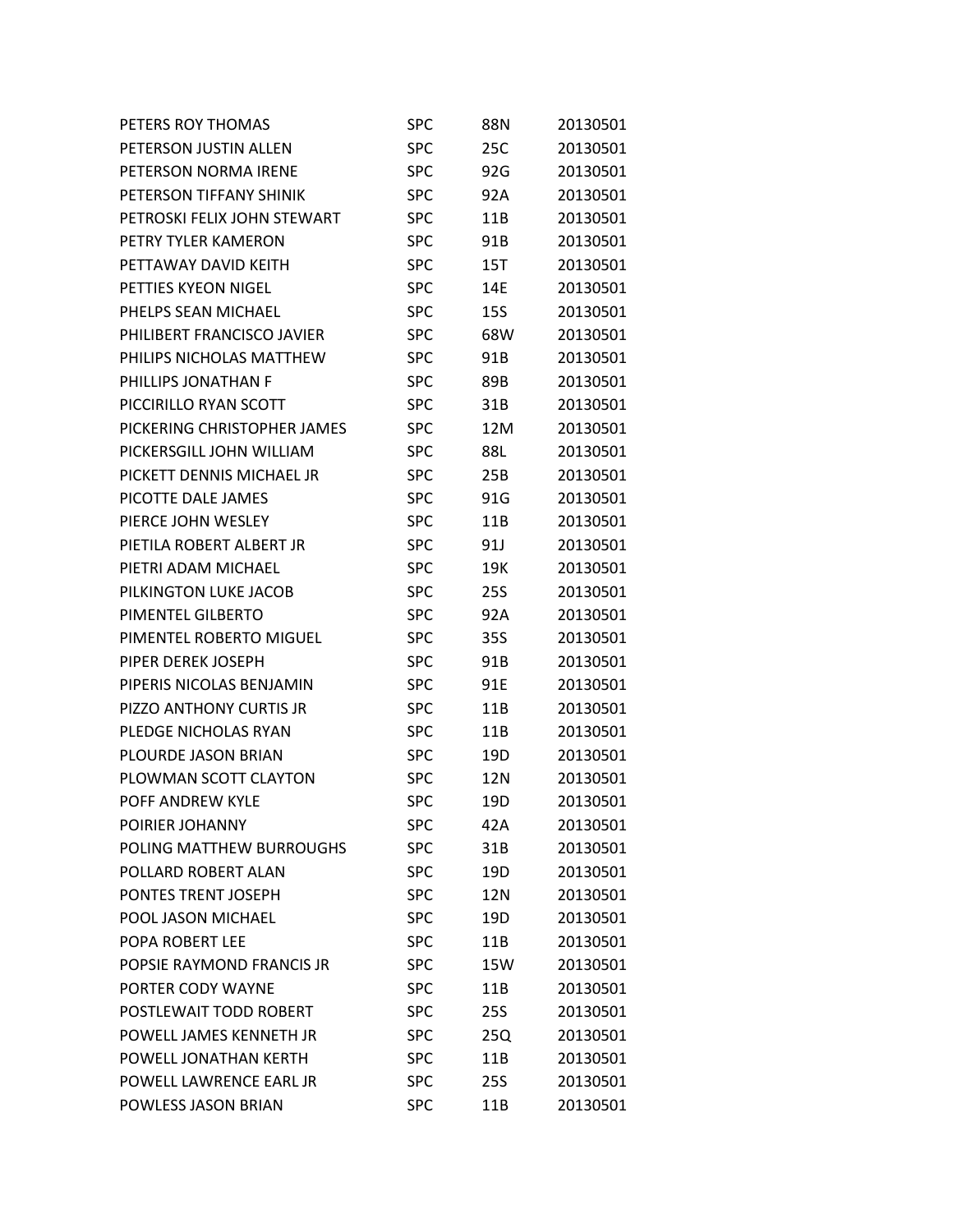| PRATCHER NATHANIEL             | SPC        | 25S | 20130501 |
|--------------------------------|------------|-----|----------|
| PREDICO STEVEN GIOVANNI        | <b>SPC</b> | 25N | 20130501 |
| PRENTICE NATHANIEL ARTHUR      | <b>SPC</b> | 15S | 20130501 |
| PRESSLEY ANTON LAVON           | <b>SPC</b> | 13P | 20130501 |
| <b>PRESTON DARRELL RYAN</b>    | <b>SPC</b> | 19D | 20130501 |
| PRICE CHRISTIAN PATRIC         | <b>SPC</b> | 14S | 20130501 |
| PRICE CHRISTOPHER RYAN         | <b>SPC</b> | 13D | 20130501 |
| PRICE DANIEL XAVIER            | <b>SPC</b> | 31B | 20130501 |
| PRICE MATTHEW ALLAN            | <b>SPC</b> | 89D | 20130501 |
| PRICHARD SAREAH ALICIA         | <b>SPC</b> | 31B | 20130501 |
| PRIMEAU JOE ALBERT             | <b>SPC</b> | 42A | 20130501 |
| PRINCE ANDREW IMMANUEL         | SPC        | 88M | 20130501 |
| PRITCHARD JONATHAN HARVARD     | <b>SPC</b> | 88M | 20130501 |
| <b>PROUSE GLENN EVERETT</b>    | <b>SPC</b> | 91A | 20130501 |
| <b>PROWS CHRISTOPHER ELVEL</b> | <b>SPC</b> | 12B | 20130501 |
| PRUDEN CRAIG AARON             | <b>SPC</b> | 12B | 20130501 |
| <b>PUGLISI JEFFREY MICHAEL</b> | <b>SPC</b> | 11B | 20130501 |
| <b>PURSELL KYLE JOHN</b>       | <b>SPC</b> | 19D | 20130501 |
| PUTNEY JESSICA ANN             | <b>SPC</b> | 68X | 20130501 |
| PUZZO STEPHEN MICHAEL          | <b>SPC</b> | 15U | 20130501 |
| <b>QUACKENBUSH AARON DEAN</b>  | <b>SPC</b> | 35S | 20130501 |
| <b>QUARLES VICKI CAMILLE</b>   | <b>SPC</b> | 92Y | 20130501 |
| <b>QUICK KEVIN LEE</b>         | <b>SPC</b> | 91B | 20130501 |
| <b>QUITUGUA GABRIEL NIKKO</b>  | <b>SPC</b> | 14S | 20130501 |
| RABINOWITZ AARON EARL          | <b>SPC</b> | 92G | 20130501 |
| RABREN WHITMAN MARLER          | <b>SPC</b> | 11B | 20130501 |
| RACHA LAXMI KANTH              | <b>SPC</b> | 15Y | 20130501 |
| RADCLIFFE REGINALD             | <b>SPC</b> | 91D | 20130501 |
| RAHZ CALEB GAVIN               | <b>SPC</b> | 35M | 20130501 |
| RAMEL ROSALEEMARCELINA V       | <b>SPC</b> | 92W | 20130501 |
| RAMIREZ JOHNATHAN ANDREW       | <b>SPC</b> | 19D | 20130501 |
| RAMIREZ JOHNNY                 | <b>SPC</b> | 91H | 20130501 |
| RAMIREZ MARVIN ULYSSES         | <b>SPC</b> | 19D | 20130501 |
| RAMIREZ TIMOTHY PAUL           | <b>SPC</b> | 42A | 20130501 |
| RAMIREZHERNANDEZ ERNESTO L     | <b>SPC</b> | 11B | 20130501 |
| RAMIREZJUAREZ COSME ALFONSO    | <b>SPC</b> | 92A | 20130501 |
| RAMIS JASMYN KEALOHA           | <b>SPC</b> | 15Y | 20130501 |
| <b>RAMOS EDWIN</b>             | <b>SPC</b> | 89A | 20130501 |
| RAMOS LUIS JOANY               | <b>SPC</b> | 11B | 20130501 |
| RAMOSALEGRIA JOSE WILLIAM I    | <b>SPC</b> | 92F | 20130501 |
| RAMOSMARTINEZ LUIS ANTONIO     | <b>SPC</b> | 91B | 20130501 |
| <b>RAMSAGAR SUREN</b>          | <b>SPC</b> | 91J | 20130501 |
| RANA RITESH BIKRAM             | <b>SPC</b> | 68W | 20130501 |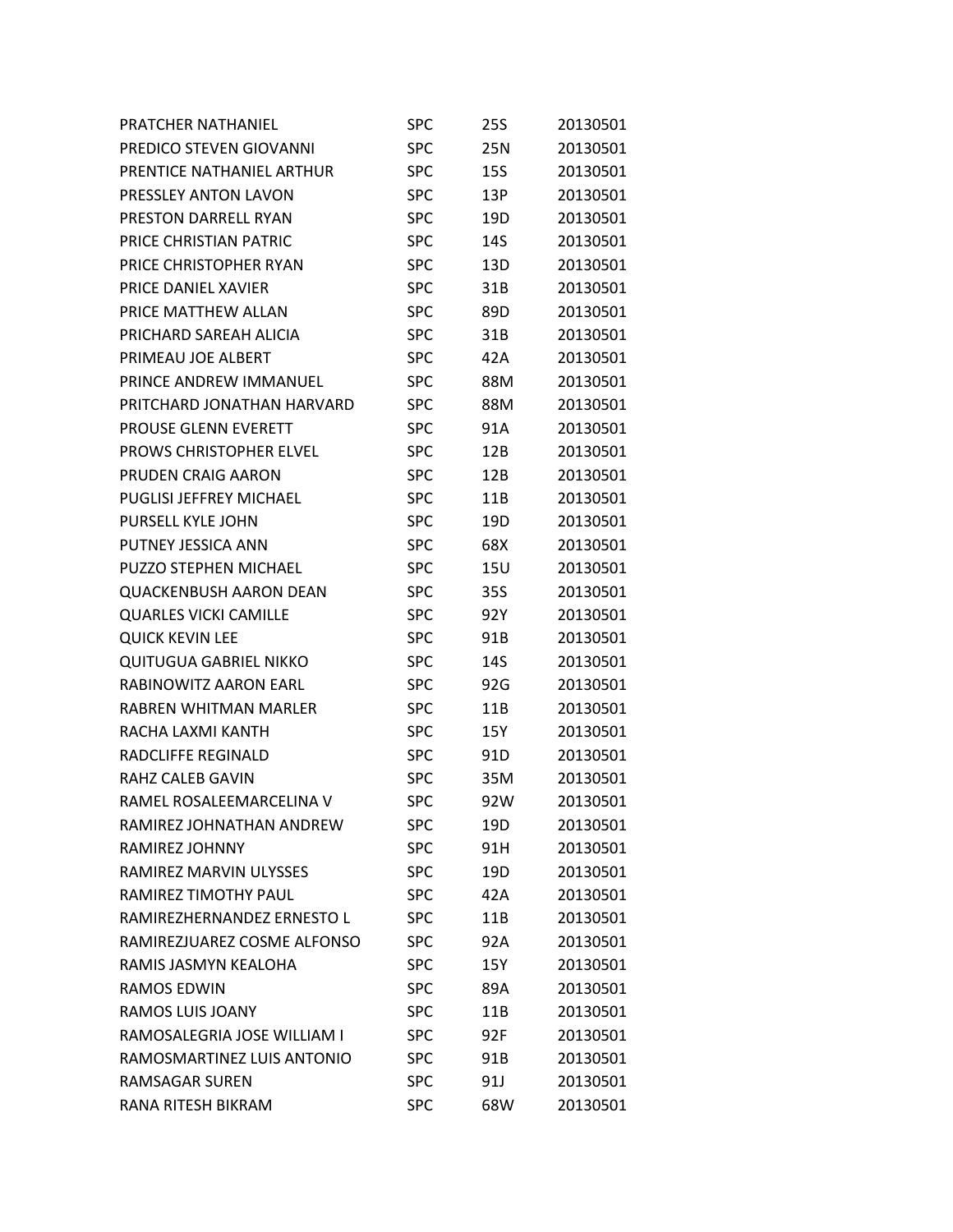| RANDALL ERIC WILLIAM               | SPC        | 11B | 20130501 |
|------------------------------------|------------|-----|----------|
| RANGEL AYAX                        | <b>SPC</b> | 11B | 20130501 |
| <b>RANGEL NELSON DANIEL</b>        | <b>SPC</b> | 11B | 20130501 |
| RANKIN NATHANIEL DEAN              | <b>SPC</b> | 11B | 20130501 |
| <b>RANSON CASEY LOGAN</b>          | <b>SPC</b> | 25S | 20130501 |
| RAO ANAND DAMALAY                  | <b>SPC</b> | 68W | 20130501 |
| RAPP DANIELLE ANGELENA             | <b>SPC</b> | 31B | 20130501 |
| RASCON JACOB E                     | <b>SPC</b> | 91J | 20130501 |
| RASPLICKA LEVI JAMES               | <b>SPC</b> | 11B | 20130501 |
| RATIGAN DEVIN MICHAEL              | <b>SPC</b> | 11B | 20130501 |
| RAYFIELD JOSEPH ALLEN              | <b>SPC</b> | 15J | 20130501 |
| RAYMOND INGA RAYETTE               | <b>SPC</b> | 27D | 20130501 |
| RAZO MICHAEL JOSEPH                | <b>SPC</b> | 15H | 20130501 |
| <b>RED SARAH RENEE</b>             | <b>SPC</b> | 68A | 20130501 |
| <b>REDDEN DANIEL MAX</b>           | <b>SPC</b> | 25P | 20130501 |
| REDDING RICKY BERNARD JR           | <b>SPC</b> | 91F | 20130501 |
| REDMERSKI ROBERT MICHAEL           | <b>SPC</b> | 19D | 20130501 |
| REDMOND DANIEL JOHN                | <b>SPC</b> | 11B | 20130501 |
| <b>REED KYLE MATHEW</b>            | <b>SPC</b> | 15N | 20130501 |
| REED WILLIAM DEAN JR               | <b>SPC</b> | 35F | 20130501 |
| REEDBLAKE JAMAL TERRELL            | <b>SPC</b> | 35M | 20130501 |
| REEL JEFFREY DWAYNE                | <b>SPC</b> | 15J | 20130501 |
| REEVES MICHAEL LYDELL              | <b>SPC</b> | 88M | 20130501 |
| <b>REGAN VERONICA LYNN</b>         | <b>SPC</b> | 42A | 20130501 |
| <b>REID DAVID LEE JR</b>           | <b>SPC</b> | 11C | 20130501 |
| REISKE ADAM EDWARD                 | <b>SPC</b> | 13B | 20130501 |
| <b>REMAKIS CHRISTOPHER MICHAEL</b> | <b>SPC</b> | 15T | 20130501 |
| REMINGER BLAINE STEVEN             | SPC        | 11B | 20130501 |
| REMLINGER JOSHUA PAUL              | <b>SPC</b> | 11B | 20130501 |
| <b>RENDEL GREGORY LUCAS</b>        | <b>SPC</b> | 35F | 20130501 |
| RENTERIA JUAN PABLO                | SPC        | 91B | 20130501 |
| <b>RESOR ANDREW DAVID</b>          | <b>SPC</b> | 13B | 20130501 |
| <b>REX ROBERT CHARLES</b>          | <b>SPC</b> | 11B | 20130501 |
| REYES ADAM CHRISTOPHER             | <b>SPC</b> | 68W | 20130501 |
| <b>REYES CHRISTOPHER YTUARTE</b>   | <b>SPC</b> | 19D | 20130501 |
| <b>REYES JOSHUA</b>                | <b>SPC</b> | 11B | 20130501 |
| <b>REYES RAFAEL ANTHONY</b>        | <b>SPC</b> | 89A | 20130501 |
| REYNA MARTIN ENRICO                | <b>SPC</b> | 11B | 20130501 |
| <b>REYNOLDS APRIL LYNN</b>         | <b>SPC</b> | 68K | 20130501 |
| <b>REYNOLDS BRETT LEE</b>          | <b>SPC</b> | 68W | 20130501 |
| <b>REYNOLDS BRIAN PATRICK</b>      | <b>SPC</b> | 13B | 20130501 |
| <b>REYNOLDS COREY MATHEW</b>       | <b>SPC</b> | 11B | 20130501 |
| REYNOLDS JACOB ANTHONY             | <b>SPC</b> | 12B | 20130501 |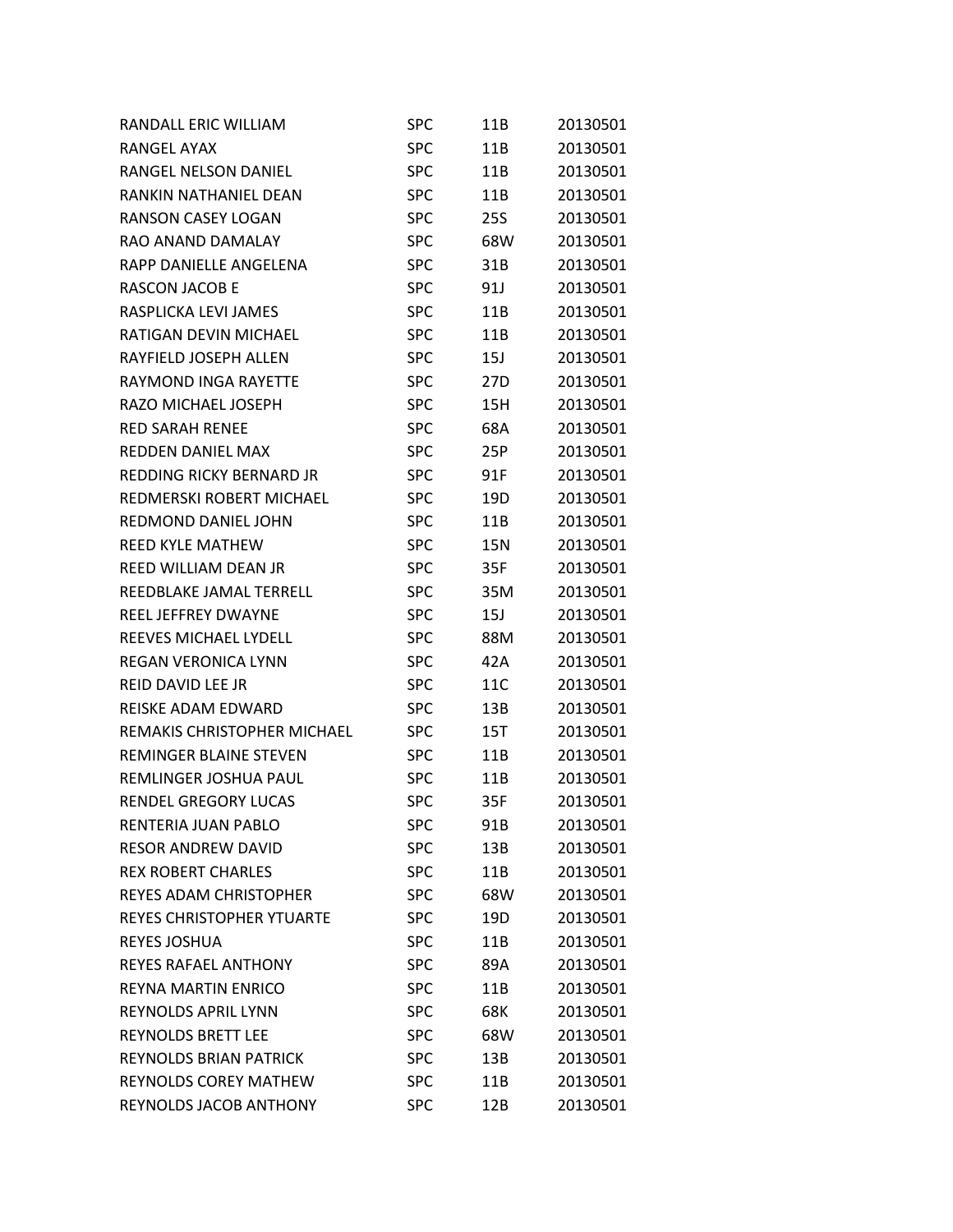| <b>REYNOLDS JASON KYLE</b>    | <b>SPC</b> | 19D        | 20130501 |
|-------------------------------|------------|------------|----------|
| REYNOLDS LEROY LAMAR JR       | <b>SPC</b> | 74D        | 20130501 |
| <b>REYNOLDS TRAVIS ANDREW</b> | <b>SPC</b> | 91B        | 20130501 |
| RHINELEGROS ZACHARY JOSEPH    | <b>SPC</b> | 25F        | 20130501 |
| RHODEN DENNEISHA TASHEBBA     | <b>SPC</b> | 92Y        | 20130501 |
| RICE RICHARD D                | <b>SPC</b> | 25B        | 20130501 |
| RICH ADRIAN THOMAS            | <b>SPC</b> | 25L        | 20130501 |
| RICHARDS ALDO VIRGILIO JR     | <b>SPC</b> | 12N        | 20130501 |
| RICHARDS ASHLEY CELESTE       | <b>SPC</b> | 94S        | 20130501 |
| RICHARDSON RICHIE B           | <b>SPC</b> | 68G        | 20130501 |
| RICHARDSON SHAWANA MICHELLE   | <b>SPC</b> | 92F        | 20130501 |
| RICHIE JONATHAN LOUIS         | <b>SPC</b> | <b>15S</b> | 20130501 |
| RICHMOND STEVIE JOE           | <b>SPC</b> | 92G        | 20130501 |
| RIDENHOUR SHAY RYAN           | <b>SPC</b> | 91A        | 20130501 |
| RIDER SOPHIA YOLANDA          | <b>SPC</b> | 68W        | 20130501 |
| <b>RIDGE BRANDON LEE</b>      | <b>SPC</b> | 11B        | 20130501 |
| RILEY GAGE JORDANMICHAEL      | <b>SPC</b> | 25B        | 20130501 |
| RINDERLE MITCHELL AUGUST      | <b>SPC</b> | 13B        | 20130501 |
| RINKS WILLIAM BRADLEY         | <b>SPC</b> | 25Q        | 20130501 |
| <b>RIOS ADAM</b>              | <b>SPC</b> | 13F        | 20130501 |
| RIOS ARMANDO AMET             | <b>SPC</b> | 92Y        | 20130501 |
| <b>RIOS JOSE ANGEL</b>        | <b>SPC</b> | 42A        | 20130501 |
| <b>RIPLEY ANDREW CARL</b>     | <b>SPC</b> | 25L        | 20130501 |
| RIVELLI ANTHONY JAMES         | <b>SPC</b> | 31B        | 20130501 |
| RIVERA JAMES NELSON           | <b>SPC</b> | 19K        | 20130501 |
| RIVERA JENNYLYS               | <b>SPC</b> | 25B        | 20130501 |
| RIVERA JOSE M                 | <b>SPC</b> | 91F        | 20130501 |
| <b>RIVERA STEVEN</b>          | <b>SPC</b> | 25Q        | 20130501 |
| RIVERS BOBBY CLYDE            | <b>SPC</b> | 92A        | 20130501 |
| ROACH KEVIN WILLIAM           | <b>SPC</b> | 25B        | 20130501 |
| <b>ROBB RICHARD ALLEN III</b> | SPC        | 11B        | 20130501 |
| ROBBINS ANTHONY MITCHELL      | <b>SPC</b> | 19D        | 20130501 |
| <b>ROBERSON CLIFTON RAY</b>   | <b>SPC</b> | 91B        | 20130501 |
| ROBERTS JARED DUANE           | <b>SPC</b> | 11B        | 20130501 |
| ROBERTS RAYMOND GERALD III    | <b>SPC</b> | 25B        | 20130501 |
| ROBERTS TANNER CLAY           | <b>SPC</b> | 15Y        | 20130501 |
| ROBERTSON DYLAN MICHAEL       | <b>SPC</b> | 19K        | 20130501 |
| ROBERTSON TERRENCE L JR       | <b>SPC</b> | 35F        | 20130501 |
| <b>ROBERTSON TRAVIS LEE</b>   | <b>SPC</b> | 91M        | 20130501 |
| <b>ROBINSON CODY BAINES</b>   | <b>SPC</b> | 68W        | 20130501 |
| ROBINSON DONOVAN NATHANIEL    | <b>SPC</b> | 14S        | 20130501 |
| ROBINSON ESAN SHOMARI         | <b>SPC</b> | 74D        | 20130501 |
| ROBINSON JACOB HALL           | <b>SPC</b> | 11B        | 20130501 |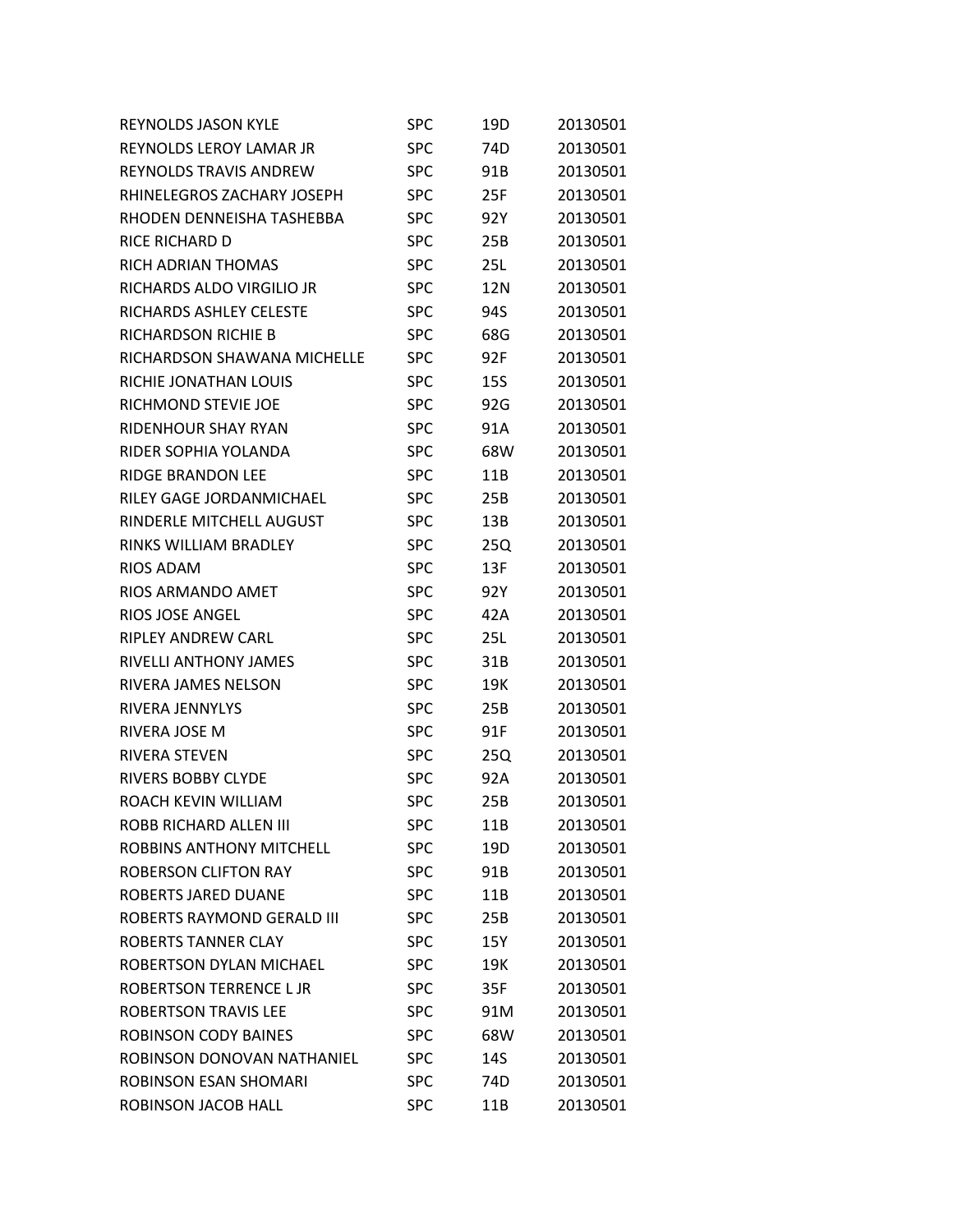| ROBINSON JARED DYLAN        | SPC        | 11B        | 20130501 |
|-----------------------------|------------|------------|----------|
| ROBINSON JORDAN SCOTT       | <b>SPC</b> | 11C        | 20130501 |
| ROBINSON KYLE PERNELL NATHA | <b>SPC</b> | 92Y        | 20130501 |
| ROBINSON MICHAEL DUNDEE     | SPC        | 15Y        | 20130501 |
| ROBINSON MICHAEL REY        | SPC        | 19D        | 20130501 |
| ROBINSON QUEENNISE LAFAY    | <b>SPC</b> | 92G        | 20130501 |
| <b>ROBINSON RONALD III</b>  | <b>SPC</b> | <b>25S</b> | 20130501 |
| ROBLES FERNANDO SANCHEZ     | SPC        | 92A        | 20130501 |
| ROBLES NELSON LEE           | SPC        | 46Q        | 20130501 |
| ROBLES TYASIA ELIZABETH     | <b>SPC</b> | 89A        | 20130501 |
| ROCHE JEREMY EDWARD         | <b>SPC</b> | 11B        | 20130501 |
| RODGERS CHRISTOPHER WILLIAM | SPC        | 94S        | 20130501 |
| RODRIGUEZ BRANDON ROY       | <b>SPC</b> | 19K        | 20130501 |
| RODRIGUEZ BRITTANY NICOLE   | <b>SPC</b> | 35M        | 20130501 |
| RODRIGUEZ CARLEN VICTORIA   | <b>SPC</b> | 68W        | 20130501 |
| RODRIGUEZ ENRIQUE           | SPC        | 92F        | 20130501 |
| RODRIGUEZ KELSIE LEANNE     | SPC        | 92A        | 20130501 |
| RODRIGUEZ LUIS MANUEL       | <b>SPC</b> | 74D        | 20130501 |
| RODRIGUEZ NELSON J          | <b>SPC</b> | <b>25U</b> | 20130501 |
| RODRIGUEZ ROBERT ALEXANDER  | SPC        | 88M        | 20130501 |
| RODRIGUEZ WESLEY MARCEL     | SPC        | 31B        | 20130501 |
| RODRIGUEZGARCIA RAMON JOSE  | SPC        | 25Q        | 20130501 |
| RODRIGUEZGUZMAN JOSE HIRAM  | SPC        | 25V        | 20130501 |
| ROE SEBASTIAN TOMAS         | SPC        | 15U        | 20130501 |
| ROGERS BRANDON LEVON        | SPC        | 92Y        | 20130501 |
| ROGERS ROBERT DUSTIN        | SPC        | 31B        | 20130501 |
| ROGERS SAMUEL PATRICK       | SPC        | 25U        | 20130501 |
| ROLFES JONATHAN STEVEN      | <b>SPC</b> | 27D        | 20130501 |
| ROLPH STEPHEN VICTOR        | <b>SPC</b> | 11B        | 20130501 |
| <b>ROMAN ERIC JOSEPH</b>    | <b>SPC</b> | 11B        | 20130501 |
| ROMENESKO MELISSA ANN       | SPC        | 31B        | 20130501 |
| ROMERO MARIAFERNANDA        | <b>SPC</b> | 89A        | 20130501 |
| ROMERO RICARDO JR           | <b>SPC</b> | 11B        | 20130501 |
| RONDO MADELEINE CAMILLE     | <b>SPC</b> | 42A        | 20130501 |
| ROOD ANDREW RAYMOND         | <b>SPC</b> | 25S        | 20130501 |
| <b>ROOHY JONATHAN LOUIS</b> | <b>SPC</b> | 27D        | 20130501 |
| ROOPNARINE IDRIS TEELAKRAM  | <b>SPC</b> | 11B        | 20130501 |
| ROSADO HECTOR M             | <b>SPC</b> | 92A        | 20130501 |
| <b>ROSALES BILLY JOE</b>    | <b>SPC</b> | 68W        | 20130501 |
| ROSARIO AARON MATTHEW       | <b>SPC</b> | 11B        | 20130501 |
| ROSARIOCRUZ JOSUE           | <b>SPC</b> | 15J        | 20130501 |
| ROSE JOSEPH MICHAEL         | <b>SPC</b> | 35P        | 20130501 |
| <b>ROSE RANDY THOMAS</b>    | <b>SPC</b> | 92Y        | 20130501 |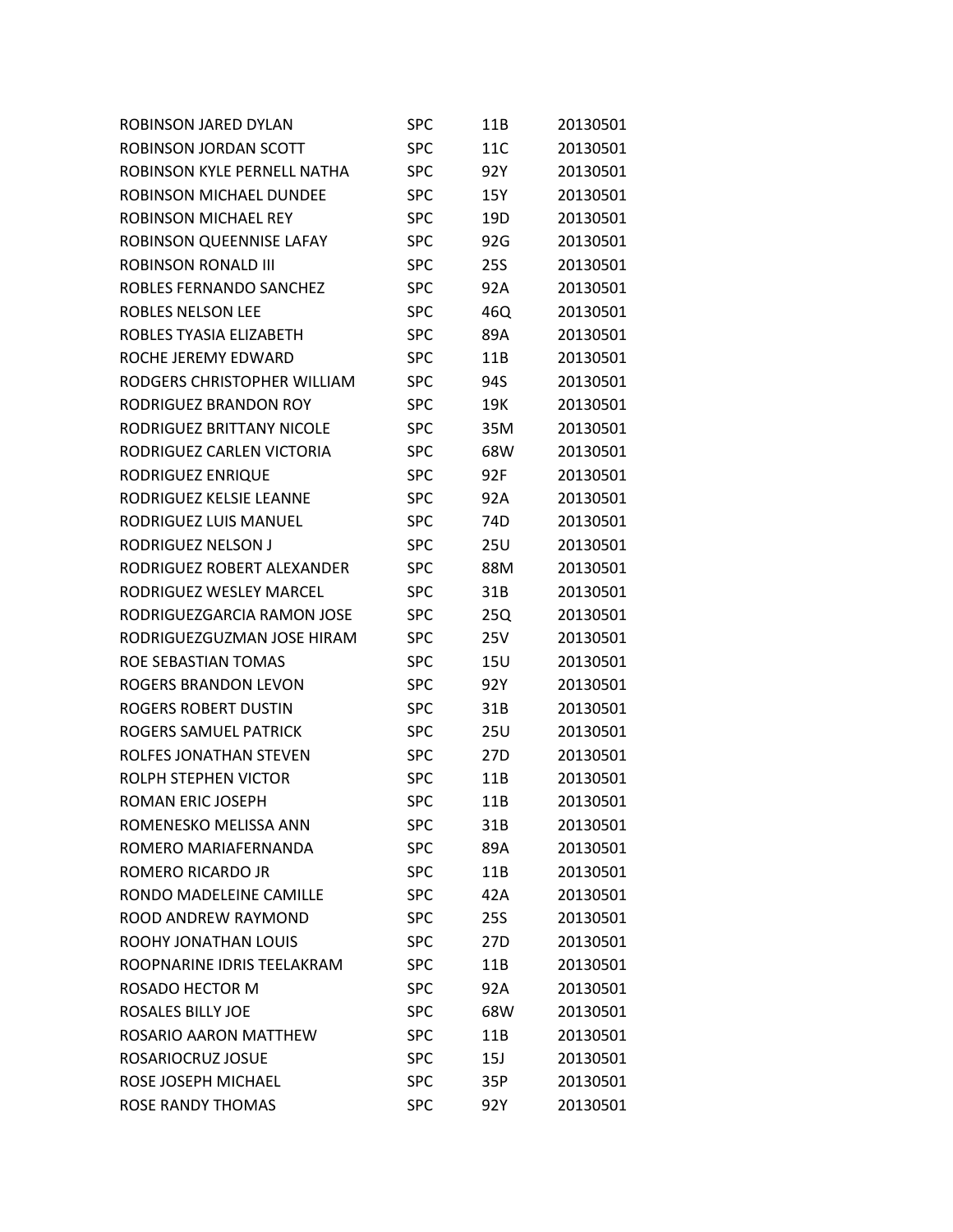| ROSS RHONDA KAMISHA           | SPC        | 92G | 20130501 |
|-------------------------------|------------|-----|----------|
| ROSS SAMANTHA MAEANN          | <b>SPC</b> | 25B | 20130501 |
| ROTH TERRENCE ALLEN           | <b>SPC</b> | 92M | 20130501 |
| ROUSE JOSHUA STEVEN           | <b>SPC</b> | 13F | 20130501 |
| <b>ROVER STEVEN PAUL</b>      | <b>SPC</b> | 68W | 20130501 |
| ROWAN WILLIAM ARTHUR JR       | <b>SPC</b> | 19K | 20130501 |
| ROWE ROBERT E JR              | <b>SPC</b> | 12K | 20130501 |
| <b>ROWLLS TERRY LANCE</b>     | <b>SPC</b> | 89B | 20130501 |
| <b>ROY WILLIE JEROME</b>      | <b>SPC</b> | 25B | 20130501 |
| <b>RUELAS ERWIN GIOVANNI</b>  | <b>SPC</b> | 74D | 20130501 |
| RUHL JARRED MICHAEL           | <b>SPC</b> | 11B | 20130501 |
| <b>RUNION JUSTIN ALAN</b>     | <b>SPC</b> | 12B | 20130501 |
| <b>RUSHER AARON PAUL</b>      | <b>SPC</b> | 35N | 20130501 |
| RUSSELL AUSTIN DANIEL         | <b>SPC</b> | 92G | 20130501 |
| RUSSELL RONALD ALEXANDER II   | <b>SPC</b> | 92Y | 20130501 |
| RUSSELLHUGHES LANSANA RAFAE   | <b>SPC</b> | 11B | 20130501 |
| RUSSICK DANIELLE ELIZABETH    | <b>SPC</b> | 68X | 20130501 |
| <b>RUSSO ANTHONY JAMES</b>    | <b>SPC</b> | 92Y | 20130501 |
| <b>RUTLEDGE BRETT THOMAS</b>  | <b>SPC</b> | 15W | 20130501 |
| <b>RYE DAVID EARL III</b>     | <b>SPC</b> | 19D | 20130501 |
| SABLAN JUAN RECHUCHER JR      | <b>SPC</b> | 92F | 20130501 |
| SAFRAN JUSTIN DAVID           | <b>SPC</b> | 13F | 20130501 |
| <b>SAGE JUSTIN IKEJAMES</b>   | <b>SPC</b> | 88M | 20130501 |
| SAINTLOUIS MUSTAPHA KEMAL     | <b>SPC</b> | 92A | 20130501 |
| <b>SAKAYE NICHOLE MARIE</b>   | <b>SPC</b> | 74D | 20130501 |
| SALAZAR JERED MICHAEL         | <b>SPC</b> | 12B | 20130501 |
| SALLING JOEL ISAAC            | <b>SPC</b> | 68Q | 20130501 |
| <b>SALZER DILLON LEE</b>      | <b>SPC</b> | 13F | 20130501 |
| SAMPLE SAMANTHA LYNN          | <b>SPC</b> | 92Y | 20130501 |
| SANCHEZ ALEJANDRO             | <b>SPC</b> | 25B | 20130501 |
| <b>SANCHEZ ROBERT CARLOS</b>  | SPC        | 19D | 20130501 |
| <b>SANCHEZ YAMILI</b>         | <b>SPC</b> | 92Y | 20130501 |
| SANCHEZSANTANA LEONARDO J     | <b>SPC</b> | 91B | 20130501 |
| <b>SANDERS DOUGLAS KENTON</b> | <b>SPC</b> | 11B | 20130501 |
| SANDOVAL CORNISH MINNETTE D   | <b>SPC</b> | 68W | 20130501 |
| <b>SANES MARIO ANTONIO</b>    | <b>SPC</b> | 74D | 20130501 |
| SANGALANG JEFFREY RABAGO      | <b>SPC</b> | 92F | 20130501 |
| SANTANA LUIS ALEXANDER        | <b>SPC</b> | 31B | 20130501 |
| SANTHUFF DONALD LUTHER JR     | <b>SPC</b> | 11B | 20130501 |
| SANTIAGO JOSEPHJON HERNANDE   | <b>SPC</b> | 91B | 20130501 |
| SANTIAGOLOPEZ ANGEL JESUS     | <b>SPC</b> | 88N | 20130501 |
| SANTIAGOSANTOS SAMUEL         | <b>SPC</b> | 15F | 20130501 |
| <b>SANTILLAN JORGE</b>        | <b>SPC</b> | 31E | 20130501 |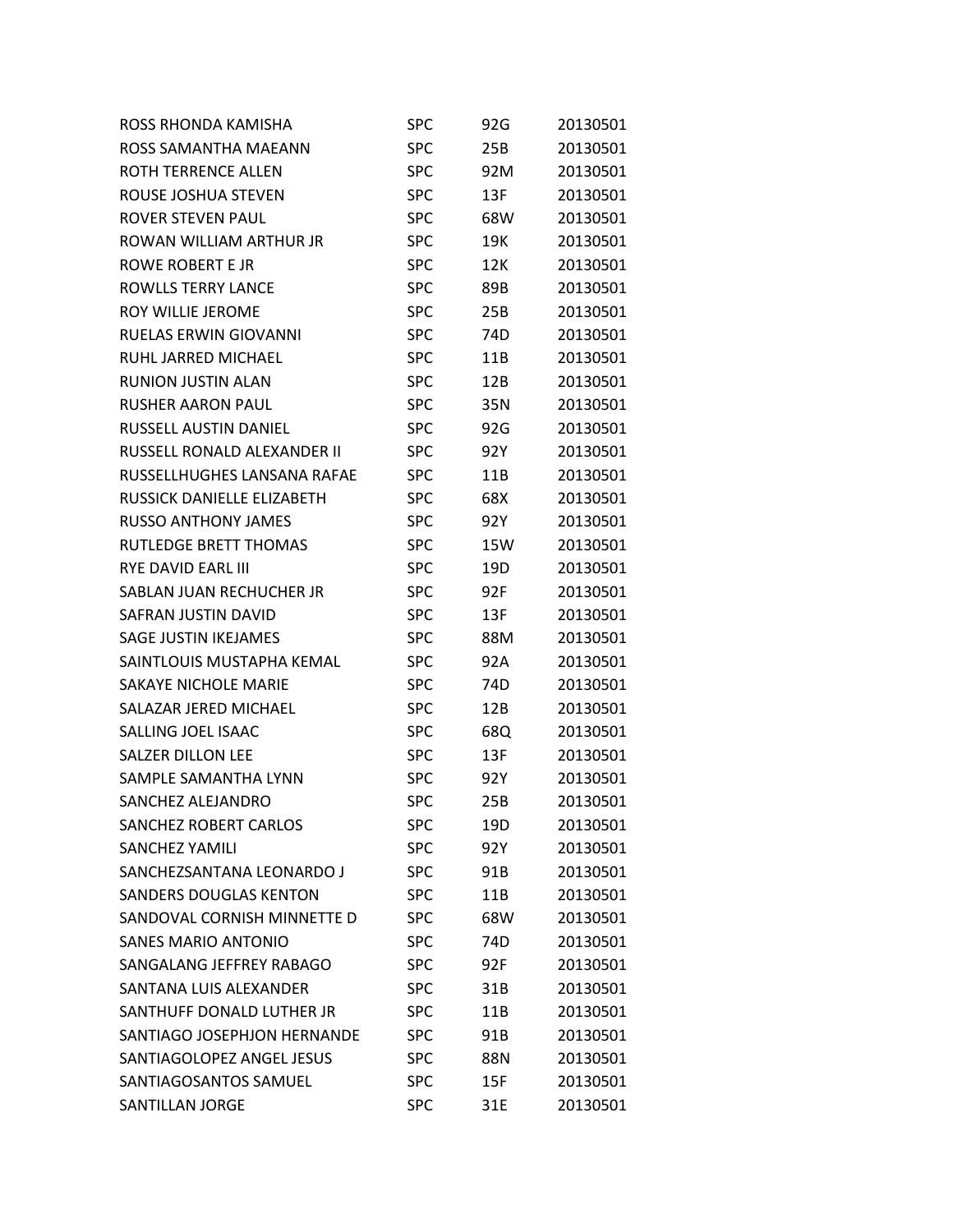| SAPP JUSTIN MICHAEL              | SPC        | 91A | 20130501 |
|----------------------------------|------------|-----|----------|
| SARAFIAN CHRISTOPHER MICHAE      | SPC        | 12B | 20130501 |
| SARTIN SCOTT ALLEN               | SPC        | 31B | 20130501 |
| SASIGA YAHOSKA HAZEL             | SPC        | 56M | 20130501 |
| SATTERWHITE AMBER MONIQUE        | SPC        | 25U | 20130501 |
| SAUCE DYLAN JAMES                | <b>SPC</b> | 35M | 20130501 |
| <b>SAULS TERELL JERMAINE</b>     | SPC        | 11B | 20130501 |
| <b>SAUNDERS NICOLE CAPRI</b>     | SPC        | 12C | 20130501 |
| SAUTTER DANIEL KEVIN             | SPC        | 15W | 20130501 |
| <b>SAVAGE JASON ROBERT</b>       | <b>SPC</b> | 74D | 20130501 |
| <b>SAYRE JASON EUGENE</b>        | SPC        | 92G | 20130501 |
| <b>SCANLON JASON THOMAS</b>      | SPC        | 11C | 20130501 |
| SCARBROUGH CONRAD L SR           | SPC        | 15J | 20130501 |
| <b>SCARFO CHRISTOPHER MARTIN</b> | <b>SPC</b> | 12N | 20130501 |
| <b>SCHANTIN WILLIAM KEITH</b>    | SPC        | 11C | 20130501 |
| SCHEER JOSHUA DEAN               | SPC        | 11C | 20130501 |
| SCHELSKE THOMAS JOHN JR          | SPC        | 11B | 20130501 |
| SCHERER SHAWN STEVEN             | <b>SPC</b> | 13F | 20130501 |
| <b>SCHLOSSER ROBERT MICHAEL</b>  | SPC        | 14T | 20130501 |
| SCHMITT MATTHEW JAMES            | SPC        | 25B | 20130501 |
| <b>SCHNABEL STEFAN MAX</b>       | SPC        | 13B | 20130501 |
| <b>SCHOEN JAYSON LEE</b>         | SPC        | 25B | 20130501 |
| SCHONBERGER RANDY JONATHAN       | SPC        | 92F | 20130501 |
| SCHORNACK ADAM PHILIP            | <b>SPC</b> | 68W | 20130501 |
| SCHRAMKE ROBERT HAROLDWEIRA      | SPC        | 12N | 20130501 |
| <b>SCHUMANN STEPHEN PHILIP</b>   | <b>SPC</b> | 12N | 20130501 |
| <b>SCORE DAVID RICHARD</b>       | SPC        | 11B | 20130501 |
| <b>SEAL MARSHALLEE ANNETTE</b>   | SPC        | 92A | 20130501 |
| <b>SEATER THOMAS DAVIDJAMES</b>  | <b>SPC</b> | 11C | 20130501 |
| <b>SEATON JUSTIN ALEX</b>        | <b>SPC</b> | 25B | 20130501 |
| SECKMAN MICHAEL ANDREW           | SPC        | 27D | 20130501 |
| <b>SEGLER JACOB ALLEN</b>        | <b>SPC</b> | 35F | 20130501 |
| <b>SEGNER LUIS ARTURO</b>        | <b>SPC</b> | 42A | 20130501 |
| <b>SEGURA CARLOS ANDRES</b>      | <b>SPC</b> | 92G | 20130501 |
| SEGURABALCINOVIC DUVINA          | <b>SPC</b> | 92Y | 20130501 |
| SEIDEL PATRICK STEPHEN           | <b>SPC</b> | 25Q | 20130501 |
| <b>SEJAT JACOB GREGORY</b>       | <b>SPC</b> | 31B | 20130501 |
| <b>SELDON MARCUS JERMANE II</b>  | <b>SPC</b> | 88N | 20130501 |
| SELF WILLIAM LEVITICUS           | <b>SPC</b> | 13F | 20130501 |
| SELVA VICTOR ALFONSO             | <b>SPC</b> | 92Y | 20130501 |
| <b>SENTANCE MARTEN JOSEPH</b>    | <b>SPC</b> | 91B | 20130501 |
| <b>SERMENO ANGELICA</b>          | <b>SPC</b> | 42A | 20130501 |
| <b>SESSOMS MARCEL PAUL</b>       | <b>SPC</b> | 25U | 20130501 |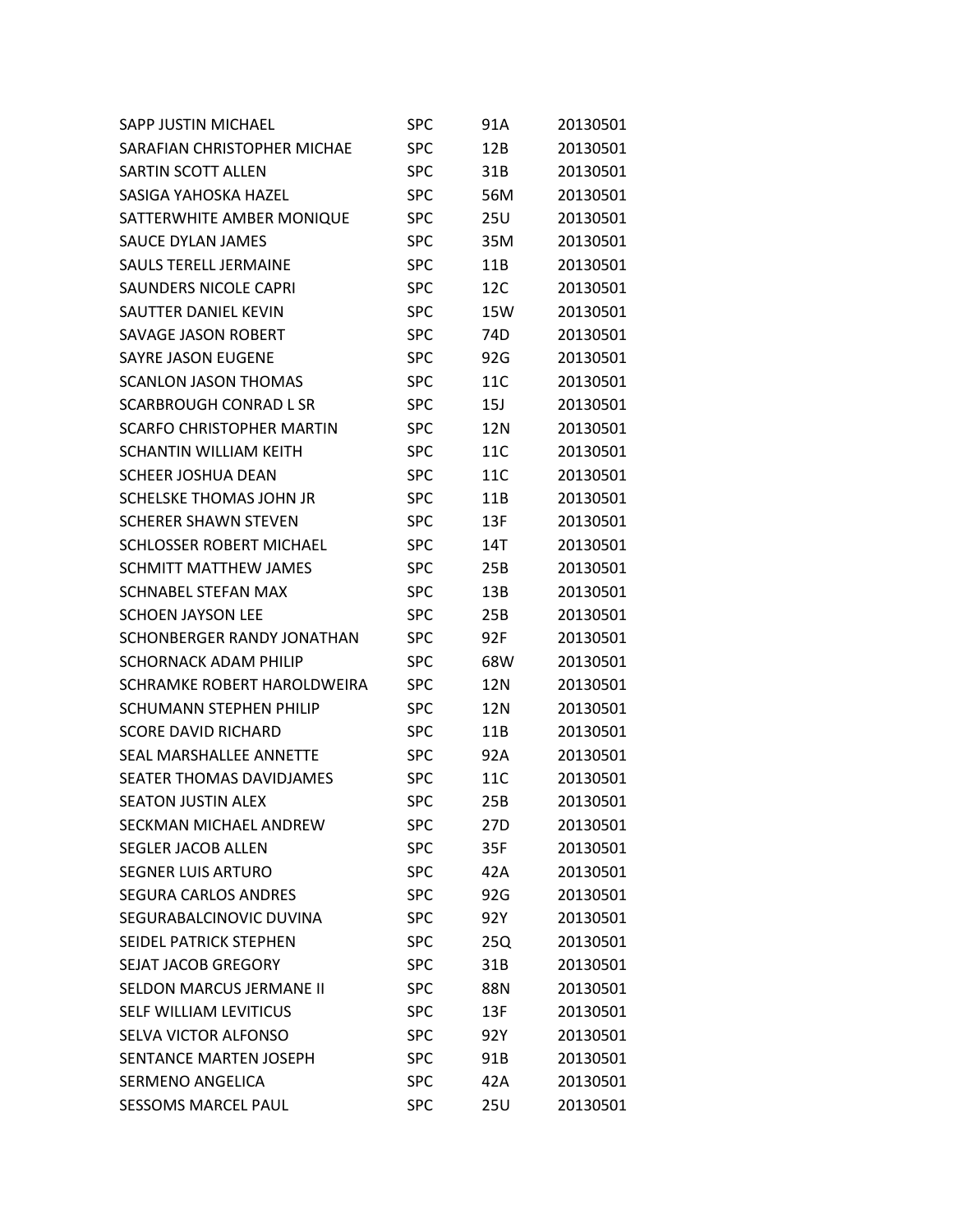| SEWARD DAVID ELLIOTT JR          | SPC        | 88N | 20130501 |
|----------------------------------|------------|-----|----------|
| SHAFFER JACOB PAUL               | SPC        | 11B | 20130501 |
| <b>SHAFFER JASON PATRICK</b>     | <b>SPC</b> | 11B | 20130501 |
| SHAINFELD CAMERON JAY            | SPC        | 11B | 20130501 |
| SHAKFR MARAN                     | SPC        | 68W | 20130501 |
| SHALAL SAIFULDEEN SAAD           | <b>SPC</b> | 11B | 20130501 |
| SHAPIRO LISA SASIGAHN            | <b>SPC</b> | 35M | 20130501 |
| SHARMA RAJIV BHARAT              | SPC        | 42A | 20130501 |
| <b>SHARP AUSTIN FVAN</b>         | SPC        | 19K | 20130501 |
| SHAVER RANDALL WILLIAM           | <b>SPC</b> | 91C | 20130501 |
| <b>SHAW ARASMUS RAJIED TARON</b> | <b>SPC</b> | 92R | 20130501 |
| <b>SHAW JEFFREY SCOTT</b>        | SPC        | 35P | 20130501 |
| SHAW JOSHUA ROCKLIN              | SPC        | 92Y | 20130501 |
| <b>SHAW RAYMEL TYRONE</b>        | <b>SPC</b> | 14T | 20130501 |
| SHEEHAN DANIEL PAUL              | <b>SPC</b> | 31B | 20130501 |
| <b>SHELBY JOSHUA DALE</b>        | SPC        | 25R | 20130501 |
| SHELDONTAYLOR VALERIE ANNAK      | <b>SPC</b> | 35G | 20130501 |
| SHEPHERD RICHARD JOSEPH          | <b>SPC</b> | 25U | 20130501 |
| <b>SHEPHERD TRAVIS JEFFREY</b>   | <b>SPC</b> | 11B | 20130501 |
| <b>SHERROD KRISTINA MARIE</b>    | SPC        | 92A | 20130501 |
| SHERRY DAKOTA LEE                | <b>SPC</b> | 11B | 20130501 |
| SHERWOOD TAYLOR THOMAS           | <b>SPC</b> | 12B | 20130501 |
| SHIELDS DOMINIQUE DESAGIO        | <b>SPC</b> | 42A | 20130501 |
| SHIPLEY AARON JOSEPH             | SPC        | 68W | 20130501 |
| SHIPP JOSEPH ERIC                | SPC        | 11B | 20130501 |
| <b>SHOCKLEY TAYLOR DUANE</b>     | <b>SPC</b> | 11B | 20130501 |
| SHOEMAKE ELIJAH CODY             | SPC        | 11B | 20130501 |
| <b>SHOPTAUGH JACOB HARRIS</b>    | <b>SPC</b> | 11B | 20130501 |
| SHORE MARIA TERESITA             | <b>SPC</b> | 35G | 20130501 |
| <b>SHORT ALEXANDER MICHAEL</b>   | <b>SPC</b> | 42A | 20130501 |
| <b>SHORTRIDGE RAYMOND BRIAN</b>  | SPC        | 15W | 20130501 |
| <b>SHUGRUE GREGORY FRANCIS</b>   | <b>SPC</b> | 25Q | 20130501 |
| <b>SHY LARRY CHRISTOPHER</b>     | <b>SPC</b> | 68J | 20130501 |
| SILVA CHARLES ALBERT             | SPC        | 25F | 20130501 |
| <b>SIMMONS BRIAN KEITH</b>       | <b>SPC</b> | 19D | 20130501 |
| SIMMONS LEANDRA LUCKY            | <b>SPC</b> | 92A | 20130501 |
| SIMMONS RODERICA OREIL           | <b>SPC</b> | 25L | 20130501 |
| <b>SIMMONS STEVEN MICHAEL</b>    | SPC        | 11B | 20130501 |
| <b>SIMMONS VERNON RAYNELL</b>    | <b>SPC</b> | 12W | 20130501 |
| <b>SIMPSON NAKIA RAISHAUN</b>    | <b>SPC</b> | 42A | 20130501 |
| SINGLETON CORNELL LAVON          | <b>SPC</b> | 88M | 20130501 |
| SISK WILLIAM ASHBY III           | <b>SPC</b> | 19D | 20130501 |
| <b>SITTON CODY LEE</b>           | <b>SPC</b> | 15T | 20130501 |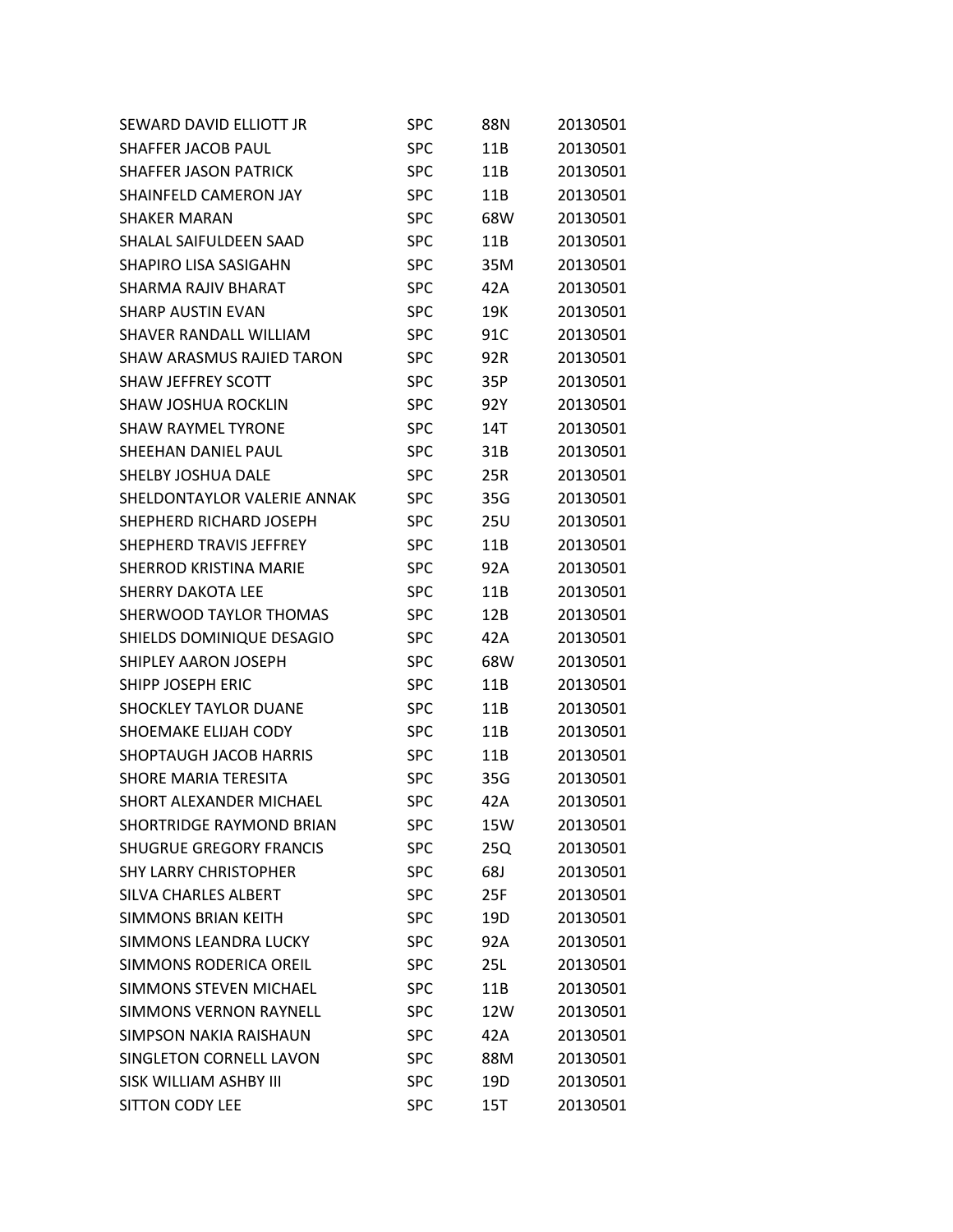| <b>SKINNER WESTON PAUL</b>     | SPC        | 11B             | 20130501 |
|--------------------------------|------------|-----------------|----------|
| SKIPPER SAMSON JOSIAH          | <b>SPC</b> | 19D             | 20130501 |
| <b>SLAGLE DAVID ALLEN JR</b>   | <b>SPC</b> | 12B             | 20130501 |
| SLAGOWSKI KRZYSZTOF GRZEGOR    | <b>SPC</b> | 88H             | 20130501 |
| SLATON EDDIE CEDENO            | <b>SPC</b> | 25B             | 20130501 |
| <b>SLAUSON WESLEY CHARLES</b>  | <b>SPC</b> | 27D             | 20130501 |
| <b>SLICKER KYLE PAUL</b>       | <b>SPC</b> | 31B             | 20130501 |
| <b>SLOUGH CHRISTINE LEE</b>    | <b>SPC</b> | 92Y             | 20130501 |
| SMITH ANTONIO JERRELL          | <b>SPC</b> | 12B             | 20130501 |
| SMITH BRANDON CORNELIUS        | <b>SPC</b> | 19D             | 20130501 |
| <b>SMITH BRANDON TRAVIS</b>    | <b>SPC</b> | 12C             | 20130501 |
| SMITH BRENTON KRISTOFFER       | SPC        | 11B             | 20130501 |
| SMITH BRITTANY SHUANTEE MIS    | <b>SPC</b> | 92A             | 20130501 |
| <b>SMITH CARLOS ANTOINE</b>    | <b>SPC</b> | 92W             | 20130501 |
| SMITH CHARLES ROBERT JR        | <b>SPC</b> | 25Q             | 20130501 |
| SMITH CHRISTOPHER CHARLES      | <b>SPC</b> | 19 <sub>D</sub> | 20130501 |
| SMITH CLARK LEE III            | <b>SPC</b> | 19D             | 20130501 |
| SMITH DAVID ANTHONY            | <b>SPC</b> | 13M             | 20130501 |
| SMITH DAVID JOSEPH ARTH        | <b>SPC</b> | 92F             | 20130501 |
| SMITH DAVID LAMAR              | <b>SPC</b> | 25U             | 20130501 |
| <b>SMITH ERIC JAMES</b>        | <b>SPC</b> | 68W             | 20130501 |
| SMITH JAYSON WADE              | <b>SPC</b> | 13F             | 20130501 |
| SMITH JEFFREY ALLAN            | <b>SPC</b> | 91D             | 20130501 |
| SMITH JOHN MATTHEW JR          | <b>SPC</b> | 19D             | 20130501 |
| SMITH JOSEPH LAWRENCE          | <b>SPC</b> | 91B             | 20130501 |
| SMITH JUSTIN WILLIAM           | <b>SPC</b> | 88H             | 20130501 |
| SMITH KATHERINE ALEXAN         | <b>SPC</b> | 25S             | 20130501 |
| SMITH KFNNFTH ALAN II          | <b>SPC</b> | 11C             | 20130501 |
| SMITH KRYSTAL ANNE             | <b>SPC</b> | 68W             | 20130501 |
| SMITH LAUREN ELIZABETH         | <b>SPC</b> | 13T             | 20130501 |
| SMITH MATTHEW TYLER            | <b>SPC</b> | 25Q             | 20130501 |
| <b>SMITH MELISSA ANN</b>       | <b>SPC</b> | 74D             | 20130501 |
| <b>SMITH QUINTON DANGELO</b>   | <b>SPC</b> | 25U             | 20130501 |
| <b>SMITH ROBERT EDWARD III</b> | <b>SPC</b> | 31B             | 20130501 |
| <b>SMITH SHANICE FAYE</b>      | <b>SPC</b> | 35F             | 20130501 |
| SMITH STEVEN JAMAL             | <b>SPC</b> | 92Y             | 20130501 |
| SMITH TASHA MELINDA            | <b>SPC</b> | 27D             | 20130501 |
| <b>SMITH TYRONE LANTRA</b>     | <b>SPC</b> | 92Y             | 20130501 |
| SMITH WILLIAM FORREST          | <b>SPC</b> | 46Q             | 20130501 |
| SMITH ZACCRE DONZA             | <b>SPC</b> | 88N             | 20130501 |
| SMITHBANGURA TIMOTHY JAMES     | <b>SPC</b> | 35M             | 20130501 |
| SMITHE WILLIAM REESE EIICHI    | <b>SPC</b> | 35N             | 20130501 |
| <b>SNEAD JARROD STEPHEN</b>    | <b>SPC</b> | 89D             | 20130501 |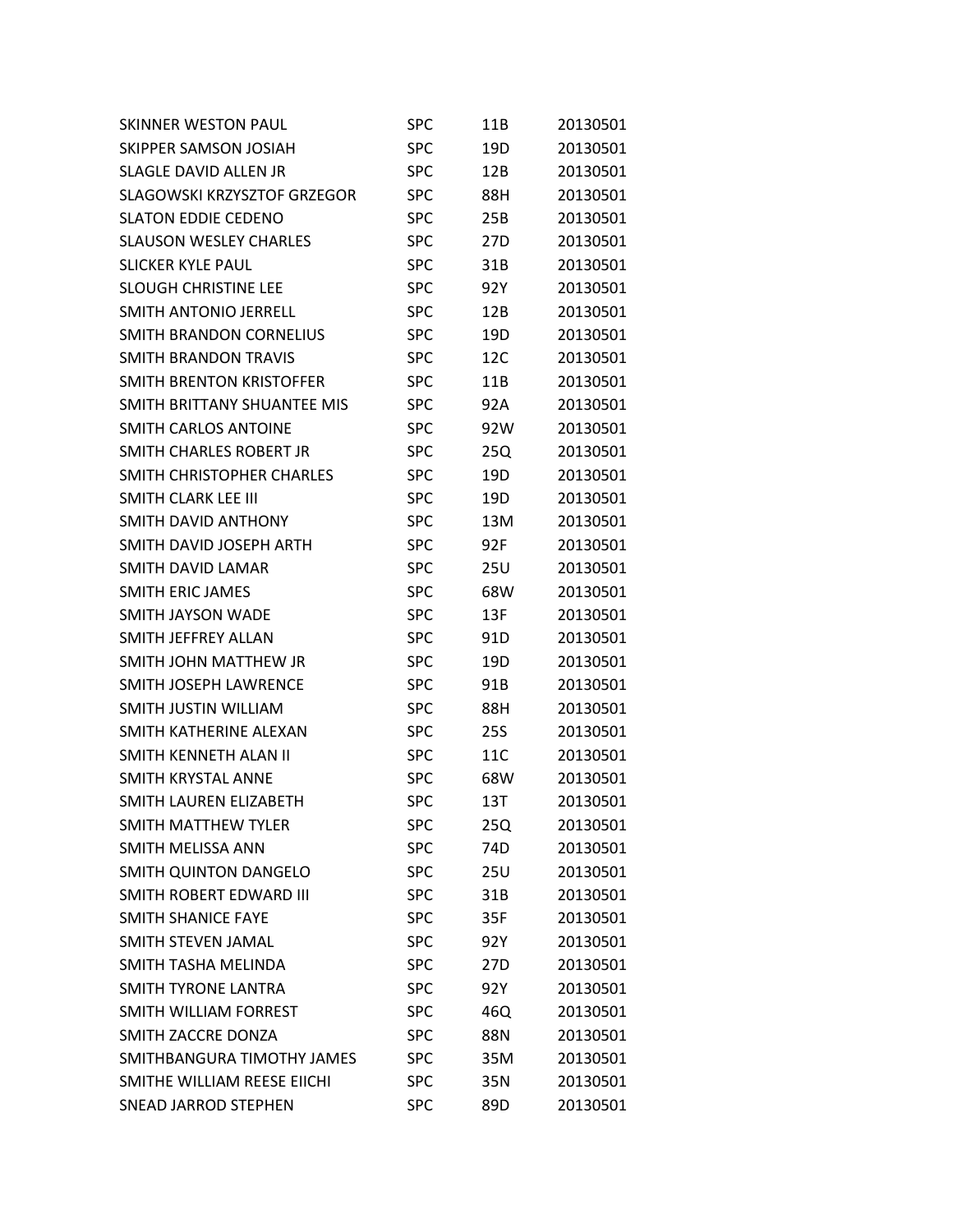| <b>SNOW DEREK BENTON</b>         | SPC        | 11B             | 20130501 |
|----------------------------------|------------|-----------------|----------|
| SOARESSMITH AMARE JABARI         | SPC        | 91E             | 20130501 |
| SODERLUND ERNEST GERALD          | SPC        | 11B             | 20130501 |
| SOIMO KIPLAGAT                   | SPC        | 12W             | 20130501 |
| SOKOLOWSKI STEFAN RICHARD        | SPC        | 12B             | 20130501 |
| <b>SOLER JOHNATHON GETULIO</b>   | SPC        | 31B             | 20130501 |
| <b>SOLIS JUAN CARLOS</b>         | <b>SPC</b> | 56M             | 20130501 |
| <b>SORN NICHOLAS ANDREW</b>      | SPC        | 11B             | 20130501 |
| SORRENTINO MARK ANTHONY II       | SPC        | 12B             | 20130501 |
| SORSCH JAN LAMAR                 | SPC        | 11C             | 20130501 |
| SOTO CRUZ ROXANNA                | SPC        | 92W             | 20130501 |
| SOTOESPINOSA SANDRA ENID         | SPC        | 25N             | 20130501 |
| <b>SPEIGHTS KENNETH ALAN</b>     | SPC        | 91B             | 20130501 |
| <b>SPIRKO MARK</b>               | SPC        | 11 <sub>B</sub> | 20130501 |
| <b>SPOOR MICHAEL KIRWAN</b>      | SPC        | 25M             | 20130501 |
| SPRABARY TIMOTHY RYAN            | SPC        | 91B             | 20130501 |
| SPRECHER MICHAEL LYNN III        | SPC        | 19K             | 20130501 |
| <b>SQUIRES JOHN MARK</b>         | SPC        | 12B             | 20130501 |
| STABLER COLE CLAYTON             | SPC        | 11B             | 20130501 |
| STALNAKER CHRISTOPHER LEE        | SPC        | 11B             | 20130501 |
| STANLEY ANGELA                   | SPC        | 92Y             | 20130501 |
| <b>STANLEY WILLIAM CRANSTON</b>  | SPC        | 11B             | 20130501 |
| <b>STANN DANISHA FAYE</b>        | SPC        | 68X             | 20130501 |
| STATLER CASEY JAMES              | SPC        | 35M             | 20130501 |
| <b>STAUFFER JAMES ROBERT III</b> | SPC        | 15G             | 20130501 |
| <b>STAVROPLOS PETER JAMES</b>    | SPC        | 31D             | 20130501 |
| <b>STEIBLE ANTHONY LEE</b>       | SPC        | 19D             | 20130501 |
| STEPHENS LAMAR EDWARD JR         | SPC        | 88M             | 20130501 |
| <b>STEPHENSON SHANE ALAN</b>     | <b>SPC</b> | 11B             | 20130501 |
| <b>STEPNEY MARCUS LEE</b>        | <b>SPC</b> | 25B             | 20130501 |
| <b>STEPP CORY ROBERT</b>         | SPC        | 12B             | 20130501 |
| <b>STEVENS BENJAMIN RICHARD</b>  | <b>SPC</b> | 92Y             | 20130501 |
| <b>STEVENS JOSEPH WAYNE</b>      | <b>SPC</b> | 15T             | 20130501 |
| <b>STEVENS THOMAS EDWARD</b>     | <b>SPC</b> | 13B             | 20130501 |
| <b>STEWART MORGAN LEE</b>        | <b>SPC</b> | 11B             | 20130501 |
| STEWART RANDAL KIRBY JR          | <b>SPC</b> | 11B             | 20130501 |
| <b>STOCKNER ALEX JAMES</b>       | <b>SPC</b> | 11C             | 20130501 |
| <b>STONER TRAVIS LEE</b>         | <b>SPC</b> | 91B             | 20130501 |
| <b>STOOPS KEVIN WARREN</b>       | <b>SPC</b> | 19K             | 20130501 |
| STORMER SHALENA FRANKIE          | <b>SPC</b> | 92G             | 20130501 |
| <b>STOTT ADAM JACK</b>           | <b>SPC</b> | 11B             | 20130501 |
| <b>STOVER TRAVIS RYAN</b>        | <b>SPC</b> | 15U             | 20130501 |
| STRAUGHTER STEVEN BERNARD        | <b>SPC</b> | 92Y             | 20130501 |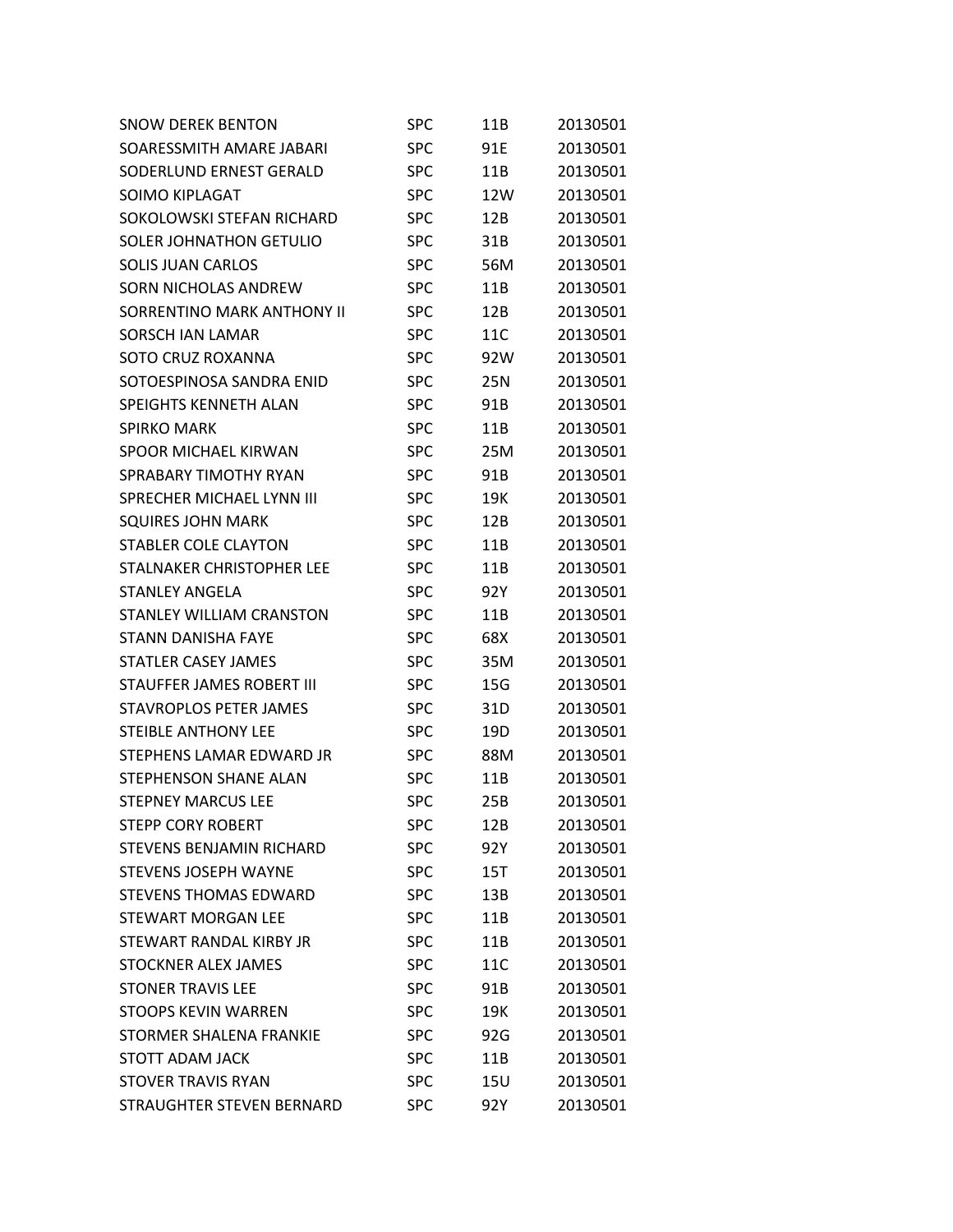| STREET MATTHEW SHERMAN             | <b>SPC</b> | 25S | 20130501 |
|------------------------------------|------------|-----|----------|
| STRICKLAND HEATH BRANDON           | <b>SPC</b> | 15T | 20130501 |
| <b>STRINGER ROBERT DWAYNE</b>      | <b>SPC</b> | 68W | 20130501 |
| STROTHER CHARLES VAUGHN            | <b>SPC</b> | 13M | 20130501 |
| STURDEVANT CHRISTOPHER LEE         | <b>SPC</b> | 68W | 20130501 |
| <b>SUAREZ FRANCO ANTONIO</b>       | <b>SPC</b> | 92W | 20130501 |
| <b>SUFFRIDGE LEEANNE MARIE</b>     | <b>SPC</b> | 92A | 20130501 |
| <b>SUGGS BRANDON RAY</b>           | <b>SPC</b> | 91B | 20130501 |
| <b>SULLIVAN BRITTNI MARIE</b>      | <b>SPC</b> | 35F | 20130501 |
| SUMMERILL MICHAEL SAKTHIVEL        | <b>SPC</b> | 25B | 20130501 |
| SUNKAVALLI JAGADEESH               | <b>SPC</b> | 89B | 20130501 |
| <b>SUTEJA ERI OGAMI</b>            | <b>SPC</b> | 68W | 20130501 |
| <b>SWAINE DAVID MATTHEW</b>        | <b>SPC</b> | 11B | 20130501 |
| <b>SWANK MICHAEL VICTOR</b>        | <b>SPC</b> | 89D | 20130501 |
| <b>SWARTS ZACHARY ADAM</b>         | <b>SPC</b> | 11B | 20130501 |
| <b>SWEENEY ESTEFANIA</b>           | <b>SPC</b> | 68W | 20130501 |
| <b>SWEENEY JOEL VINCENT</b>        | <b>SPC</b> | 68W | 20130501 |
| <b>SWEETING DARREL THOMAS</b>      | <b>SPC</b> | 15E | 20130501 |
| <b>SWILLEY JOHN WAYNE</b>          | <b>SPC</b> | 11B | 20130501 |
| <b>SYKES SHIRLEY MARIE</b>         | <b>SPC</b> | 35M | 20130501 |
| <b>SYMMONDS MICAH PAUL</b>         | <b>SPC</b> | 11B | 20130501 |
| <b>SYMONDS TROY DAVID</b>          | <b>SPC</b> | 92A | 20130501 |
| SZYDELKO COURTNEY ALEXANDRI        | <b>SPC</b> | 31B | 20130501 |
| SZYMAN TRAVIS ALEXANDER            | <b>SPC</b> | 11B | 20130501 |
| TABER DANIEL DUANE                 | <b>SPC</b> | 89B | 20130501 |
| <b>TABOADA ELBERT ALBERT</b>       | <b>SPC</b> | 92F | 20130501 |
| <b>TACKER KYLE ROBERT</b>          | <b>SPC</b> | 11B | 20130501 |
| <b>TAFOYA NATHANIEL JAMES</b>      | <b>SPC</b> | 91B | 20130501 |
| <b>TAGARI LAWRENCE PASCUAL</b>     | <b>SPC</b> | 15J | 20130501 |
| TAKAHASHI DAVID TOSHIO             | <b>SPC</b> | 15W | 20130501 |
| <b>TAKAWO BRANDON SMESEI</b>       | <b>SPC</b> | 11C | 20130501 |
| <b>TALIMELIUSH JOEY</b>            | <b>SPC</b> | 91D | 20130501 |
| <b>TAMAYO LUIS EDUARDO</b>         | <b>SPC</b> | 13F | 20130501 |
| <b>TANNER TIFFANI KAREIN</b>       | <b>SPC</b> | 68J | 20130501 |
| <b>TANVAS ADAM THOMAS</b>          | <b>SPC</b> | 74D | 20130501 |
| <b>TAPIA FRANK</b>                 | <b>SPC</b> | 68P | 20130501 |
| <b>TARPLEY HENRY ALLAN ANTHONY</b> | <b>SPC</b> | 68G | 20130501 |
| <b>TARWATER KRISTOPHER RYAN</b>    | <b>SPC</b> | 11B | 20130501 |
| TASHI DAVID ARASH                  | <b>SPC</b> | 35P | 20130501 |
| <b>TATUM RAMONDA DANIELLE</b>      | <b>SPC</b> | 35F | 20130501 |
| <b>TAYLOR CHRISTOPHER SCOTT</b>    | <b>SPC</b> | 12N | 20130501 |
| <b>TAYLOR DEIRA TRENISE</b>        | <b>SPC</b> | 92Y | 20130501 |
| TAYLOR DWAYNE ROBERT JR            | <b>SPC</b> | 12B | 20130501 |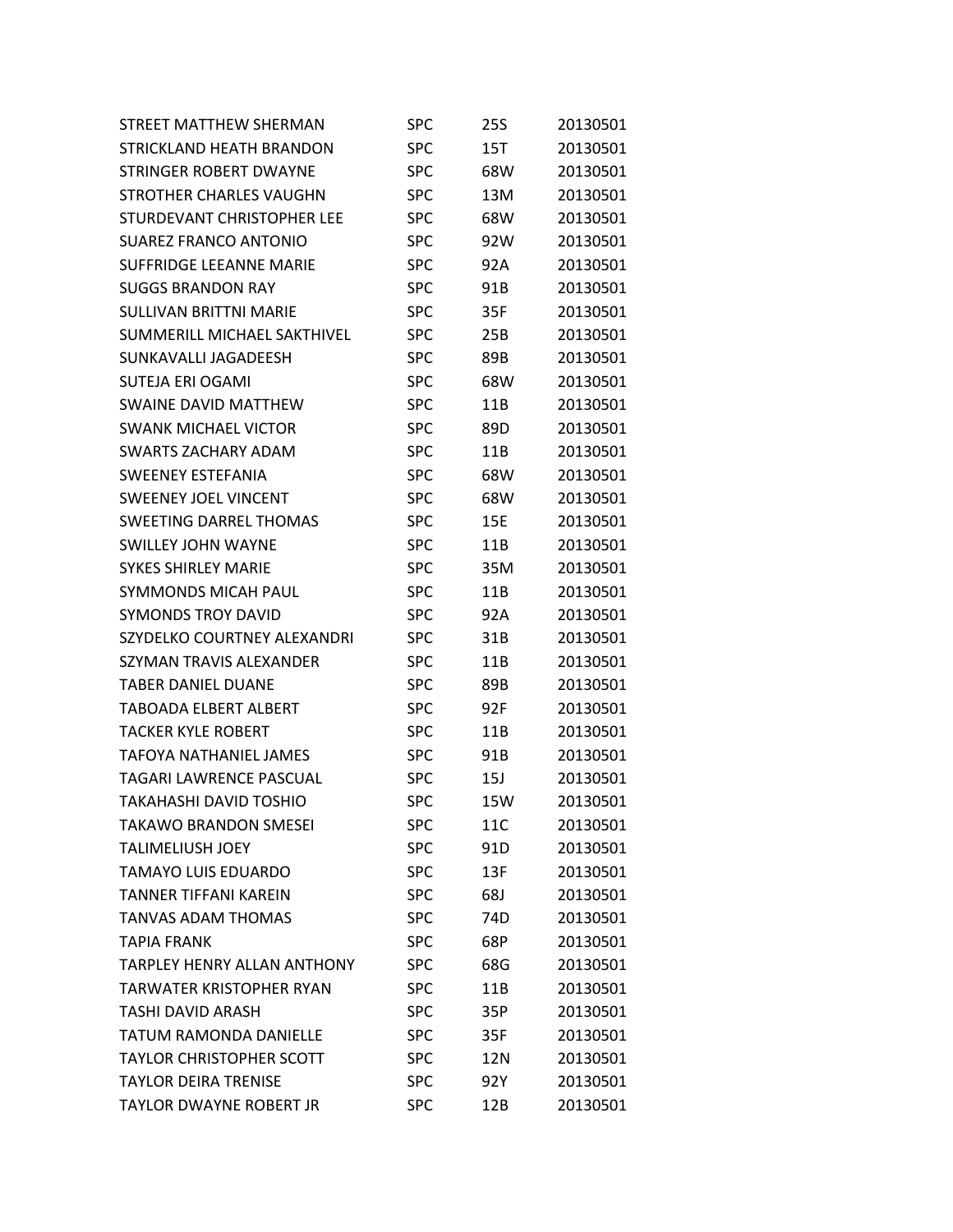| <b>TAYLOR KATELYN MARIE</b>       | SPC        | 91B        | 20130501 |
|-----------------------------------|------------|------------|----------|
| TAYLOR SHANAE JULIANNA            | <b>SPC</b> | 14T        | 20130501 |
| <b>TAYLOR STACEY DREW</b>         | <b>SPC</b> | 35F        | 20130501 |
| <b>TAYLOR THOMAS NATHAN</b>       | <b>SPC</b> | 29E        | 20130501 |
| <b>TAYLORDAVIS ONDRE RAISHAD</b>  | <b>SPC</b> | 25B        | 20130501 |
| <b>TECLE AMAN YOHANNES</b>        | <b>SPC</b> | 92A        | 20130501 |
| TEJEDA JUAN RAMON B               | <b>SPC</b> | 91B        | 20130501 |
| <b>TEMPLETON DREW ALAN</b>        | <b>SPC</b> | 11B        | 20130501 |
| <b>TENNANT AARON CHRISTOPHER</b>  | <b>SPC</b> | 12B        | 20130501 |
| <b>TENNITY SEAN THOMAS</b>        | <b>SPC</b> | 35F        | 20130501 |
| <b>TERHORST MICHAEL ANTHONY</b>   | <b>SPC</b> | 35N        | 20130501 |
| TERRELL DWIGHT LAMAR II           | <b>SPC</b> | 25B        | 20130501 |
| <b>TERRY YUGESWAR IGNACIO</b>     | <b>SPC</b> | 88N        | 20130501 |
| <b>TERSINAR CHRISTOPHER SHAUN</b> | <b>SPC</b> | 15T        | 20130501 |
| <b>TESSIER ETHAN LOUIS</b>        | <b>SPC</b> | 19D        | 20130501 |
| <b>THAMES JORDAN ROBERT</b>       | <b>SPC</b> | 25B        | 20130501 |
| THAXTER JAY STEVEN                | <b>SPC</b> | 11B        | 20130501 |
| <b>THEAB MONER KAREEM</b>         | <b>SPC</b> | 09L        | 20130501 |
| <b>THEOHARIS EVAN ANTHONY</b>     | <b>SPC</b> | 11B        | 20130501 |
| THERMIDOR FRITZ JR                | <b>SPC</b> | 88H        | 20130501 |
| THOMAS AARON DAVID                | <b>SPC</b> | 11B        | 20130501 |
| <b>THOMAS APRIL MONIQUE</b>       | <b>SPC</b> | 15Q        | 20130501 |
| <b>THOMAS DARYL LAMONT</b>        | <b>SPC</b> | 68W        | 20130501 |
| <b>THOMAS DEREK JAMES</b>         | <b>SPC</b> | 14E        | 20130501 |
| THOMAS DONALD WESLEY LIN          | <b>SPC</b> | 25U        | 20130501 |
| <b>THOMAS FREDERICK JOSEPH</b>    | <b>SPC</b> | 25B        | 20130501 |
| THOMAS JACQULINE LEFAYTE          | <b>SPC</b> | 92Y        | 20130501 |
| <b>THOMAS JOSHUA RYAN</b>         | <b>SPC</b> | 92A        | 20130501 |
| <b>THOMAS MICHAEL EDWARD</b>      | <b>SPC</b> | 11B        | 20130501 |
| THOMAS WALTER SCOTT               | <b>SPC</b> | 13D        | 20130501 |
| <b>THOMASON COLBY RYAN</b>        | <b>SPC</b> | 31D        | 20130501 |
| <b>THOMPSON DILLAN JOSEPH</b>     | <b>SPC</b> | <b>25S</b> | 20130501 |
| <b>THOMPSON JASON DANIEL</b>      | <b>SPC</b> | 19K        | 20130501 |
| <b>THOMPSON MATTHEW ROY</b>       | <b>SPC</b> | 13B        | 20130501 |
| <b>THOMPSON MICHAEL AUSTIN</b>    | <b>SPC</b> | 31B        | 20130501 |
| <b>THOMPSON NATHAN GLENN</b>      | <b>SPC</b> | 88L        | 20130501 |
| <b>THOMPSON STEPHEN DONALD</b>    | <b>SPC</b> | 19D        | 20130501 |
| <b>THOMPSON THEODORE TAYLOR</b>   | <b>SPC</b> | 11B        | 20130501 |
| <b>THONGDENG THONGPANE</b>        | <b>SPC</b> | 11B        | 20130501 |
| <b>THORPE ANDREW KENNETH</b>      | <b>SPC</b> | 11C        | 20130501 |
| <b>TIDMORE THOMAS JASON</b>       | <b>SPC</b> | 91B        | 20130501 |
| <b>TIETZ KYLE JOSEPH</b>          | <b>SPC</b> | 19D        | 20130501 |
| <b>TILLMAN DEREK ALLEN</b>        | <b>SPC</b> | 89D        | 20130501 |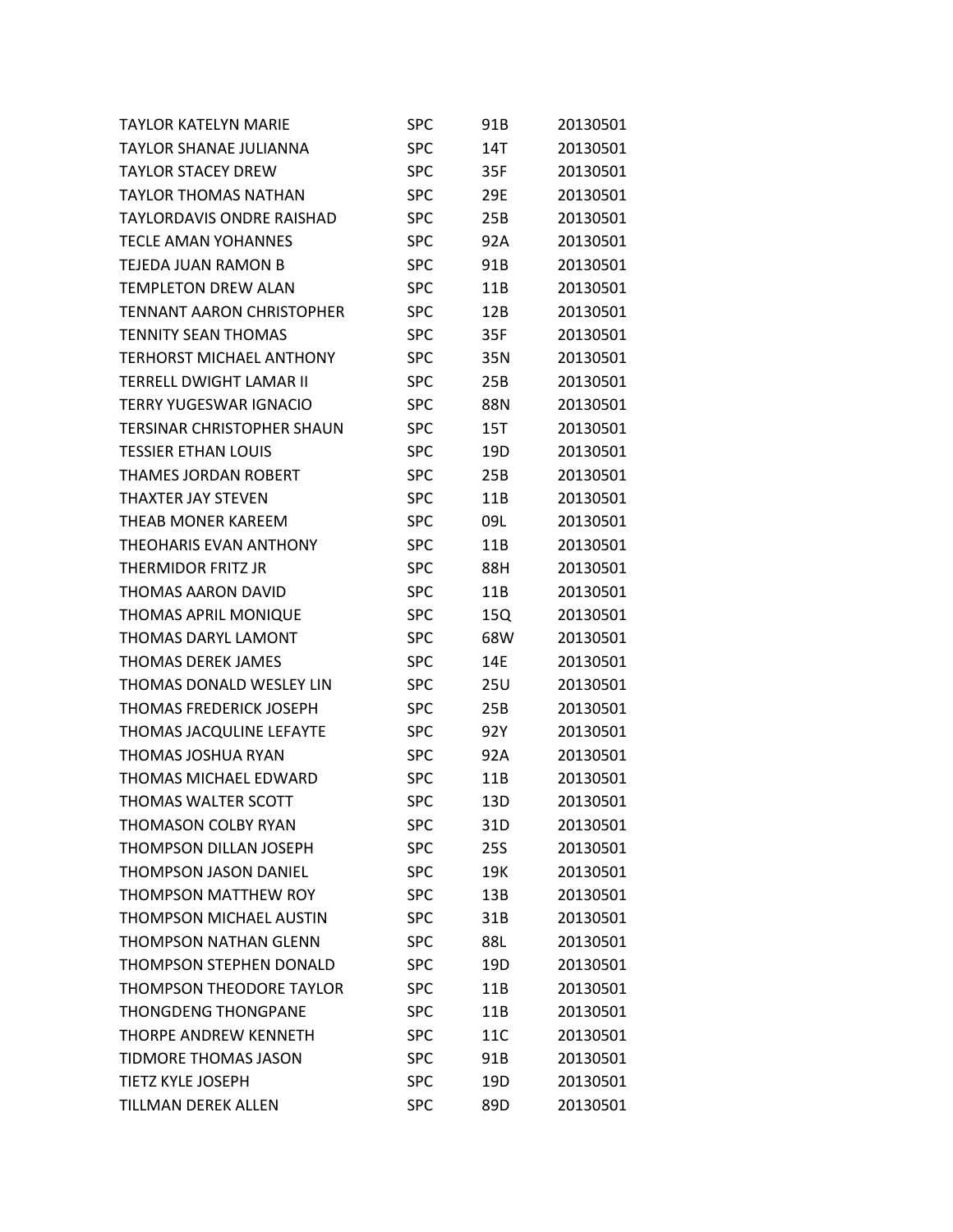| TILLOTSON JORDAN ROSS              | SPC        | 19D | 20130501 |
|------------------------------------|------------|-----|----------|
| <b>TINKEY DYLAN LEE</b>            | <b>SPC</b> | 11B | 20130501 |
| <b>TIPTON JEFFREY ADAM</b>         | <b>SPC</b> | 25P | 20130501 |
| <b>TITUS CRAIG MATTHEW</b>         | <b>SPC</b> | 68X | 20130501 |
| <b>TOLBERT BRADLY ADAM</b>         | <b>SPC</b> | 11B | 20130501 |
| <b>TOLIVER MICHAEL L JR</b>        | <b>SPC</b> | 91B | 20130501 |
| TOLKSDORF NICHOLAS VINCENT         | <b>SPC</b> | 92A | 20130501 |
| <b>TOMEK JOSHUA JAMES</b>          | <b>SPC</b> | 11B | 20130501 |
| TOMIELLO MATTHEW JOSEPH            | <b>SPC</b> | 31E | 20130501 |
| TOMPKINS DONALD BRADFORD JR        | <b>SPC</b> | 89B | 20130501 |
| <b>TONEY KARIM LILIUM</b>          | <b>SPC</b> | 94D | 20130501 |
| <b>TORRES GABRIEL ANTHONY</b>      | <b>SPC</b> | 31B | 20130501 |
| TORRES JONATHAN AARON              | <b>SPC</b> | 11B | 20130501 |
| <b>TORRES MIGUEL JR</b>            | <b>SPC</b> | 13B | 20130501 |
| <b>TORRESBONILLA DAVID ANTHONY</b> | <b>SPC</b> | 25Q | 20130501 |
| <b>TORRESRIOS RAMON JOSEPH</b>     | <b>SPC</b> | 35M | 20130501 |
| TORRESROSA ISMAEL                  | <b>SPC</b> | 42A | 20130501 |
| TORRESVELEZ MICHAEL LUIS           | <b>SPC</b> | 25B | 20130501 |
| <b>TORTLABOY JOSE MARIA</b>        | <b>SPC</b> | 11B | 20130501 |
| TOTH ANDREW ELIAS                  | <b>SPC</b> | 19D | 20130501 |
| TOWNSEND CHARLES EDMUND III        | <b>SPC</b> | 11C | 20130501 |
| <b>TOWNSEND TAMEKA JOY</b>         | <b>SPC</b> | 25B | 20130501 |
| <b>TRACY CODY ROBERTBUCK</b>       | <b>SPC</b> | 11B | 20130501 |
| <b>TRAFIDLO JANUSZ MICHAL</b>      | <b>SPC</b> | 12N | 20130501 |
| TRAN LISA THU THUY                 | <b>SPC</b> | 68W | 20130501 |
| <b>TREGO MICHAEL CURTIS</b>        | <b>SPC</b> | 11B | 20130501 |
| <b>TREJO ANGEL R</b>               | <b>SPC</b> | 91D | 20130501 |
| <b>TREMAINE NICHOLAS DAVID</b>     | <b>SPC</b> | 19D | 20130501 |
| <b>TRICE ANTHONY TYRRELL</b>       | <b>SPC</b> | 92F | 20130501 |
| <b>TRICKETT KEVIN CHARLES</b>      | <b>SPC</b> | 11C | 20130501 |
| <b>TRIGGS NATHANIEL ANDREW</b>     | <b>SPC</b> | 11B | 20130501 |
| <b>TRINIDAD ARSENIO</b>            | <b>SPC</b> | 11C | 20130501 |
| <b>TROOP SYLVIA LATOYA</b>         | <b>SPC</b> | 74D | 20130501 |
| TRULY DWYANE LAMAR                 | <b>SPC</b> | 25U | 20130501 |
| <b>TUCKER DANA JAMAL JR</b>        | <b>SPC</b> | 11B | 20130501 |
| <b>TUCKER JOSHUA DAVID</b>         | <b>SPC</b> | 91E | 20130501 |
| <b>TULLOS JASON DANIEL</b>         | <b>SPC</b> | 11C | 20130501 |
| <b>TUMLIN FORREST LAITH</b>        | <b>SPC</b> | 11B | 20130501 |
| <b>TURNER DONOVAN JOHN</b>         | <b>SPC</b> | 11B | 20130501 |
| <b>TURNER JAMAEL OWENS</b>         | <b>SPC</b> | 68W | 20130501 |
| <b>TURNER LEVI JARED</b>           | <b>SPC</b> | 11B | 20130501 |
| TURZANI ADAM PAUL                  | <b>SPC</b> | 13P | 20130501 |
| <b>TUTT JOSEPH MARCELLUS</b>       | <b>SPC</b> | 68K | 20130501 |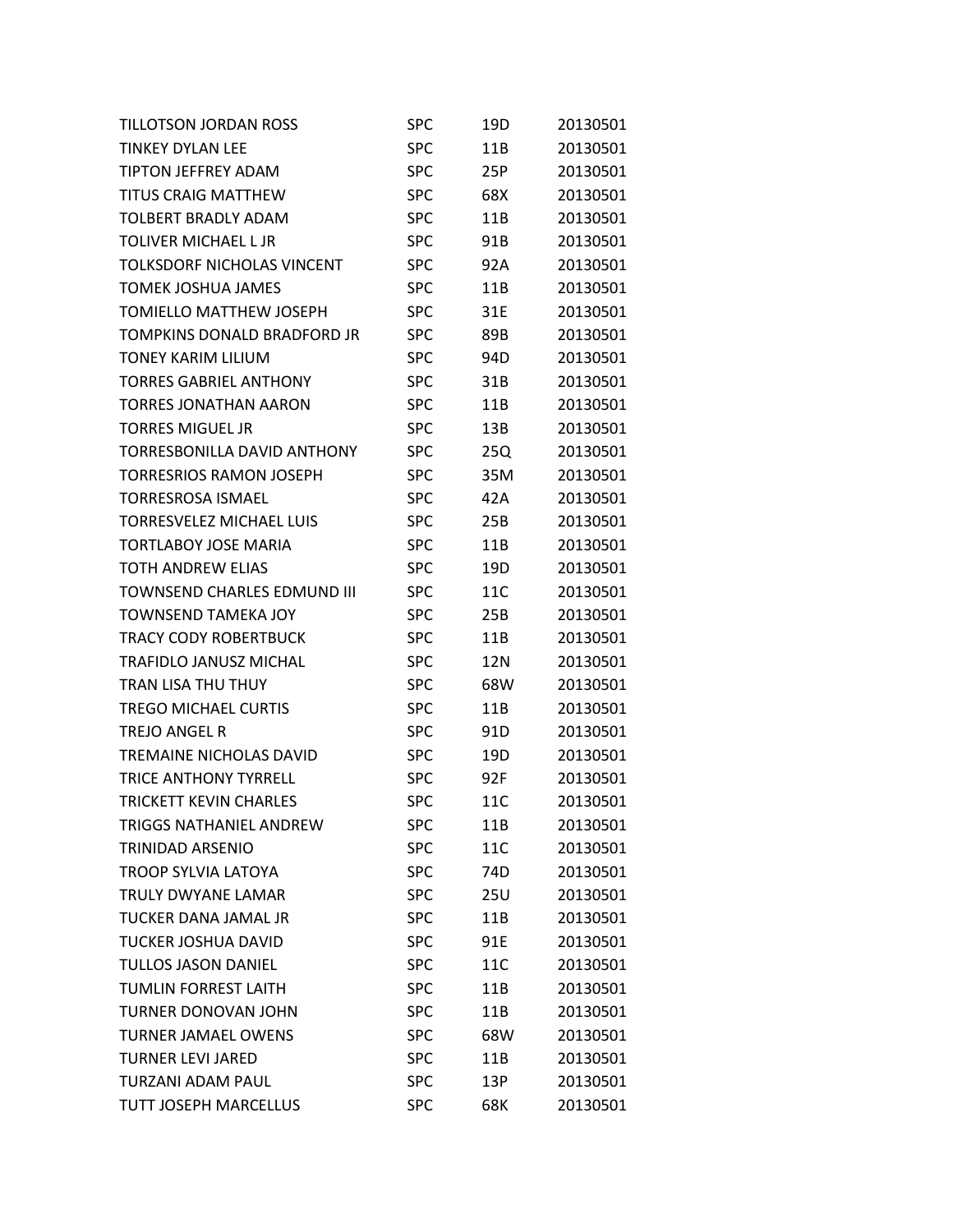| <b>TUTTLE DANIEL CHRISTOPHER</b> | <b>SPC</b> | 25U             | 20130501 |
|----------------------------------|------------|-----------------|----------|
| <b>TYLER CAMERON JOSEPH</b>      | <b>SPC</b> | 68W             | 20130501 |
| <b>TYSON DARYL DWAYNE</b>        | <b>SPC</b> | 88H             | 20130501 |
| <b>TYSON STEPHEN MICHAEL</b>     | <b>SPC</b> | 68W             | 20130501 |
| <b>UENO DAVID</b>                | <b>SPC</b> | 11B             | 20130501 |
| URENA NOEL DEJESUS JESU          | <b>SPC</b> | 88H             | 20130501 |
| <b>VALDES ALEXANDER JAMES</b>    | <b>SPC</b> | 88M             | 20130501 |
| <b>VALDEZ JONATHAN LAWRENCE</b>  | <b>SPC</b> | <b>15U</b>      | 20130501 |
| <b>VALDEZ MARIA LUZ</b>          | <b>SPC</b> | 92A             | 20130501 |
| <b>VANCE DEREK ALLEN</b>         | <b>SPC</b> | 13B             | 20130501 |
| <b>VANDEMARK BRETT MICHAEL</b>   | <b>SPC</b> | 11B             | 20130501 |
| <b>VANDERVEN ESTHER FRANCH</b>   | <b>SPC</b> | 92Y             | 20130501 |
| <b>VANDORN JEFFERY LEE</b>       | <b>SPC</b> | 42A             | 20130501 |
| VANDYNE ANGELINA GOLONDRINA      | <b>SPC</b> | 31B             | 20130501 |
| <b>VANELLIS JEREMIAH</b>         | <b>SPC</b> | 94E             | 20130501 |
| <b>VANHOOK SHANE ANDREW</b>      | <b>SPC</b> | 25B             | 20130501 |
| <b>VANHORN RALEIGH WRIGHT</b>    | <b>SPC</b> | 88M             | 20130501 |
| <b>VANNIER JASON DANIEL</b>      | <b>SPC</b> | 74 <sub>D</sub> | 20130501 |
| <b>VANORDEN PHILIP EDWARD</b>    | <b>SPC</b> | 13B             | 20130501 |
| <b>VANSCOY MATHEW CHARLES</b>    | <b>SPC</b> | 11B             | 20130501 |
| <b>VANWECHEL NOAH GENE</b>       | <b>SPC</b> | 88M             | 20130501 |
| <b>VANWERT BRADLEY LEWIS</b>     | <b>SPC</b> | 13P             | 20130501 |
| <b>VARCADIPANE MARCUS FONTE</b>  | <b>SPC</b> | 13F             | 20130501 |
| VASQUEZ MICHAEL ANTHONY JR       | <b>SPC</b> | 74D             | 20130501 |
| <b>VASQUEZ NICHOLAS</b>          | <b>SPC</b> | 91B             | 20130501 |
| VASQUEZDELACRUZ JOSE A           | <b>SPC</b> | 91D             | 20130501 |
| VAZQUEZVARGAS DULCE ANDREA       | <b>SPC</b> | 74 <sub>D</sub> | 20130501 |
| <b>VEGA ALFONSO JR</b>           | <b>SPC</b> | 92Y             | 20130501 |
| <b>VEGA ERIC DAVID</b>           | <b>SPC</b> | 19D             | 20130501 |
| <b>VEGA WILFREDO ADAM</b>        | <b>SPC</b> | 91S             | 20130501 |
| <b>VELARDE MARC LESTER</b>       | <b>SPC</b> | 92W             | 20130501 |
| <b>VELASCO JETT EMILSONJARIN</b> | <b>SPC</b> | 68S             | 20130501 |
| <b>VELEZJIMENEZ RICARDO</b>      | <b>SPC</b> | <b>25S</b>      | 20130501 |
| <b>VELLA JONATHAN DAVID</b>      | <b>SPC</b> | 11B             | 20130501 |
| <b>VERWORN ROBERT KEITH</b>      | <b>SPC</b> | 11B             | 20130501 |
| <b>VESCOVI DOMINIC RICHARD</b>   | <b>SPC</b> | 68W             | 20130501 |
| <b>VIA CODY JAMES</b>            | <b>SPC</b> | 11C             | 20130501 |
| <b>VICTOR STANLEY</b>            | <b>SPC</b> | 36B             | 20130501 |
| <b>VIERASANTANA JESUS M</b>      | <b>SPC</b> | 68R             | 20130501 |
| <b>VILAYTHONG THOMAS SONNY</b>   | <b>SPC</b> | 35P             | 20130501 |
| <b>VILLALOBOS EMILIO</b>         | <b>SPC</b> | 11B             | 20130501 |
| <b>VILLALONA JOSE</b>            | <b>SPC</b> | 92Y             | 20130501 |
| <b>VILLARREAL AARON ROBERT</b>   | <b>SPC</b> | 13D             | 20130501 |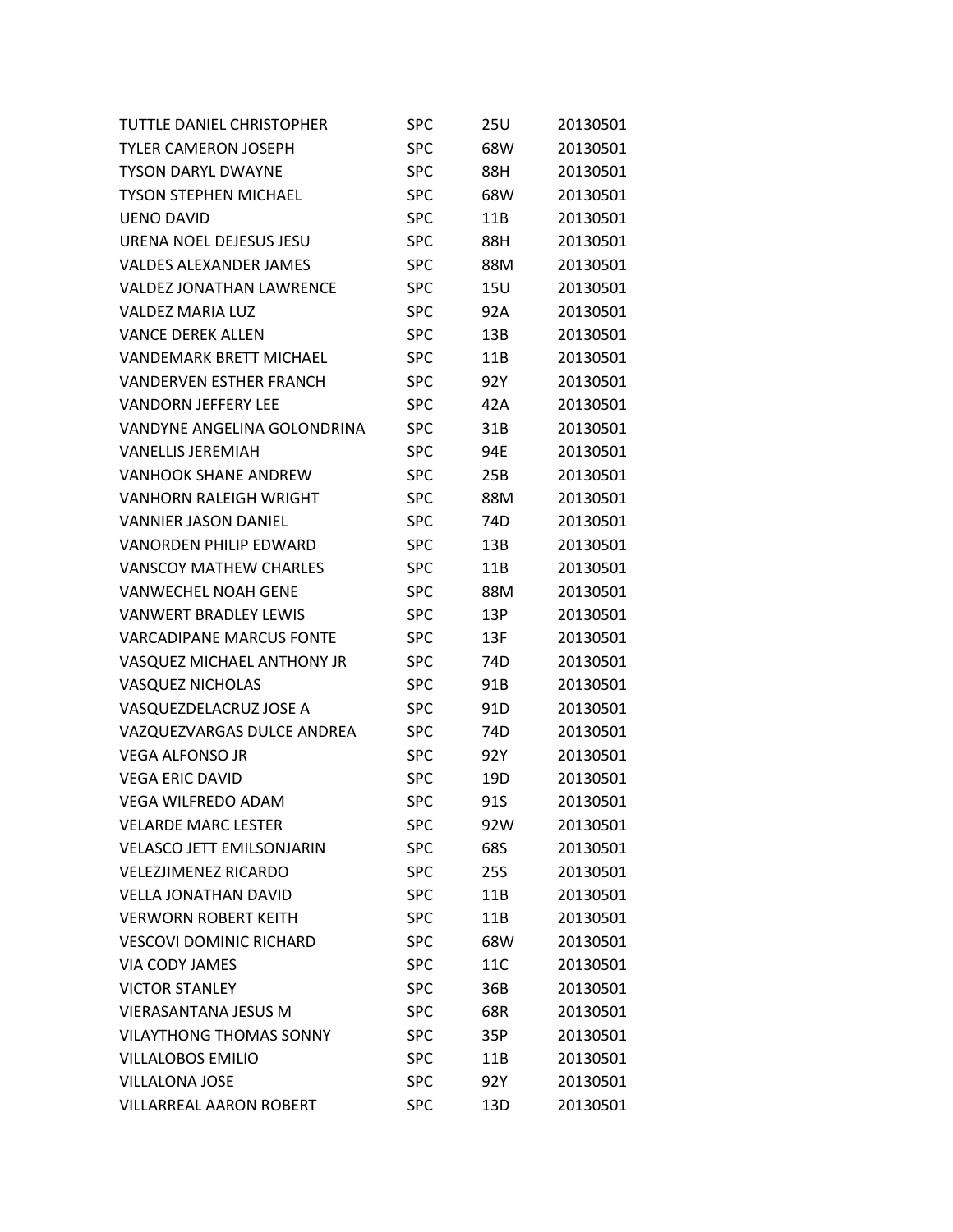| <b>VILLATORO KARLA GRICELDA</b>  | SPC        | 92G | 20130501 |
|----------------------------------|------------|-----|----------|
| <b>VILLEGAS JUAN MANUEL</b>      | <b>SPC</b> | 91B | 20130501 |
| <b>VILORIA MICHAEL PACQUING</b>  | <b>SPC</b> | 91M | 20130501 |
| <b>VINAS ARTHUR LUCAS</b>        | <b>SPC</b> | 14T | 20130501 |
| <b>VINES JUSTIN MEBANE</b>       | <b>SPC</b> | 19D | 20130501 |
| <b>VINES STEVEN CRAIG JR</b>     | <b>SPC</b> | 25B | 20130501 |
| <b>VINSON DUANE BRENTON</b>      | <b>SPC</b> | 11B | 20130501 |
| <b>VIRDEN ALBERT EARL JR</b>     | <b>SPC</b> | 91D | 20130501 |
| VIVAS WILLIAM JOSE JR            | <b>SPC</b> | 11B | 20130501 |
| <b>VOGEL CHARLES CHRISTOPHER</b> | <b>SPC</b> | 19D | 20130501 |
| <b>VOLKMANN THEODORE EDWARD</b>  | <b>SPC</b> | 35S | 20130501 |
| <b>VOWELL MICHAEL FRANCIS</b>    | <b>SPC</b> | 11B | 20130501 |
| <b>WADE JAMES AARON</b>          | <b>SPC</b> | 68W | 20130501 |
| <b>WADE WILLIAM MARSHAL</b>      | <b>SPC</b> | 35T | 20130501 |
| <b>WAGNER BRENT JESSE</b>        | <b>SPC</b> | 35F | 20130501 |
| WAGNER RICHARD JOHN III          | <b>SPC</b> | 91G | 20130501 |
| <b>WAGNER RYAN DEAUNTE</b>       | <b>SPC</b> | 74D | 20130501 |
| <b>WALCOTT RICHARD JARROTT</b>   | <b>SPC</b> | 91M | 20130501 |
| <b>WALDOWSKI MARK JOSEPH</b>     | <b>SPC</b> | 12B | 20130501 |
| <b>WALES DOUGLAS MICHAEL</b>     | <b>SPC</b> | 92Y | 20130501 |
| <b>WALKER ALICIA LYNN</b>        | <b>SPC</b> | 27D | 20130501 |
| <b>WALKER CHRISTOPHER BRYAN</b>  | <b>SPC</b> | 25Q | 20130501 |
| <b>WALKER DION RASHELL II</b>    | <b>SPC</b> | 13R | 20130501 |
| <b>WALKER JARRED LAMAR</b>       | <b>SPC</b> | 15W | 20130501 |
| <b>WALKER JENNIFER JOSEPHINE</b> | <b>SPC</b> | 91B | 20130501 |
| <b>WALKER JONATHAN MANDRELLE</b> | <b>SPC</b> | 25U | 20130501 |
| <b>WALKER MICHAEL ALLEN</b>      | <b>SPC</b> | 92Y | 20130501 |
| <b>WALKER MITCHELL DUANE</b>     | <b>SPC</b> | 68W | 20130501 |
| <b>WALKER TERRANCE ANDRE</b>     | <b>SPC</b> | 25B | 20130501 |
| <b>WALLACE ALGERNON CHARLES</b>  | <b>SPC</b> | 91J | 20130501 |
| <b>WALLACE ALVIN BERNARD II</b>  | <b>SPC</b> | 92A | 20130501 |
| <b>WALLACE JEREMY JARROD</b>     | <b>SPC</b> | 27D | 20130501 |
| <b>WALLACE MARK EDWARD</b>       | <b>SPC</b> | 91G | 20130501 |
| <b>WALLACE ZACHARY JACOB</b>     | <b>SPC</b> | 11B | 20130501 |
| <b>WALLER ANDREW JAY</b>         | <b>SPC</b> | 25B | 20130501 |
| <b>WALQUIST JAMES PATRICK</b>    | <b>SPC</b> | 68W | 20130501 |
| <b>WALSH JUSTIN RICHARD</b>      | <b>SPC</b> | 12B | 20130501 |
| WALSH STEVEN EDWARD JR           | <b>SPC</b> | 68W | 20130501 |
| <b>WALTER ADAM CURTIS</b>        | <b>SPC</b> | 31B | 20130501 |
| <b>WALTER SIR DOMINIQUE</b>      | <b>SPC</b> | 25N | 20130501 |
| <b>WALTON ANDRE BREON</b>        | <b>SPC</b> | 92Y | 20130501 |
| WANJOHI WINFRED MURUGI           | <b>SPC</b> | 92G | 20130501 |
| <b>WARD DELVON MARTEL</b>        | <b>SPC</b> | 12C | 20130501 |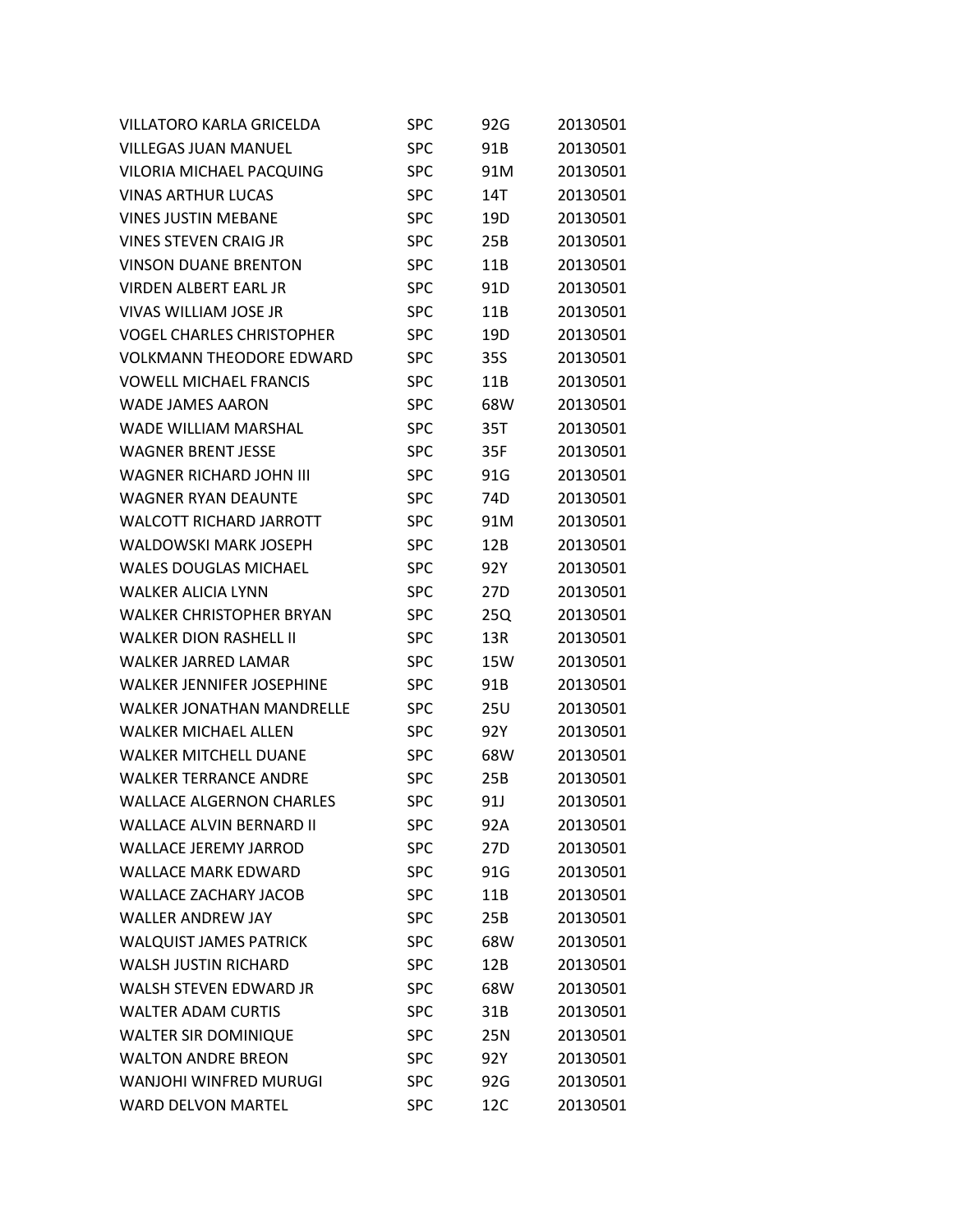| <b>WARD JOSEPH ALLEN</b>           | <b>SPC</b> | 88L        | 20130501 |
|------------------------------------|------------|------------|----------|
| <b>WARD SCOTT ALAN</b>             | <b>SPC</b> | 11B        | 20130501 |
| <b>WARE ALAN PRESTON</b>           | <b>SPC</b> | 12N        | 20130501 |
| WARNER ALEXANDER ROBERT            | <b>SPC</b> | 68Q        | 20130501 |
| <b>WARNER MAHOGANY TERESA</b>      | <b>SPC</b> | 92A        | 20130501 |
| <b>WARNER MATTHEW PATRICK</b>      | <b>SPC</b> | 11B        | 20130501 |
| <b>WARREN QUANTERIO DEJAMES</b>    | <b>SPC</b> | <b>25U</b> | 20130501 |
| WARREN SHANIQUA SYMONE             | SPC        | 56M        | 20130501 |
| <b>WARREN TRAVAAS H</b>            | <b>SPC</b> | 92G        | 20130501 |
| WASHBURN WILLIAM RUSSEL JR         | <b>SPC</b> | 11B        | 20130501 |
| <b>WASHER JOHN PATRICKROY</b>      | <b>SPC</b> | 68A        | 20130501 |
| <b>WASHINGTON CHRISTOPHER ALEX</b> | <b>SPC</b> | 88N        | 20130501 |
| WASHINGTON DEMONTE JEROME          | <b>SPC</b> | 25B        | 20130501 |
| <b>WASSINK CASSANDRA ELIZABETH</b> | <b>SPC</b> | 35P        | 20130501 |
| <b>WATERS JONATHAN RICHARD</b>     | <b>SPC</b> | 11B        | 20130501 |
| <b>WATKINS ERNEST LEE JR</b>       | SPC        | 92G        | 20130501 |
| <b>WATKINS NICHOLAS STEPHEN</b>    | <b>SPC</b> | 11B        | 20130501 |
| <b>WATKINS RYAN MATTHEW</b>        | <b>SPC</b> | 68W        | 20130501 |
| <b>WATSON JAMES R</b>              | <b>SPC</b> | 68W        | 20130501 |
| <b>WATSON JESSE TAHMES</b>         | <b>SPC</b> | 91D        | 20130501 |
| <b>WATSON JUSTIN DEMETRI</b>       | <b>SPC</b> | 27D        | 20130501 |
| <b>WATTS ERIK GABRIEL</b>          | <b>SPC</b> | 88M        | 20130501 |
| WAUGH WILLIAM DALE COOPER          | <b>SPC</b> | 15J        | 20130501 |
| WAVRA JOSEPH EDWARD                | SPC        | 91B        | 20130501 |
| WEATHERMAN ANDREA DAWN             | <b>SPC</b> | <b>25S</b> | 20130501 |
| <b>WEAVER TANYA ANGELIA</b>        | <b>SPC</b> | 31B        | 20130501 |
| <b>WEBB DAVID III</b>              | <b>SPC</b> | 11C        | 20130501 |
| <b>WEBBER MARCUS INMAN</b>         | <b>SPC</b> | 31B        | 20130501 |
| <b>WEBER TIMOTHY JACOB</b>         | <b>SPC</b> | 14T        | 20130501 |
| <b>WEBER TRAVIS WAYNE</b>          | <b>SPC</b> | 25B        | 20130501 |
| <b>WEBSTER NATHANIEL STERLING</b>  | SPC        | 25S        | 20130501 |
| <b>WEHMEYER RICHARD THOMAS</b>     | <b>SPC</b> | 88M        | 20130501 |
| <b>WEHRLE ROSS RICHARD</b>         | <b>SPC</b> | 13B        | 20130501 |
| WELCH KRISTINA JESSICA             | <b>SPC</b> | 92Y        | 20130501 |
| <b>WELCH KYLE LEE</b>              | <b>SPC</b> | 12B        | 20130501 |
| <b>WELCH KYLE ROBERT</b>           | <b>SPC</b> | 11B        | 20130501 |
| <b>WELCH ZACHARIAH DILLON</b>      | <b>SPC</b> | 13D        | 20130501 |
| <b>WELDON BRETT ALAN</b>           | <b>SPC</b> | 14T        | 20130501 |
| WELLMAN JONATHAN WILLIAM           | <b>SPC</b> | 11B        | 20130501 |
| <b>WELLS IOANA STAR HAUNANI</b>    | <b>SPC</b> | 88N        | 20130501 |
| <b>WELTON STEVEN ROBERT</b>        | <b>SPC</b> | 91B        | 20130501 |
| <b>WERNER DEAN PATRICK II</b>      | <b>SPC</b> | 14T        | 20130501 |
| <b>WESCOTT RYAN HUNT</b>           | <b>SPC</b> | 15W        | 20130501 |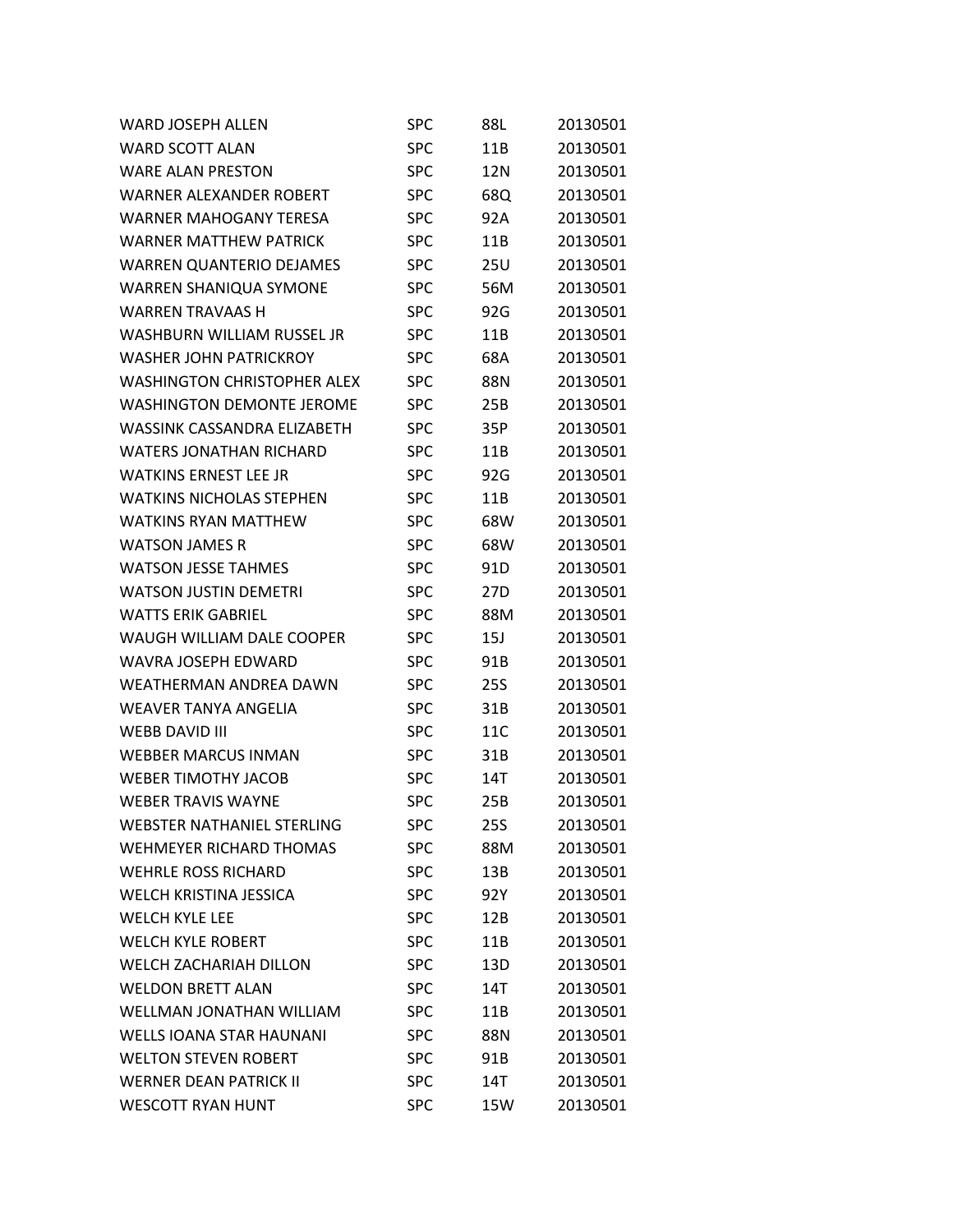| <b>WEST DANIEL LEE</b>             | SPC        | 25B        | 20130501 |
|------------------------------------|------------|------------|----------|
| <b>WEST IAN JACOB</b>              | <b>SPC</b> | <b>15S</b> | 20130501 |
| <b>WHEELER CHER RENEA</b>          | <b>SPC</b> | 68W        | 20130501 |
| WHEELER CHRISTOPHER MARTINI        | <b>SPC</b> | 56M        | 20130501 |
| WHEELER JARED MICHAEL              | <b>SPC</b> | 68W        | 20130501 |
| <b>WHEELER LANA TESS</b>           | <b>SPC</b> | 88N        | 20130501 |
| <b>WHEELER PATRICK PHEON</b>       | <b>SPC</b> | 92F        | 20130501 |
| <b>WHEELER WILLIAM JOHN</b>        | <b>SPC</b> | 15G        | 20130501 |
| <b>WHILDEN ROBERT THOMAS</b>       | <b>SPC</b> | 14E        | 20130501 |
| <b>WHISEANT CHRISTOPHER PARKER</b> | <b>SPC</b> | 68W        | 20130501 |
| <b>WHITAKER HUGH VERNELL II</b>    | <b>SPC</b> | 92A        | 20130501 |
| WHITE JOSHUA MICHAEL               | <b>SPC</b> | 11B        | 20130501 |
| WHITE OLLIE JR                     | <b>SPC</b> | 88H        | 20130501 |
| <b>WHITEHEAD TODD ALAN</b>         | <b>SPC</b> | 68R        | 20130501 |
| <b>WHITFIELD JEANNE</b>            | <b>SPC</b> | 92G        | 20130501 |
| <b>WHITMORE JOSHUA WAYNE</b>       | <b>SPC</b> | 11B        | 20130501 |
| WHITWORTH MATHEW MARTIN            | <b>SPC</b> | 14E        | 20130501 |
| <b>WIBORN JUSTIN MARCUS</b>        | <b>SPC</b> | 15Y        | 20130501 |
| <b>WICK BRIAN LEE</b>              | <b>SPC</b> | 11C        | 20130501 |
| WIECHMANN MATTHEW RYAN             | <b>SPC</b> | 11B        | 20130501 |
| <b>WIGGINS TIMOTHY ADAM</b>        | <b>SPC</b> | 11B        | 20130501 |
| <b>WIGGS MARCUS DEANDRE</b>        | <b>SPC</b> | 92Y        | 20130501 |
| <b>WILBANKS JODIE DWIGHT</b>       | <b>SPC</b> | 68W        | 20130501 |
| <b>WILDER WESLEY ALLEN JR</b>      | <b>SPC</b> | 92G        | 20130501 |
| <b>WILKINSON KEVIN ROY</b>         | <b>SPC</b> | 35M        | 20130501 |
| <b>WILLIAMS BENJAMIN ROUTH</b>     | <b>SPC</b> | 11B        | 20130501 |
| <b>WILLIAMS BERT OWEN</b>          | <b>SPC</b> | 91B        | 20130501 |
| <b>WILLIAMS CHRISTINA CANTRELL</b> | <b>SPC</b> | 88N        | 20130501 |
| <b>WILLIAMS CLESTON CORNELL</b>    | <b>SPC</b> | 88M        | 20130501 |
| <b>WILLIAMS DUJUAN DARNELL</b>     | <b>SPC</b> | 15W        | 20130501 |
| <b>WILLIAMS JACOB CHARLES</b>      | SPC        | 11B        | 20130501 |
| <b>WILLIAMS JESSICA ANN</b>        | <b>SPC</b> | 68W        | 20130501 |
| <b>WILLIAMS JUSTIN TYLER</b>       | <b>SPC</b> | 42A        | 20130501 |
| WILLIAMS KENNETH BERNARD JR        | <b>SPC</b> | 19K        | 20130501 |
| <b>WILLIAMS KRISTIE YVONNE</b>     | <b>SPC</b> | 92W        | 20130501 |
| <b>WILLIAMS LONNIE MATHIS JR</b>   | <b>SPC</b> | 25Q        | 20130501 |
| <b>WILLIAMS MICHAEL ALAN</b>       | <b>SPC</b> | <b>25S</b> | 20130501 |
| <b>WILLIAMS MICHAEL EARL III</b>   | <b>SPC</b> | 35F        | 20130501 |
| <b>WILLIAMS PHANESLYN DECORA</b>   | <b>SPC</b> | 68P        | 20130501 |
| <b>WILLIAMS ROBERT ADAM</b>        | <b>SPC</b> | 25S        | 20130501 |
| <b>WILLIAMS ROBERT JOHN</b>        | <b>SPC</b> | 25B        | 20130501 |
| <b>WILLIAMS SKYE NAVARRE</b>       | <b>SPC</b> | 42A        | 20130501 |
| <b>WILLIAMS TAVARAS DEYOND</b>     | <b>SPC</b> | 11B        | 20130501 |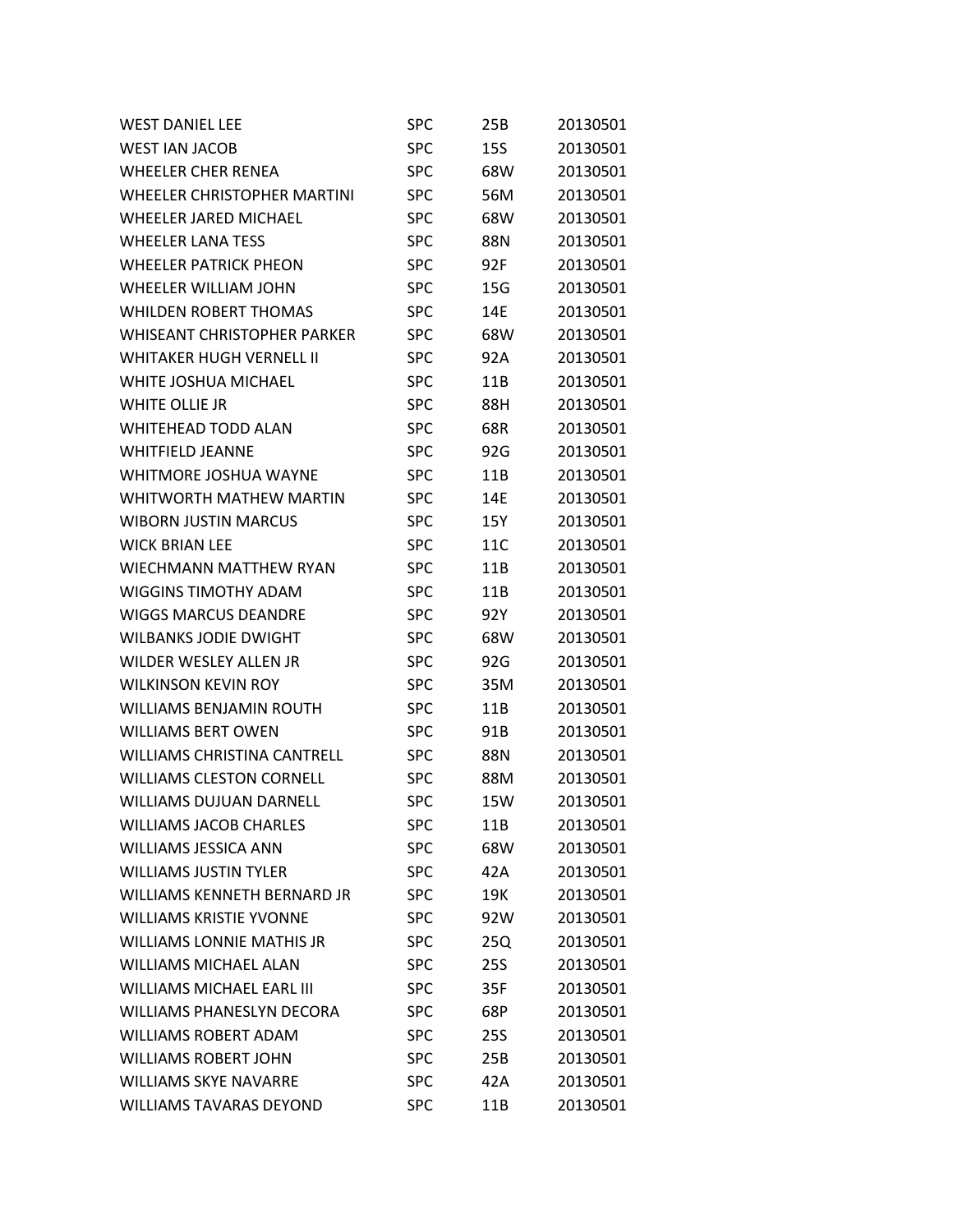| <b>WILLIAMS THOMAS CODY</b>        | <b>SPC</b> | 25B             | 20130501 |
|------------------------------------|------------|-----------------|----------|
| <b>WILLIAMS TRAVIS KITTRELL</b>    | <b>SPC</b> | 25N             | 20130501 |
| <b>WILLIAMSON JESSICA LENORE</b>   | <b>SPC</b> | 68W             | 20130501 |
| <b>WILLIAMSON LEE AARON</b>        | <b>SPC</b> | 12B             | 20130501 |
| <b>WILLIS DENNIS DERRELL</b>       | <b>SPC</b> | 92G             | 20130501 |
| <b>WILLIS KYLE DAVID</b>           | <b>SPC</b> | 35N             | 20130501 |
| <b>WILLS LARRY DARRNELL DESHAE</b> | <b>SPC</b> | 88M             | 20130501 |
| <b>WILSON AMANDA MARIE</b>         | <b>SPC</b> | 12N             | 20130501 |
| <b>WILSON ANDREW JAMES</b>         | <b>SPC</b> | 11B             | 20130501 |
| <b>WILSON BRITTANY CHRISTINA</b>   | <b>SPC</b> | 74 <sub>D</sub> | 20130501 |
| <b>WILSON CAMERON BRYCE</b>        | <b>SPC</b> | 11B             | 20130501 |
| <b>WILSON CHRISTOPHER LEE</b>      | <b>SPC</b> | 11B             | 20130501 |
| <b>WILSON JAMIL DAYSHON</b>        | <b>SPC</b> | 91A             | 20130501 |
| <b>WILSON JEREMY KEITH</b>         | <b>SPC</b> | 15J             | 20130501 |
| <b>WILSON JONATHAN CHAD</b>        | <b>SPC</b> | 35S             | 20130501 |
| WILSON KENNITH JOHN JR II          | <b>SPC</b> | 89B             | 20130501 |
| <b>WILSON ROBERT LEE FRANKS</b>    | <b>SPC</b> | 92F             | 20130501 |
| <b>WILSON RYAN JAMESROBERT</b>     | <b>SPC</b> | 31B             | 20130501 |
| <b>WILSON TIANA YVETTE</b>         | <b>SPC</b> | 68W             | 20130501 |
| <b>WILSON TYRONE JR</b>            | <b>SPC</b> | 25B             | 20130501 |
| <b>WILSON WILLIAM CRAWFORD</b>     | <b>SPC</b> | 15U             | 20130501 |
| <b>WINEGAR JEFFREY CARL</b>        | <b>SPC</b> | 11C             | 20130501 |
| <b>WINSTON JUSTIN BROOKES</b>      | <b>SPC</b> | 12N             | 20130501 |
| <b>WINTER MARK ELBERT</b>          | <b>SPC</b> | 11B             | 20130501 |
| <b>WINTERS NEAL BRETT</b>          | <b>SPC</b> | 15N             | 20130501 |
| <b>WINTROW DUSTIN JOE</b>          | <b>SPC</b> | 25L             | 20130501 |
| <b>WISEMAN JAMES CARL JR</b>       | <b>SPC</b> | 11B             | 20130501 |
| <b>WISNIEWSKI TODD JAMES</b>       | <b>SPC</b> | 68W             | 20130501 |
| <b>WISSING JOHAN FREDERIK</b>      | <b>SPC</b> | 35F             | 20130501 |
| <b>WITHERINGTON ARRON MALLORY</b>  | <b>SPC</b> | 11B             | 20130501 |
| <b>WITKOP ROBERT GORDON</b>        | <b>SPC</b> | 15G             | 20130501 |
| <b>WITT DAVID WAYNE</b>            | <b>SPC</b> | 91A             | 20130501 |
| <b>WITTE JOSEPH OCTAVE</b>         | <b>SPC</b> | 25B             | 20130501 |
| WONG NATHAN ADAM                   | <b>SPC</b> | 15T             | 20130501 |
| <b>WOOD JASON MITCHELL</b>         | <b>SPC</b> | 91B             | 20130501 |
| <b>WOODY LANDON JOSEPH</b>         | <b>SPC</b> | 25B             | 20130501 |
| <b>WOOTEN JESSE COLTON</b>         | <b>SPC</b> | 11B             | 20130501 |
| <b>WOOTEN NICHOLAS ALEXANDER</b>   | <b>SPC</b> | 35N             | 20130501 |
| <b>WORTHY BRYANT JARROD</b>        | <b>SPC</b> | 25Q             | 20130501 |
| <b>WOZNIAK CLAUDIA</b>             | <b>SPC</b> | 35P             | 20130501 |
| <b>WRIGHT CODY WAYNE</b>           | <b>SPC</b> | 25U             | 20130501 |
| <b>WRIGHT MARCUS ANTHONY</b>       | <b>SPC</b> | 92A             | 20130501 |
| WRIGHT STEPHEN DALEEDWARD          | <b>SPC</b> | 31B             | 20130501 |